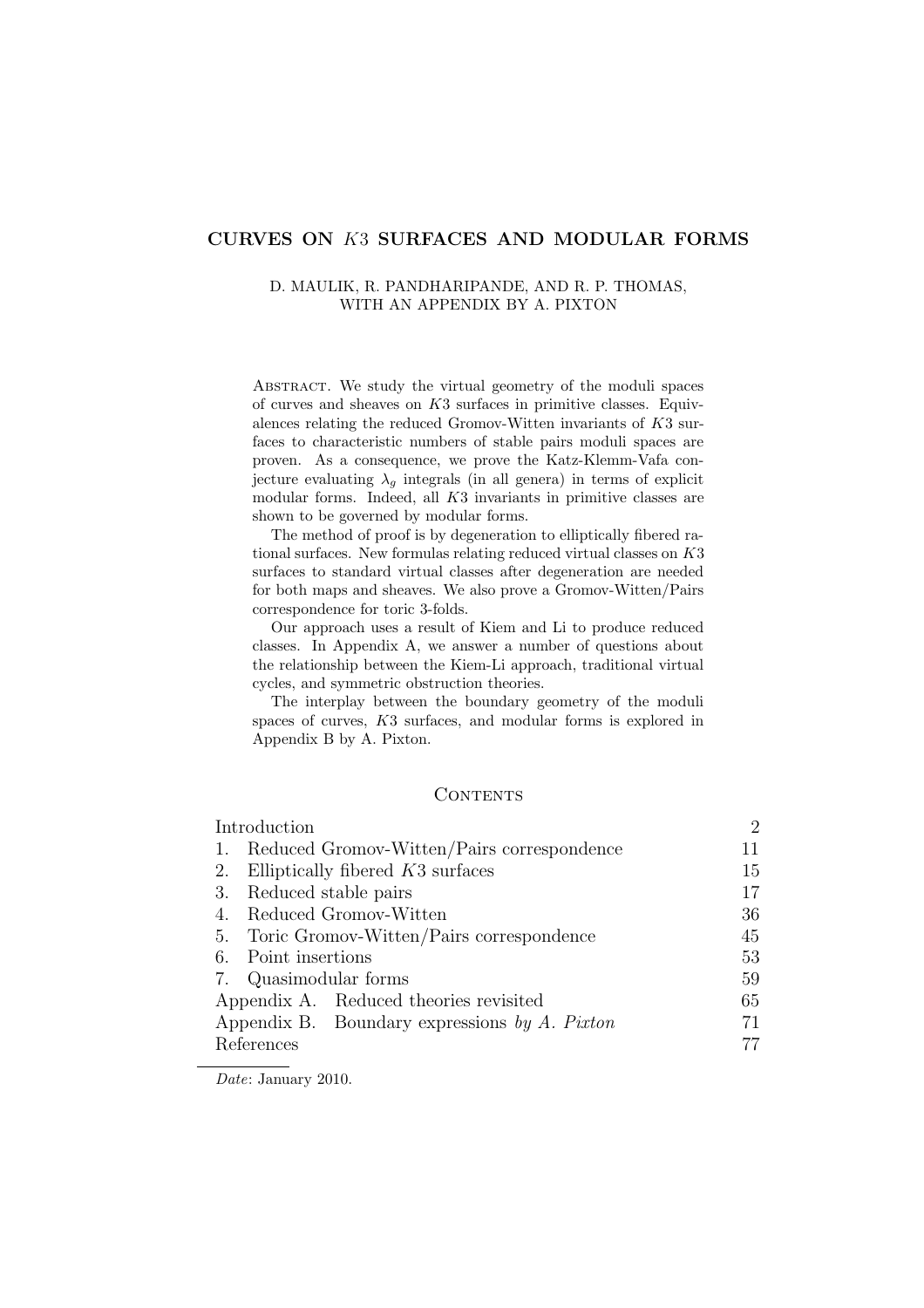#### **INTRODUCTION**

0.1. Stable maps and reduced classes. Let  $S$  be a complex algebraic K3 surface, and let  $\beta \in H_2(S, \mathbb{Z})$  be a nonzero effective curve class. The moduli space  $\overline{M}_q(S, \beta)$  of stable maps from connected genus g curves to S representing  $\beta$  has expected dimension

$$
\dim_{\mathbb{C}}^{\text{vir}}(\overline{M}_g(S,\beta)) = \int_{\beta} c_1(S) + (1-g)(\dim_{\mathbb{C}}(S) - 3) = g - 1.
$$

However, via the holomorphic symplectic form on S, the standard obstruction theory for  $\overline{M}_q(S, \beta)$  admits a trivial quotient. As a result,

$$
[\overline{M}_g(S,\beta)]^{\text{vir}} = 0.
$$

The vanishing reflects the deformation invariance of Gromov-Witten theory: S admits deformations for which  $\beta$  is not of type  $(1, 1)$  and thus not represented by holomorphic curves.

A reduced obstruction theory, obtained by removing the trivial factor, yields a reduced virtual class<sup>1</sup>

$$
[\overline{M}_g(S,\beta)]^{\text{red}} \in A_g(\overline{M}_g(S,\beta),\mathbb{Q})
$$

of dimension g. A rich Gromov-Witten theory is obtained by integrating codimension g tautological classes on  $\overline{M}_q(S, \beta)$  against  $[\overline{M}_q(S, \beta)]^{\text{red}}$ . Such integrals are invariant with respect to deformations of  $S$  for which the class  $\beta$  remains of type  $(1, 1)$ .

The class  $\beta \in H_2(S, \mathbb{Z})$  is primitive if  $\beta$  is not divisible.<sup>2</sup> While the reduced Gromov-Witten theory of S is defined for all  $\beta$ , here we primarily study the primitive case.

0.2. Hodge classes. The rank  $g$  Hodge bundle,

$$
\mathbb{E} \to \overline{M}_g(S,\beta),
$$

with fiber  $H^0(C, \omega_C)$  over the point  $[f: C \to S] \in \overline{M}_q(S, \beta)$ , is well defined for all g. The Hodge bundle is pulled back from the moduli space of curves

$$
\overline{M}_g(S,\beta) \to \overline{M}_g
$$

when g is at least 2. The top Chern class  $\lambda_g$  of E is the most beautiful and well-behaved integrand in the reduced theory of S. Define

(1) 
$$
R_{g,\beta} = \int_{[\overline{M}_g(S,\beta)]^{\text{red}}} (-1)^g \lambda_g.
$$

<sup>&</sup>lt;sup>1</sup>See [6, 36] for foundational discussions.

<sup>2</sup>Primitive implies nonzero.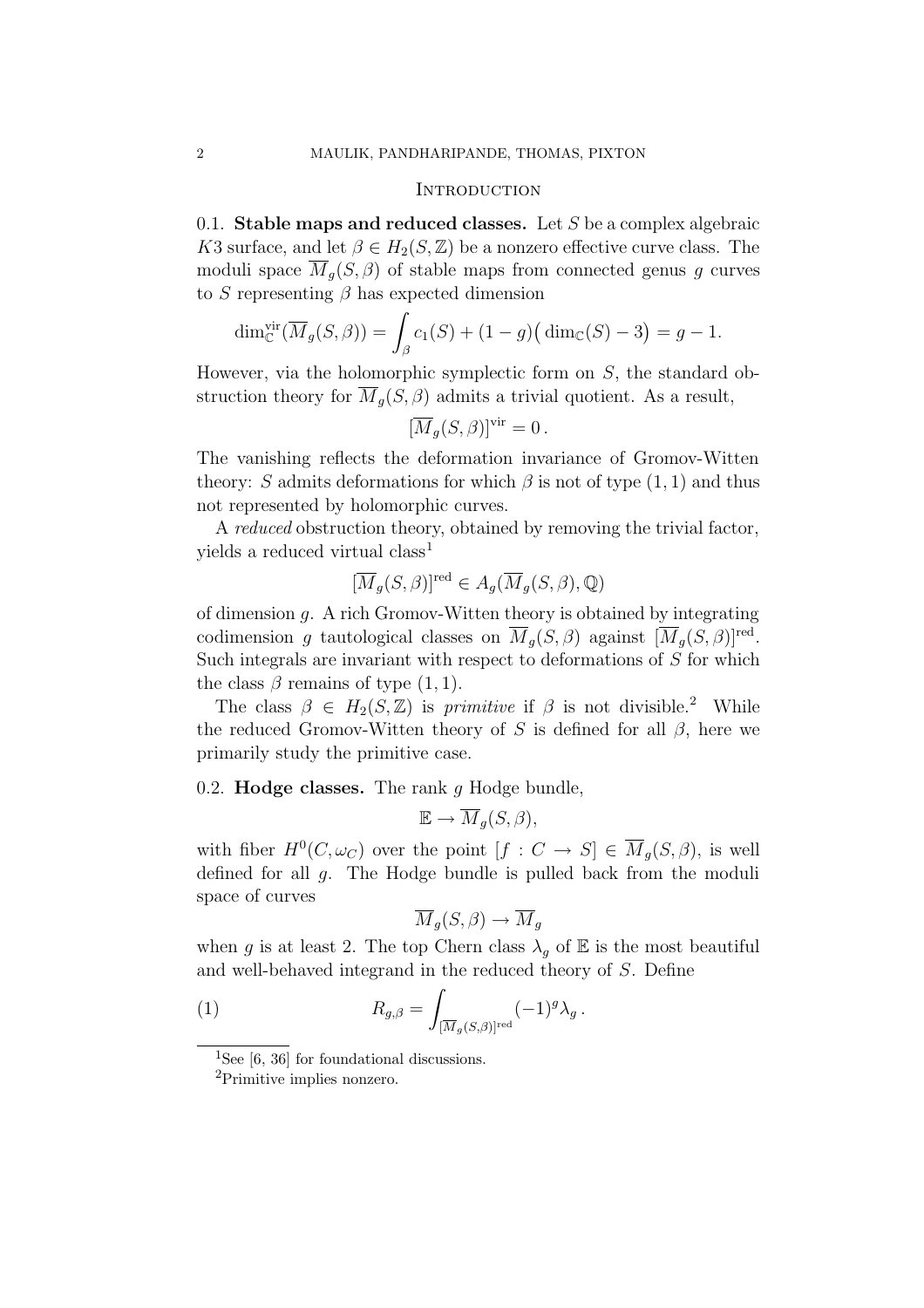Let X be a polarized Calabi-Yau 3-fold which admits a  $K3$ -fibration,

$$
\pi:X\to\mathbb{P}^1.
$$

Such a fibration determines a map of the base  $\mathbb{P}^1$  to the moduli space of polarized K3 surfaces. The integrals  $R_{g,\beta}$  precisely relate the Gromov-Witten invariants of X to the intersection numbers of  $\mathbb{P}^1$  with Noether-Lefschetz divisors in the moduli of K3 surfaces [36].

0.3. Katz-Klemm-Vafa conjecture. Let  $\beta \in H_2(S, \mathbb{Z})$  be a primitive effective curve class. The Gromov-Witten partition function<sup>3</sup> for  $\beta$  is

$$
Z_{GW,\beta} = \sum_{g=0}^{\infty} R_{g,\beta} u^{2g-2}.
$$

The BPS counts  $r_{q,\beta}$  are uniquely defined by

$$
Z_{GW,\beta} = \sum_{g=0}^{\infty} r_{g,\beta} u^{2g-2} \left( \frac{\sin(u/2)}{u/2} \right)^{2g-2}
$$

.

By deformation invariance<sup>4</sup>, both  $R_{g,\beta}$  and  $r_{g,\beta}$  depend only upon the norm  $\langle \beta, \beta \rangle$ . We write  $R_{q,h}$  and  $r_{q,h}$  for  $R_{q,\beta}$  and  $r_{q,\beta}$  respectively when  $\langle \beta, \beta \rangle = 2h - 2.$ 

The evaluation of  $r_{q,h}$  in terms of modular forms was conjectured by S. Katz, A. Klemm, and C. Vafa [17]. The Fourier expansion of the discriminant modular form is

$$
\Delta(q) = q \prod_{n=1}^{\infty} (1 - q^n)^{24}.
$$

Define the series

$$
\Delta(y,q) = q \prod_{n=1}^{\infty} (1 - q^n)^{20} (1 - yq^n)^2 (1 - y^{-1}q^n)^2
$$

where  $\Delta(1,q) = \Delta(q)$ . Our first result is the proof of the Katz-Klemm-Vafa conjecture.

**Theorem 1.** The invariants  $r_{q,h}$  for primitive curve classes are determined by

$$
\sum_{g=0}^{\infty} \sum_{h=0}^{\infty} (-1)^g r_{g,h} \left( \sqrt{y} - \frac{1}{\sqrt{y}} \right)^{2g} q^{h-1} = \frac{1}{\Delta(y,q)}.
$$

<sup>3</sup>The partition function only contains connected contributions. The reduced class suppresses contributions from stable maps with disconnected domains.

<sup>4</sup>The moduli space of quasi-polarized K3 surfaces with  $\langle \beta, \beta \rangle = 2h-2$  is connected (and, in fact, is a ball quotient), see [9].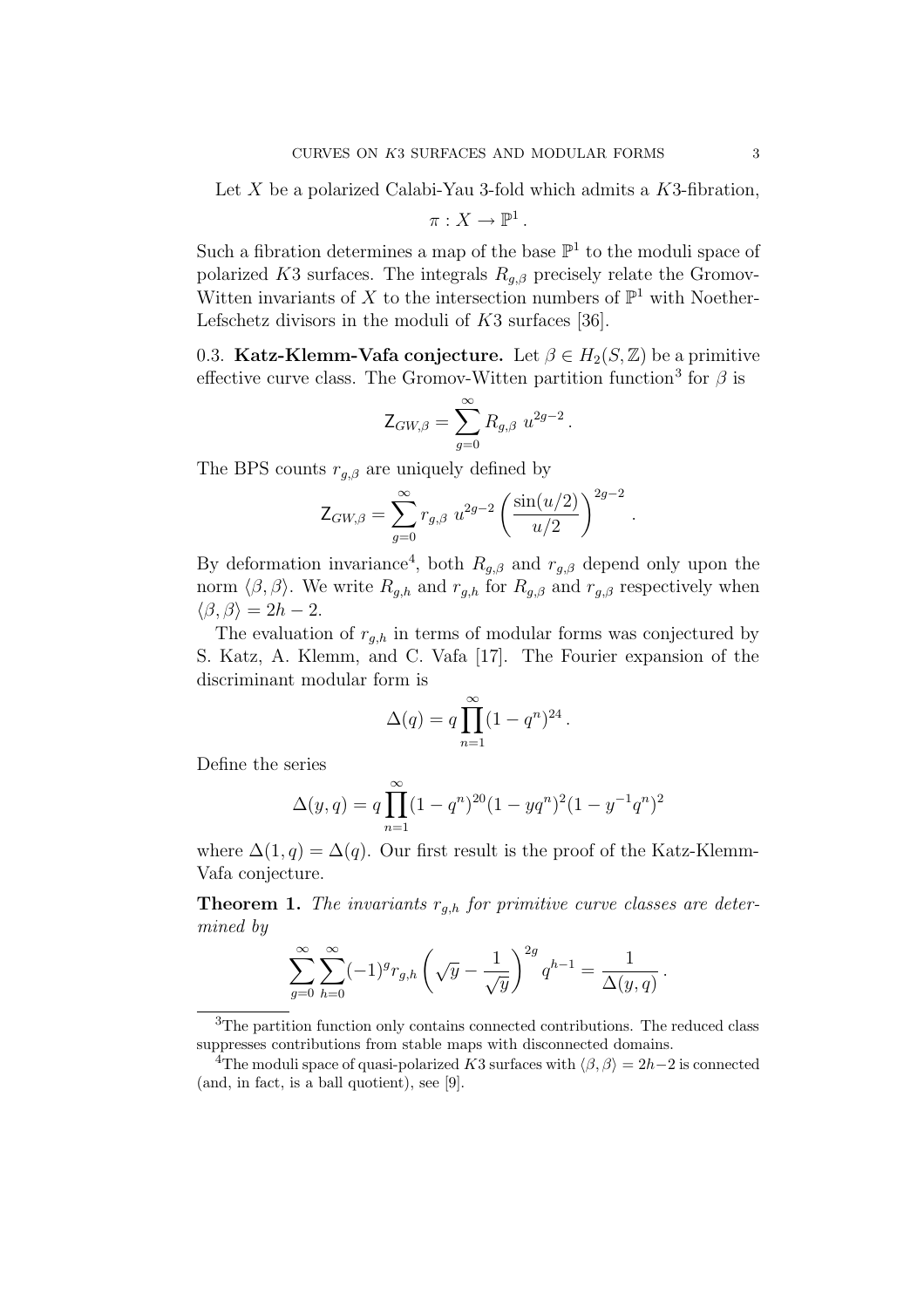By Theorem 1, the invariants  $r_{g,h}$  are integers. The formula may also be directly written for the integrals  $R_{q,h}$ . For  $n \geq 1$ , let  $E_{2n}$  be the Eisenstein series

$$
E_{2n}(q) = 1 - \frac{4n}{B_{2n}} \sum_{k \ge 1} \frac{k^{2n-1}q^k}{1-q^k} ,
$$

where  $B_{2n}$  is the corresponding Bernoulli number.

Corollary 2. For primitive curve classes,

$$
\sum_{g=0}^{\infty} \sum_{h=0}^{\infty} R_{g,h} u^{2g-2} q^{h-1} = \frac{1}{u^2 \Delta(q)} \cdot \exp \left( \sum_{g=1}^{\infty} u^{2g} \frac{|B_{2g}|}{g \cdot (2g)!} E_{2g}(q) \right) .
$$

Theorem 1 specializes in genus 0 to the rational curve counts on K3 surfaces predicted by S.-T. Yau and E. Zaslow [53]. The Yau-Zaslow formula was proven for primitive classes in [1, 6].

Of course, the integrals  $R_{g,\beta}$  may also be considered in the nonprimitive case. A complete conjecture is explained in [36, 45] based on [17]. While the genus 0 integrals  $R_{0,\beta}$  have been calculated for all classes  $\beta$  in [21], new methods appear to be required in higher genus.

0.4. Descendents. Let  $\beta \in H_2(S, \mathbb{Z})$  be a primitive effective curve class. The moduli space of stable maps from connected genus g curves with r ordered marked points  $\overline{M}_{q,r}(S,\beta)$  comes with r evaluation maps

$$
\mathrm{ev}_i: \overline{M}_{g,r}(S,\beta) \to S.
$$

Pulling back cohomology classes on  $S$  via ev<sub>i</sub> gives *primary* classes on  $M_{g,r}(S,\beta)$ . Descendent classes are obtained from the Chern classes of the cotangent lines

$$
L_i \to M_{g,r}(S,\beta)
$$

at the marked points.

Let  $\gamma_1, \ldots, \gamma_r \in H^*(S, \mathbb{Z})$ , and let

$$
\psi_i = c_1(L_i) \in H^2(\overline{M}_{g,r}(S,\beta),\mathbb{Q}).
$$

The insertion  $\tau_k(\gamma)$  corresponds to the class  $\psi_i^k \cup \text{ev}_i^*(\gamma)$  on the moduli space of maps. Let

(2) 
$$
\left\langle \tau_{k_1}(\gamma_1) \cdots \tau_{k_r}(\gamma_r) \right\rangle_{g,\beta}^S = \int_{\left[\overline{M}_{g,r}(S,\beta)\right]^{\text{red}}} \prod_{i=1}^r \psi_i^{k_i} \cup \text{ev}_i^*(\gamma_i)
$$

denote the reduced descendent Gromov-Witten invariants. By convention, the descendent vanishes if the degree of the integrand does not match the dimension  $q + r$  of the reduced virtual class.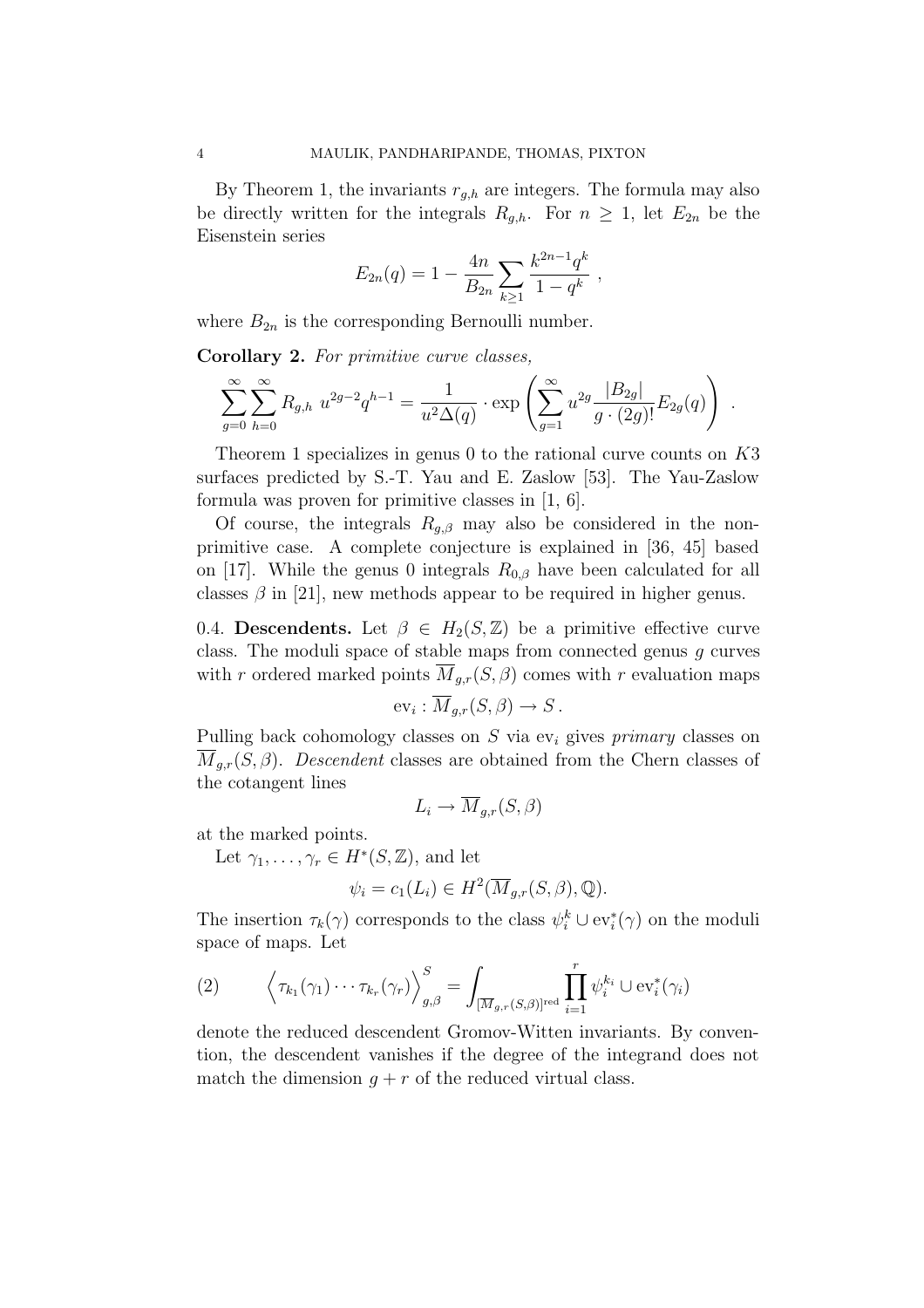If only descendents of classes in  $H^0(S, \mathbb{Z})$  and  $H^4(S, \mathbb{Z})$  appear in (2), the bracket for primitive  $\beta$  depends only upon the norm

$$
\langle \beta, \beta \rangle = 2h - 2
$$

by deformation invariance. Since the classes in  $H^2(S, \mathbb{Z})$  are not monodromy invariant, the bracket  $(2)$  may depend upon  $\beta$  if descendents of  $H^2(S, \mathbb{Z})$  are present. When possible, we will replace the subscript  $\beta$  of the descendent bracket by h.

0.5. Point insertions. The evaluation of Theorem 1 extends naturally to the integrals

$$
\left\langle (-1)^{g-k}\lambda_{g-k}\tau_0(\mathsf{p})^k\right\rangle_{g,h}^S=\int_{[\overline{M}_{g,k}(S,\beta)]^{\mathrm{red}}}(-1)^{g-k}\lambda_{g-k}\prod_{i=1}^k \mathrm{ev}_i^*(\mathsf{p})\ ,
$$

where  $\lambda_i$  is the *i*<sup>th</sup> Chern class of the Hodge bundle E and  $p \in H^4(S, \mathbb{Z})$ is the point class.

**Theorem 3.** For primitive classes on K3 surfaces, we have

$$
\sum_{g=0}^{\infty} \sum_{h=0}^{\infty} \left\langle (-1)^{g-k} \lambda_{g-k} \tau_0(\mathsf{p})^k \right\rangle_{g,h}^S u^{2g-2} q^{h-1} =
$$
  

$$
\frac{1}{u^2 \Delta(q)} \cdot \exp \left( \sum_{g=1}^{\infty} u^{2g} \frac{|B_{2g}|}{g(2g)!} E_{2g}(q) \right)
$$

$$
\cdot \left( \sum_{m=1}^{\infty} q^m \sum_{d|m} \frac{m}{d} \left( 2\sin(du/2) \right)^2 \right)^k.
$$

The last factor is related to the point insertions. In the  $k = 0$  case, when no points are inserted, Theorem 3 specializes to Theorem 1 by Corollary 2.

0.6. Quasimodular forms. The ring of quasimodular forms with possible poles at  $q = 0$  is the algebra generated by the Eisenstein series  $E_2$ over the ring of  $SL(2, \mathbb{Z})$  modular forms with possible poles at  $q = 0$ . The ring of quasimodular forms is closed under  $q \frac{d}{dq}$ . See [5] for a basic treatment.

By deformation invariance, the full descendent theory of algebraic K3 surfaces is captured by elliptically fibered K3 surfaces. Let S be an elliptically fibered  $K3$  surface with section. Let

$$
\mathsf{s},\mathsf{f}\in H_2(S,\mathbb{Z})
$$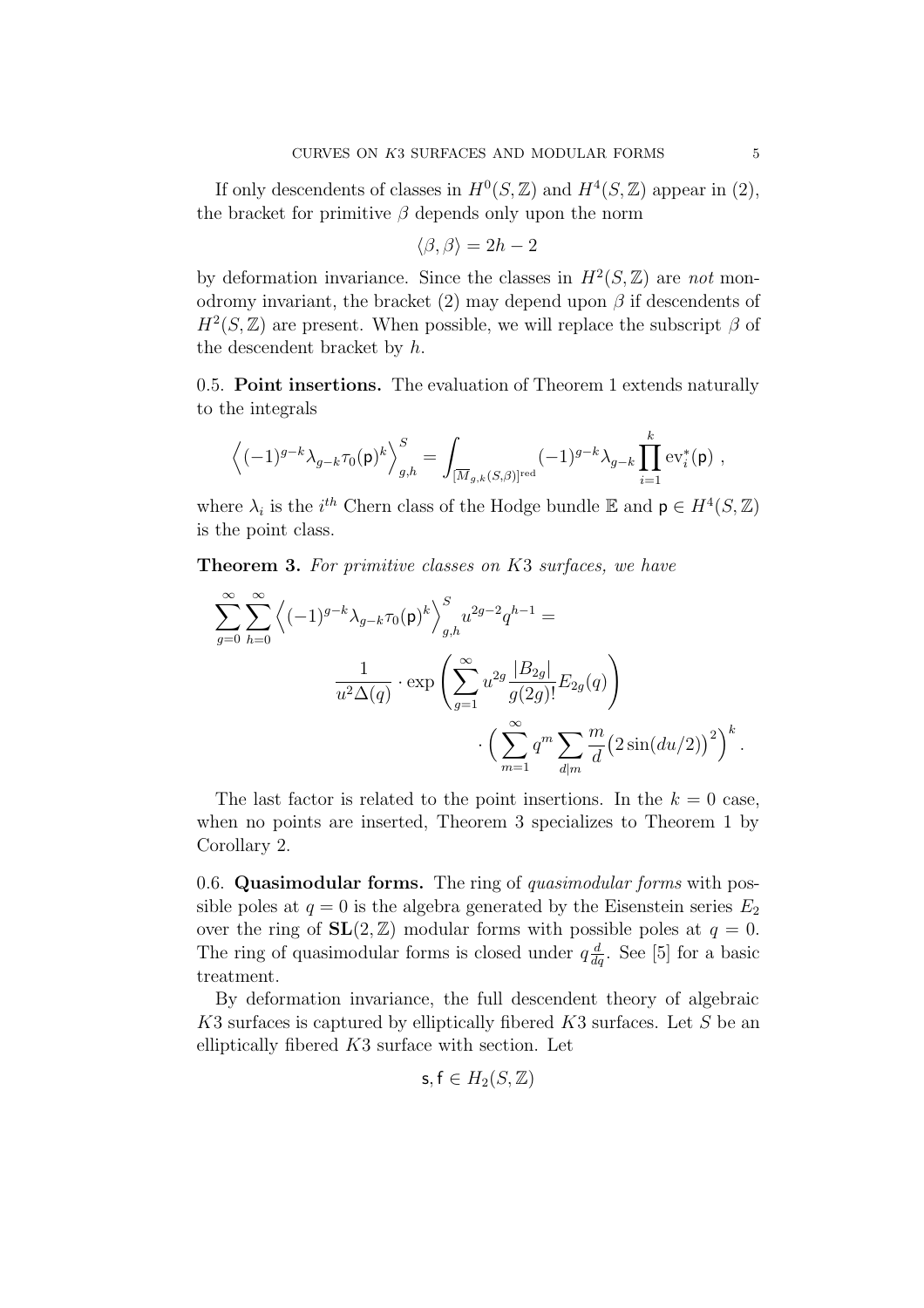denote the section and fiber classes. A descendent potential function for the reduced theory of  $K3$  surfaces in primitive classes is defined by

$$
\mathsf{F}_g^S(\tau_{k_1}(\gamma_{l_1})\cdots\tau_{k_r}(\gamma_{l_r}))=\sum_{n=0}^{\infty}\left\langle\tau_{k_1}(\gamma_{l_1})\cdots\tau_{k_r}(\gamma_{l_r})\right\rangle_{g,\mathbf{s}+h\mathbf{f}}^S q^{h-1}
$$

for  $q > 0$ . For arbitrary insertions, we prove the following result.

**Theorem 4.**  $F_g^S(\tau_{k_1}(\gamma_1)\cdots\tau_{k_r}(\gamma_r))$  is the Fourier expansion in q of a quasimodular form with pole at  $q = 0$  of order at most 1.

The simplest of the  $K3$  series is the count of genus q curves passing through  $q$  points,

(3) 
$$
\mathsf{F}_g^S(\tau_0(p)^g) = \frac{1}{\Delta(q)} \cdot \left(-\frac{1}{24} q \frac{d}{dq} E_2\right)^g,
$$

first calculated<sup>5</sup> by J. Bryan and C. Leung [6]. Formula  $(3)$  is also a specialization of Theorem 3.

In the non-primitive case, we conjecture the genus  $q$  reduced descendent potential to be a quasimodular form of higher level. A precise statement is made in Section 7.5.

0.7. Stable pairs on  $K3$  surfaces. We will relate the reduced Gromov-Witten invariants of K3 surfaces to integrals over the moduli spaces of sheaves on K3 surfaces.

Let S be a K3 surface. A pair  $(F, s)$  consists of a sheaf F on S supported in dimension 1 together with a section  $s \in H^0(S, F)$ . A pair  $(F, s)$  is stable if

- (i) the sheaf  $F$  is pure,
- (ii) the section  $\mathcal{O}_S \stackrel{s}{\rightarrow} F$  has 0-dimensional cokernel.

Purity here simply means every nonzero subsheaf of  $F$  has support of dimension 1. As a consequence, the scheme theoretic support  $C \subset S$  of  $F$  is a curve. The discrete invariants of a stable pair are the holomorphic Euler characteristic  $\chi(F) \in \mathbb{Z}$  and the class<sup>6</sup>  $[F] \in H_2(S, \mathbb{Z})$ .

Let  $\beta \in H_2(S, \mathbb{Z})$  be a nonzero effective curve class. Let  $P_n(S, \beta)$  be the moduli space of stable pairs satisfying

$$
\chi(F) = n, \ \ [F] = \beta.
$$

 $5$ Our indexing conventions differ slightly from those adopted in [6].

 $^{6}[F]$  is the sum of the classes of the irreducible 1-dimensional curves on which  $F$  is supported weighted by the generic length of  $F$  on the curve. Equivalently,  $[F] = c_1(F).$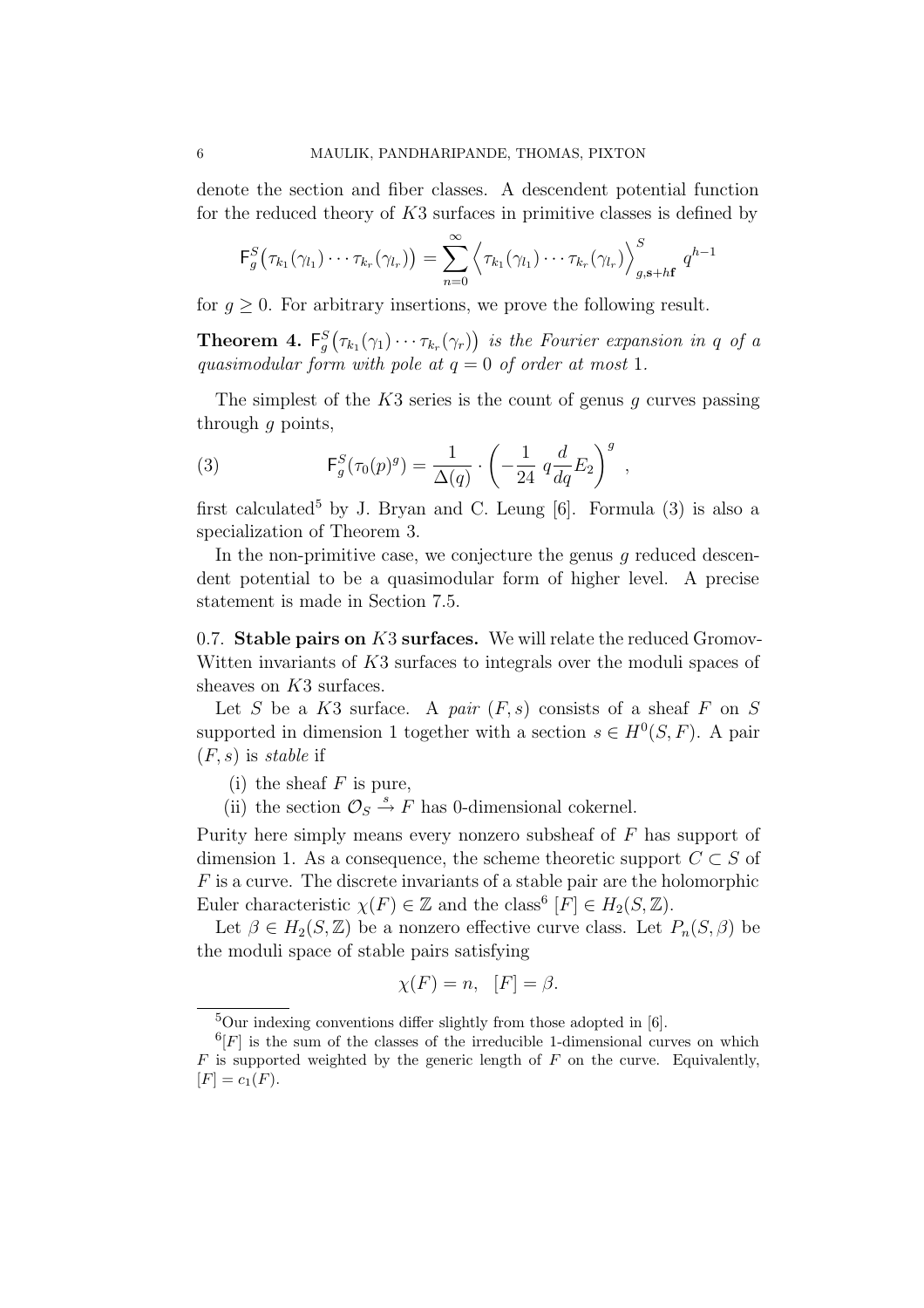After appropriate choices [46], pair stability coincides with stability arising from geometric invariant theory in Le Potier's study [22]. Hence, the moduli space  $P_n(S, \beta)$  is a projective scheme.

The class  $\beta$  is *irreducible* if  $\beta$  is not a sum of two nonzero effective curve classes.<sup>7</sup> A basic result proven in [18, 48] is the following.

**Proposition 5.** If  $\beta$  is irreducible,  $P_n(S, \beta)$  is nonsingular of dimension  $n + \langle \beta, \beta \rangle + 1.$ 

When studying stable pairs, we will often assume  $\beta$  is irreducible. In the irreducible case,  $P_n(S, \beta)$  depends, up to deformation equivalence, only upon the norm of  $\beta$ . We will use the notation  $P_n(S, h)$  when  $\langle \beta, \beta \rangle = 2h - 2.$ 

0.8. Euler characteristic. Let  $\beta \in H_2(S, \mathbb{Z})$  be an irreducible effective curve class with norm  $\langle \beta, \beta \rangle = 2h - 2$ .

Let  $\Omega_P$  be the cotangent bundle of the moduli space  $P_n(S, h)$ . Define the partition function

$$
Z_h^P(y) = \sum_n \int_{P_n(S,h)} c_{n+2h-1}(\Omega_P) y^n
$$
  
= 
$$
\sum_n (-1)^{n+2h-1} e(P_n(S,h)) y^n.
$$

Here, e denotes the topological Euler characteristic. We have written the stable pairs partition function in the variable  $y$  instead of the traditional q since the latter will be reserved for the Fourier expansions of modular forms.<sup>8</sup> Since  $P_n(S, h)$  is empty if  $n < 1 - h$ , we see  $\mathsf{Z}_h^P$  is a Laurent series in  $y$ .

The topological Euler characteristics of  $P_n(S, h)$  have been calculated by T. Kawai and K. Yoshioka. By Theorem 5.80 of [18],

$$
\sum_{h=0}^{\infty} \sum_{n=1-h}^{\infty} \mathbf{e}(P_n(S,h)) y^n q^{h-1} = \left(\sqrt{y} - \frac{1}{\sqrt{y}}\right)^{-2} \frac{1}{\Delta(y,q)}.
$$

We require the signed Euler characteristics,

$$
\sum_{h=0}^{\infty} \mathsf{Z}_h^P(y) \ q^{h-1} = \sum_{h=0}^{\infty} \sum_{n=1-h}^{\infty} (-1)^{n+2h-1} \mathsf{e}(P_n(S,h)) \ y^n q^{h-1}.
$$

<sup>&</sup>lt;sup>7</sup>An irreducible class is primitive. By deforming  $S$ , every primitive curve class  $\beta \in H_2(S, \mathbb{Z})$  can be made irreducible.

<sup>&</sup>lt;sup>8</sup>The conflicting uses of q seem impossible to avoid. The possibilities for confusion are great.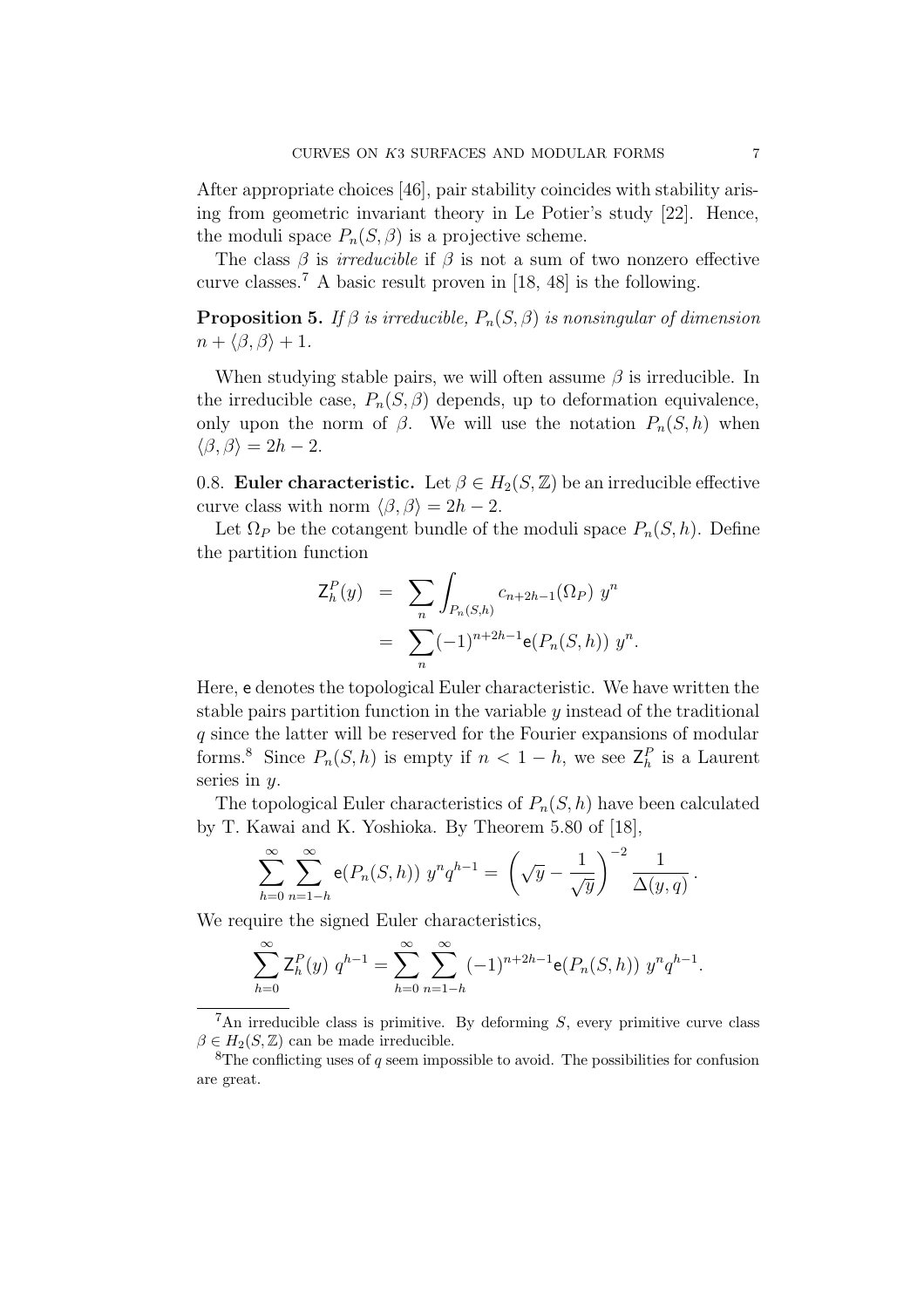Therefore,  $\sum_{h=0}^{\infty} \mathsf{Z}_h^P(y) q^{h-1}$  equals

(4) 
$$
-\left(\sqrt{-y}-\frac{1}{\sqrt{-y}}\right)^{-2}\frac{1}{\Delta(-y,q)}.
$$

0.9. Correspondence. To prove Theorem 1, we formulate and prove a Gromov-Witten/Pairs correspondence in the setting of reduced classes.

Let  $\beta \in H_2(S, \mathbb{Z})$  be an irreducible effective curve class. We write the Gromov-Witten partition function as

$$
Z_h^{GW}(u) = \sum_{g=0}^{\infty} r_{g,h} u^{2g-2} \left(\frac{\sin(u/2)}{u/2}\right)^{2g-2}
$$

.

Our Gromov-Witten/Pairs correspondence for the reduced theories of the 3-fold  $S \times \mathbb{C}$  implies<sup>9</sup>

$$
\mathsf{Z}_h^{GW}(u) = \mathsf{Z}_h^{P}(y)
$$

after the substitution  $-e^{iu} = y$ . Together with the Euler characteristic calculation (4), the correspondence (5) immediately yields Theorem 1.

To complete the proof of Theorem 1, we must establish the reduced Gromov-Witten/Pairs correspondence for  $S \times \mathbb{C}$ . There are two main ideas in the argument:

- (i) Let  $R$  be the rational elliptic surface obtained by blowing-up the base locus of a pencil of cubics in  $\mathbb{P}^2$ . Let  $E \subset R$  be a nonsingular member of the pencil. Using special degenerations of elliptically fibered  $K3$  surfaces S to unions of rational elliptic surfaces  $R \cup_F R$ , we prove a new formula relating the reduced virtual classes of  $S \times \mathbb{C}$  to the standard virtual classes of  $R \times \mathbb{C}$ . We prove the formula separately for stable maps and stable pairs.
- (ii) Since R is isomorphic to  $\mathbb{P}^2$  blown-up at 9 points,  $R \times \mathbb{C}$  is deformation equivalent to a toric 3-fold. We prove a Gromov-Witten/Pairs correspondence for toric 3-folds following [34].

Together (i) and (ii) yield the correspondence (5) and complete the proof of Theorem 1.

We have no direct approach to the  $\lambda_q$  integrals  $R_{q,\beta}$  on  $\overline{M}_q(S,\beta)$ . The moduli space of stable maps has contracted components and subtle virtual contributions. The nonsingularity of the corresponding moduli

<sup>9</sup>The standard Gromov-Witten/Pairs conjecture of [46] applies to virtual classes for 3-fold theories. Our analogue is for reduced classes (in a C∗-equivariant context). The  $\mathbb{C}^*$ -equivariant theories of  $S \times \mathbb{C}$  are equivalent to the theories of S.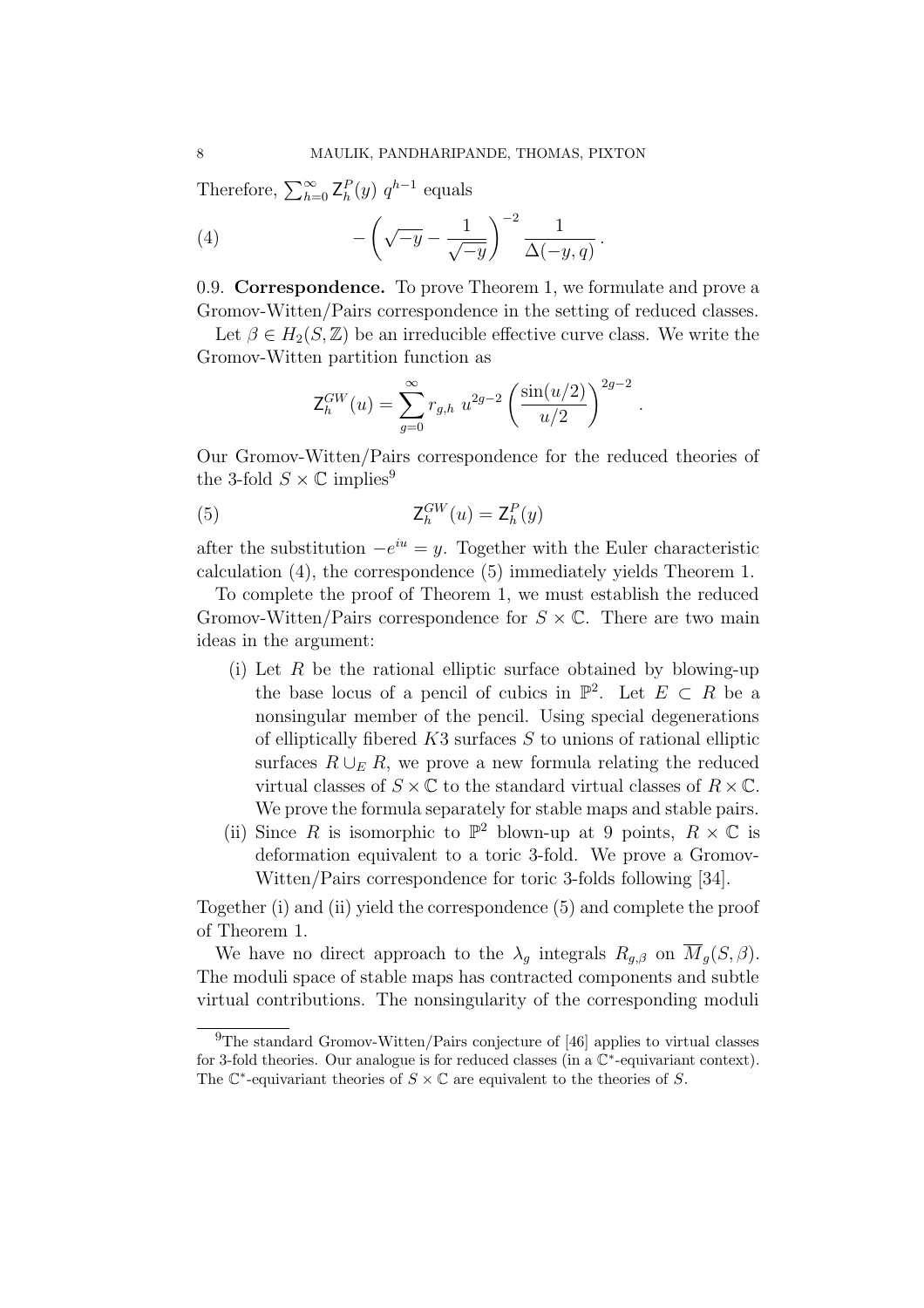

FIGURE 1. A degeneration of  $K3$  surfaces

spaces of stable pairs is remarkable. Theorem 1 provides a model use of the Gromov-Witten/Pairs correspondence.

Part (i) constitutes the technical heart of the paper. The primitivity of  $\beta \in H_2(S, \mathbb{Z})$  is crucial. In Section 4.6, we state a degeneration formula in the non-primitive case which leads to much more subtle invariants of  $R$ . Unfortunately, the toric correspondence (ii) is not sufficient to conclude a Gromov-Witten/Pairs correspondence for non-primitive classes  $\beta \in H_2(S, \mathbb{Z})$ . The non-primitive degeneration formula will be pursued in a sequel [37].

0.10. Point insertions for stable pairs. Let  $\beta \in H_2(S, \mathbb{Z})$  be an irreducible effective curve class of norm  $\langle \beta, \beta \rangle = 2h - 2$ .

The linear system of curves of class  $\beta$  is h-dimensional. Let

(6) 
$$
\rho: P_n(S, h) \to \mathbb{P}^h
$$

be the canonical morphism obtained by sending  $(F, s)$  to the support of F. A point incidence condition for stable pairs corresponds to the  $\rho$  pullback of a hyperplane  $H \subset \mathbb{P}^h$ . The integral for stable pairs associated to  $k$  point conditions is defined by

$$
C_{n,h}^k = \int_{P_n(S,h)} c_{n+2h-1-k}(\Omega_P) \cup \rho^*(H^k).
$$

By Bertini, the subvariety

$$
P_n^k(S, h) = \rho^{-1}(H_1) \cap \ldots \cap \rho^{-1}(H_k) \subset P_n(S, h)
$$

is nonsingular of dimension  $n + 2h - 1 - k$  for generic hyperplanes. Using Gauss-Bonnet, the Euler characteristics of the spaces  $P_n^k(S, h)$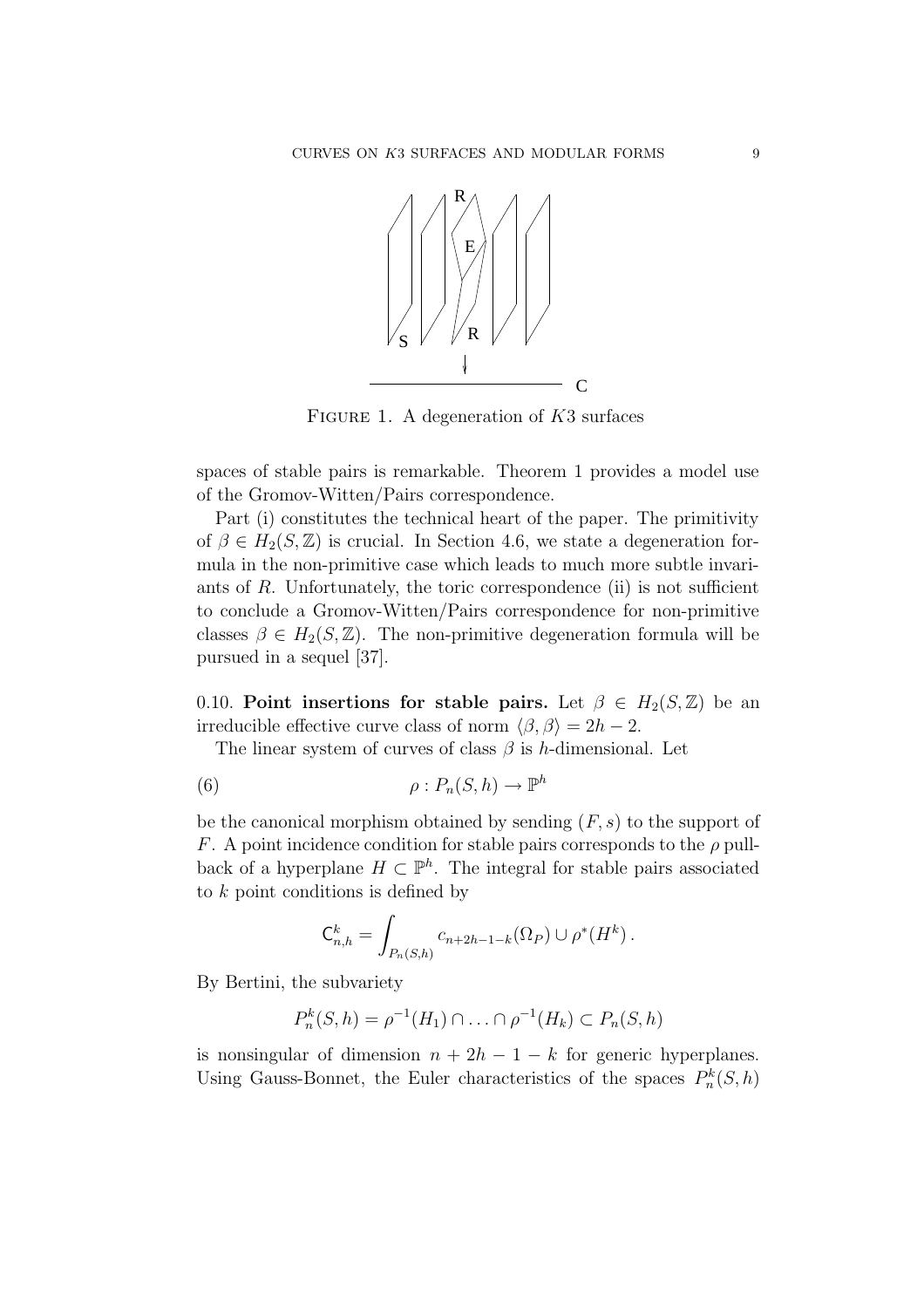are expressible in terms of the integrals  $\mathsf{C}_{n,h}^k$  by the formula

(7) 
$$
e(P_n^k(S,h)) = (-1)^{n+2h-1-k} \sum_{i=0}^{n+2h-1-k} (-1)^i {i+k-1 \choose k-1} C_{n,h}^{k+i}.
$$

In fact, equation (7) may be easily inverted to express  $\mathsf{C}_{n,h}^k$  in terms of the Euler characteristics.

Theorem 6. The point conditions for irreducible classes on K3 surfaces are evaluated by

$$
\sum_{n} \sum_{h=0}^{\infty} C_{n,h}^{k} (-y)^n q^{h-1} =
$$

$$
\frac{(-1)^{k+1}}{\Delta(y,q)} \cdot \frac{\left(\sum_{m=1}^{\infty} q^m \sum_{d|m} \frac{m}{d} (y^d - 2 + y^{-d})\right)^k}{y - 2 + y^{-1}}.
$$

Point conditions in the reduced Gromov-Witten theory of S are evaluated by Theorem 3. We derive Theorem 3 from Theorem 1 using degeneration and exact Gromov-Witten calculations for Hodge integrals. Theorem 3 then implies Theorem 6 by the equivariant Gromov-Witten/Pairs correspondence for  $S \times \mathbb{C}$ .

We do not know a direct approach along the lines of [18] for determining the integrals  $\mathsf{C}_{n,h}^k$  or the Euler characteristics of  $P_n^k(S, h)$ .

0.11. Plan of the paper. We start, in Section 1, with a precise statement of the Gromov-Witten/Pairs correspondence for the reduced theory of  $S \times \mathbb{C}$  with primary insertions, leaving many of the proofs for later Sections. Elliptically fibered K3 surfaces are reviewed in Section 2. The degeneration formulas in terms of the standard virtual classes of the rational elliptic surface are proven in Section 3 for stable pairs and in Section 4 for Gromov-Witten theory. We give full details for stable pairs and a briefer account for the more standard Gromov-Witten theory.

The Gromov-Witten/Pairs correspondence for toric 3-folds is established in Section 5, completing the proof of Theorem 1. Theorems 3 and 6 are proven in Section 6. The quasimodularity of Theorem 4 is obtained in Section 7 from a boundary induction in the tautological ring of the moduli space of curves using the strong form of Getzler-Ionel vanishing proven in [13].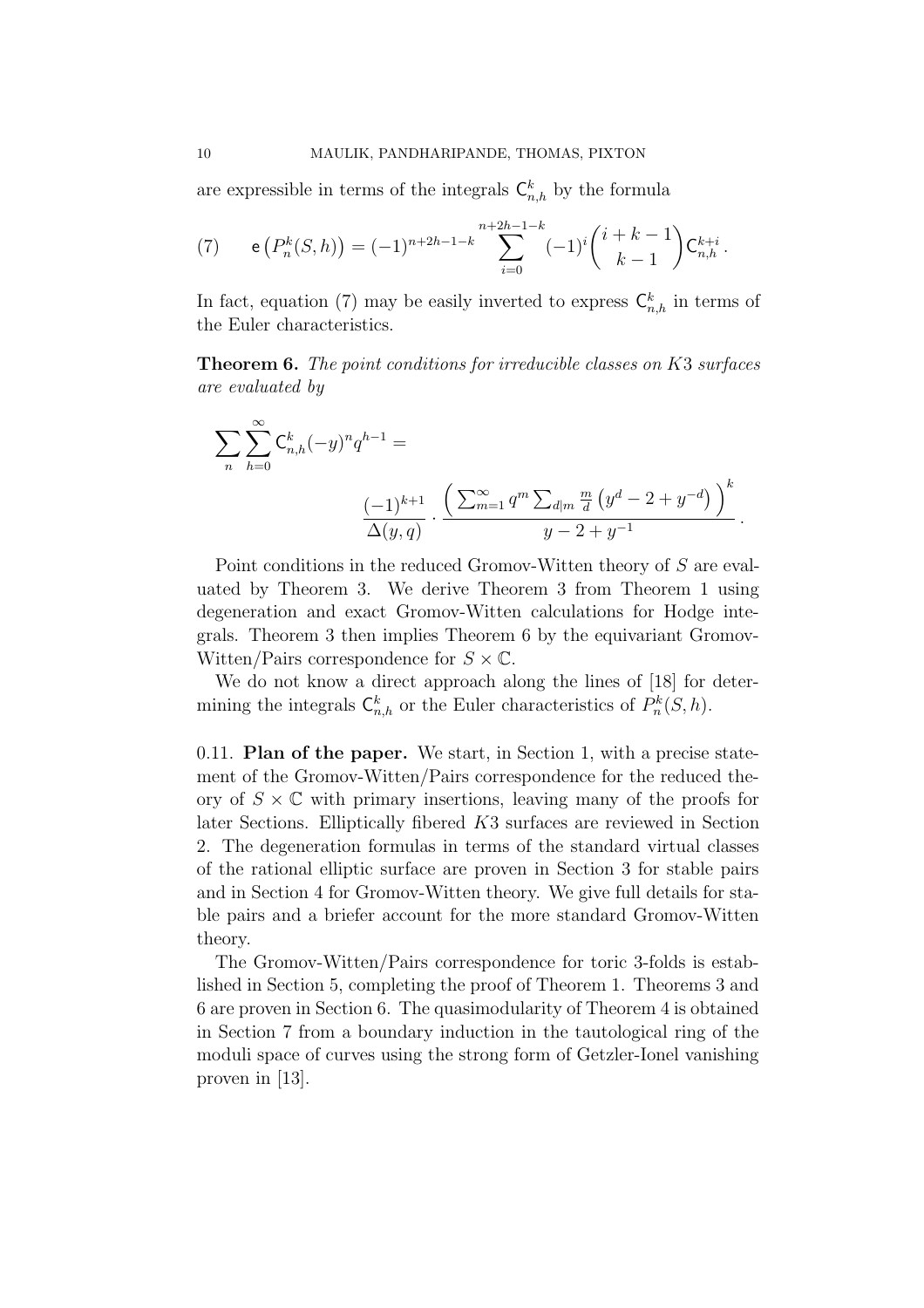Our approach uses a result of Kiem-Li [19] to construct reduced classes<sup>10</sup>. In Appendix A, we compare the Kiem-Li method to standard virtual cycle techniques. The inquiry leads naturally to a counterexample to a question of Behrend and Fantechi concerning symmetric obstruction theories that is explained in Section ??.

In Appendix B, by A. Pixton [50], the interplay between Theorem 1 and boundary expressions for  $\lambda_q$  in low genus are explored.

Acknowledgements. Much of the work presented here was completed at MSRI in 2009 during a program on modern moduli in algebraic geometry. We thank the organizers for creating a stimulating environment. We thank J. Bryan, B. Conrad, C. Faber, H. Flenner, D. Huybrechts, B. Bakker, D. Joyce, A. Klemm, A. Marian, D. Oprea, E. Scheidegger and S. Yang for may related conversations. Correspondence with A. Boocher and D. van Straaten lead to the example in Appendix A. We are particularly grateful to Jun Li for discussions and an advanced copy of [28].

D.M. was partially supported by a Clay research fellowship. R.P. was partially supported by DMS-0500187 and the Clay Institute. R.T. was partially supported by an EPSRC programme grant.

### 1. Reduced Gromov-Witten/Pairs correspondence

1.1. Stable maps. Let S be a complex projective  $K3$  surface, and let  $\beta \in H_2(S, \mathbb{Z})$  be a primitive effective curve class. Consider the noncompact Calabi-Yau 3-fold

$$
X = S \times \mathbb{C}
$$

equipped with the C∗-action defined by scaling the second factor. Let

$$
\iota: S \to X
$$

denote the inclusion given by the identification  $S = S \times \{0\}.$ 

Let  $\overline{M}_q(X, \iota_*\beta)$  be the moduli space of connected genus g stable maps to X representing the class  $\iota_*\beta$ . Since X is a Calabi-Yau 3-fold, the moduli space has expected dimension 0 with respect to the standard obstruction theory. Since S has a holomorphic symplectic form,  $M_q(X, \iota_*\beta)$ admits a reduced obstruction theory and reduced virtual class,

$$
[\overline{M}_g(X, \iota_*\beta)]^{\text{red}} \in A_1(\overline{M}_g(X, \iota_*\beta), \mathbb{Q}).
$$

 $10$ A more detailed account of the deformation theory in [19] has appeared very recently [20].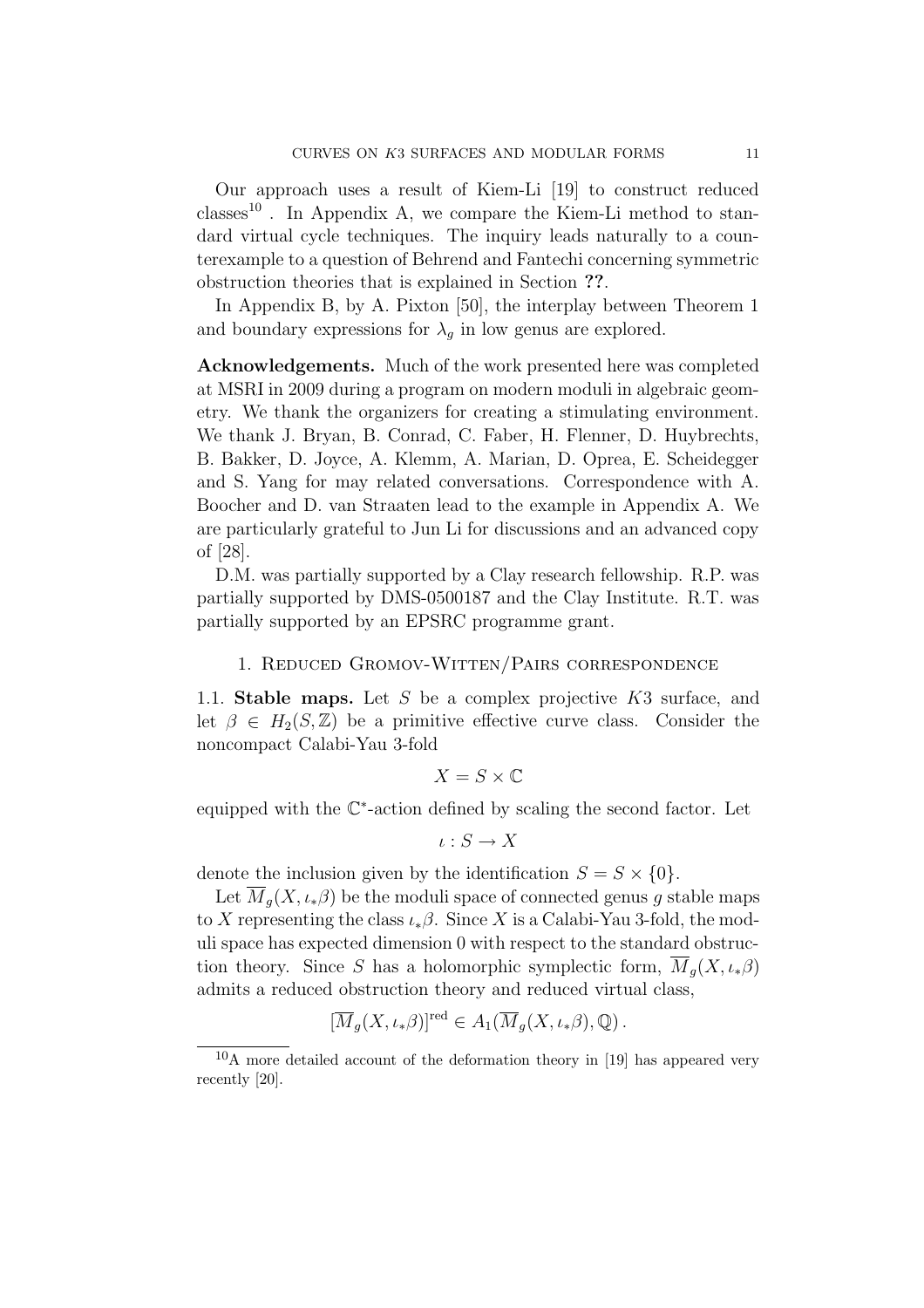The construction of the reduced theory exactly follows Section 2.2 of [36]. Although  $\overline{M}_g(X, \iota_*\beta)$  is not compact, the C<sup>\*</sup>-fixed locus

$$
\overline{M}_g(X, \iota_*\beta)^{\mathbb{C}^*} \subset \overline{M}_g(X, \iota_*\beta)
$$

is compact, so we can consider the reduced residue invariants $11$ 

$$
N_{g,\beta} = \int_{[\overline{M}_g(X,\iota_*\beta)]^{\text{red}}} 1 \in \mathbb{Q}(t) .
$$

Here, t is the first Chern class of the standard representation of  $\mathbb{C}^*$  and the generator of  $H_{\mathbb{C}^*}^*(\bullet)$ , the  $\mathbb{C}^*$ -equivariant cohomology of a point. The relationship between the residue invariants of  $S \times \mathbb{C}$  and the invariants  $(1)$  of S is the following.

Lemma 7.  $N_{g,\beta} = \frac{1}{t} R_{g,\beta}$ .

Proof. The result is a direct consequence of the virtual localization formula of [14],

$$
N_{g,\beta} = \int_{\substack{\overline{[M]}_g(X,\iota_*\beta)^{C^*} \text{red} \\ \overline{[M]}_g(S,\beta)]^{\text{red}}}} \frac{1}{e(\text{Nor}^{vir})} \\ = \int_{\substack{\overline{[M]}_g(S,\beta)]^{\text{red}} \\ \overline{[M]}_g(S,\beta)]^{\text{red}}}} \frac{t^g - \lambda_1 t^{g-1} + \lambda_2 t^{g-2} - \ldots + (-1)^g \lambda_g}{t}
$$

The first equality is by localization. The denominator on the right is the equivariant Euler class of the virtual normal bundle. Over a stable map  $[f: C \to S]$ , the virtual normal bundle has fiber

$$
H^0(C, f^*N) - H^1(C, f^*N) ,
$$

where N is the normal bundle to S in X. Since  $N \cong t$ , we have

$$
\mathrm{Nor}^{vir} \cong t - \mathbb{E}^{\vee} \otimes t ,
$$

from which the above formula follows.  $\Box$ 

If  $\beta$  is irreducible, then  $\overline{M}_q(X, \iota_*(\beta)) = \overline{M}_q(S, \beta) \times \mathbb{C}$  and the reduced virtual class is pulled back from the projection to the first factor. In the irreducible case, Lemma 7 is immediate. An alternative proof of Lemma 7 for primitive  $\beta$  is obtained by deforming to the irreducible case.

 $11$ See [7] for a discussion of residue Gromov-Witten theories.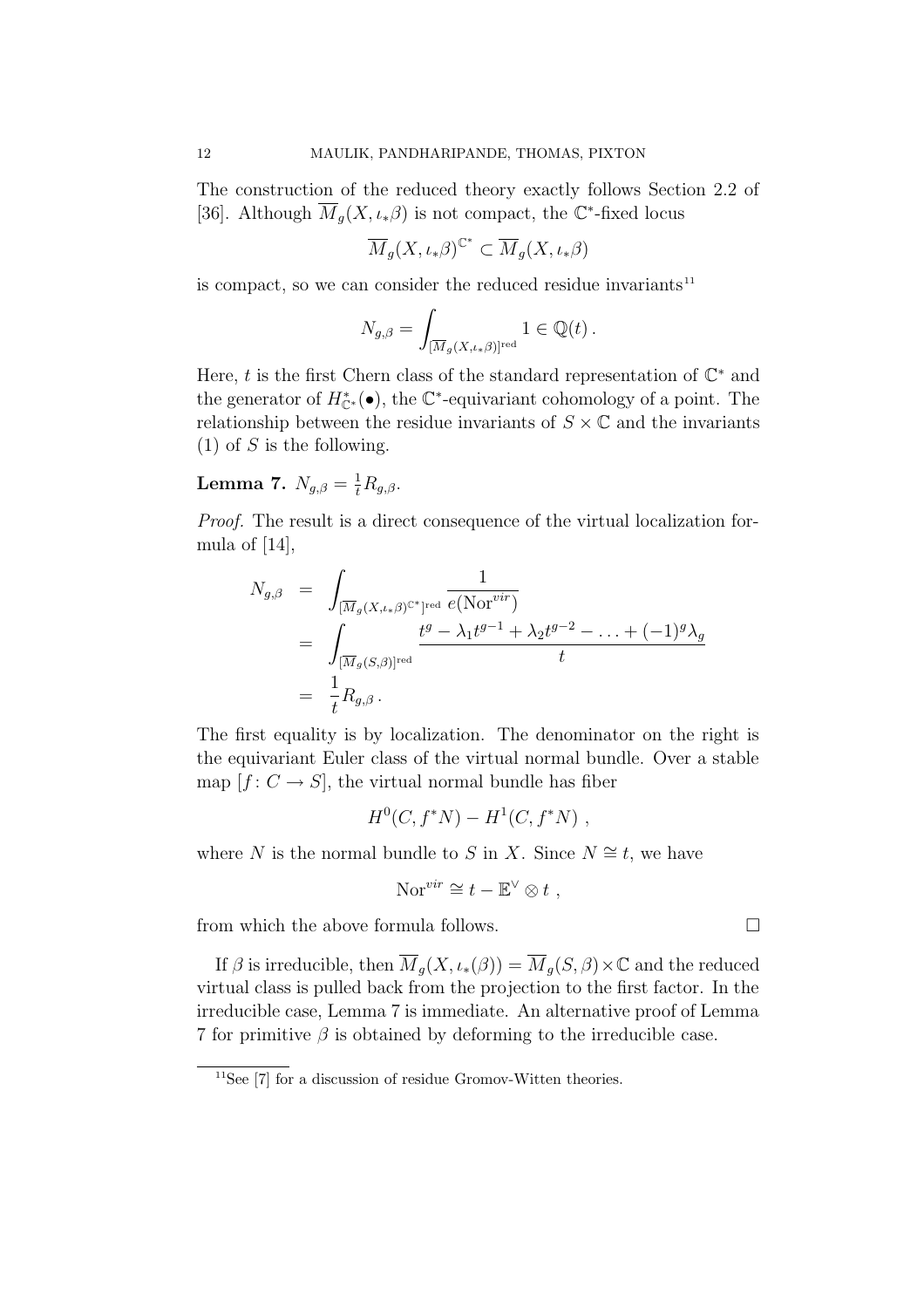1.2. Stable pairs. Let  $P_n(X, \iota_{*}\beta)$  the moduli space of stable pairs  $(F, s)$  on  $X = S \times \mathbb{C}$  with

$$
\chi(F) = n, \quad [F] = \beta.
$$

We will construct in Section 3.3 a reduced virtual class in dimension 1,

$$
[P_n(X, \iota_*\beta)]^{\text{red}} \in A_1(P_n(X, \iota_*\beta), \mathbb{Q}).
$$

Again, we consider the reduced residue invariants

$$
P_{n,\beta} = \int_{[P_n(X,\iota_*\beta)]^{\text{red}}} 1 \in \mathbb{Q}(t).
$$

By deformation invariance of the reduced theory, the invariant  $P_{n,\beta}$ can be computed when  $\beta$  is irreducible.<sup>12</sup> By standard arguments<sup>13</sup>

$$
P_n(X, \iota_* \beta) = P_n(S, \beta) \times \mathbb{C}
$$

in the irreducible case. By Proposition 5,  $P_n(X, \iota_{*}\beta)$  is nonsingular of dimension  $n + \langle \beta, \beta \rangle + 2$ . The obstruction bundle of the standard deformation theory [15, 46] of  $P_n(X, \iota_{*}\beta)$  has fiber

$$
\operatorname{Ext}^2(I^\bullet, I^\bullet)_0 \cong \operatorname{Ext}^1(I^\bullet, I^\bullet \otimes K_X)^*_0
$$

over the moduli point of the pair

$$
I^{\bullet} = \{ \mathcal{O}_X \stackrel{s}{\longrightarrow} F \}.
$$

Here,  $K_X$  is the canonical bundle and the isomorphism is by Serre duality. Since  $\text{Ext}^1(I^{\bullet}, I^{\bullet})_0$  is the tangent space to  $P_n(S, \beta) \times \mathbb{C}$ , the moduli of stable pairs on X, and  $K_X^*$  is trivial with the standard representation, the obstruction bundle is

$$
(\Omega_{P_n(S,\beta)} \oplus -t) \otimes t \cong (\Omega_P \otimes t) \oplus \mathbb{C}.
$$

The reduced class is obtained by removing the trivial factor  $\mathbb{C}$ , as we show in Section 3.4.

# **Lemma 8.**  $P_{n,\beta} = \frac{1}{t}(-1)^{n + \langle \beta, \beta \rangle + 1} e(P_n(S, \beta)).$

<sup>&</sup>lt;sup>12</sup>A primitive (1, 1)-class  $\beta$  on a K3 surface S can always be deformed through curve classes to an irreducible  $(1,1)$ -class on another K3 surface S'.

<sup>&</sup>lt;sup>13</sup>The only subtlety is to show the deformations of such pairs on X remain supported scheme-theoretically on the fibers of the projection  $X \to \mathbb{C}$ . The result follows from the tangent space analysis of Lemma C.7. of [48].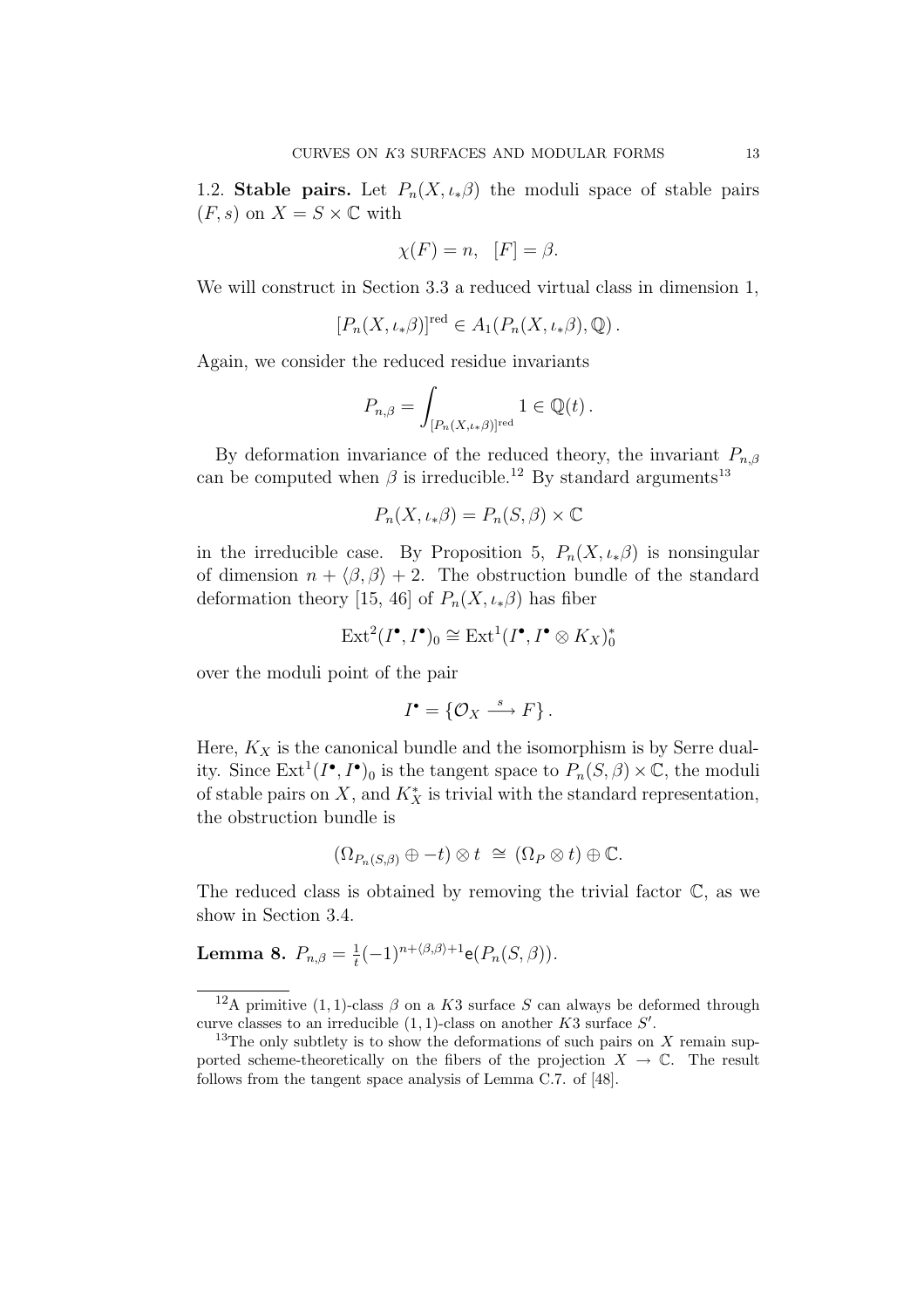Proof. We calculate the residue of the top Chern class of the reduced obstruction bundle,

$$
P_{n,\beta} = \int_{P_n(X,\iota_*\beta)} e(\Omega_P \otimes t)
$$
  
= 
$$
\int_{P_n(S,\beta)} \frac{e(\Omega_P)}{t}
$$
  
= 
$$
\frac{1}{t}(-1)^{n+\langle \beta, \beta \rangle+1} e(P_n(S,\beta)).
$$

The second equality comes from localisation. We have omitted all of the terms in  $e(\Omega_P \otimes t)$  which do not contribute.

1.3. Point insertions. For both theories of  $X$ , we can define reduced residue invariants with point insertions. For Gromov-Witten theory,  $\text{define}^{14}$ 

$$
\left\langle \tau_0(\mathsf{p})^k \right\rangle_{g,\beta}^{GW} = \int_{[\overline{M}_{g,k}(X,\iota_*\beta)]^{\mathrm{red}}} \prod_{i=1}^k \mathrm{ev}_i^*(\mathsf{p}) \ \in \mathbb{Q}(t)
$$

where the evaluation maps are taken to S

$$
\mathrm{ev}_i: \overline{M}_{g,k}(X, \iota_*(\beta)) \to S
$$

and  $p \in H^4(S, \mathbb{Z})$  is the point class.

For stable pairs, the product  $P_n(X, \iota_* \beta) \times X$  is equipped with a universal sheaf F. Define operations

$$
\tau_0(\mathbf{p}): A_*^{\mathbb{C}^*}(P_n(X, \iota_* \beta)) \to A_*^{\mathbb{C}^*}(P_n(X, \iota_* \beta))
$$

by the slant product

$$
\tau_0(\mathsf{p})(\bullet) = \pi_{P*}\big(\pi_S^*(\mathsf{p}) \cdot \mathrm{ch}_2(\mathbb{F}) \cap \pi_P^*(\bullet)\big) ,
$$

where  $\pi_P$  and  $\pi_S$  are the projections of  $P_n(X, \iota \ast \beta) \times X$  to the first factor and to S (via the second factor). Notice that  $ch_2(\mathbb{F})$  is the pull-back via the map  $\rho$  of (6) of the universal curve in  $S \times \mathbb{P}^h$ . Define the residue invariants

$$
\Big\langle \tau_0(\mathsf{p})^k \Big\rangle_{n,\beta}^P = \int_{P_n(X,\iota*\beta)} \tau_0(\mathsf{p})^k \Big([P_n(X,\iota*\beta)]^{\mathrm{red}}\Big) \ \in \mathbb{Q}(t)
$$

following Section 6.1 of [47].

 $14$ We have dropped X from the bracket to simplify the notation.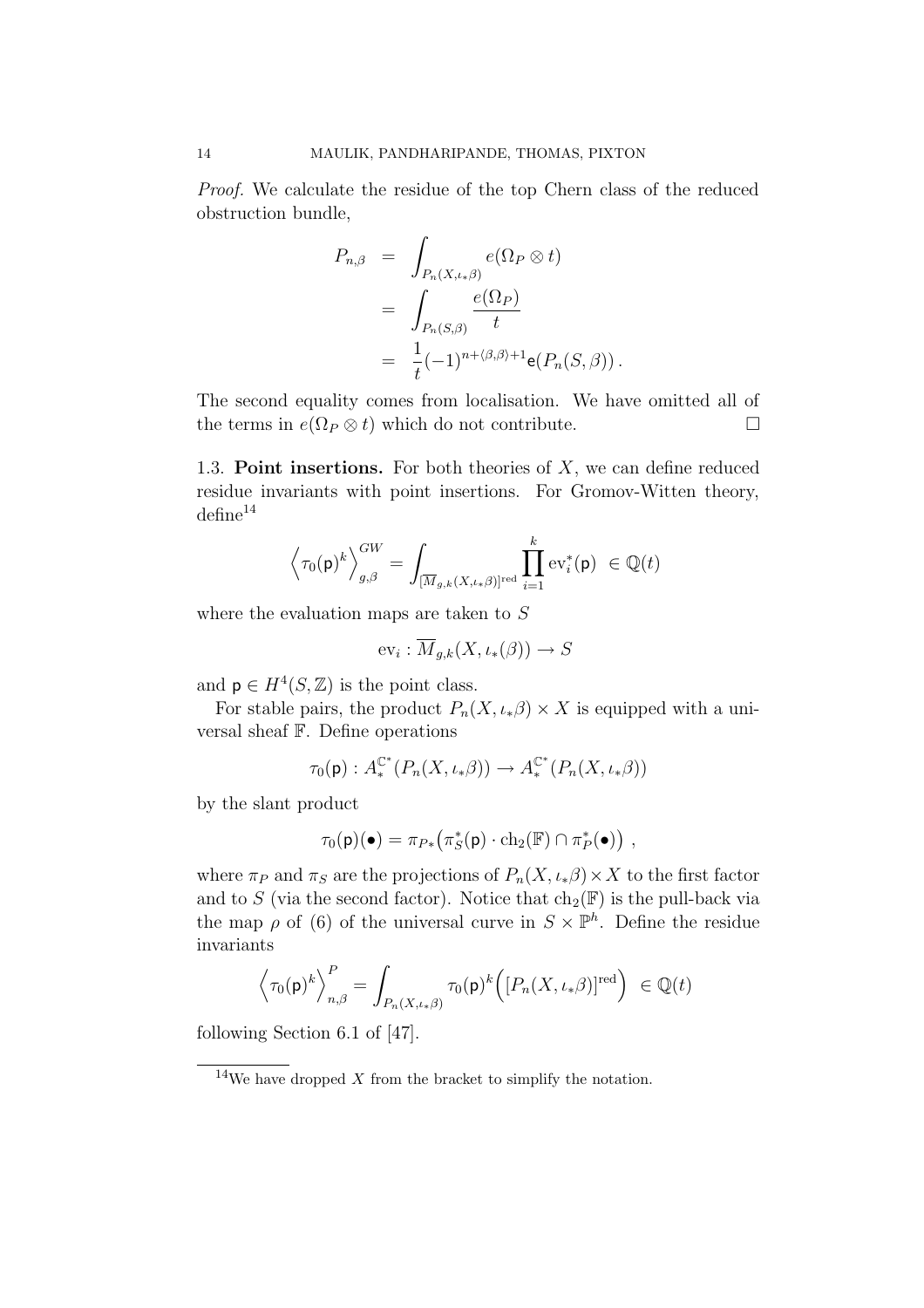The calculations of Lemmas 7 and 8 immediately extend to yield the following formulas,

$$
\left\langle \tau_0(\mathsf{p})^k \right\rangle_{g,\beta}^{GW} = t^{k-1} \left\langle (-1)^{g-k} \lambda_{g-k} \tau_0(\mathsf{p})^k \right\rangle_{g,\beta}^S, \left\langle \tau_0(\mathsf{p})^k \right\rangle_{n,\beta}^P = t^{k-1} \int_{P_n(S,\beta)} c_{n+2h-1-k}(\Omega_P) \cup \rho^*(H^k).
$$

1.4. Correspondence. The reduced Gromov-Witten/Pairs correspondence is stated in terms of the generating series

$$
Z_{\beta}^{GW}(\tau_0(\mathsf{p})^k, u) = \sum_{g=0}^{\infty} \left\langle \tau_0(\mathsf{p})^k \right\rangle_{g,\beta}^{GW} u^{2g-2},
$$
  

$$
Z_{\beta}^{P}(\tau_0(\mathsf{p})^k, y) = \sum_{n} \left\langle \tau_0(\mathsf{p})^k \right\rangle_{g,\beta}^{P} y^n.
$$

The stable pairs series is a Laurent function in y since  $P_n(X, \iota_*\beta)$  is empty for sufficiently negative  $n$ . The above partition functions specialize to the partition function  $Z_{\beta}^{P}$  and  $Z_{\beta}^{GW}$  of Sections 0.8 and 0.9 when  $k = 0$  and  $t = 1$ .

**Theorem 9.** For primitive  $\beta \in H_2(S, \mathbb{Z})$ ,

- (i)  $Z_{\beta}^{P}(\tau_0(\mathsf{p})^k)$  is a rational function of y.
- (ii) After the variable change  $-e^{iu} = y$ ,

$$
\mathsf{Z}_{\beta}^{GW}\left(\tau_0(\mathsf{p})^k\right)=\mathsf{Z}_{\beta}^{P}\left(\tau_0(\mathsf{p})^k\right).
$$

Theorem 9 is not a specialization of the Gromov-Witten/Pairs correspondence for 3-folds conjectured in [46]. The main difference is the occurrence of the reduced class. Since the reduced class suppresses contributions from stable maps with disconnected domains, the correspondence here may be viewed here as concerning only *connected* curves. Theorem 9 will be proven in Sections 2-5.

## 2. Elliptically fibered K3 surfaces

2.1. Elliptic fibrations. We fix here some notation which will be used throughout the paper. Let  $S$  be an elliptically fibered  $K3$  surface

$$
\pi: S \to \mathbb{P}^1
$$

with a section. We assume  $\pi$  is smooth except for 24 nodal rational fibers. Let

$$
\mathsf{s},\mathsf{f}\in H_2(S,\mathbb{Z})
$$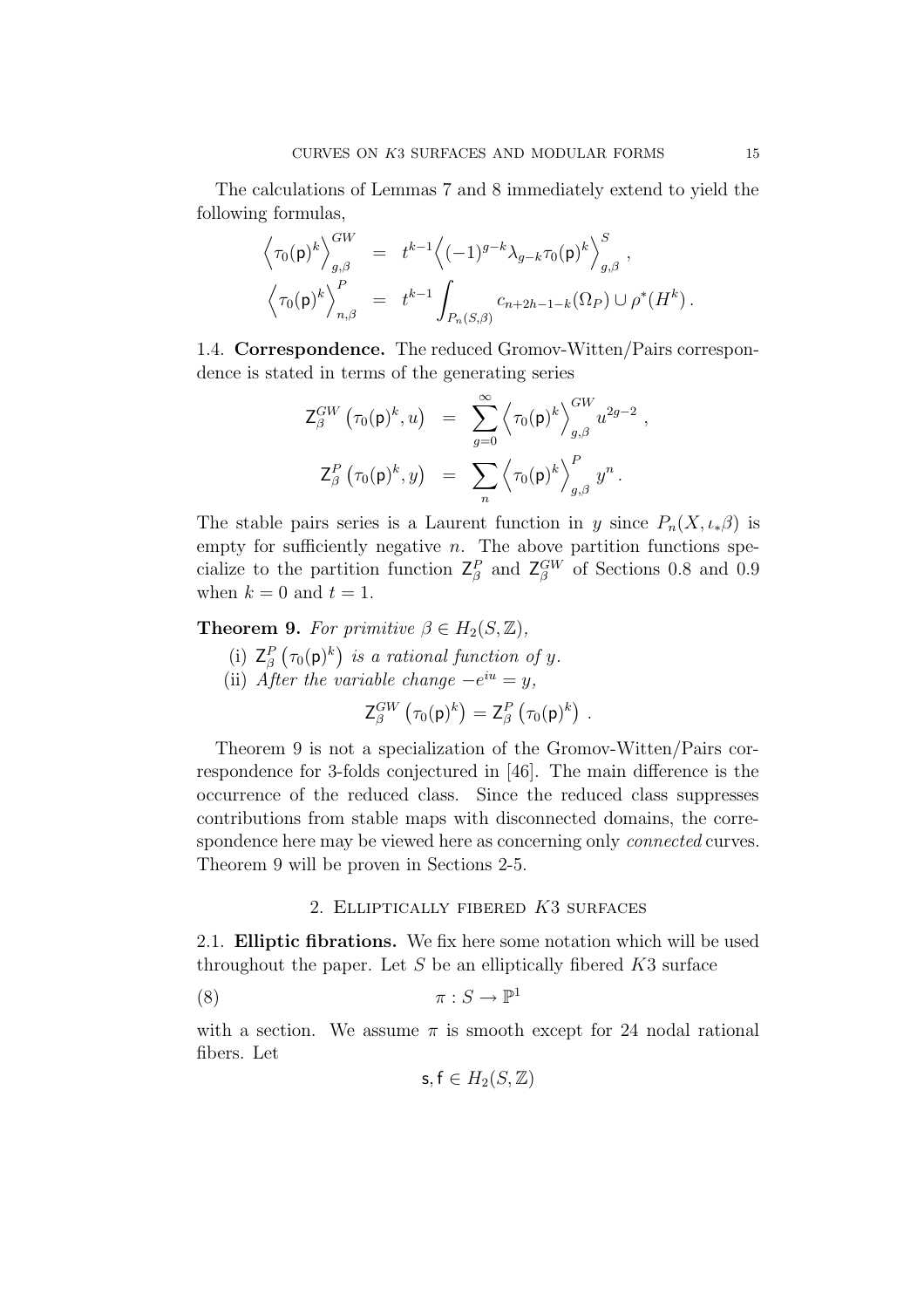denote the classes of the section and the elliptic fiber. The intersection pairings are

$$
\langle \mathsf{s},\mathsf{s}\rangle=-2,\quad \langle \mathsf{s},\mathsf{f}\rangle=1,\quad \langle \mathsf{f},\mathsf{f}\rangle=0\,.
$$

By deformation invariance, the reduced Gromov-Witten and stable pairs theories for primitive effective classes depend only on the norm  $\langle \beta, \beta \rangle = 2h - 2$ . By deformation invariance, we can fully capture the both theories for primitive classes on all algebraic K3 surfaces by studying

$$
\beta = \mathsf{s} + h\mathsf{f}
$$

on elliptically fibered K3 surfaces S.

2.2. Rational elliptic surface. A rational elliptic surface  $R$  is obtained by blowing-up the 9 points of the base locus of a generic pencil of cubics. The pencil determines a map

$$
\pi: R \to \mathbb{P}^1
$$

with nonsingular elliptic fibers (except for 12 nodal rational fibers). Let  $D \subset R$  be one of the 9 sections of  $\pi$ , and let  $E \subset R$  be a fixed elliptic fiber with distinguished point

$$
(9) \t\t\t p = E \cap D.
$$

Let  $R_1$  and  $R_2$  be two copies of a rational elliptic surface R. Let  $D_1 = D_2, E_1 = E_2$ , and  $p_1 = p_2$  be identical choices of the auxiliary data. A reducible surface

 $R_1 \cup_E R_2$ 

is obtained by attaching  $R_1$  and  $R_2$  along the respective fibers  $E_i$  (with the corresponding distinguished points  $p_i$  identified). The singular surface is elliptically fibered over a broken rational curve,

(10) 
$$
R_1 \cup_E R_2 \to \mathbb{P}^1 \cup \mathbb{P}^1.
$$

The fibration (10) has a distinguished section  $D_1 \cup D_2$ .

2.3. **Degeneration.** The fibration  $(10)$  is a degeneration of  $(8)$ . More precisely, there exists a family of fibrations

(11) 
$$
\mathcal{S} \stackrel{\pi}{\rightarrow} \mathcal{C} \rightarrow B
$$

over a pointed curve  $(B, 0)$  with the following properties:

- (i)  $S$  is a nonsingular 3-fold, and  $C$  is a nonsingular surface.
- (ii)  $\pi$  has a section.
- (iii) When specialized to nonzero  $\xi \in B$ , we obtain a nonsingular elliptically fibered  $K3$  surface of the form  $(8)$ .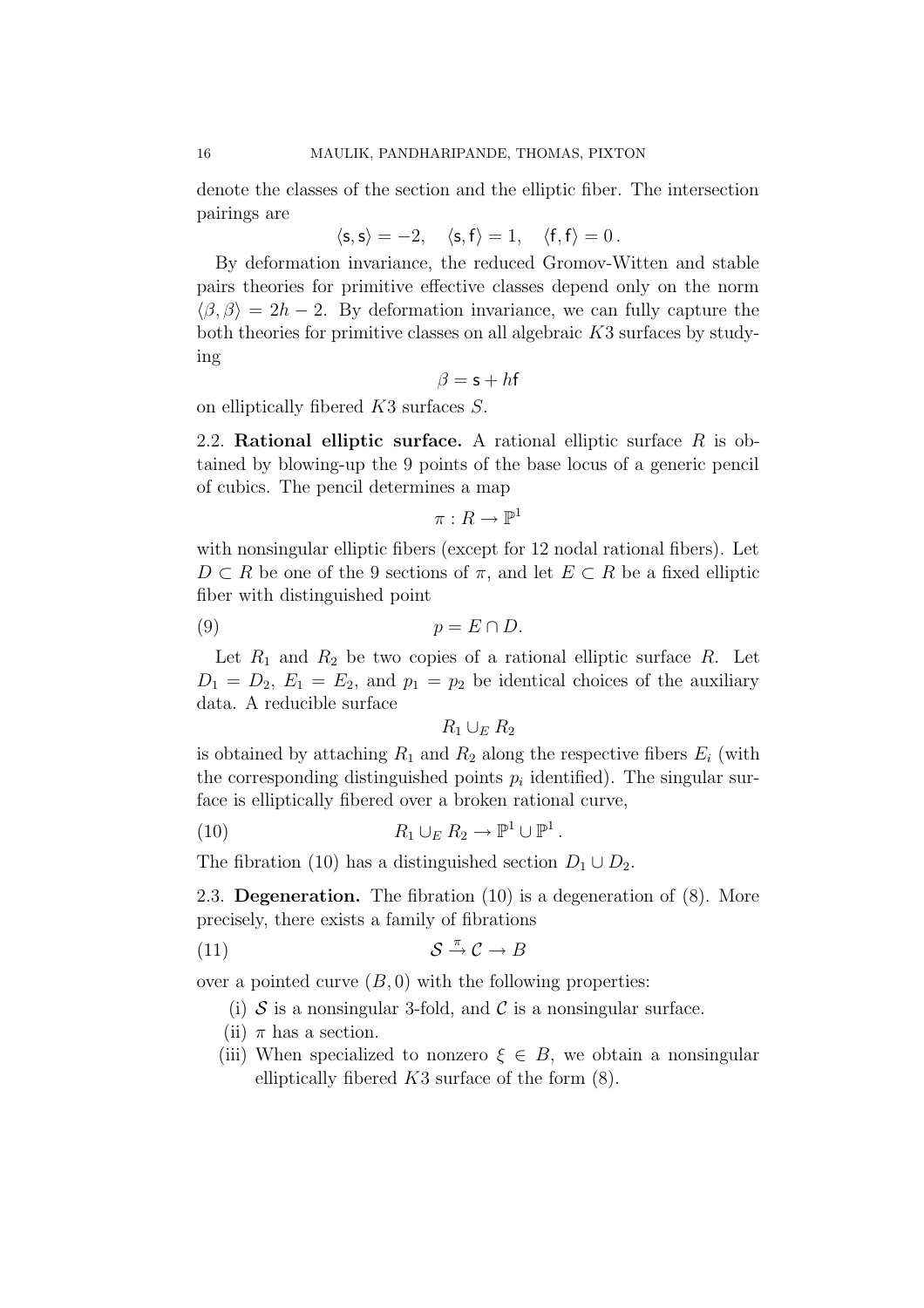- (iv) When specialized to  $0 \in B$ , we obtain (10).
- (v) The relative canonical bundle  $\omega_{\mathcal{S}/B}$  is trivial.

Denote by  $\epsilon$  the degenerating family of K3 surfaces obtained from composing (11),

 $\epsilon : \mathcal{S} \to B$ .

Since the section and fiber classes are globally defined by (ii), the sublattice of  $H^2(\mathcal{S}_{\xi}, \mathbb{Z})$  spanned by s and f is fixed by the monodromy of  $\epsilon$ around  $0 \in B$ .

The degenerating family (11) will play an essential role in our proof of Theorem 9.

### 3. Reduced stable pairs

3.1. **Definitions.** Let S be a complex algebraic  $K3$  surface, and let  $\beta \in H_2(S, \mathbb{Z})$  be an effective curve class. Let

$$
X = S \times \mathbb{C}.
$$

We include S as the fiber over  $0 \in \mathbb{C}$ ,

$$
\iota\colon S\hookrightarrow X\,.
$$

Let  $P_n(X, \iota_*\beta)$  be the quasi-projective moduli space of stable pairs  $(F, s)$  on X with holomorphic Euler characteristic and class

$$
\chi(F) = n, \qquad [F] = \iota_* \beta \in H_2(X, \mathbb{Z}).
$$

Strictly speaking, to construct  $P_n(X, \iota_*(\beta))$ , we apply Le Potier's results [22] to the projective 3-fold

$$
\overline{X} = S \times \mathbb{P}^1
$$

to obtain a projective moduli space containing  $P_n(X, \iota_*)$  as an open subscheme.

We can also consider stable pairs on families of K3 surfaces. Let

$$
\epsilon\colon \mathcal{S}\to B
$$

be a smooth<sup>15</sup> family of  $K3$  surfaces, and let

$$
\mathcal{X} = \mathcal{S} \times \mathbb{C} \to B
$$

be the corresponding family of 3-folds. We consider  $S$  as a subvariety via the inclusion

$$
\iota\colon \mathcal{S} \times \{0\} \hookrightarrow \mathcal{S} \times \mathbb{C} = \mathcal{X}.
$$

Let  $\beta$  be a section of the local system with fiber  $H_2(\mathcal{S}_\xi,\mathbb{Z})$  over  $\xi \in B$ .

<sup>&</sup>lt;sup>15</sup>We will later consider families degenerating to  $R_1 \cup_E R_2$  as in Section 2.3.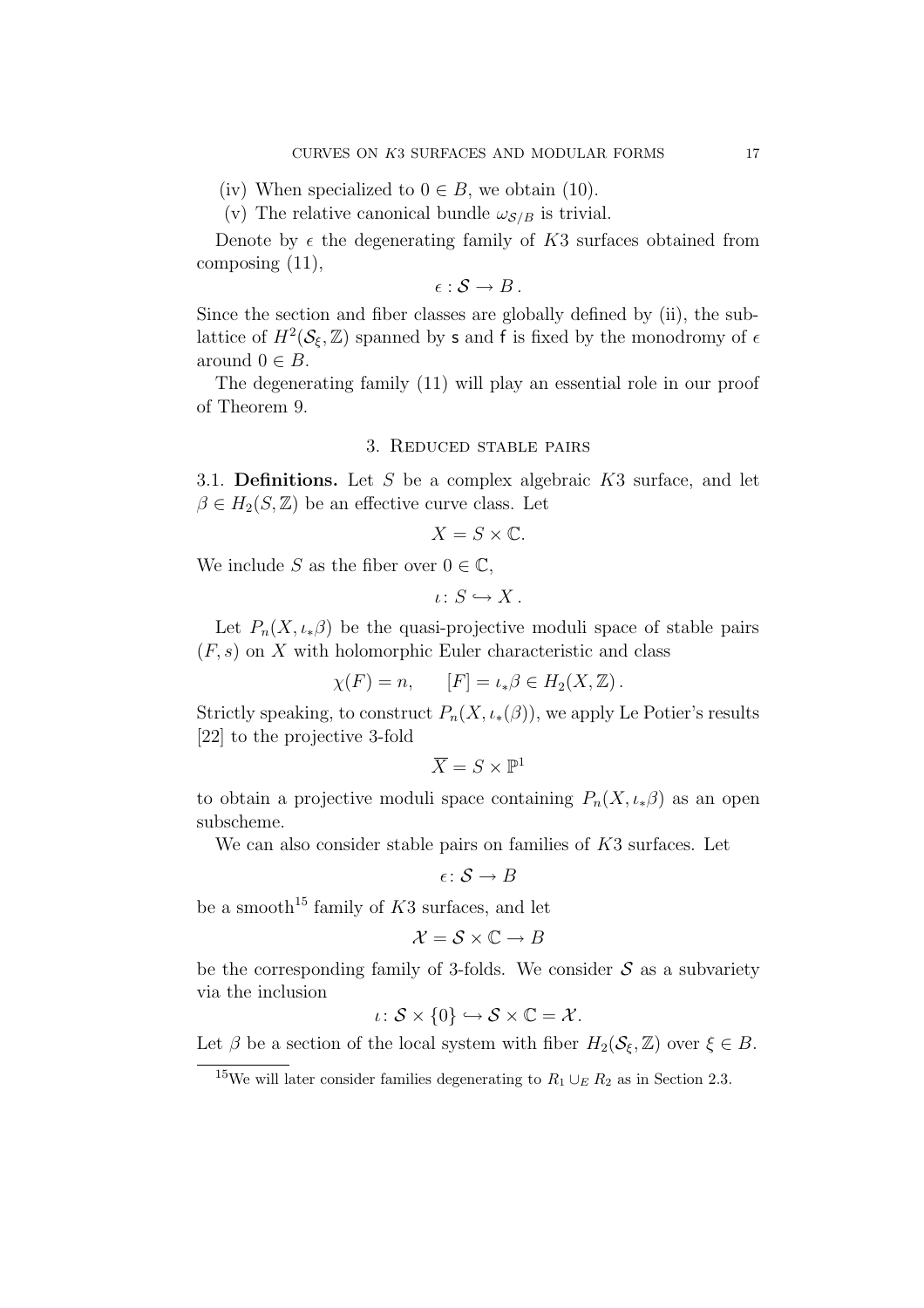By making B smaller if necessary, we can choose a holomorphic 2 form which is symplectic on every fiber of  $S \to B$ ,

(12) 
$$
\sigma \in H^0(\epsilon_* \Omega_{\mathcal{S}/B}^2).
$$

In particular,  $\omega_{\mathcal{X}/B}$  is trivial. By [22], there is a family of moduli spaces

 $\mathcal{P} \rightarrow B$ 

representing the functor taking B-schemes  $A \rightarrow B$  to the set of flat families of stable pairs in the class  $\iota_*\beta$  on the fibers of

$$
A\times_B \mathcal{X} \to A.
$$

In addition, there is a universal sheaf  $\mathbb{F}$  on  $\mathcal{P} \times_B \mathcal{X}$ , flat over  $\mathcal{P}$ , with a global section S, such that the restriction of

$$
(13) \t\t \t\t \mathcal{O}_{\mathcal{P}\times_B\mathcal{X}} \xrightarrow{\mathbb{S}} \mathbb{F}
$$

to the fiber over any closed point  $(F, s) \in \mathcal{P}$  over  $\xi \in B$  is the corresponding stable pair  $\mathcal{O}_{\mathcal{X}_\xi} \stackrel{s}{\longrightarrow} F$ .

3.2. Standard obstruction theory. As in [46], given a stable pair  $(F, s)$  on X, we let  $I^{\bullet} \in D^b(X)$  denote the complex of sheaves

$$
I^{\bullet} = \{ \mathcal{O}_X \stackrel{s}{\longrightarrow} F \}
$$

in degrees 0 and 1. When the section is onto,  $I^{\bullet}$  is quasi-isomorphic to the kernel  $\mathcal{I}_C$ , the ideal sheaf of the Cohen-Macaulay curve C which is the scheme theoretical support of  $F$ . Similarly we let

$$
\mathbb{I}^{\bullet} = \{ \mathcal{O}_{\mathcal{P} \times_B \mathcal{X}} \xrightarrow{\mathbb{S}} \mathbb{F} \}
$$

denote the universal complex.

From the perspective of [46], the trace-free Ext groups,

 $\text{Ext}^1(I^{\bullet}, I^{\bullet})_0$  and  $\text{Ext}^2(I^{\bullet}, I^{\bullet})_0$ 

provide deformation and obstruction spaces for the stable pair  $(F, s)$ . More generally, let  $\mathbb{L}_{\mathcal{P}/\mathcal{B}}^{\vee}$  denote the derived dual of the truncated relative cotangent complex of  $P$ , and consider the map

(14) 
$$
\mathbb{L}^{\vee}_{\mathcal{P}/B} \longrightarrow R\pi_{\mathcal{P}*}(R\mathscr{H}\!\mathit{om}(\mathbb{I}^{\bullet}, \mathbb{I}^{\bullet})_{0})[1],
$$

given by the image of the relative Atiyah class of I• under the projection

$$
\begin{align}\n\operatorname{Ext}^1(\mathbb{I}^\bullet, \mathbb{I}^\bullet \otimes \mathbb{L}_{(\mathcal{P} \times_B \mathcal{X})/B}) &\longrightarrow \operatorname{Ext}^1(\mathbb{I}^\bullet, \mathbb{I}^\bullet \otimes \pi_{\mathcal{P}}^* \mathbb{L}_{\mathcal{P}/B})_0 \\
&= \operatorname{Hom}(\pi_{\mathcal{P}}^* \mathbb{L}_{\mathcal{P}/B}^{\vee}, R\mathcal{H}om(\mathbb{I}^\bullet, \mathbb{I}^\bullet)_0[1]) \\
&= \operatorname{Hom}(\mathbb{L}_{\mathcal{P}/B}^{\vee}, R\pi_{\mathcal{P}*}R\mathcal{H}om(\mathbb{I}^\bullet, \mathbb{I}^\bullet)_0[1]).\n\end{align}
$$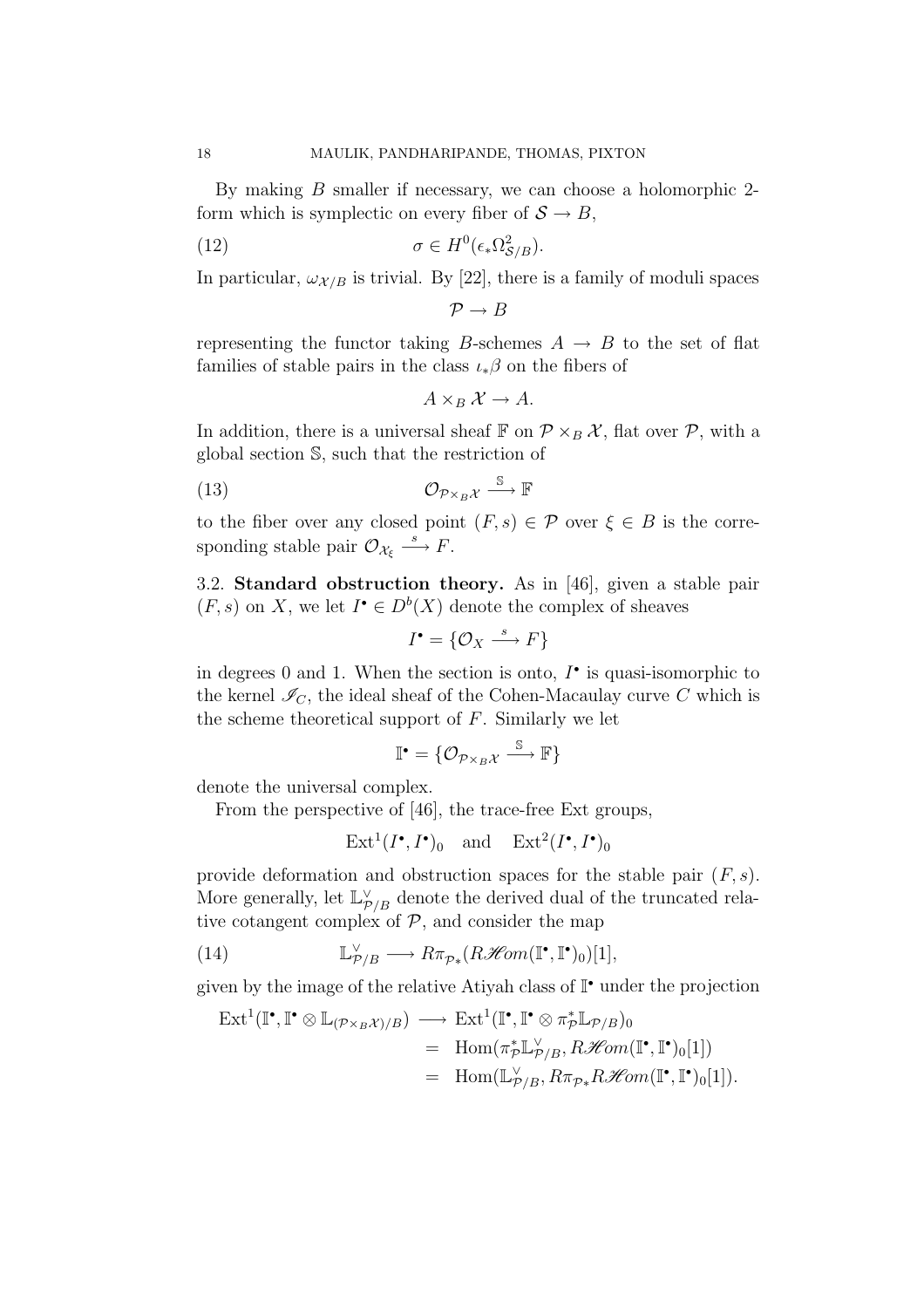Here  $\pi_{\mathcal{P}}$  and  $\pi_{\mathcal{X}}$  are the projections from  $\mathcal{P} \times_{B} \mathcal{X}$  to  $\mathcal{P}$  and X respectively.

Proposition 10. The map (14) is a perfect theory for the morphism  $\mathcal{P} \rightarrow B$ .

Proof. The result is proved in [46, Section 2.3] and [15, Theorem 4.1] for projective morphisms  $\pi_{\mathcal{P}}$ . Since the fibers of our  $\pi_{\mathcal{P}}$  are noncompact, we need a small modification to check that the complexes

(15) 
$$
R\pi_{\mathcal{P} *}(R\mathscr{H}om(\mathbb{I}^{\bullet}, \mathbb{I}^{\bullet})_{0}\otimes \omega_{\pi_{\mathcal{P}}})[2], \quad R\pi_{\mathcal{P} *}(R\mathscr{H}om(\mathbb{I}^{\bullet}, \mathbb{I}^{\bullet})_{0})[1]
$$

are still naturally dual to each other. The relative canonical bundle

$$
\omega_{\pi_{\mathcal{P}}} = \pi_{\mathcal{X}}^* \omega_{\mathcal{X}/B}
$$

is trivial in our situation. The rest of the proofs in [15, 46] go through as before.

The proper way to deal with the noncompactness is to work with local cohomology in place of  $R\pi_{\mathcal{P}_{*}}$ . However, we follow a simpler approach obtained by compactifying the fibers of  $\mathcal{X} \to B$  by

$$
\overline{\mathcal{X}} = \mathcal{S} \times \mathbb{P}^1 \to B.
$$

Pairs extend trivially over  $\overline{\mathcal{X}}\setminus\mathcal{X}$  by pushing forward the sheaf and section, allowing us to view  $P$  as the moduli space of stable pairs on the fibers of  $\overline{X} \to B$  whose underlying sheaf has support in  $\mathcal{X} \subset \overline{\mathcal{X}}$ . Suppressing the pushforward maps, we get a universal pair  $(\mathbb{F}, \mathbb{S})$  on  $\mathcal{P} \times_B \overline{\mathcal{X}}$  and a universal complex

$$
\overline{\mathbb{T}}^{\bullet} = \{ \mathcal{O}_{\mathcal{P} \times_B \overline{\mathcal{X}}} \xrightarrow{\mathbb{S}} \mathbb{F} \}
$$

whose restriction to  $P \times_B \mathcal{X}$  is  $\mathbb{I}^{\bullet}$ .

Let  $\overline{\pi}_{\mathcal{P}}$  denote the projection  $\mathcal{P} \times_B \mathcal{X} \to \mathcal{P}$ . Since  $R\mathcal{H}om(\mathbb{I}^{\bullet}, \mathbb{I}^{\bullet})_0$  is supported on  $\mathcal{X} \subset \overline{\mathcal{X}}$ , the two complexes (15) are

(16) 
$$
R\overline{\pi}_{\mathcal{P}*}(R\mathcal{H}om(\overline{\mathbb{T}^{\bullet}}, \overline{\mathbb{T}^{\bullet}})_0 \otimes \omega_{\overline{\pi}_{\mathcal{P}}})[2], \quad R\overline{\pi}_{\mathcal{P}*}(R\mathcal{H}om(\overline{\mathbb{T}^{\bullet}}, \overline{\mathbb{T}^{\bullet}})_0)[1].
$$

Therefore the usual relative Serre duality down the projective fibers of  $\overline{\pi}_{\mathcal{P}}$  applies to give the duality (15). In particular, by [46, Lemma 2.10], the first complex is quasi-isomorphic to a complex

$$
E^{\bullet} = \{ E^{-1} \to E^{0} \} \simeq R \pi_{\mathcal{P}_{*}}(R\mathcal{H}om(\mathbb{I}^{\bullet}, \mathbb{I}^{\bullet})_{0} \otimes \pi_{\mathcal{X}}^{*} \omega_{\mathcal{X}/B})[2]
$$

of locally free sheaves on  $\mathcal P$  in degrees  $-1$  and 0. We denote the second, the dual of the first, by

$$
E_{\bullet} = \{E_0 \to E_1\}
$$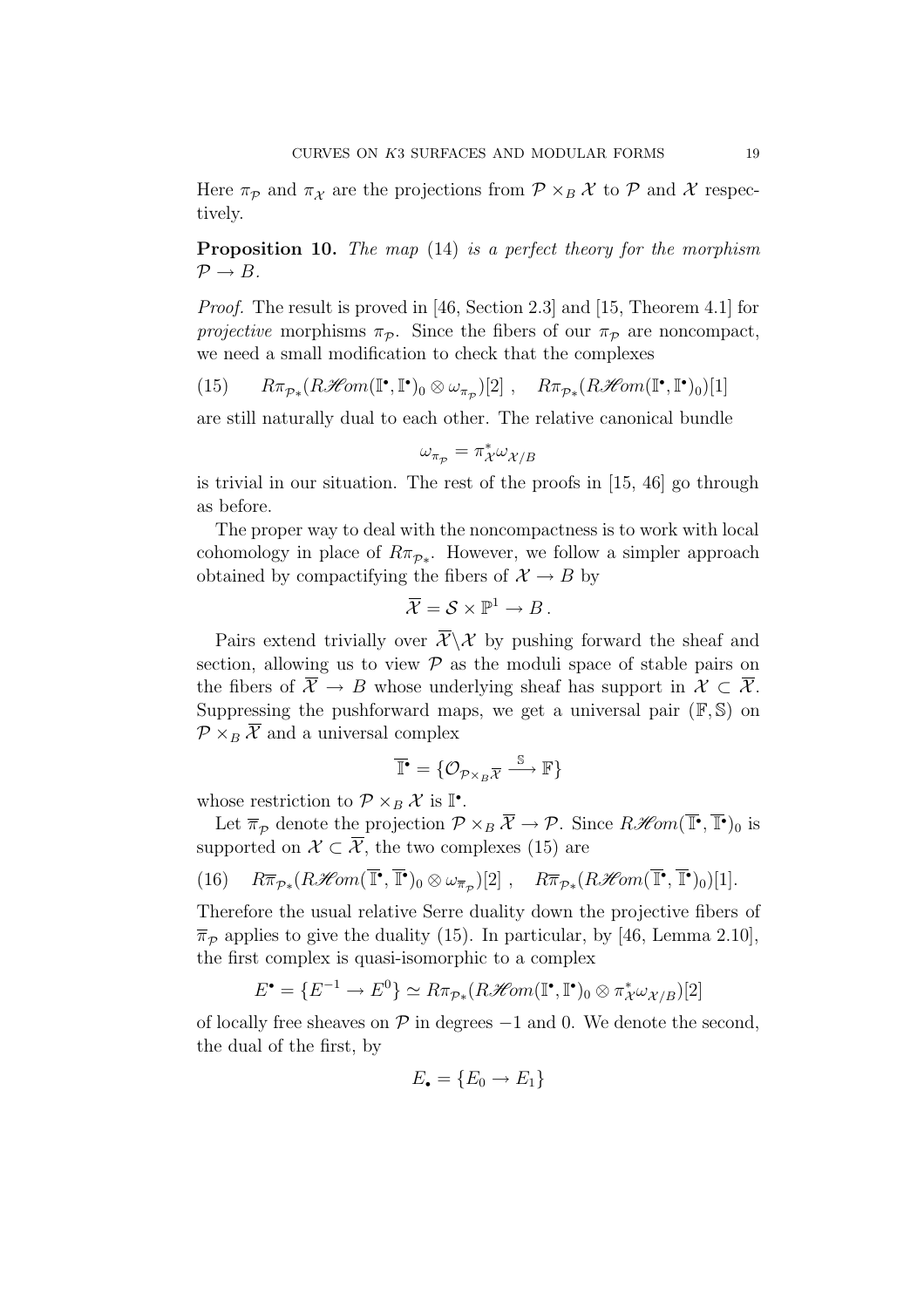in degrees 0 and 1. Dualising (14), we obtain the more familiar form,

$$
(17) \t\t\t E^{\bullet} \longrightarrow \mathbb{L}_{\mathcal{P}/B}.
$$

As in [15, 46], the morphism (17) is surjective on  $h^{-1}$  and an isomorphism on  $h^0$ , verifying the axioms [4] of a perfect relative obstruction theory.  $\Box$ 

3.3. Trivial quotient. For the 3-fold  $X = S \times \mathbb{C}$ , the obstruction theory constructed in Section 3.2 has virtual cycle equal to 0 because of the existence of a trivial factor  $\mathbb C$  obstructing extensions of  $I^{\bullet}$  along deformations of S which take  $\beta$  out of the  $(1, 1)$  locus. To construct a nonzero virtual cycle, we must remove this trivial piece of the obstruction theory.

The obstruction sheaf of the deformation-obstruction theory (14) is the degree 1 cohomology sheaf<sup>16</sup>

(18) 
$$
\text{Ob} = \mathscr{E}xt_{\pi_{\mathcal{P}}}^2(\mathbb{I}^\bullet, \mathbb{I}^\bullet)_0.
$$

As in (16), we also have

Ob = 
$$
\mathscr{E}xt^2_{\overline{\pi}_p}(\overline{\mathbb{T}}^\bullet, \overline{\mathbb{T}}^\bullet)_0
$$
.

Consider the image of the relative Atiyah class of  $\overline{\mathbb{T}}^{\bullet}$  under the map

$$
\operatorname{Ext}^1(\overline{\mathbb{I}^{\bullet}}, \overline{\mathbb{I}^{\bullet}} \otimes \mathbb{L}_{(\mathcal{P} \times_B \overline{\mathcal{X}})/B}) \longrightarrow \operatorname{Ext}^1(\overline{\mathbb{I}^{\bullet}}, \overline{\mathbb{I}^{\bullet}} \otimes \pi_{\overline{\mathcal{X}}}^* \mathbb{L}_{\overline{\mathcal{X}}/B})_0
$$

$$
\longrightarrow H^0(\mathcal{E}xt^1_{\overline{\pi}_p}(\overline{\mathbb{I}^{\bullet}}, \overline{\mathbb{I}^{\bullet}} \otimes \pi_{\overline{\mathcal{X}}}^* \Omega_{\overline{\mathcal{X}}/B})).
$$

Cup product with its image At defines the map

$$
\mathscr{E}xt^2_{\overline{\pi}_p}(\overline{\mathbb{I}}^\bullet,\overline{\mathbb{I}}^\bullet)_0 \xrightarrow{\cup \mathrm{At}} \mathscr{E}xt^3_{\overline{\pi}_p}(\overline{\mathbb{I}}^\bullet,\overline{\mathbb{I}}^\bullet \otimes \pi_{\overline{\mathcal{X}}}^*\Omega_{\overline{\mathcal{X}}/B}) \xrightarrow{\mathrm{tr}} R^3\overline{\pi}_{\mathcal{P}*}(\pi_{\overline{\mathcal{X}}}^*\Omega_{\overline{\mathcal{X}}/B}).
$$

Pulling back the fiberwise symplectic form  $\sigma$  of (12) to  $\mathcal{P} \times_B \overline{\mathcal{X}} \to B$ gives a section  $\bar{\sigma}$  of  $\pi_{\mathcal{P}_{*}}(\pi_{\overline{\mathcal{X}}}^{*}\Omega_{\overline{\mathcal{X}}/B}^{2})$ . Wedging with  $\bar{\sigma}$ , the upshot is a map from (18) to  $\mathcal{O}_{\mathcal{P}}$ :

(19) 
$$
\text{Ob} \longrightarrow R^3 \overline{\pi}_{\mathcal{P} *}(\pi_{\overline{X}}^* \Omega^3_{\overline{\mathcal{X}}/B}) = R^3 \overline{\pi}_{\mathcal{P} *} \omega_{\overline{\pi}_{\mathcal{P}}} = \mathcal{O}_{\mathcal{P}}.
$$

Proposition 11. The map (19) is onto.

*Proof.* Since the higher  $\mathscr{E}xt^i_{\overline{\pi}_p}(\overline{\mathbb{I}^{\bullet}}, \overline{\mathbb{I}^{\bullet}})_0$  sheaves on B vanish for  $i \geq 3$ , we can work at closed points. For a stable pair  $(F, s)$  on

$$
\overline{\mathcal{X}}_{\xi} = \overline{X} = S \times \mathbb{P}^1 ,
$$

<sup>&</sup>lt;sup>16</sup>Here  $\mathscr{E}xt_{\pi_{\mathcal{P}}}^{i}$  denotes the *i*th cohomology sheaf of  $R\pi_{\mathcal{P} *}R\mathscr{H}om$ . We abbreviate the latter to  $R\mathcal{H}om_{\pi_{\mathcal{P}}}$ , the derived functor of  $\mathcal{H}om_{\pi_{\mathcal{P}}} = \pi_{\mathcal{P}*}\mathcal{H}om$ .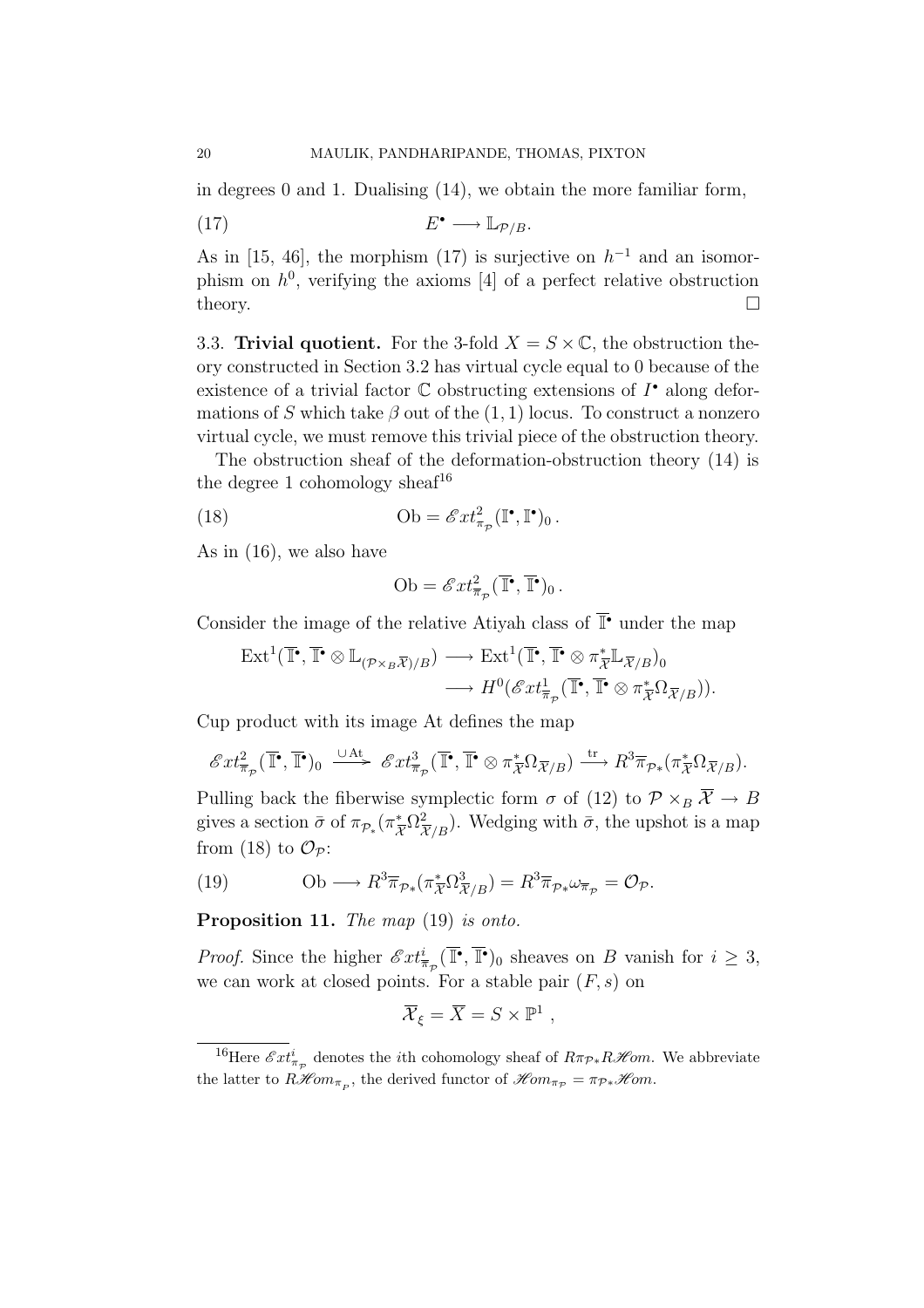we must show the composition

(20) 
$$
\operatorname{Ext}^2(\overline{I}^{\bullet}, \overline{I}^{\bullet})_0 \xrightarrow{\cup \operatorname{At}(\overline{I}^{\bullet})} \operatorname{Ext}^3(\overline{I}^{\bullet}, \overline{I}^{\bullet} \otimes \Omega_{\overline{X}}) \xrightarrow{\operatorname{tr}} H^3(\Omega_{\overline{X}}) \xrightarrow{\cup \overline{\sigma}} H^{3,3}(\overline{X}) \xrightarrow{\sim} \mathbb{C}
$$

is onto. Here,  $\bar{\sigma}$  is the pull-back of the holomorphic symplectic form  $\sigma$ (12) from the K3 surface S to  $\overline{X}$ , and  $\overline{I}$  is the complex  $\{\mathcal{O}_{\overline{X}} \to F\}$  on  $\overline{X}$ .

To show the map (20) is surjective, we exhibit a class in  $\text{Ext}^2(\overline{I}^{\bullet}, \overline{I}^{\bullet})_0$ on which the composition is nonzero. Choose a first order deformation  $\kappa_S \in H^1(T_S)$  of S which, via the holomorphic symplectic form

$$
\sigma\colon T_S\cong\Omega_S\ ,
$$

corresponds to a class  $\kappa_S \,\lrcorner\,\sigma \in H^{1,1}(S)$  whose pairing with  $\beta$  is nonzero,

(21) 
$$
\int_{\beta} \kappa_S \,\mathrm{d}\sigma \neq 0.
$$

Let  $\bar{\kappa} \in H^1(T_{\overline{X}})$  denote the pull-back of the Kodaira-Spencer class  $\kappa_S$ to  $\overline{X}$ . Let

(22) 
$$
\bar{\kappa} \circ \text{At}(\overline{I}^{\bullet}) \in \text{Ext}^{2}(\overline{I}^{\bullet}, \overline{I}^{\bullet})
$$

be the cup product of  $\bar{\kappa}$  with  $\text{At}(\overline{I}^{\bullet}) \in \text{Ext}^1(\overline{I}^{\bullet}, \overline{I}^{\bullet} \otimes \Omega_{\overline{X}})$  followed by the contraction of  $T_{\overline{X}}$  with  $\Omega_{\overline{X}}$ . By [15], the element (22) is the obstruction to deforming  $\overline{I}^{\bullet}$  to first order with the deformation  $\kappa$  of  $\overline{X}$ , and in fact lies in  $\text{Ext}^2(\overline{I}^{\bullet}, \overline{I}^{\bullet})_0 \subset \text{Ext}^2(\overline{I}^{\bullet}, \overline{I}^{\bullet})$  since the determinant  $\mathcal{O}_{\overline{X}}$  of  $\overline{I}^{\bullet}$ deforms trivially.

By  $[8, \text{Proposition 4.2}], \text{ tr } (\bar{\kappa} \circ \text{At}(\overline{I^{\bullet}}) \circ \text{At}(\overline{I^{\bullet}})) \in H^3(\Omega_{\overline{X}}) \text{ equals}$  $2\bar{\kappa} \,\supset \, \text{ch}_2(I^{\bullet})$ . Therefore the image of  $\bar{\kappa} \circ \text{At}(I^{\bullet})$  under the map  $(20)$  is

(23) 
$$
2\int_{\overline{X}} (\overline{\kappa} \,\Box \,ch_2(\overline{I}^{\bullet})) \wedge \overline{\sigma} = -2\int_{\overline{X}} (\overline{\kappa} \,\Box \,\overline{\sigma}) \wedge ch_2(\overline{I}^{\bullet}),
$$

by the homotopy formula

(24) 
$$
0 = \overline{\kappa} \,\lrcorner\, (ch_2 \wedge \overline{\sigma}) = (\overline{\kappa} \,\lrcorner\, ch_2) \wedge \overline{\sigma} + (\overline{\kappa} \,\lrcorner\, \overline{\sigma}) \wedge ch_2.
$$

Since  $\text{ch}_2(I^{\bullet})$  is Poincaré dual to  $-\iota_{*}\beta$ , we conclude (23) equals

$$
2\int_{\beta} \kappa_S \,\lrcorner\, \sigma,
$$

which by construction (21) is nonzero.  $\Box$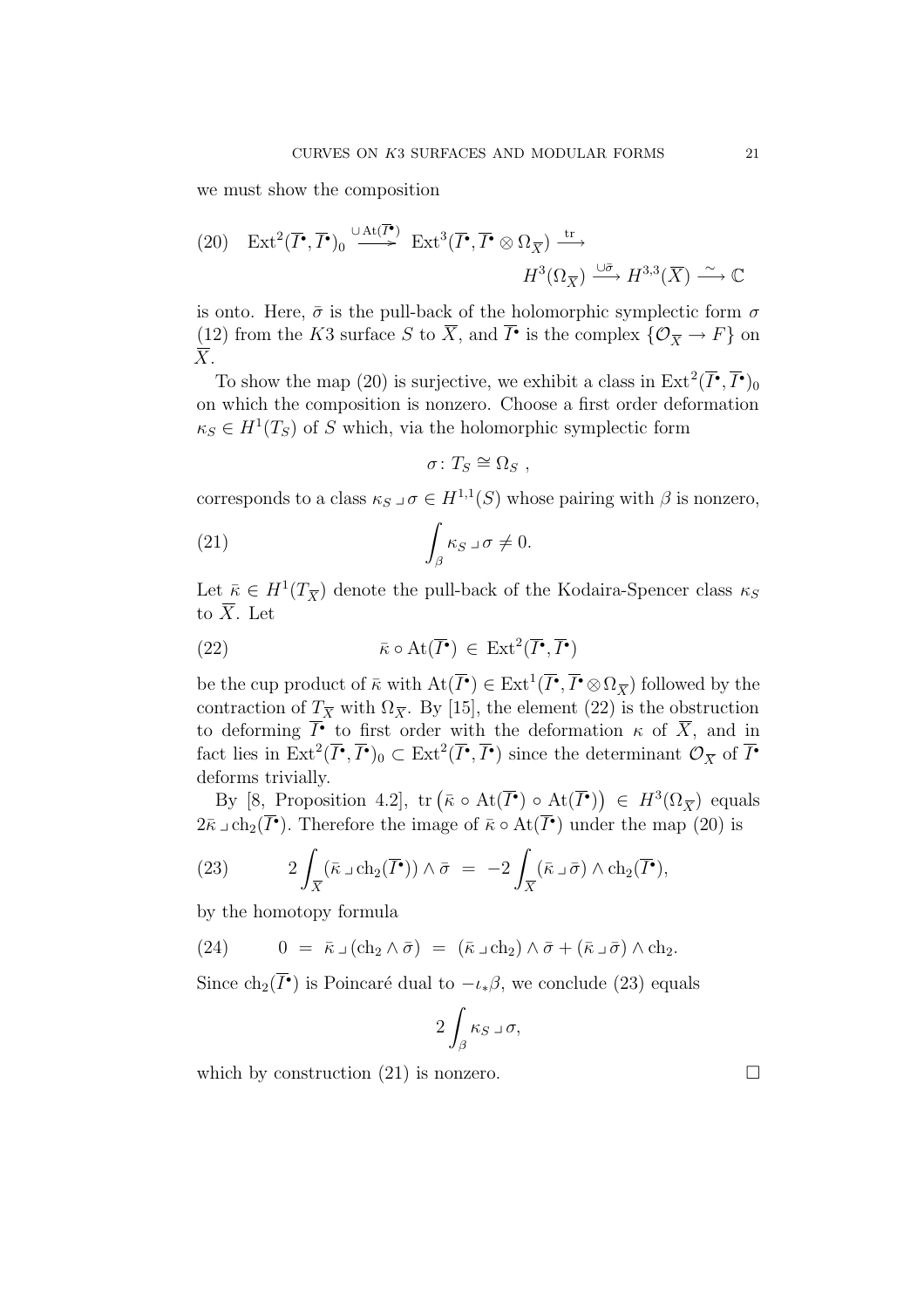3.4. Symmetric obstruction theories. By Proposition 10, the two term complex of locally free sheaves  $E^{\bullet}$  over  $\mathcal{P}$ , quasi-isomorphic to

$$
R\pi_{\mathcal{P}*}(R\mathscr{H}\!\mathit{om}(\mathbb{I}^{\bullet},\mathbb{I}^{\bullet})_{0}\otimes \pi_{\mathcal{X}}^{*}\omega_{\mathcal{X}/B})[2] ,
$$

provides a perfect obstruction theory for  $\mathcal{P} \to B$ . Via the trivialisation of  $\omega_{\mathcal{X}/B}$  and the equality between (15) and (16), the Serre duality of (16) shows that  $E^{\bullet}$  is isomorphic to its own derived dual shifted by [1],

(25) 
$$
(E^{\bullet})^{\vee}[1] \cong E^{\bullet}.
$$

Moreover the pairing between  $E^{\bullet}$  and  $E^{\bullet}[1]$  is given by trace, which satisfies

$$
tr(a\cup b)=tr(b\cup a) .
$$

Hence, the isomorphism (25) is also equal to its own dual [3, Lemma 1.23], and the deformation-obstruction theory of Proposition 10 is symmetric in the sense of [2, 3].

Since  $E^{\bullet}$  is an obstruction theory,  $h^0(E^{\bullet}) = \Omega_{\mathcal{P}/B}$ . By definition, the obstruction sheaf Ob is  $h^1$  of the dual complex  $E_{\bullet} = (E^{\bullet})^{\vee}$ . Since  $E^{\bullet}$  is symmetric, we have

$$
Ob = \Omega_{\mathcal{P}/B}.
$$

A map  $Ob \rightarrow \mathcal{O}_{\mathcal{P}}$  is therefore equivalent to a section of the tangent sheaf

(26) 
$$
T_{\mathcal{P}/B} = \mathscr{H}\!\mathit{om}(\Omega_{\mathcal{P}/B}, \mathcal{O}_{\mathcal{P}}) = h^{-1}(E^{\bullet}).
$$

In our case, the product geometry provides a section of  $T_{\mathcal{P}/B}$  by moving all stable pairs by the vector field  $\partial_t$  lifted from the second factor  $\mathbb C$ of

$$
\mathcal{X}=\mathcal{S}\times\mathbb{C}.
$$

Explicitly, the section is

(27) 
$$
\mathcal{O}_{\mathcal{P}} \xrightarrow{\partial_{t} \text{ at } (\mathbb{I}^{\bullet})} \mathscr{E}xt_{\pi_{\mathcal{P}}}^{1}(\mathbb{I}^{\bullet}, \mathbb{I}^{\bullet})_{0}
$$

where the sheaf on the right is the 0th cohomology of  $E^{\bullet}$ . By the duality (15) and the vanishing of higher  $\mathscr{E}xts$ ,

$$
\mathscr{E}xt^1_{\pi_{\mathcal{P}}}(\mathbb{I}^\bullet,\mathbb{I}^\bullet)_0 = \mathscr{H}\!\!om(\mathscr{E}xt^2_{\pi_{\mathcal{P}}}(\mathbb{I}^\bullet,\mathbb{I}^\bullet)_0,\mathcal{O}_{\mathcal{P}}),
$$

just as in (26). Therefore (27) gives

(28) 
$$
\mathscr{E}xt_{\pi_{\mathcal{P}}}^2(\mathbb{I}^\bullet,\mathbb{I}^\bullet)_0 \to \mathcal{O}_{\mathcal{P}}.
$$

**Lemma 12.** The map  $(28)$  is the same as  $(19)$ .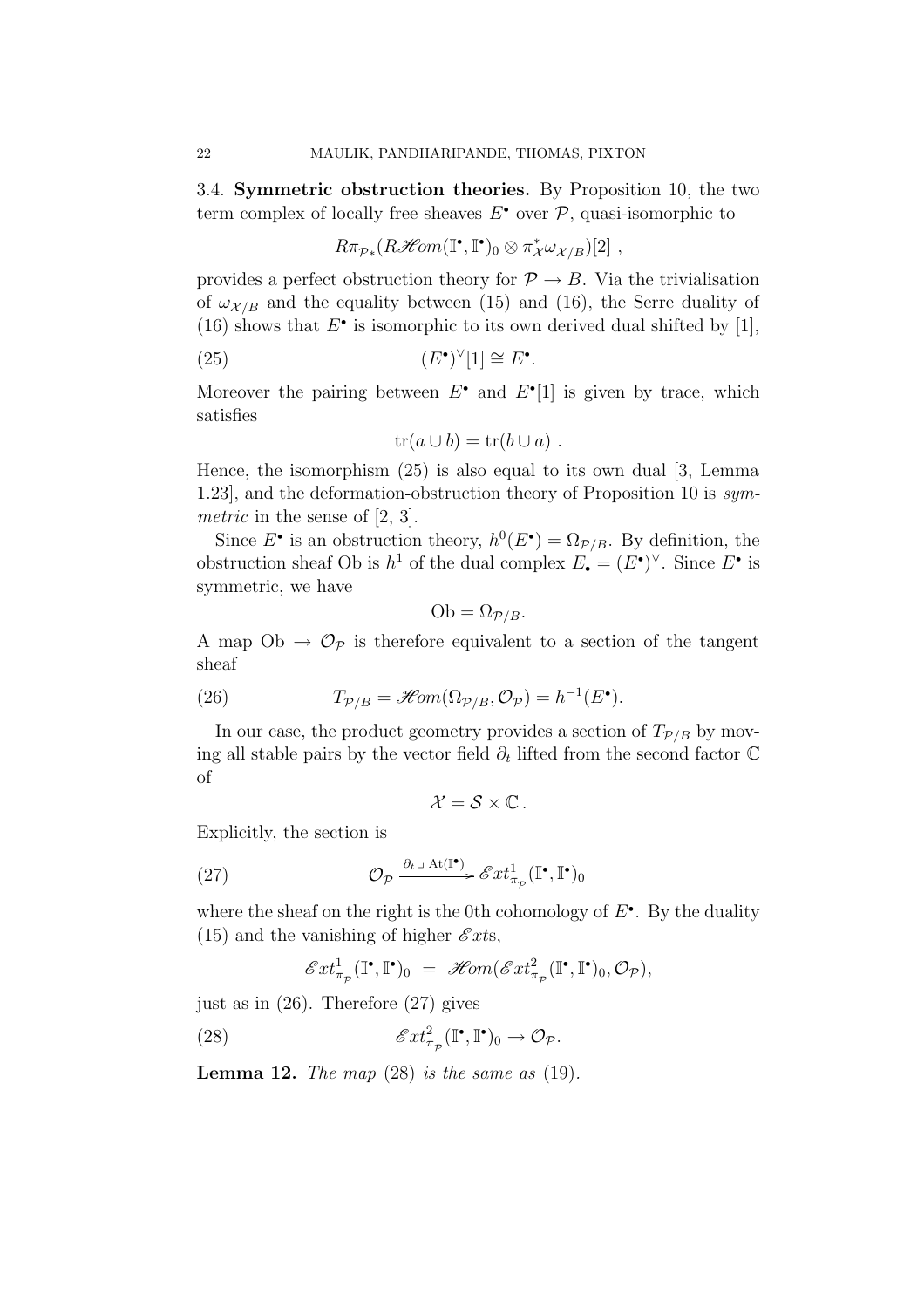Proof. The perfect pairing between the two complexes (15) is provided by composition of the derived Homs in (16) followed by the trace,

 $(29)$   $R\overline{\pi}_{\mathcal{P} *} (R\mathcal{H}om(\overline{\mathbb{I}^{\bullet}}, \overline{\mathbb{I}^{\bullet}}) \otimes \omega_{\overline{\pi}_{\mathcal{P}}})[3] \longrightarrow R\overline{\pi}_{\mathcal{P} *} \omega_{\overline{\pi}_{\mathcal{P}}}[3] \longrightarrow R^3\overline{\pi}_{\mathcal{P} *} \omega_{\overline{\pi}_{\mathcal{P}}}$ 

The final map takes the highest nonvanishing cohomology sheaf of the complex. Since the fibers of  $\bar{\pi}_{\mathcal{P}}$  are projective, last sheaf is  $\mathcal{O}_{\mathcal{P}}$ , as required.

To prove the Lemma, we must show sections  $f$  of  $\mathscr{E}xt_{\pi_{\mathcal{P}}}^2(\mathbb{I}^\bullet, \mathbb{I}^\bullet)_{0}$  satisfy

$$
\operatorname{tr}(f \cup \operatorname{At}(\mathbb{I}^{\bullet})) \wedge \sigma = \operatorname{tr}(f \cup (\partial_t \cup \operatorname{At}(\mathbb{I}^{\bullet}))) \wedge (\sigma \wedge dt),
$$

where  $\sigma \wedge dt$  is the trivialisation of  $\omega_{\mathcal{X}}$ . The result follows from the homotopy formula  $a \cup (b \wedge c) = (a \cup b) \wedge c \pm b \wedge (a \cup c)$  used before.  $\Box$ 

In particular, since the map (27) is clearly pointwise injective for pairs with curve class  $\beta$  (supported in the K3 fibers of our threefolds), we recover Proposition 11.

3.5. Reduced obstruction theory. We now assume that our smooth family of K3 surfaces

 $\epsilon \colon \mathcal{S} \to B$ 

has base a nonsingular curve B, and that  $\beta$  is of type  $(1, 1)$  on every fiber  $\mathcal{S}_{\xi}$ ,  $\xi \in B$ .

Following the notation of Section 3.1, let

(30)  $\mathcal{X} = \mathcal{S} \times \mathbb{C} \to B$ 

be a family of 3-folds, and let

 $\mathcal{P} \rightarrow B$ 

be the associated family of moduli spaces of stable pairs in class  $\iota_*\beta$ on the fibers of (30). We will construct and prove the deformation invariance of the reduced virtual class on the family  $\mathcal{P} \to B$ .

Since  $B$  is nonsingular, every perfect obstruction theory

$$
E^{\scriptstyle\bullet} \to \mathbb{L}_{\mathcal{P}/B}
$$

for  $\mathcal{P} \to B$  induces a perfect absolute obstruction theory for  $\mathcal{P}$  by virtue of the exact triangle

(31) 
$$
\Omega_B \to \mathbb{L}_{\mathcal{P}} \to \mathbb{L}_{\mathcal{P}/B},
$$

where we have suppressed a pull-back map. Using the composition  $E^{\bullet} \to \mathbb{L}_{\mathcal{P}/B} \to \Omega_B[1]$ , we define

$$
\mathcal{E}^{\bullet} = \text{Cone}\left(E^{\bullet} \to \Omega_B[1]\right)[-1].
$$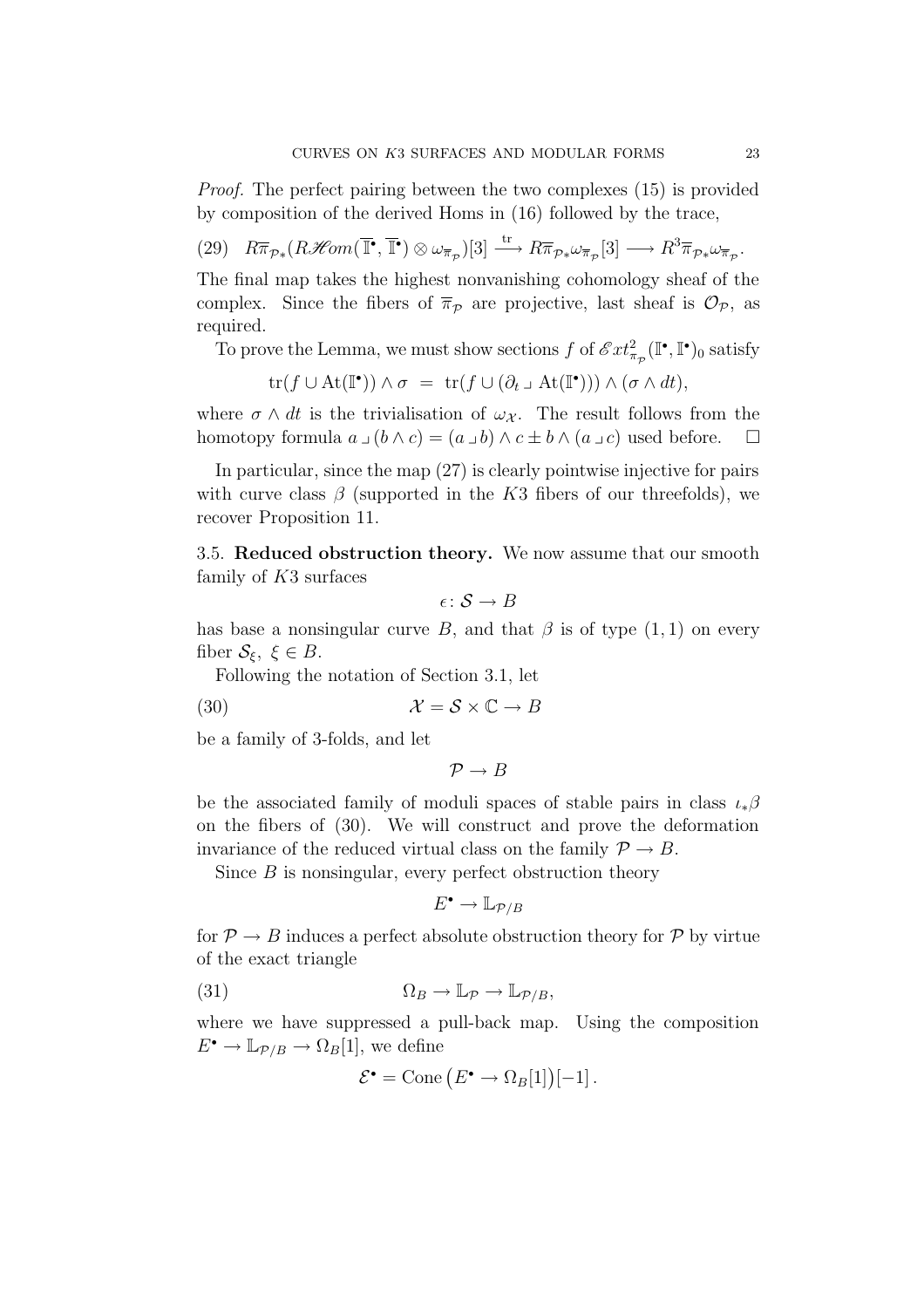We have diagram of exact triangles



By computation with the long exact sequence in cohomology sheaves of the above diagram,  $\mathcal{E}^{\bullet} \to \mathbb{L}_{\mathcal{P}}$  is an isomorphism on  $h^0$  and surjective on  $h^{-1}$ . Since

$$
E^{\bullet} = \{ E^{-1} \to E^0 \}
$$

is a complex of locally free sheaves, the induced map  $E^{\bullet} \to \Omega_B[1]$  can be represented locally by a genuine map of complexes

$$
\{E^{-1}\longrightarrow E^0\}
$$
  

$$
\downarrow
$$
  

$$
\Omega_B.
$$

Hence,  $\mathcal{E}^{\bullet}$  is locally represented by the 2-term complex of locally free sheaves

(33) 
$$
\mathcal{E}^{\bullet} \cong \{ E^{-1} \to E^{0} \oplus \Omega_{B} \}.
$$

Since  $P$  is quasi-projective,  $\mathcal{E}^{\bullet}$  is globally a 2-term complex of locally free sheaves. So  $\mathcal{E}^{\bullet} \to \mathbb{L}_{\mathcal{P}}$  is indeed a perfect obstruction theory.

From the perfect relative obstruction theory of Proposition 10,

$$
E^{\bullet} = \left(R\mathscr{H}\!\mathit{om}_{\pi_{\mathcal{P}}}(\mathbb{I}^{\bullet}, \mathbb{I}^{\bullet})_0[1]\right)^{\vee},
$$

we obtain a perfect absolute obstruction theory  $\mathcal{E}^{\bullet}$  for  $\mathcal{P}$ . From the dual of the top row of (32) we have the long exact sequence of cohomology sheaves

$$
0 \to \mathscr{E}xt^1_{\pi_{\mathcal{P}}}(\mathbb{I}^\bullet,\mathbb{I}^\bullet)_0 \to T_{\mathcal{P}} \to T_B \to \mathscr{E}xt^2_{\pi_{\mathcal{P}}}(\mathbb{I}^\bullet,\mathbb{I}^\bullet)_0 \to \text{Ob}_{\mathcal{P}} \to 0.
$$

Here  $\mathscr{E}xt^1_{\pi_{\mathcal{P}}}(\mathbb{I}^\bullet,\mathbb{I}^\bullet)_0 = T_{\mathcal{P}/B}$  is the relative tangent sheaf of  $P/B$ , and  $T_{\mathcal{P}}$  is the absolute tangent sheaf. Similarly,  $\mathrm{Ob}_{\mathcal{P}}$  is the obstruction sheaf  $h^1((\mathcal{E}^{\bullet})^{\vee})$  of the absolute obstruction theory  $\mathcal{E}^{\bullet}$ , the quotient of the relative obstruction sheaf

Ob = 
$$
\mathcal{E}xt_{\pi_{\mathcal{P}}}^2(\mathbb{I}^\bullet, \mathbb{I}^\bullet)_0
$$

by the image of  $T_B$ .

By Proposition 11, the map (19) is a surjection  $Ob \rightarrow \mathcal{O}_{\mathcal{P}}$ . To apply the construction of Kiem-Li to  $\mathcal{E}^{\bullet} \to \mathbb{L}_{\mathcal{P}}$ , we must show the map (19) annihilates  $T_B$  and so descends to a surjection  $\mathrm{Ob}_{\mathcal{P}} \to \mathcal{O}_{\mathcal{P}}$ . To do so we need a description of the composition  $E^{\bullet} \to \mathbb{L}_{\mathcal{P}/B} \to \Omega_B[1]$ .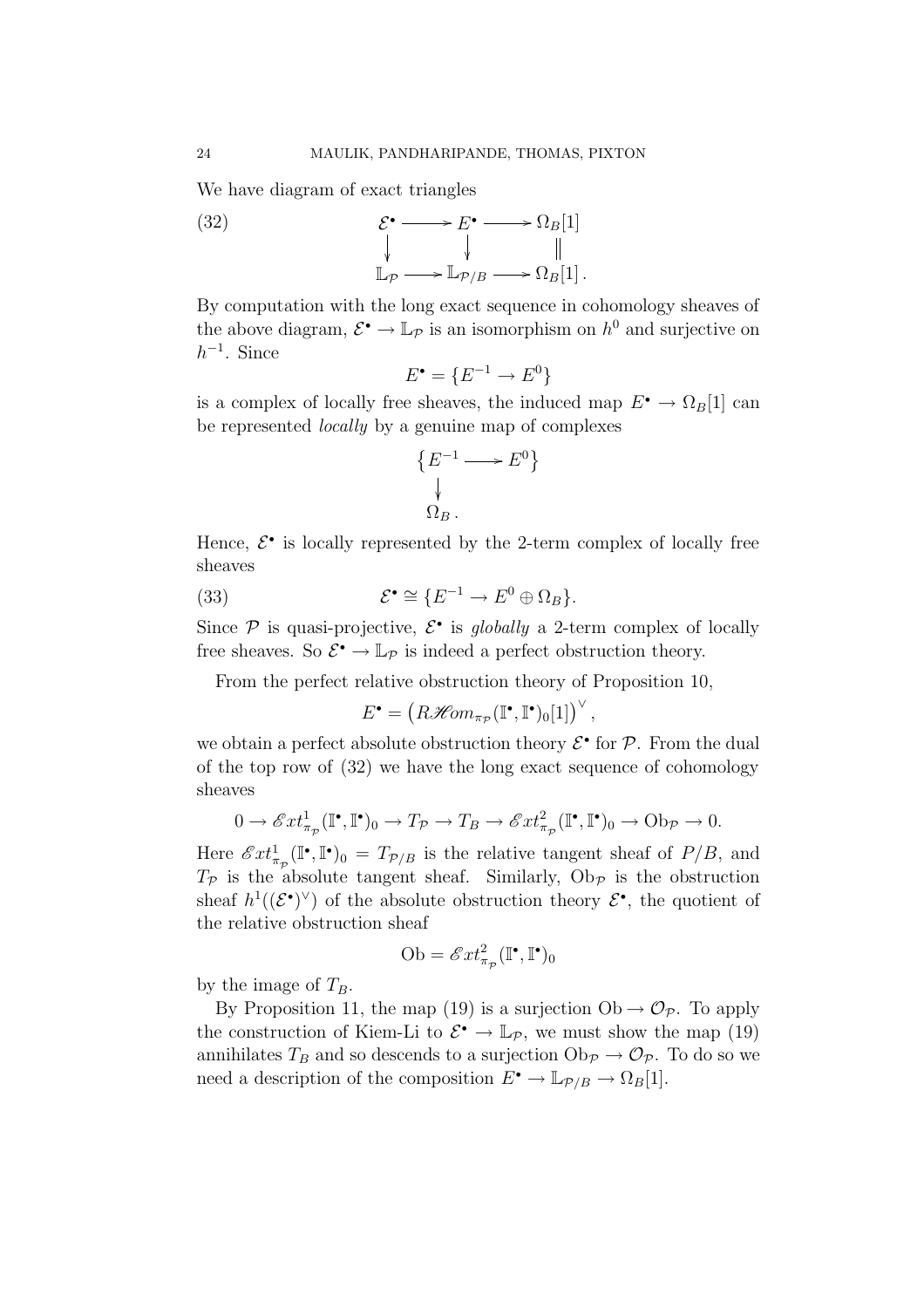By the description (14) of  $(\mathbb{L}_{\mathcal{P}/B})^{\vee} \to (E^{\bullet})^{\vee}$ , the dual of

$$
E^{\bullet} \to \mathbb{L}_{\mathcal{P}/B} \to \Omega_B[1]
$$

is the composition

(34) 
$$
T_B[-1] \longrightarrow \mathbb{L}_{\mathcal{P}/B}^{\vee} \xrightarrow{\mathrm{At}_{\mathcal{P}/B}} R\mathcal{H}om_{\pi_{\mathcal{P}}}(\mathbb{I}^{\bullet}, \mathbb{I}^{\bullet})[1],
$$

which actually factors through the trace-free part  $R\mathscr{H}\!\mathit{om}_{\pi_{\mathcal{D}}}(\mathbb{I}^\bullet,\mathbb{I}^\bullet)_{0}[1]$ as in [15, Theorem 4.1] since all of the complexes  $\mathbb{I}^{\bullet}$  have fixed trivial determinant. Here, the first map is the Kodaira-Spencer class of the fibers of  $\mathcal{P} \to B$  obtained from the exact triangle (31). The second is cup product with the image  $At_{\mathcal{P}/B}$  of the relative Atiyah class  $At_{\mathcal{X}\times_B\mathcal{P}}$ of  $\mathbb{I}^{\bullet}$  under the map  $\mathrm{Ext}^1(\mathbb{I}^{\bullet}, \mathbb{I}^{\bullet} \otimes \mathbb{L}_{\mathcal{X} \times_B \mathcal{P}}) \to \mathrm{Ext}^1(\mathbb{I}^{\bullet}, \mathbb{I}^{\bullet} \otimes \pi_{\mathcal{P}}^* \mathbb{L}_{\mathcal{P}/B}).$ 

We can construct a similar composition

(35) 
$$
T_B[-1] \longrightarrow R\pi_{\mathcal{P} *}\mathbb{L}_{\mathcal{X}/B}^{\vee} \xrightarrow{\mathrm{At}_{\mathcal{X}/B}} R\mathcal{H}om_{\pi_{\mathcal{P}}}(\mathbb{I}^{\bullet}, \mathbb{I}^{\bullet})[1]
$$

from the projection  $\mathrm{At}_{\mathcal{X}/B}$  of  $\mathrm{At}_{\mathcal{X}\times_B\mathcal{P}}$  under  $\mathbb{L}_{\mathcal{X}\times_B\mathcal{P}} \to \mathbb{L}_{\mathcal{X}/B}$ . The first map of (35) is the Kodaira-Spencer class of the fibers of  $\mathcal{X} \to B$ obtained from  $(\pi_{\mathcal{P}*}\pi^*_{\mathcal{X}})$  applied to) the exact triangle

(36) 
$$
\Omega_B \to \mathbb{L} \mathcal{X} \to \mathbb{L} \mathcal{X}/B.
$$

Proposition 13. The two composition (34) and (35) coincide.

Proof. We relate both maps to a third, constructed in the same way using the full Atiyah class

(37) 
$$
T_B[-1] \longrightarrow R\pi_{\mathcal{P} *}\mathbb{L}_{\mathcal{X}\times_B\mathcal{P}}^{\vee} \xrightarrow{\text{At}_{\mathcal{X}\times_B\mathcal{P}}} R\mathscr{H}om_{\pi_{\mathcal{P}}}(\mathbb{I}^\bullet,\mathbb{I}^\bullet)[1] .
$$

Here, the first map is the Kodaira-Spencer class in  $\text{Ext}^1(\mathbb{L}_{\mathcal{X}\times_B \mathcal{P}}, \Omega_B)$  of the inclusion

$$
i\colon \mathcal{X} \times_B \mathcal{P} \subset \mathcal{X} \times \mathcal{P}
$$

coming from the exact triangle

(38) 
$$
\Omega_B \to Li^* \mathbb{L}_{\mathcal{X} \times \mathcal{P}} \to \mathbb{L}_{\mathcal{X} \times_B \mathcal{P}}.
$$

The composition (37) coincides with (34) by the following commutative diagram of exact triangles on  $\mathcal{X} \times_B \mathcal{P}$  relating the Kodaira-Spencer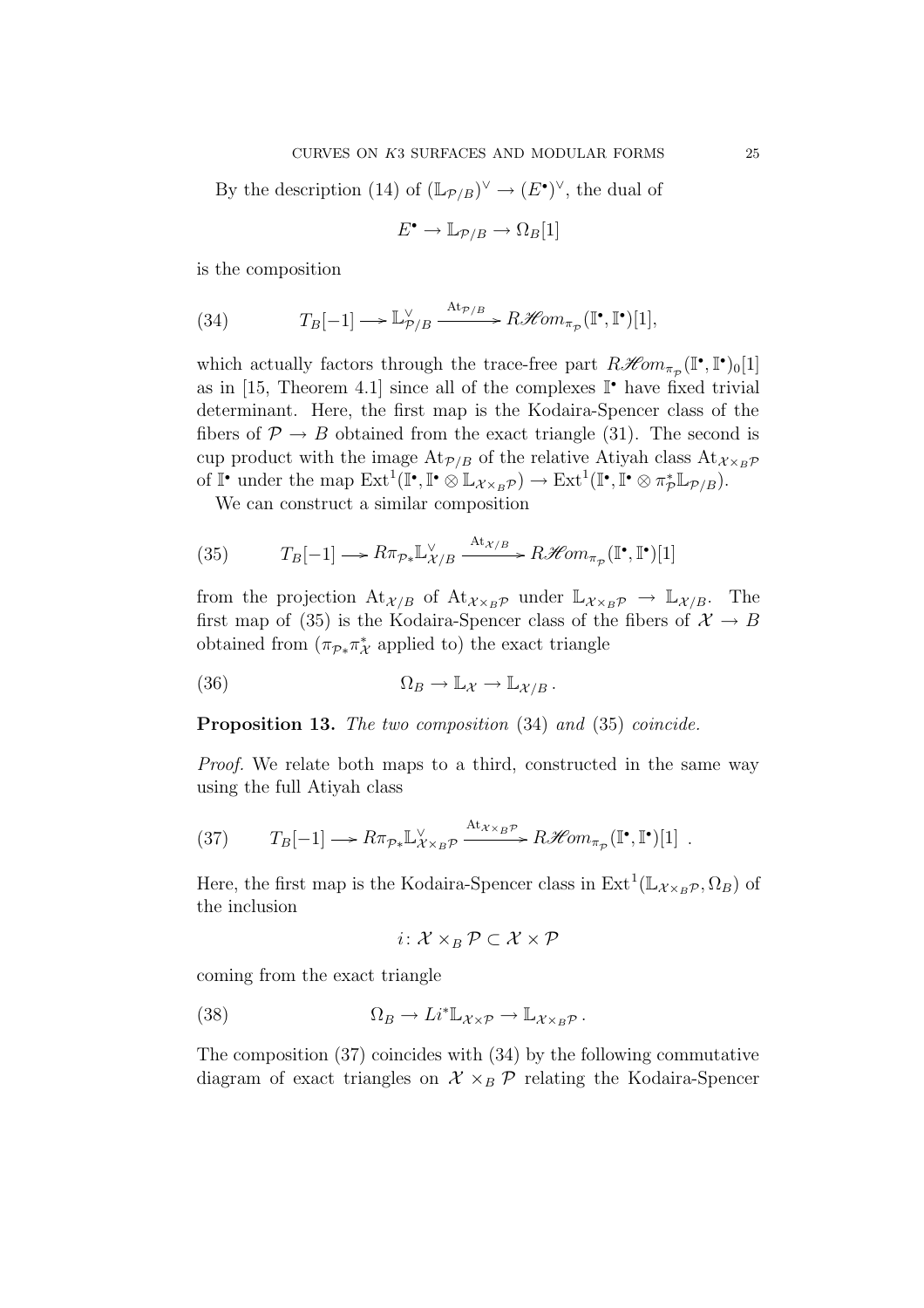classes  $(38)$  and  $(31)$ ,



We have suppressed several pull-back maps. The central row gives rise to (37) while the bottom row induces (34).

Similarly we have the following diagram relating the Kodaira-Spencer classes (38) and (36),

$$
\mathbb{L}_{\mathcal{P}} \longrightarrow \mathbb{L}_{\mathcal{P}}
$$
\n
$$
\Omega_B \longrightarrow Li^* \mathbb{L}_{\mathcal{X} \times \mathcal{P}} \longrightarrow \mathbb{L}_{\mathcal{X} \times_B \mathcal{P}}
$$
\n
$$
\parallel \qquad \qquad \downarrow \qquad \qquad \downarrow
$$
\n
$$
\Omega_B \longrightarrow \mathbb{L}_{\mathcal{X}} \longrightarrow \mathbb{L}_{\mathcal{X}/B}.
$$

The central row gives rise to (37) while the bottom row induces (35), so the two compositions coincide.

By Proposition 13, we may use the description (35) of the map

$$
T_B \to \mathscr{E}xt^2_{\pi_{\mathcal{P}}}(\mathbb{I}^\bullet, \mathbb{I}^\bullet)_0
$$

to compute the composition with

$$
\mathscr{E}xt^2_{\pi_{\mathcal{P}}}(\mathbb{I}^{\bullet},\mathbb{I}^{\bullet})_0 \to \mathcal{O}_{\mathcal{P}}.
$$

As in Proposition 11, we use the extension  $\overline{\mathbb{I}^{\bullet}}$  of  $\mathbb{I}^{\bullet}$  over  $\overline{\mathcal{X}} \supset \mathcal{X}$ . The result is

$$
T_B \longrightarrow R^1 \overline{\pi}_{\mathcal{P}*}(\mathbb{L}_{\overline{\mathcal{X}}/B}^{\vee}) \xrightarrow{\mathrm{At}_{\overline{\mathcal{X}}/B}} \mathcal{E}xt_{\overline{\pi}_{\mathcal{P}}}^2(\overline{\mathbb{I}^{\bullet}}, \overline{\mathbb{I}^{\bullet}})_0 \xrightarrow{\mathrm{At}_{\overline{\mathcal{X}}/B}} \mathcal{E}xt_{\overline{\pi}_{\mathcal{P}}}^2(\overline{\mathbb{I}^{\bullet}}, \overline{\mathbb{I}^{\bullet}})_0 \xrightarrow{\mathrm{At}_{\overline{\mathcal{X}}/B}} \mathcal{E}^2
$$
  
(39) 
$$
\mathcal{E}xt_{\overline{\pi}_{\mathcal{P}}}^3(\overline{\mathbb{I}^{\bullet}}, \overline{\mathbb{I}^{\bullet}} \otimes \pi_{\overline{\mathcal{X}}}^* \Omega_{\overline{\mathcal{X}}/B}) \xrightarrow{\mathrm{tr}} R^3 \overline{\pi}_{\mathcal{P}*}(\pi_{\overline{\mathcal{X}}}^* \Omega_{\overline{\mathcal{X}}/B}) \xrightarrow{\wedge \overline{\sigma}} R^3 \overline{\pi}_{\mathcal{P}*}(\omega_{\overline{\pi}_{\mathcal{P}}}).
$$

Working locally over  $P$ , we will show the composition vanishes when applied to any section of  $T_B$ . Let

$$
\mathsf{KS}\in R^1\overline{\pi}_{\mathcal{P}*}(T_{\overline{\mathcal{X}}/B})
$$

denote the associated Kodaira-Spencer class. By [8, Proposition 4.2] (applied to  $\mathcal{N} = \mathcal{O}_{\mathcal{P}}$ ), the image of our section under the first four maps above can be computed as

(40) 
$$
\mathsf{KS} \,\lrcorner\, \mathrm{ch}_2(\overline{\mathbb{T}}^{\bullet}) \in R^3 \overline{\pi}_{\mathcal{P} *}(\pi_{\overline{X}}^* \Omega_{\overline{X}/B}).
$$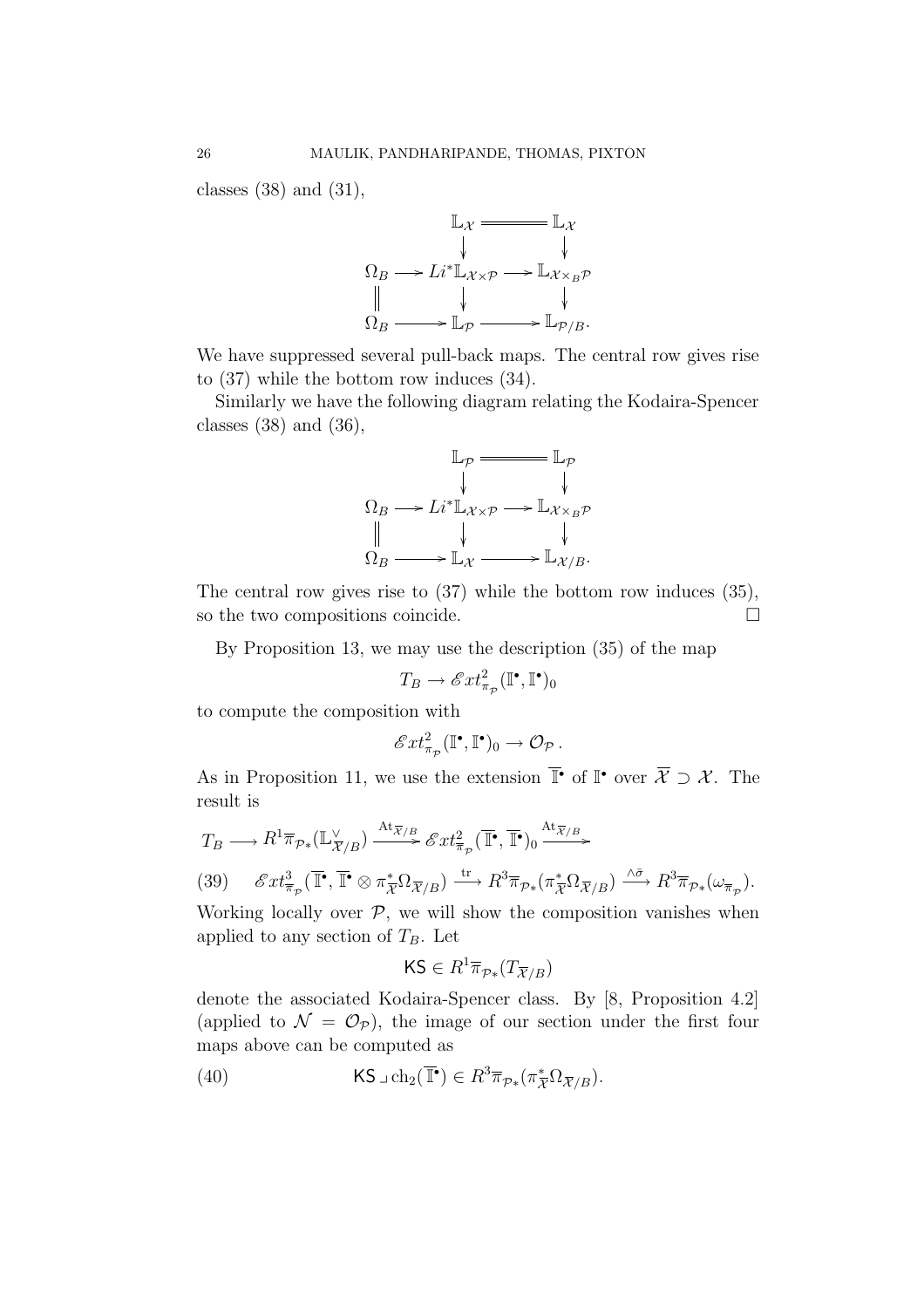The class (40) is the (1,3)-part of the derivative down the vector field along B of  $\iota_*(\beta)$ . By assumption the class  $\iota_*\beta$  is of pure type (2,2) over all of  $B$ , so the class (40) is zero. We have proven the following result.

**Proposition 14.** We have a surjection  $\mathrm{Ob}_{\mathcal{P}} \to \mathcal{O}_{\mathcal{P}}$  extending the surjection  $Ob \rightarrow \mathcal{O}_{\mathcal{P}}$  of (19).

3.6. Reduced classes. From the perfect absolute obstruction theory  $\mathcal{E}^{\bullet}$ , the constructions of [4, 27] produce a normal cone C and an embedding

$$
C\subset \mathcal{E}_1
$$

into the total space of the vector bundle  $\mathcal{E}_1$  dual to  $\mathcal{E}^{-1}$ . Without loss of generality we may assume that  $\mathcal{E}_1 \cong E_1$  (as in (33)), so

$$
C\subset E_1.
$$

Restricting (17) to a fiber

$$
\iota_\xi\colon \mathcal{P}_\xi\hookrightarrow \mathcal{P}
$$

over  $\xi \in B$  yields the perfect obstruction theory

$$
E^{\bullet}|_{\mathcal{P}_{\xi}} \longrightarrow \mathbb{L}_{\mathcal{P}_{\xi}},
$$

a normal cone  $C_{\xi}$ , and an embedding  $C_{\xi} \subset E_1|_{\mathcal{P}_{\xi}}$ . By [4], the cone C specialises to the cone  $C_{\xi}$ ,

$$
[C_{\xi}] = \iota_{\xi}^![C].
$$

The cone  $C_{\xi}$  lies on C and relation (41) is valid on C. Intersecting  $C_{\xi}$  with the zero section of  $E_1|_{\mathcal{P}_{\xi}}$  yields the usual virtual cycle  $[\mathcal{P}_{\xi}]^{vir}$ employed in [46] (and which vanishes here).

A reduced virtual class is obtained by the following construction. Let

$$
F_1\subset \mathcal{E}_1
$$

on  $P$  denote the locally free kernel of the surjective composition  $(19)$ 

$$
\mathcal{E}_1 \to \mathrm{Ob}_{\mathcal{P}} \to \mathcal{O}_{\mathcal{P}}.
$$

By results of Kiem and Li [19], the normal cone  $C \subset \mathcal{E}_1$  lies in  $F_1 \subset \mathcal{E}_1$ as a cycle (rather than scheme theoretically<sup>17</sup>). Therefore we may view C as a cycle in  $F_1$  and  $C_{\xi}$  as a cycle in  $F_1|_{\mathcal{P}_{\xi}}$ . We define

$$
[\mathcal{P}]^{\text{red}} = 0^![C] \in A_2(\mathcal{P}, \mathbb{Z})
$$

<sup>&</sup>lt;sup>17</sup>In Appendix A we explain why, for our particular moduli space  $P$  and obstruction theory  $\mathcal{E}^{\bullet}$ , replacing  $\mathcal{E}_1$  by  $F_1$  gives a genuine perfect obstruction theory. Therefore  $C$  lies in  $F_1$  scheme theoretically. This is not the case for general obstruction theories, however, and is not necessary for what follows.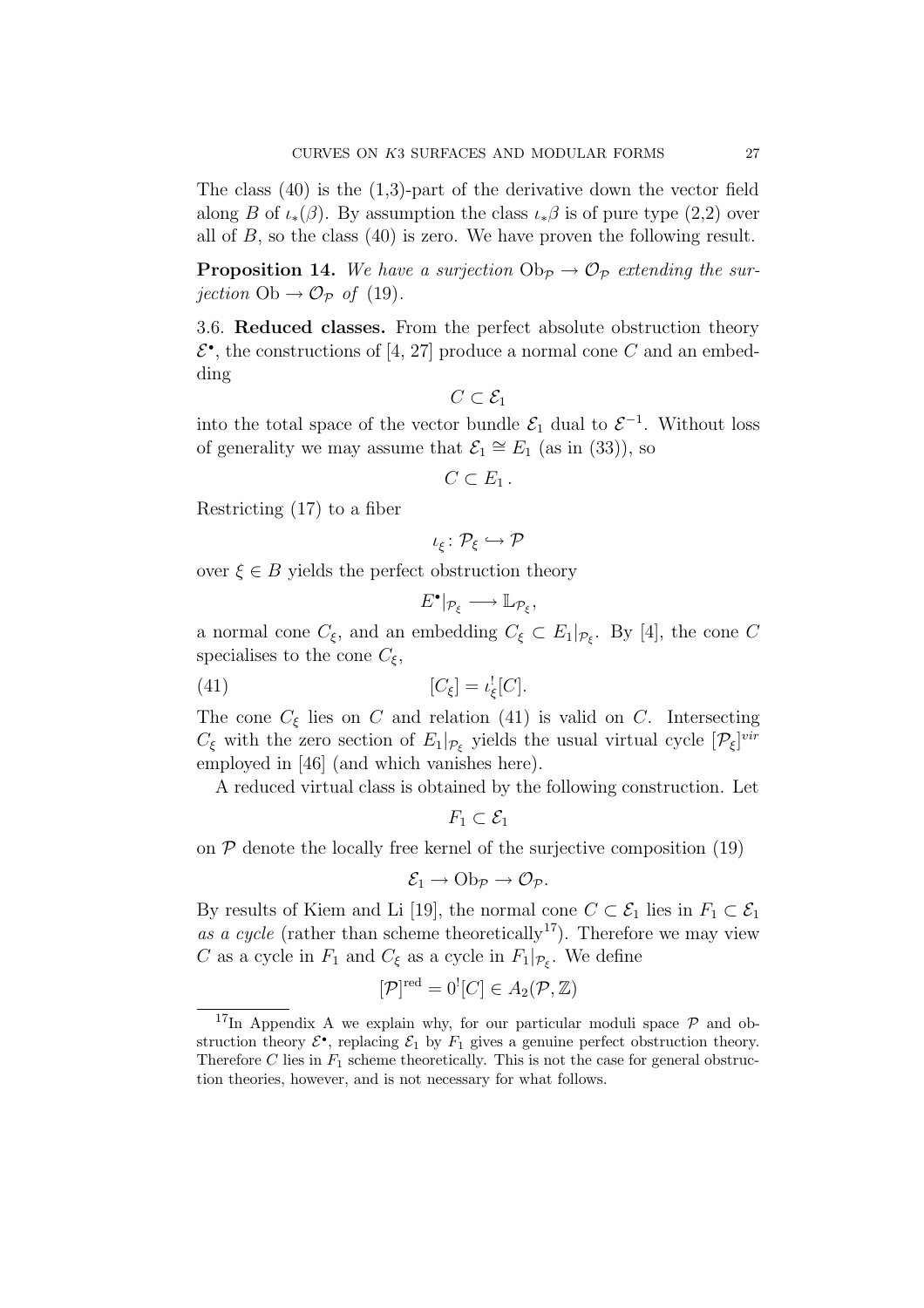and by intersecting  $C$  with the zero section 0 of  $F_1$  and

$$
[\mathcal{P}_{\xi}]^{\text{red}} = 0_{\xi}^{\text{!}}[C_{\xi}] \in A_1(\mathcal{P}_{\xi}, \mathbb{Z})
$$

by intersecting  $C_{\xi}$  with the zero section  $0_{\xi}$  of  $F_1|_{\mathcal{P}_{\xi}} \subset E_1|_{\mathcal{P}_{\xi}}$ . The deformation invariance of  $[\mathcal{P}_{\xi}]^{\text{red}}$  is a consequence of the equation

$$
\iota_{\xi}^{!}[\mathcal{P}]^{\text{red}} = [\mathcal{P}_{\xi}]^{\text{red}},
$$

obtained by the identity (41) on C.

3.7. Reduced invariants. Since  $X = S \times \mathbb{C}$  is not compact, neither is the moduli space  $P_n(X, \iota_* \beta)$ . However, the fixed point set

$$
P_n(X,\beta)^{\mathbb{C}^*} \subset P_n(X,\beta)
$$

of the  $\mathbb{C}^*$ -action induced by scaling the second factor of X is compact. We can therefore define invariants by residues.

The  $\mathbb{C}^*$ -action on  $P_n(X,\beta)$  lifts to the perfect obstruction theory (17). Since the map (19) is easily seen to be  $\mathbb{C}^*$ -invariant, we obtain a  $\mathbb{C}^*$ equivariant reduced virtual class. We define

$$
P_{n,\beta} = \int_{[P_n(X,\beta)]^{\rm red}} 1\,,
$$

where the right side is the C∗-equivariant residue.

By Lemma 8, the integral can be evaluated as

$$
P_{n,\beta} = \frac{1}{t}(-1)^{n+\langle \beta,\beta \rangle+1} \mathbf{e}(P_n(S,\beta))
$$

when  $\beta \in H_2(S, \mathbb{Z})$  is irreducible.

3.8. Degenerating family of  $K3$  surfaces. We now consider the family of K3 surfaces

$$
\epsilon : \mathcal{S} \to B
$$

over a pointed curve  $(B, 0)$  defined in Section 2.3. The family  $\epsilon$  satisfies conditions (i-v) of Section 2.3 and has special fiber

$$
\mathcal{S}_0=R_1\cup_E R_2.
$$

As before, let

(42)  $\mathcal{X} = \mathcal{S} \times \mathbb{C} \to B$ .

Denote the special fiber by  $X[0] = \mathcal{S}_0 \times \mathbb{C}$ , and let

$$
X[0] = Y_1 \cup_{E \times \mathbb{C}} Y_2
$$

denote the decomposition where  $Y_i = R_i \times \mathbb{C}$ .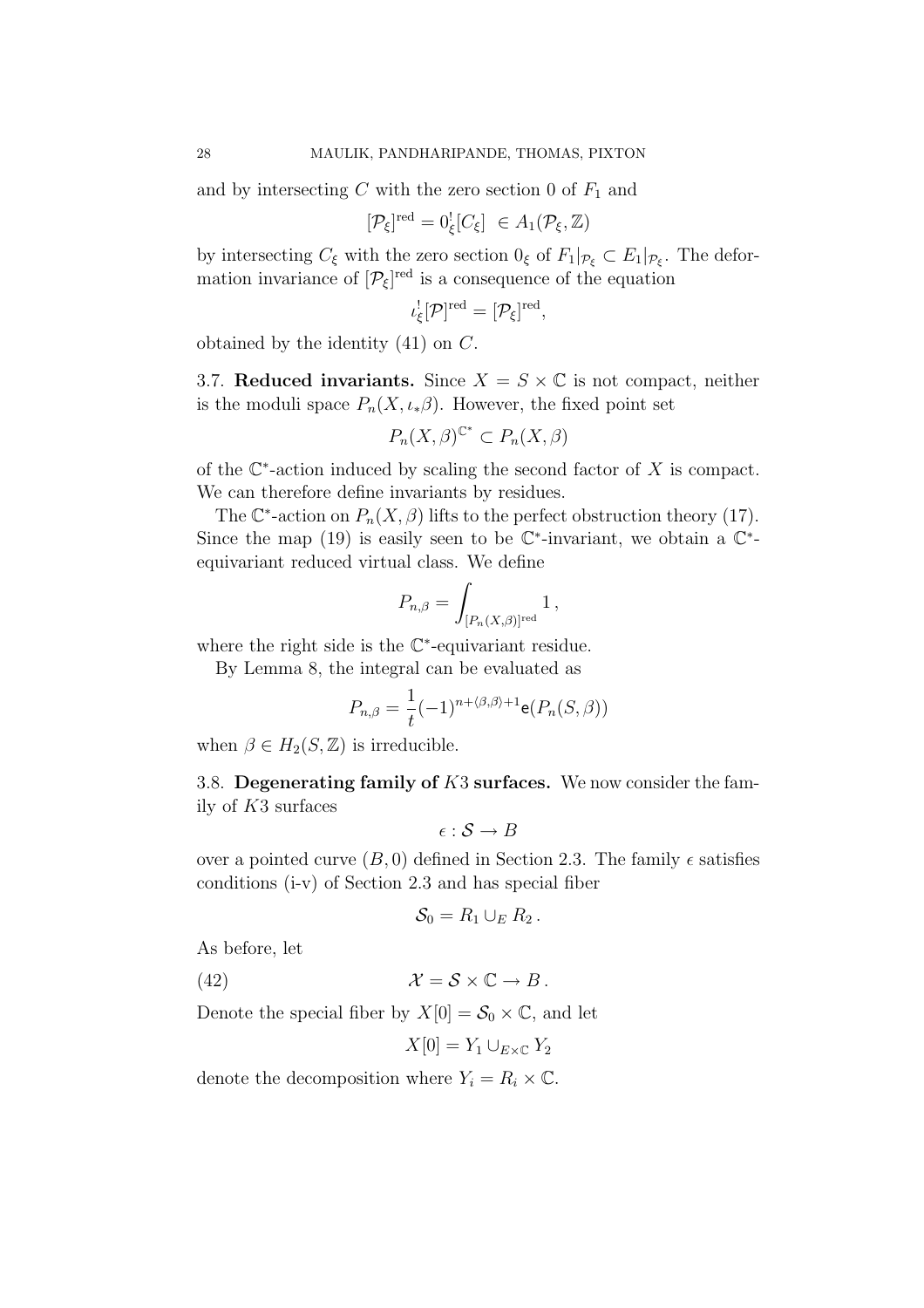Following the notation of [28], let  $\mathscr{B} = \mathscr{B}(\beta,n)$  denote the Artin stack of  $(\beta, n)$ -decorated semistable models of  $\mathcal{X}/B$ , with the associated universal family

$$
\widetilde{\mathcal{X}} \to \mathscr{B}.
$$

The stack  $\mathscr{B}$  has a (non-representable) morphism to B with the fiber over  $0 \in B$  denoted by  $\mathscr{B}_0$ . Away from  $\mathscr{B}_0$ , the universal family (43) is just the family of quasi-projective schemes

$$
(\mathcal{X}\backslash X[0])\to B\backslash\{0\}.
$$

Replacing the special fiber  $X[0]$  is the union over all k of the k-step semistable models

$$
X[k] = \left(R_1 \cup_E (E \times \mathbb{P}^1) \cup_E \ldots \cup_E (E \times \mathbb{P}^1) \cup_E R_2\right) \times \mathbb{C}
$$

with automorphisms  $(\mathbb{C}^*)^k$  covering the identity on  $X[0]$  (k is the number of extra components  $(E \times \mathbb{P}^1) \times \mathbb{C}$  in the semistable model). The decoration is an assignment of  $H_2$  classes and integers for each component of the fibers of  $\mathcal{X}/\mathcal{B}$ , satisfying standard gluing and continuity conditions described in [28]. In particular, on the nonsingular fibers, the decoration is simply  $(\beta, n)$ .

A relative stable pair on the special fiber is

(44) OX[k] s → F

where F is a sheaf on  $X[k]$  with holomorphic Euler characteristic  $\chi(F)$  = n and class which pushes down to

$$
\iota_*\beta \in H_2(X[0],\mathbb{Z}).
$$

The stability conditions for the pair are

- (i)  $F$  is pure with finite locally free resolution,
- (ii) F is transverse to the singular loci  $E_i$  of  $X[k]$ ,

$$
Tor_j(F, \mathcal{O}_{E_i}) = 0 \text{ for all } i \text{ and } j > 1 ,
$$

- (iii) the section s has 0-dimensional cokernel supported away from the singular loci  $E_i$  of  $X[k]$ , and
- (iv) the pair (44) has only finitely many automorphisms covering the automorphisms  $(\mathbb{C}^*)^k$  of  $X[k]/X[0]$ ,

see [28, 46].

There is a Deligne-Mumford moduli stack

$$
\mathcal{P}\to\mathscr{B}
$$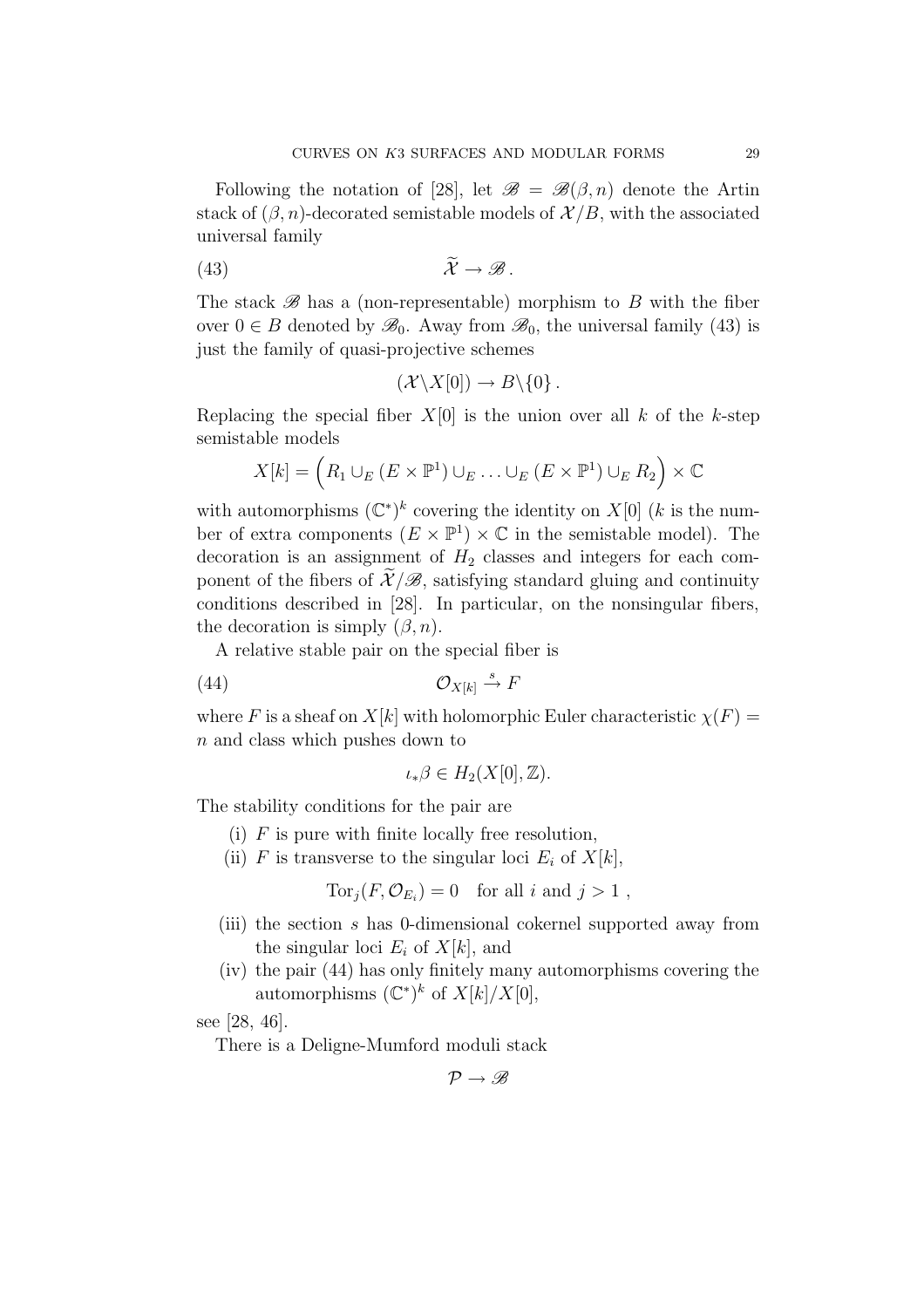of stable pairs on the fibers of  $\widetilde{\mathcal{X}} \to \mathscr{B}$  whose restriction to each component of  $X[k]$  has support and holomorphic Euler characteristic equal to the decoration. There is universal complex  $\mathbb{I}^{\bullet}$  over

 $\widetilde{\mathcal{X}} \times \mathscr{P}$ 

by condition (iv). Composing with  $\mathscr{B} \to B$  gives  $\mathcal{P} \to B$  which, away from the special fiber, is the quasi-projective moduli space studied in Sections 3.1-3.4.

As before,  $\mathcal P$  is an open subset of a *proper* Deligne-Mumford stack formed by considering relative stable pairs on the compactification  $\overline{X} \rightarrow$  $\mathscr{B}$  given by replacing the C factor in (42) by  $\mathbb{P}^1$  everywhere.

The universal complex  $\mathbb{I}^{\bullet}$  is *perfect* due to condition (i) above. The deformation theory and Serre duality of [15, 46] go through exactly as before. Let  $\pi_{\tilde{\mathcal{X}}}$ ,  $\pi_{\mathcal{P}}$  denote the projections from  $\widetilde{\mathcal{X}} \times_{\mathscr{B}} \mathcal{P}$  to  $\widetilde{\mathcal{X}}$  and P respectively. Just as in (14), the Atiyah class of  $\mathbb{I}^{\bullet}$  gives a perfect obstruction theory

(45) 
$$
E^{\bullet} = R\pi_{\mathcal{P} *}(R\mathscr{H}om(\mathbb{I}^{\bullet}, \mathbb{I}^{\bullet})_{0} \otimes \pi_{\widetilde{\mathcal{X}}}^{\ast} \omega_{\widetilde{\mathcal{X}}/\mathscr{B}})[2] \rightarrow \mathbb{L}_{\mathcal{P}/\mathscr{B}}.
$$

Moreover, Serre duality applies to give the duality (25):

$$
(E^{\bullet})^{\vee}[1] \cong E^{\bullet}.
$$

Therefore the relative obstruction sheaf over  $\mathcal{P}/\mathcal{B}$  is  $\mathcal{E}xt_{\pi_{\mathcal{P}}}^2(\mathbb{I}^{\bullet},\mathbb{I}^{\bullet})_0$  with a map

(46) 
$$
\mathscr{E}xt^2_{\pi_{\mathcal{P}}}(\mathbb{I}^\bullet,\mathbb{I}^\bullet)_0 \to \mathcal{O}_{\mathcal{P}}
$$

defined exactly as in (28). The map coincides, as before, with the map defined<sup>18</sup> in  $(19)$ . While the proof of Proposition 11 is valid with the right notion of Chern classes for perfect complexes on  $X[k]$ , the dual description (28) is technically easier. Since the vector field  $\partial_t$  is nowhere zero on  $P$ , the map  $(46)$  is again a surjection.

### 3.9. Degeneration of the reduced class. Let

$$
(47) \t\t\t \mathcal{X} \to B
$$

be the degenerating family of 3-folds considered in Section 3.8 above. Let  $\beta = s + hf$  be a vertical curve class. Let

 $\mathcal{P} \rightarrow \mathscr{B}$ 

<sup>&</sup>lt;sup>18</sup>Since  $\widetilde{\mathcal{X}}/\mathscr{B}$  is a reduced local complete intersection morphism,  $\mathbb{L}_{\widetilde{\mathcal{X}}/\mathscr{B}} = \Omega_{\widetilde{\mathcal{X}}/\mathscr{B}}$ .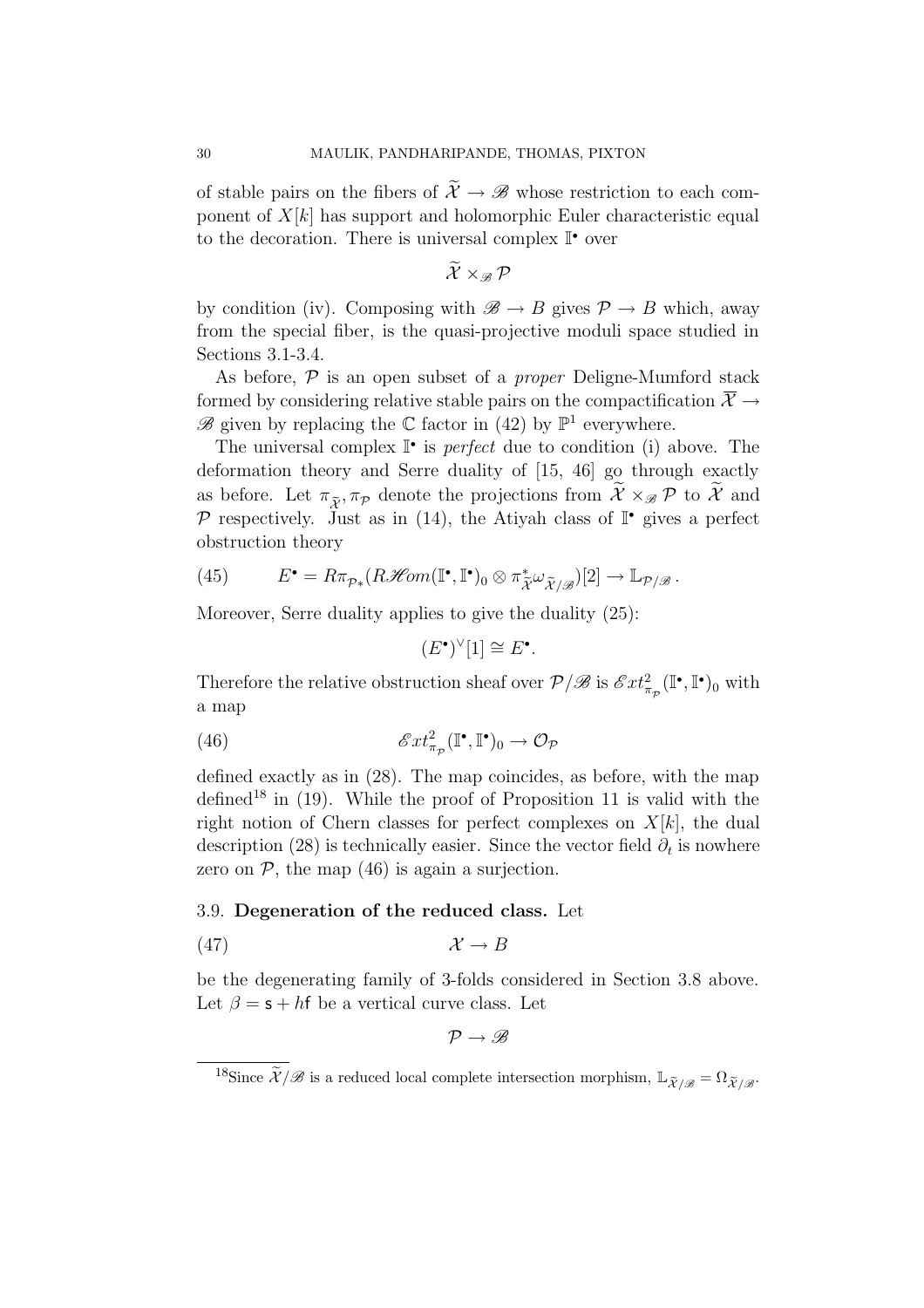be the moduli space of stable pairs on the fibers of (47) with holomorphic Euler characteristic n and class  $\beta$ . Let  $\mathcal{P}_0$  be the special fiber of the composition

$$
\mathcal{P} \to \mathscr{B} \to B
$$

parameterizing stable pairs on semistable degenerations  $X[k]$  of

$$
X[0] = Y_1 \cup_{E \times \mathbb{C}} Y_2.
$$

Given data  $\eta = (n_1, n_2, h_1, h_2)$  defining a splitting

$$
h = h_1 + h_2, \quad n + 1 = n_1 + n_2,
$$

we can construct the moduli spaces  $\mathcal{P}_{\eta_1}$  and  $\mathcal{P}_{\eta_2}$  of *relative* stable pairs on  $Y_1$  and  $Y_2$  of classes  $(s + h_1f, n_1)$  and  $(s + h_2f, n_2)$  respectively. By restriction of relative stable pairs to the boundary divisor,  $\mathcal{P}_{\eta_i}$  maps to  $E \times \mathbb{C}$ . We define

$$
(48) \t\t\t\t \mathcal{P}_\eta = \mathcal{P}_{\eta_1} \times_{E \times \mathbb{C}} \mathcal{P}_{\eta_2}
$$

which embeds into  $\mathcal{P}_0$ . In fact,  $\mathcal{P}_0$  the union (not disjoint!) of the  $\mathcal{P}_\eta$ over all possible splitting types  $\eta$ .

The perfect obstruction theory  $E^{\bullet} \to \mathbb{L}_{\mathcal{P}/\mathcal{B}}$  (45) for  $\mathcal{P} \to \mathcal{B}$  fits into the following commutative diagram of exact triangles:

(49) 
$$
\mathcal{E}^{\bullet} \longrightarrow E^{\bullet} \longrightarrow \mathbb{L}_{\mathscr{B}}[1] \downarrow \qquad \qquad \downarrow \qquad \qquad \parallel \mathbb{L}_{\mathcal{P}} \longrightarrow \mathbb{L}_{\mathcal{P}/\mathscr{B}} \longrightarrow \mathbb{L}_{\mathscr{B}}[1].
$$

The bottom row induces the map  $E^{\bullet} \to \mathbb{L}_{\mathscr{B}}[1]$  whose cone we define to be  $\mathcal{E}^{\bullet}[1]$ .

Since  $\mathscr B$  is nonsingular,  $h^{-1}(\mathbb{L}_{\mathscr B})=0$ . But  $\mathscr B$  has nontrivial isotropy groups, so  $h^1(\mathbb{L}_{\mathscr{B}})$  is nonzero. However, stable pairs have no continuous automorphisms (since  $P$  is a Deligne-Mumford stack with no continuous stabilizers by condition (iv)) so

$$
h^0(\mathbb{L}_{\mathcal{P}/\mathcal{B}}) \to h^1(\mathbb{L}_{\mathcal{B}})
$$

is onto. From the long exact sequences in cohomology of the above diagram,  $\mathcal{E}^{\bullet}$  has cohomology only in degrees  $-1$  and 0. Just as in (32), we conclude  $\mathcal{E}^{\bullet} \to \mathbb{L}_{\mathcal{P}}$  is a perfect absolute obstruction theory for  $\mathcal{P}$ .

Restriction to  $\mathcal{P}_0 \subset \mathcal{P}$  yields  $E^{\bullet}|_{\mathcal{P}_0} \to \mathbb{L}_{\mathcal{P}/\mathscr{B}}|_{\mathcal{P}_0}$  which we can compose with  $\mathbb{L}_{\mathcal{P}/\mathcal{B}}|_{\mathcal{P}_{0}} \to \mathbb{L}_{\mathcal{P}_{0}/\mathcal{B}_{0}}$  to give a perfect obstruction theory

$$
E^{\bullet}|_{\mathcal{P}_0} \longrightarrow \mathbb{L}_{\mathcal{P}_0/\mathscr{B}_0}
$$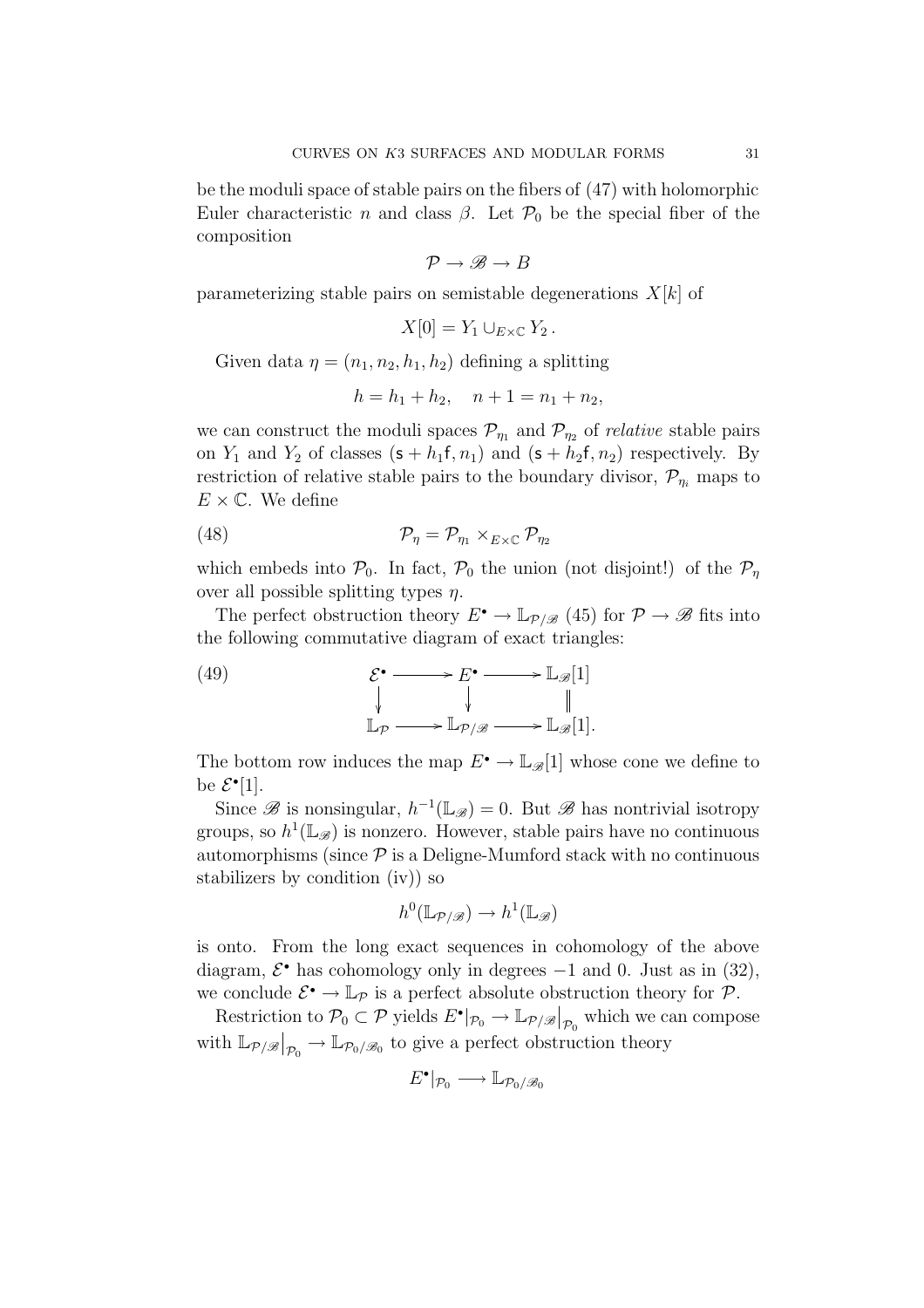for  $\mathcal{P}_0 \to \mathcal{B}_0$ . Just as in (49), we can construct a perfect absolute obstruction theory for  $P_0$  via the diagram

(50) 
$$
\mathcal{E}_0^{\bullet} \longrightarrow E^{\bullet}|_{\mathcal{P}_0} \longrightarrow \mathbb{L}_{\mathscr{B}_0}[1] \downarrow \qquad \qquad \downarrow \qquad \qquad \parallel \mathbb{L}_{\mathcal{P}_0} \longrightarrow \mathbb{L}_{\mathcal{P}_0/\mathscr{B}_0} \longrightarrow \mathbb{L}_{\mathscr{B}_0}[1],
$$

which defines  $\mathcal{E}_0^{\bullet}$  and the map to  $\mathbb{L}_{\mathcal{P}_0}$ .

The top row of (50) and the pull-back to  $P_0$  of (49) give the diagram of exact triangles



Since  $\mathscr{B}_0 \subset \mathscr{B}$  is the pull-back from B of the divisor  $\{0\} \subset B$  with associated line bundle  $L_0$ , we have  $\mathbb{L}_{\mathscr{B}_0/\mathscr{B}} \cong L_0^{\vee}[1]$ . Therefore, the rightmost column of the above diagram gives the exact triangle

(51) 
$$
\mathcal{E}^{\bullet}|_{\mathcal{P}_0} \longrightarrow \mathcal{E}_0^{\bullet} \longrightarrow L_0^{\vee}[1],
$$

relating the obstruction theories of  $P$  (pulled back to  $P_0$ ) and  $P_0$ .

There is a divisor  $\mathscr{B}_\eta \subset \mathscr{B}$  in the stack of decorated semistable models whose pull-back to  $P$  is  $P_n$ . The associated line bundles  $L_n$  satisfy

$$
\bigotimes_{\eta} L_{\eta} = L_0.
$$

We can replace  $\mathcal{P}_0 \subset \mathcal{P}$  over  $\mathscr{B}_0 \subset \mathcal{B}$  by  $\mathcal{P}_\eta \subset \mathcal{P}$  over  $\mathscr{B}_\eta \subset \mathcal{B}$  and  $L_0$ by  $L_{\eta}$  in the above diagrams. The result is a perfect obstruction theory  $\mathcal{E}_{\eta}^{\bullet} \to \mathbb{L}_{\mathcal{P}_{\eta}}$  sitting in an exact triangle:

(52) 
$$
\mathcal{E}^{\bullet}|_{\mathcal{P}_{\eta}} \longrightarrow \mathcal{E}_{\eta}^{\bullet} \longrightarrow L_{\eta}^{\vee}[1].
$$

The map  $\mathcal{O}_{\mathcal{P}}[1] \to E^{\bullet}$  of (28), extended to singular K3s in (46), was shown in Section 3.5 to lift to the absolute obstruction theory

$$
\mathcal{O}_{\mathcal{P}}[1] \to \mathcal{E}^{\bullet}
$$

over the nonsingular locus  $B \setminus \{0\}$ . Since  $\mathbb{I}^{\bullet}$  is a perfect complex the same proof extends to the singular  $K3s$ , as far as (39). To finish off we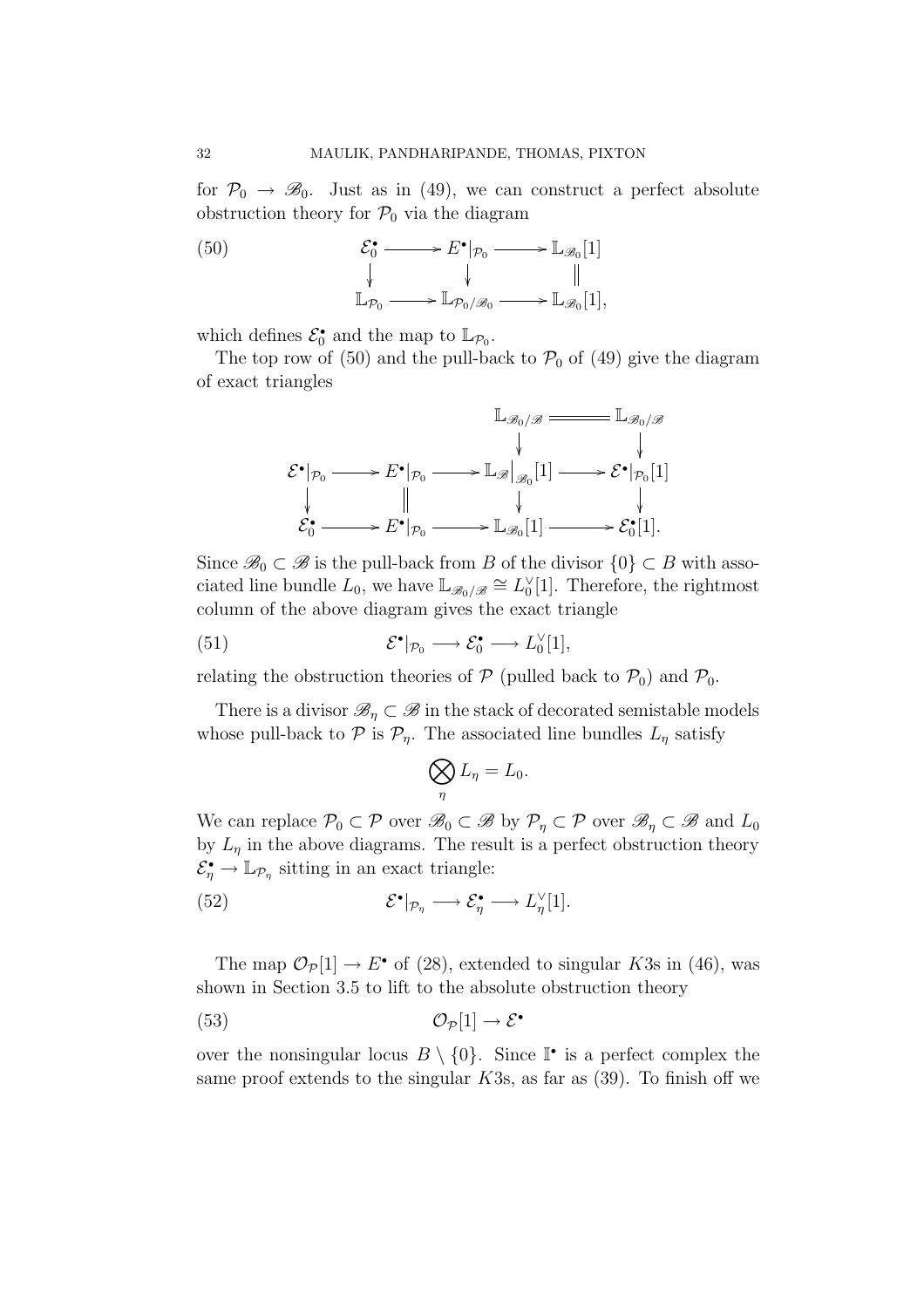must show that the composition (39) is zero. By the usual homotopy formula (24) we compute the composition as

$$
-2(KS \lrcorner \bar{\sigma}) \cup ch_2(\overline{\mathbb{I}^{\bullet}}) \in R^3 \overline{\pi}_{\mathcal{P} *}(\omega_{\overline{\pi}_{\mathcal{P}}}) \cong \mathcal{O}_{\mathcal{P}}.
$$

Even in the singular geometry, the above cup product equals the integral of 2KS  $\bar{\sigma}$  over the class  $\iota_*\beta$ . The integral vanishes since  $\beta$  is always of type  $(1, 1)$  in the family B. Hence, the lift (53) extends over all of  $\mathscr{B}$ .

Let  $\mathcal{E}^{\text{red}}$  be the cone of (53). Restricting (53) to  $\mathcal{P}_0$  and  $\mathcal{P}_\eta$  and using (51, 52) yields the compositions

$$
\mathcal{O}_{\mathcal{P}_0}[1] \to \mathcal{E}^{\bullet}|_{\mathcal{P}_0} \to \mathcal{E}_0^{\bullet},
$$
  

$$
\mathcal{O}_{\mathcal{P}_\eta}[1] \to \mathcal{E}^{\bullet}|_{\mathcal{P}_\eta} \to \mathcal{E}_\eta^{\bullet}.
$$

Taking the cones defines the respective reduced theories  $\mathcal{E}_0^{\text{red}}$  and  $\mathcal{E}_{\eta}^{\text{red}}$ . By (51) and (52), we obtain the exact triangles

(54) 
$$
\mathcal{E}^{\text{red}}|_{\mathcal{P}_0} \longrightarrow \mathcal{E}_0^{\text{red}} \longrightarrow L_0^{\vee}[1],
$$

(55) 
$$
\mathcal{E}^{\text{red}}|_{\mathcal{P}_{\eta}} \longrightarrow \mathcal{E}_{\eta}^{\text{red}} \longrightarrow L_{\eta}^{\vee}[1].
$$

We have now worked out the compatibilities of the reduced obstruction theories for  $P$ ,  $P_n$ , and  $P_0$ . We now turn to the compatibility between the reduced obstruction theory of  $\mathcal{P}_\eta$  and the usual obstruction theories of  $\mathcal{P}_{\eta_1}$  and  $\mathcal{P}_{\eta_2}$ .

Consider a point  $[I^{\bullet}] \in \mathcal{P}_{\eta}$  of the moduli space corresponding to a stable pair on  $X[k]$ . A decomposition of  $X[k]$  as  $X_1 \cup_{E \times \mathbb{C}} X_2$  yields

(56) 
$$
0 \longrightarrow \mathcal{O}_X \longrightarrow \mathcal{O}_{X_1} \oplus \mathcal{O}_{X_2} \xrightarrow{(1,-1)} \mathcal{O}_{E \times \mathbb{C}} \longrightarrow 0.
$$

The stable pair  $I^{\bullet}$  restricts to stable pairs  $I_1^{\bullet}$  and  $I_2^{\bullet}$  over  $X_1$  and  $X_2$ respectively. On  $E \times \mathbb{C}$ , I' restricts to the ideal sheaf  $\mathscr{I}_p$  of a point in the intersection  $(s \cap E) \times \mathbb{C}$ . Tensoring (56) with the perfect complex  $R\mathscr{H}\!\mathit{om}(I^{\bullet}, I^{\bullet})$  and taking sheaf cohomology gives the exact triangle on the bottom row of the following main diagram,

$$
\mathbb{L}_{\mathcal{P}_{\eta}/\mathcal{B}_{\eta}}^{\vee}[-1] \longrightarrow \mathbb{L}_{\mathcal{P}_{\eta_1}/\mathcal{B}_{\eta_1} \times \mathcal{P}_{\eta_2}/\mathcal{B}_{\eta_2}}^{\vee}[-1] \longrightarrow \mathbb{L}_{\mathcal{P}_{\eta}/(\mathcal{P}_{\eta_1} \times \mathcal{P}_{\eta_2})}^{\vee}
$$
\n
$$
\downarrow \qquad \qquad \downarrow \qquad \qquad \downarrow \qquad \qquad \downarrow \qquad \qquad \downarrow \qquad \qquad \downarrow \qquad \qquad \downarrow \qquad \qquad \downarrow \qquad \qquad \downarrow \qquad \qquad \downarrow \qquad \qquad \downarrow \qquad \qquad \downarrow \qquad \qquad \downarrow \qquad \qquad \downarrow \qquad \qquad \downarrow \qquad \qquad \downarrow \qquad \qquad \downarrow \qquad \qquad \downarrow \qquad \qquad \downarrow \qquad \qquad \downarrow \qquad \qquad \downarrow \qquad \qquad \downarrow \qquad \qquad \downarrow \qquad \qquad \downarrow \qquad \qquad \downarrow \qquad \qquad \downarrow \qquad \qquad \downarrow \qquad \qquad \downarrow \qquad \qquad \downarrow \qquad \qquad \downarrow \qquad \qquad \downarrow \qquad \qquad \downarrow \qquad \qquad \downarrow \qquad \qquad \downarrow \qquad \qquad \downarrow \qquad \qquad \downarrow \qquad \qquad \downarrow \qquad \qquad \downarrow \qquad \qquad \downarrow \qquad \qquad \downarrow \qquad \qquad \downarrow \qquad \qquad \downarrow \qquad \qquad \downarrow \qquad \qquad \downarrow \qquad \qquad \downarrow \qquad \qquad \downarrow \qquad \qquad \downarrow \qquad \qquad \downarrow \qquad \qquad \downarrow \qquad \qquad \downarrow \qquad \qquad \downarrow \qquad \qquad \downarrow \qquad \qquad \downarrow \qquad \qquad \downarrow \qquad \qquad \downarrow \qquad \qquad \downarrow \qquad \qquad \downarrow \qquad \qquad \downarrow \qquad \qquad \downarrow \qquad \qquad \downarrow \qquad \qquad \downarrow \qquad \qquad \downarrow \qquad \qquad \downarrow \qquad \qquad \downarrow \qquad \qquad \downarrow \qquad \qquad \downarrow \qquad \qquad \downarrow \qquad \qquad \downarrow \qquad \q
$$

 $R\text{Hom}_{X[k]}(I^{\bullet}, I^{\bullet})_0 \longrightarrow \bigoplus_{i=1}^2 R\text{Hom}_{X_i}(I_i^{\bullet}, I_i^{\bullet})_0 \longrightarrow R\text{Hom}_{E \times \mathbb{C}}(\mathscr{I}_p, \mathscr{I}_p)_0.$ 

Here,  $\mathscr{B}_{\eta_i}$  denotes the stack of expanded degenerations of  $(Y_i, E \times \mathbb{C})$ decorated by  $\eta_i$ , so

$$
\mathscr{B}_{\eta}=\mathscr{B}_{\eta_1}\times\mathscr{B}_{\eta_2}.
$$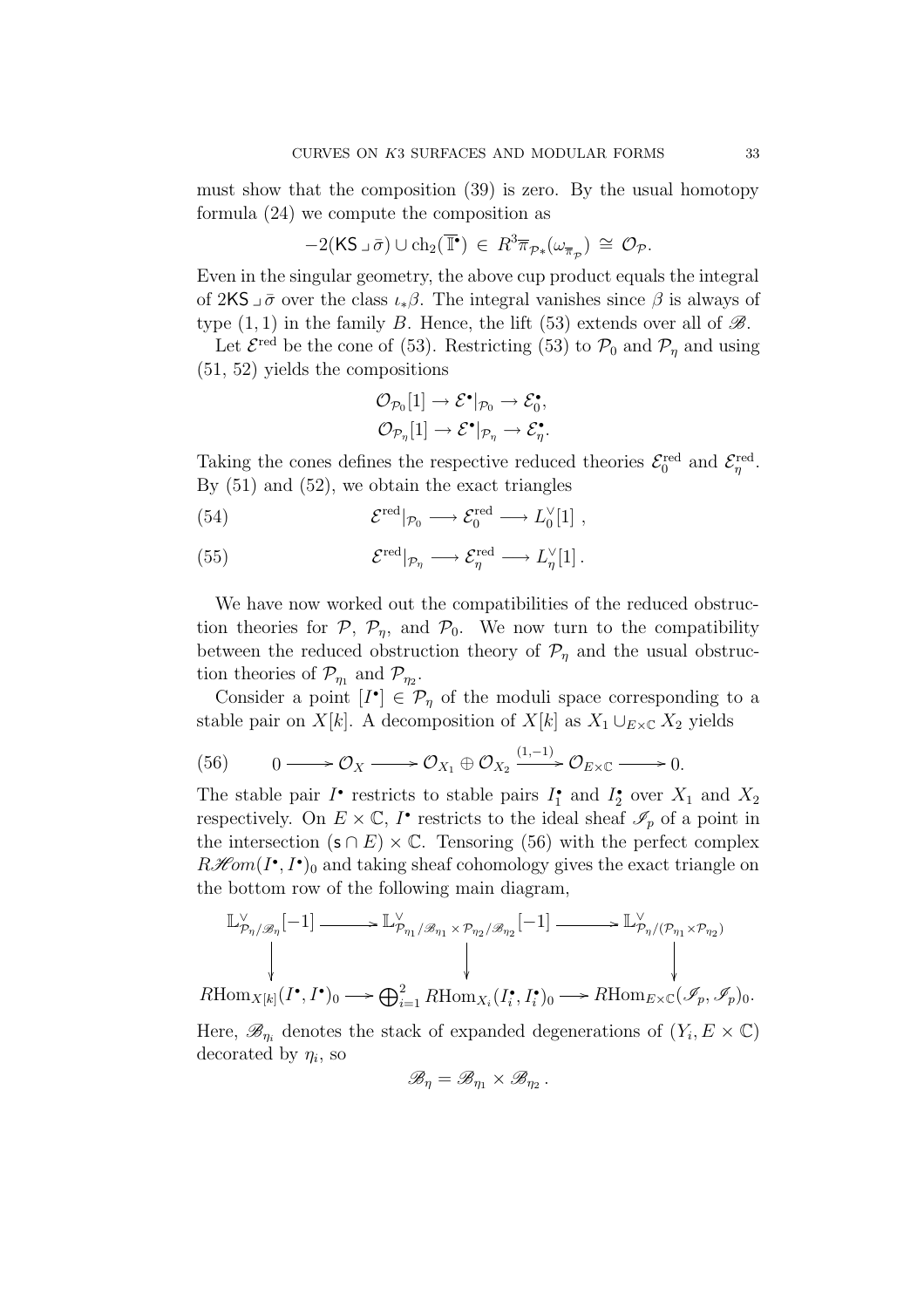The top row is the exact triangle of dual cotangent complexes for the fiber product structure (48) relative to  $\mathcal{B}_n$  (all restricted to the point  $I^{\bullet} \in \mathcal{P}$ . The vertical arrows are the dual perfect obstruction theories provided by (14).

The last term of the top row has first cohomology sheaf  $(J/J^2)^\vee$  at  $p$ , where  $J$  is the ideal of

$$
\mathcal{P}_{\eta} \subset \mathcal{P}_{\eta_1} \times \mathcal{P}_{\eta_2} \, .
$$

Since  $\mathcal{P}_{\eta}$  is the basechange of  $\mathcal{P}_{\eta_1} \times \mathcal{P}_{\eta_2}$  to the diagonal in  $(E \times \mathbb{C})^2$ , the conormal bundle to the diagonal in  $(E \times \mathbb{C})^2$  surjects onto  $J/J^2$ . The right hand vertical arrow is the dual of this surjection (at  $p$ ). The normal bundle to the diagonal,

$$
T_p(E \times \mathbb{C}) \cong R \operatorname{Hom}_{E \times \mathbb{C}}(\mathscr{I}_p, \mathscr{I}_p)_0[1],
$$

is identified with its image in  $T_{(p,p)}((E \times \mathbb{C}) \times (E \times \mathbb{C}))$  by the map  $(1, -1)$ . Comparing with the map  $(1, -1)$  in (56) shows the diagram is commutative.

After composing the coboundary map of the exact triangle occurring on the bottom row of the main diagram with the map (28)

$$
\mathrm{Ext}^2(I^\bullet, I^\bullet)_0 \longrightarrow \mathbb{C},
$$

we obtain the following morphism

(57) 
$$
T_p E \hookrightarrow T_p(E \times \mathbb{C}) \longrightarrow R \operatorname{Hom}(I^{\bullet}, I^{\bullet})_0[2] \xrightarrow{h^2} \operatorname{Ext}^2(I^{\bullet}, I^{\bullet})_0 \longrightarrow \mathbb{C}.
$$

Proposition 15. The composition (57) is an isomorphism.

Proof. The result is straightforward using the dual description (27)

(58) 
$$
\mathbb{C} \xrightarrow{\partial_t} \mathrm{Ext}^1(I^\bullet, I^\bullet)_0
$$

of the map (28). The map is obtained from the deformation of  $I^{\bullet}$  given by translation in the C-direction.

The dual of the sequence (56) is

(59) 
$$
0 \to \omega_{X_1} \oplus \omega_{X_2} \to \omega_X \to \mathcal{O}_{E \times \mathbb{C}} \to 0,
$$

where of course  $\omega_X \cong \mathcal{O}_X$ .

Tensoring with the perfect complex  $R\mathscr{H}\!om(I^{\bullet}, I^{\bullet})_0$  and taking sheaf cohomology gives the exact triangle

$$
\bigoplus_{i=1}^{2} R\operatorname{Hom}_{X_{i}}(I_{i}^{\bullet}, I_{i}^{\bullet} \otimes \omega_{X_{i}})_{0} \to R\operatorname{Hom}_{X}(I^{\bullet}, I^{\bullet})_{0} \to R\operatorname{Hom}_{E \times \mathbb{C}}(\mathscr{I}_{p}, \mathscr{I}_{p})_{0}.
$$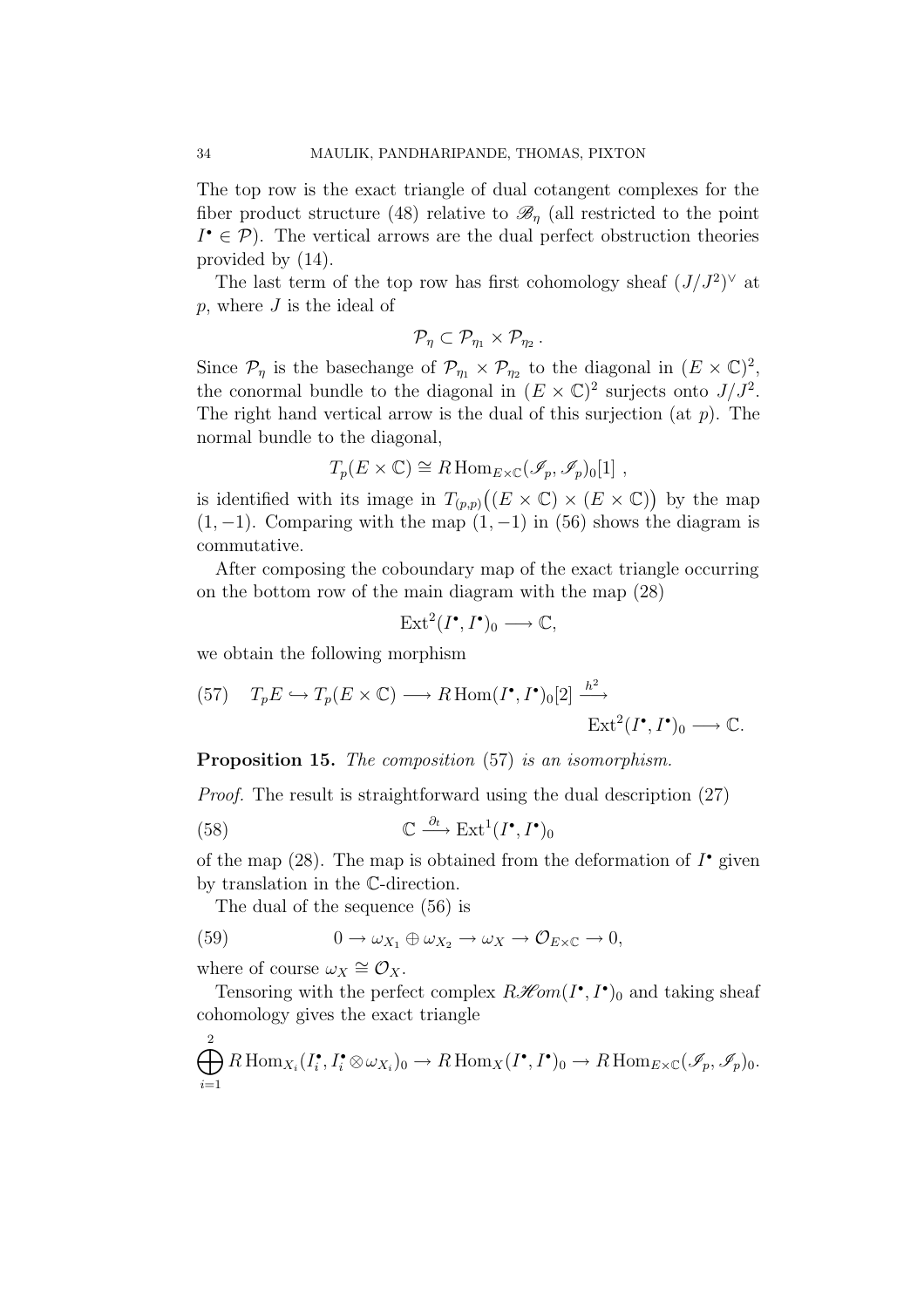Since the complex of sheaves  $R\mathcal{H}om(I^{\bullet}, I^{\bullet})_0$  is derived dual to itself (modulo a shift), this exact triangle is the Serre dual of the bottom row of the main diagram modulo a shift.

By the construction of the triangle using (59), we see the deformation  $\partial_t$  in  $(H^1 \text{ of})$  the second term maps to the corresponding deformation  $\partial_t$  in the third term. Hence, the composition of (58) and the second map in the exact triangle,

(60) 
$$
\mathbb{C} \xrightarrow{\partial_t} \text{Ext}^1_X(I^{\bullet}, I^{\bullet})_0 \to \text{Ext}^1_{E \times \mathbb{C}}(\mathscr{I}_p, \mathscr{I}_p)_0 = T_p(E \times \mathbb{C}) \to T_p \mathbb{C},
$$

is an isomorphism.

Under Serre duality, the splitting  $T(E \times \mathbb{C}) \cong TE \oplus T\mathbb{C}$  is dual to the splitting  $T(E \times \mathbb{C}) \cong T\mathbb{C} \oplus TE$  in the opposite order, since the pairing between the two spaces is by wedging (and the triviality of  $\Lambda^2 T(E\times \mathbb{C})$ ). Therefore, (60) is precisely Serre dual to the composition (57).  $\Box$ 

After passing to absolute perfect obstruction theories, the dual of the main diagram yields

(61) 
$$
\mathcal{E}_{1} \oplus \mathcal{E}_{2} \longrightarrow \mathcal{E}_{\eta} \longrightarrow \Omega_{E \times \mathbb{C}}[1]
$$
\n
$$
\downarrow \qquad \qquad \downarrow \qquad \qquad \downarrow
$$
\n
$$
\mathbb{L}_{\mathcal{P}_{\eta_{1}} \times \mathcal{P}_{\eta_{2}}} \longrightarrow \mathbb{L}_{\mathcal{P}_{\eta}} \longrightarrow \mathbb{L}_{\mathcal{P}_{\eta}/(\mathcal{P}_{\eta_{1}} \times \mathcal{P}_{\eta_{2}})},
$$

at the point  $[I^{\bullet}] \in \mathcal{P}_{\eta}$ . Here  $\mathcal{E}_{i}^{\bullet}$  is the absolute obstruction theory for  $\mathcal{P}_{\eta_i}$  derived in the usual way (49) from the relative obstruction theory  $\mathbb{L}_{\mathcal{P}_{\eta_1}/\mathcal{B}_{\eta_1}}^{\vee} \to R\operatorname{Hom}_{X_i}(I_i^{\bullet}, I_i^{\bullet})_0[1]$  of (14).

We have already shown the map (27) factors through the absolute obstruction theory,

(62) 
$$
\mathbb{C}[1] \to \mathcal{E}_\eta^{\bullet}.
$$

By Proposition 15, the composition of (62) and  $\mathcal{E}_{\eta}^{\bullet} \to \Omega_{E \times \mathbb{C}}[1]$  is isomorphic to the inclusion  $\Omega_E \hookrightarrow \Omega_{E \times \mathbb{C}}$  (all shifted by [1]). Since the latter is nontrivial, we can divide out the two top right hand terms of (61) by  $\mathbb{C} \cong \Omega_E$  to give

(63) 
$$
\mathcal{E}_1^{\bullet} \oplus \mathcal{E}_2^{\bullet} \to \mathcal{E}_\eta^{\text{red}} \to N^{\vee}[1],
$$

where  $N^{\vee}$  is the conormal bundle of the diagonal  $\mathbb{C} \hookrightarrow \mathbb{C} \times \mathbb{C}$ .

Theorem 16. The reduced virtual class of the moduli space of pairs  $\mathcal P$ of the degeneration

$$
\epsilon: \mathcal{X} \to B
$$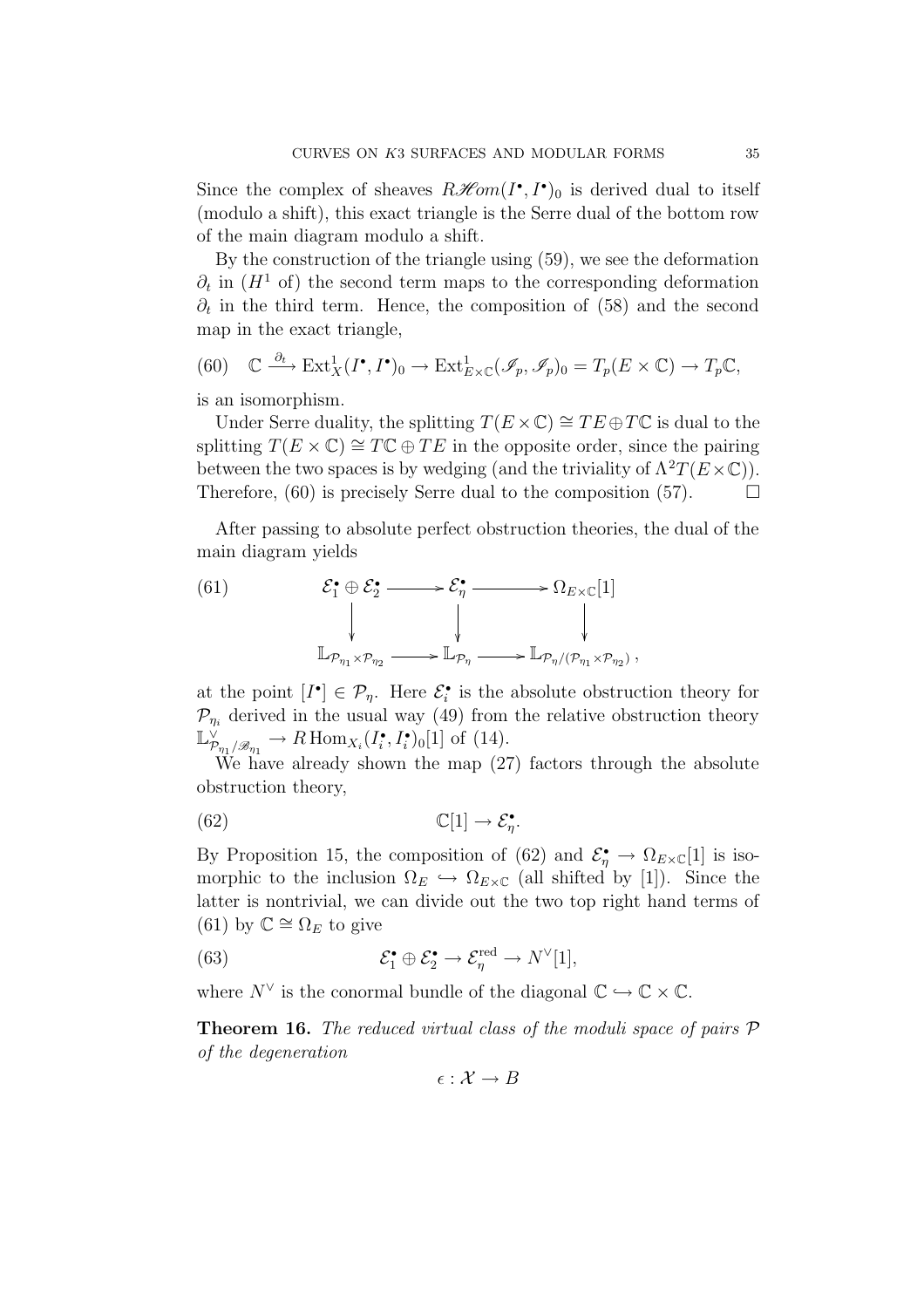with holomorphic Euler characteristic n and primitive class

$$
\beta = \mathsf{s} + h\mathsf{f}
$$

satisfies three basic properties:

(i) For all  $\xi \in B$ ,

$$
\iota_{\xi}^![\mathcal{P}]^{\text{red}}=[P_n(\mathcal{X}_{\xi},\beta)]^{\text{red}}.
$$

(ii) For the special fiber,

$$
[\mathcal{P}_0]^{\text{red}} = \sum_{\eta} \iota_{\eta *} [P_{\eta}]^{\text{red}}.
$$

(iii) The factorizations

$$
[P_n(\mathcal{X}_0, \eta)]^{\text{red}} = [P_{n_1}((R_1/E) \times \mathbb{C}, \beta_1)]^{\text{vir}} \times_{\mathbb{C}} [P_{n_2}((R_2/E) \times \mathbb{C}, \beta_2)]^{\text{vir}}
$$
  
*hold for*  $\beta_i = \mathsf{s} + h_i \mathsf{f}$ .

Remark. By the fiber product in (iii) we really mean

$$
\Delta^!\left([P_{n_1}((R_1/E)\times\mathbb{C},\beta_1)]^{vir}\times[P_{n_2}((R_2/E)\times\mathbb{C},\beta_2)]^{vir}\right),\,
$$

where  $\Delta: \mathbb{C} \to \mathbb{C}^2$  is the diagonal and both virtual cycles have obvious maps to C. However, since all of the cycles involved can be taken to be linear combinations of products of varieties with C, this agrees with the resulting linear combination of fiber products over C.

Proof. This follows the proof of the parallel statements in [28] for the degeneration formula for the standard obstruction theory. We use the compatibilities (54) and (55) of reduced obstruction theories in place of the standard compatibilities (51) and (52) of usual obstruction theories. The statement (iii) is immediate from the exact triangle (63).  $\Box$ 

Finally, we note all steps in the proof of Theorem 16 respect the C∗-action on

$$
\mathcal{X}=\mathcal{S}\times\mathbb{C}
$$

given by scaling of the second factor. As a result, Theorem 16 holds for the reduced and ordinary virtual classes in C∗-equivariant cycle theory.

## 4. Reduced Gromov-Witten

4.1. Stable maps to the fibers of  $\epsilon$ . We again work with the family  $\epsilon: \mathcal{S} \to B$  of Section 2.3. Denote the moduli space of connected stable maps to the fibers of  $\epsilon$ , as constructed in [25, 26], by

(64) 
$$
\overline{M}_g(\epsilon,\beta) \to B.
$$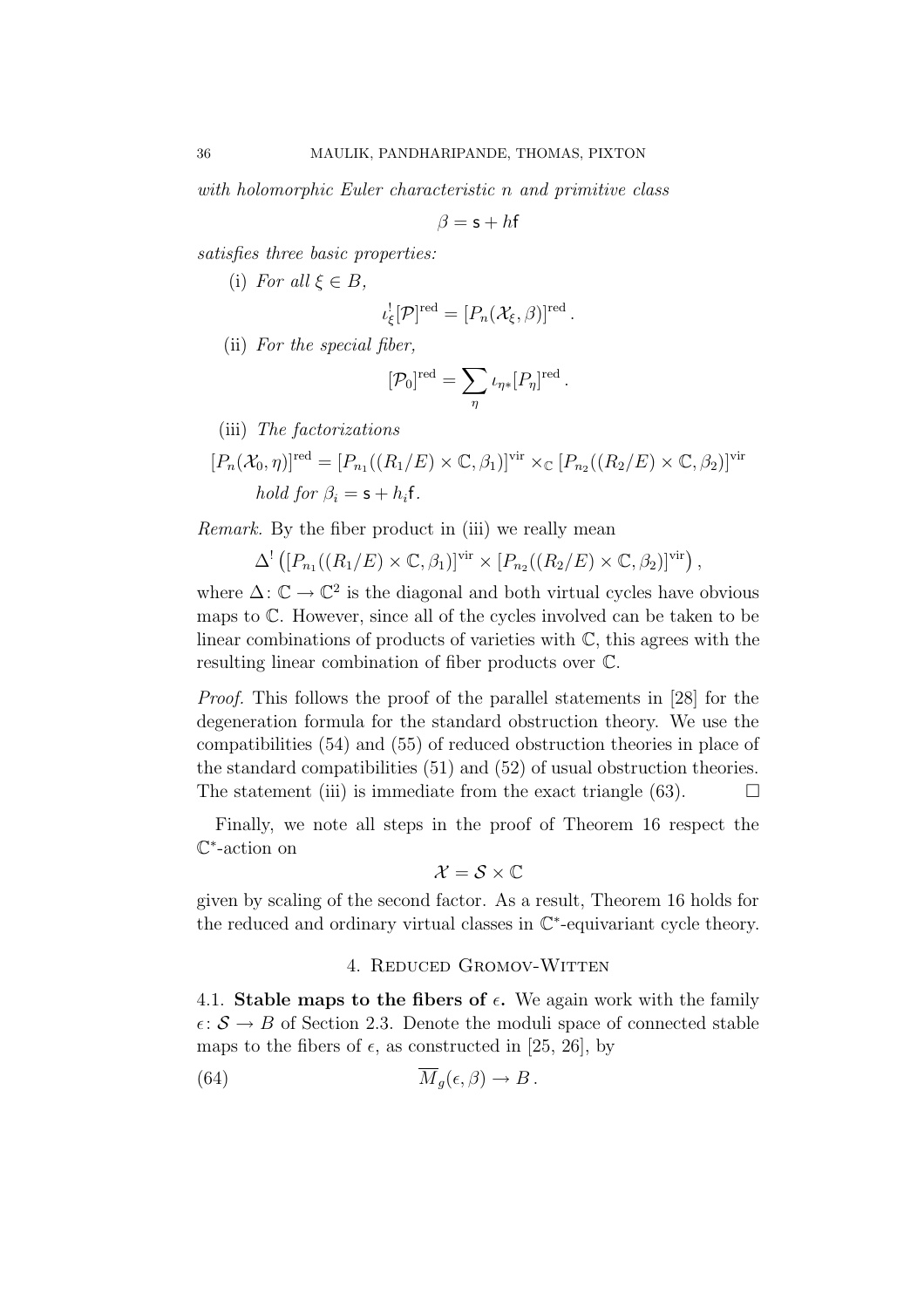Over nonzero  $\xi \in B$ , the moduli space is simply  $\overline{M}_q(\mathcal{S}_\xi,\beta)$ . Over  $0 \in B$ , the moduli space parameterizes stable predeformable maps from a genus g curve to an expanded target degeneration of  $S_0 = R_1 \cup_E R_2$  of the form

$$
R_1 \cup_E (E \times \mathbb{P}^1) \cup_E \cdots \cup_E (E \times \mathbb{P}^1) \cup_E R_2.
$$

Here, we have inserted a non-negative number of copies of  $E \times \mathbb{P}^1$  at the singular locus of  $S_0$ , attached at  $E \times \{0\}$  and  $E \times \{\infty\}$ . We will denote the standard inclusion of the fiber over  $\xi \in B$  by

$$
\iota_{\xi} : \overline{M}_g(\mathcal{S}_{\xi}, \beta) \hookrightarrow \overline{M}_g(\epsilon, \beta).
$$

If  $\beta = s + hf$ , then the moduli space (64) has a simple structure. A stable map to any fiber  $S_{\xi}$  in class  $\beta$  has degree 1 over the base of the elliptic fibration

$$
\pi:\mathcal{S}_{\xi}\to\mathbb{P}^1.
$$

Since the section s is rigid, the map consists of a fixed genus 0 curve mapping isomorphically to s attached to possibly higher genus curves mapping to the fibers of  $\pi$ . When  $\xi = 0$ , the intersection of the genus 0 curve with the singular locus of the expanded degeneration always has multiplicity 1 at the distinguished point  $p \in E$ , see (9).

4.2. Relative maps. Let  $\beta = s + hf$ , and let  $\overline{M}_q(R/E, \beta)$  denote the moduli space [25] of stable relative maps to expanded degenerations of  $(R, E)$  with multiplicity 1 along the relative divisor E. There is an evaluation map

(65) 
$$
\overline{M}_g(R/E,\beta) \to E
$$

determined by the location of the relative point. In fact, since **s** is rigid, the evaluation map *always* has value  $p \in E$ .

A stable map to  $S_0$  can be split (non-uniquely) into relative stable maps to  $(R_1, E)$  and  $(R_2, E)$ . Let

$$
\eta=(g_1,g_2,h_1,h_2)
$$

denote a quadruple of non-negative integers satisfying

$$
g = g_1 + g_2, \quad h = h_1 + h_2.
$$

Define  $\overline{M}_g(\mathcal{S}_0, \eta)$  to be the fibered product over the evaluation maps (65) on both sides,

$$
\overline{M}_{g_1}(R_1/E_1,\mathsf{s}+h_1\mathsf{f})\times_E \overline{M}_{g_2}(R_2/E_2,\mathsf{s}+h_2\mathsf{f}).
$$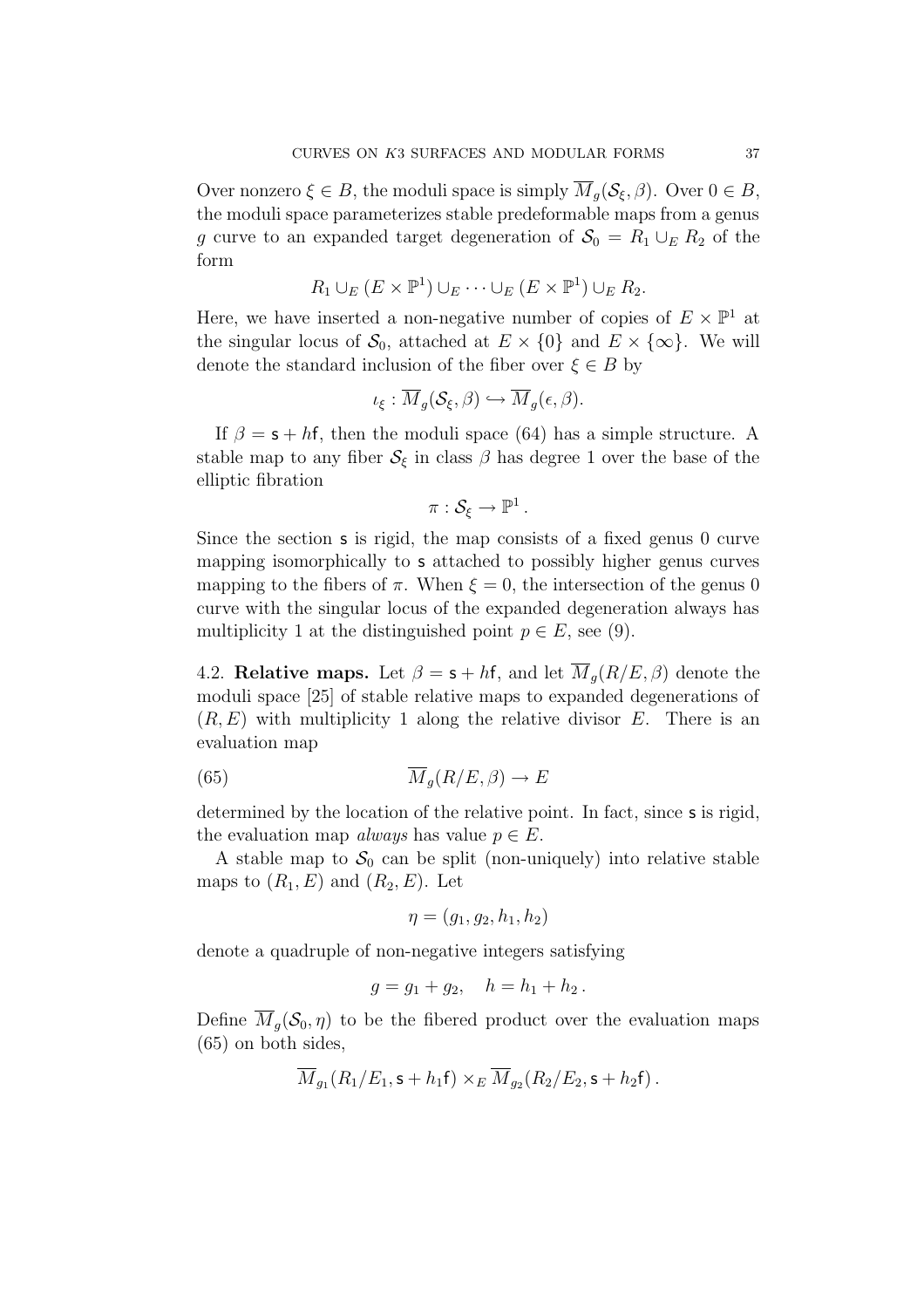Since the evaluations maps both factor through the point  $p \in E$ ,

$$
\overline{M}_g(\mathcal{S}_0,\eta)=\overline{M}_{g_1}(R_1/E_1,\mathsf{s}+h_1\mathsf{f})\times\overline{M}_{g_2}(R_2/E_2,\mathsf{s}+h_2\mathsf{f}).
$$

By standard results [25, 26], we have an embedding

$$
\iota_{\eta}: \overline{M}_g(\mathcal{S}_0, \eta) \hookrightarrow \overline{M}_g(\epsilon, \beta),
$$

and the full moduli space to  $S_0$  is the union

$$
\overline{M}_g(\mathcal{S}_0, \beta) = \bigcup_{\eta} \overline{M}_g(\mathcal{S}_0, \eta).
$$

In [26], the embedding  $\iota_{\eta}$  is explicitly realized as given by a Cartier pseudo-divisor (in the sense of Fulton): there exists a line bundle  $L_n$ on  $\overline{M}_g(\epsilon, \beta)$  with section  $s_\eta \in \Gamma(L_\eta)$  whose zero locus is  $\overline{M}_g(\mathcal{S}_0, \eta)$ . If  $(L_0, s_0)$  denotes the pseudo-divisor given by pulling back the Cartier divisor  $0 \in B$ , we also have the identity

(66) 
$$
(L_0, s_0) = \bigotimes_{\eta} (L_{\eta}, s_{\eta}).
$$

4.3. Obstruction theories. We follow the construction of the perfect obstruction theory on  $\overline{M}_g(\epsilon, \beta)$ ,

(67) 
$$
E_{\epsilon}^{\bullet} \to \mathbb{L}_{\overline{M}_{g}(\epsilon,\beta)},
$$

presented in [26]. We will always take  $\beta = s + hf$ . Since the multiplicity of the stable map at the singular locus of  $S_0$  is always 1, the obstruction theory of [26] simplifies substantially.

Let  $\mathscr B$  denote the nonsingular Artin stack parameterizing expanded target degenerations of  $S$  over  $B$ . We first describe the relative obstruction theory for the morphism

$$
\phi:\overline{M}_g(\epsilon,\beta)\to\mathscr{B}.
$$

For convenience, we just describe the tangent and obstruction spaces at a closed point of the moduli space. For the general case see [26]. Fix  $\xi \in B$ , an expanded target degeneration<sup>19</sup>

$$
\widetilde{S}_{\xi}\to\mathcal{S}_{\xi},
$$

and a stable map

$$
f: C \to \widetilde{S}_{\xi} .
$$

<sup>&</sup>lt;sup>19</sup>Unless we are over the special point  $\xi = 0$ , we have  $\widetilde{S}_{\xi} = \mathcal{S}_{\xi}$ . Nontrivial degenerations occur only over  $0 \in B$ .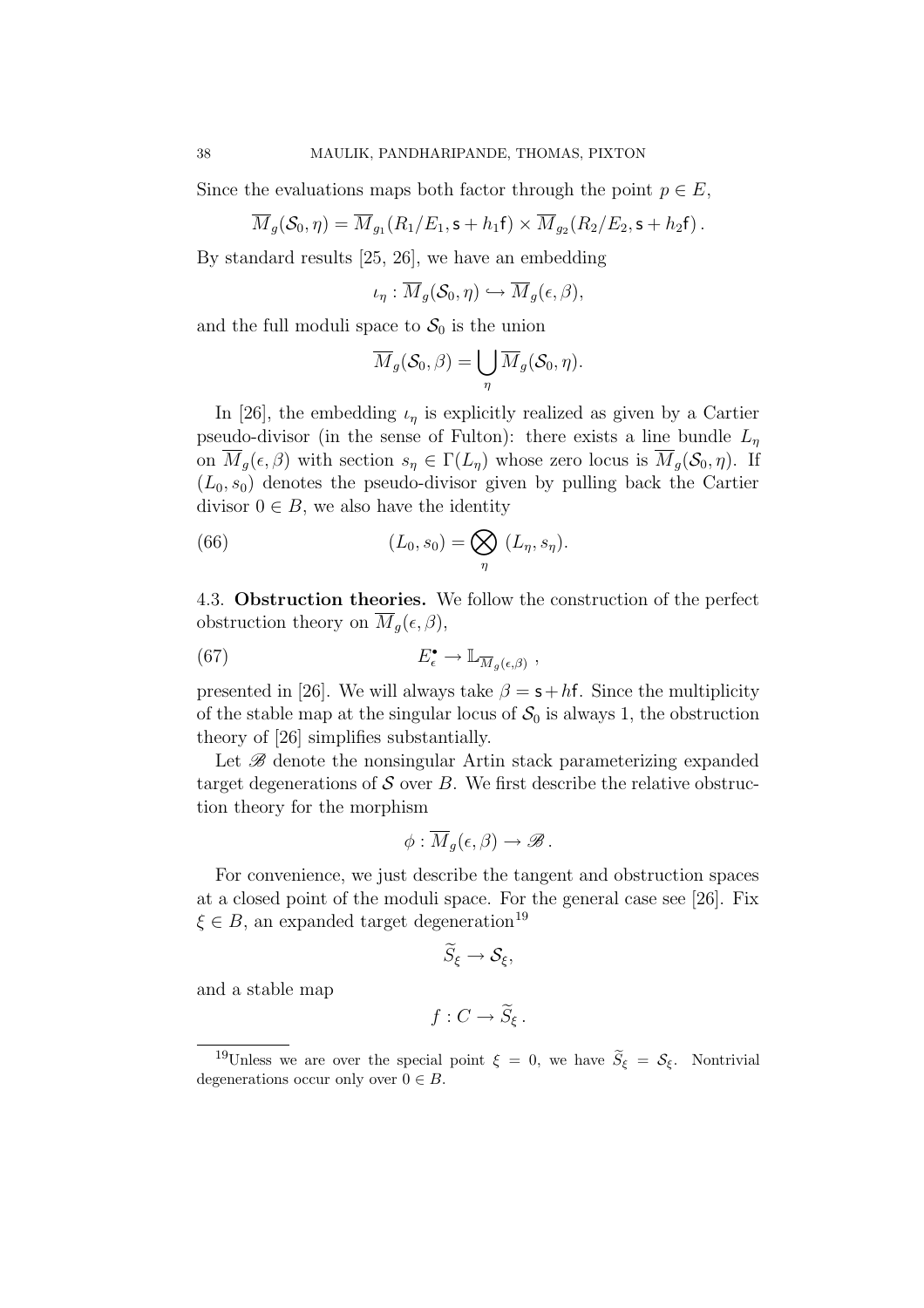The tangent and obstruction spaces relative to the morphism  $\phi$  are given by the cohomology groups in degrees 0 and 1 of the complex of vector spaces

(68) 
$$
R\operatorname{Hom}_{C}(f^{*}\Omega_{\widetilde{S}_{\xi}}\to\Omega_{C},\mathcal{O}_{C}).
$$

Here, the complex  $f^* \Omega_{\widetilde{S}_{\varepsilon}} \to \Omega_C$  is obtained from the map f and is placed in degrees −1 and 0. Following the method explained in Section 3.9, the absolute obstruction theory  $E_{\epsilon}^{\bullet}$  is then easily obtained from the relative obstruction theory since  $\mathscr B$  is nonsingular and  $\overline{M}_q(\epsilon,\beta)$  has no continuous automorphisms.

We can similarly construct perfect obstruction theories  $E_0^{\bullet}$  and  $E_{\eta}^{\bullet}$  for  $\overline{M}_g(\mathcal{S}_0, \beta)$  and  $\overline{M}_g(\mathcal{S}_0, \eta)$  respectively. Just as in Section 3.9, both are related to  $E_{\epsilon}^{\bullet}$  via exact triangles (cf. (51) and (52))

(69) 
$$
L_0^{\vee} \to \iota_0^* E_{\epsilon}^{\bullet} \to E_0^{\bullet} \to L_0^{\vee}[1],
$$

$$
L_{\eta}^{\vee} \to \iota_{\eta}^* E_{\epsilon}^{\bullet} \to E_{\eta}^{\bullet} \to L_{\eta}^{\vee}[1],
$$

where  $L_0$  and  $L_n$  are the line bundles in (66).

In order to split the associated virtual class for  $E^{\bullet}_{\eta}$  into contributions from  $R_1$  and  $R_2$ , we will require an exact triangle relating  $E^{\bullet}_{\eta}$  to the obstruction theories  $E_1^{\bullet}, E_2^{\bullet}$  associated to each moduli space of relative stable maps  $\overline{M}_{g_i}(R_i/E_i, \mathbf{s} + h_i \mathbf{f})$ . This is the analogue of the exact triangle (61) for stable pairs:

(70) 
$$
N^{\vee}_{\Delta/E \times E} \to E_1^{\bullet} \boxplus E_2^{\bullet} \to E_{\eta}^{\bullet} \to N^{\vee}_{\Delta/E \times E}[1].
$$

Here,  $N^{\vee}_{\Delta/E\times E}$  denotes the conormal bundle to the diagonal of  $E\times E$ , pulled back to  $\overline{M}_q(\mathcal{S}_0, \eta)$  via the evaluation maps.

4.4. Reduced classes. The moduli space  $\overline{M}_q(\epsilon, \beta)$  carries both an absolute obstruction theory (67) and an obstruction theory relative to  $\mathscr B$ (68). To define a reduced class as in Section 3.6, we explain how to construct a 1-dimensional quotient of the relative obstruction space when  $\beta = s + hf$ . We present a uniform treatment over all  $\xi \in B$ . However, unless  $\xi = 0$ , all structures involved with the singularities of  $S_{\xi}$  are trivial. By an elementary analysis, the relative obstruction space over  $\mathscr{B}$  equals the absolute obstruction space since there is no obstruction to deforming connected maps along with deformations of the fibers of  $\epsilon$ . Hence, we obtain a 1-dimensional quotient of the absolute obstruction theory of  $\overline{M}_q(\epsilon, \beta)$  also.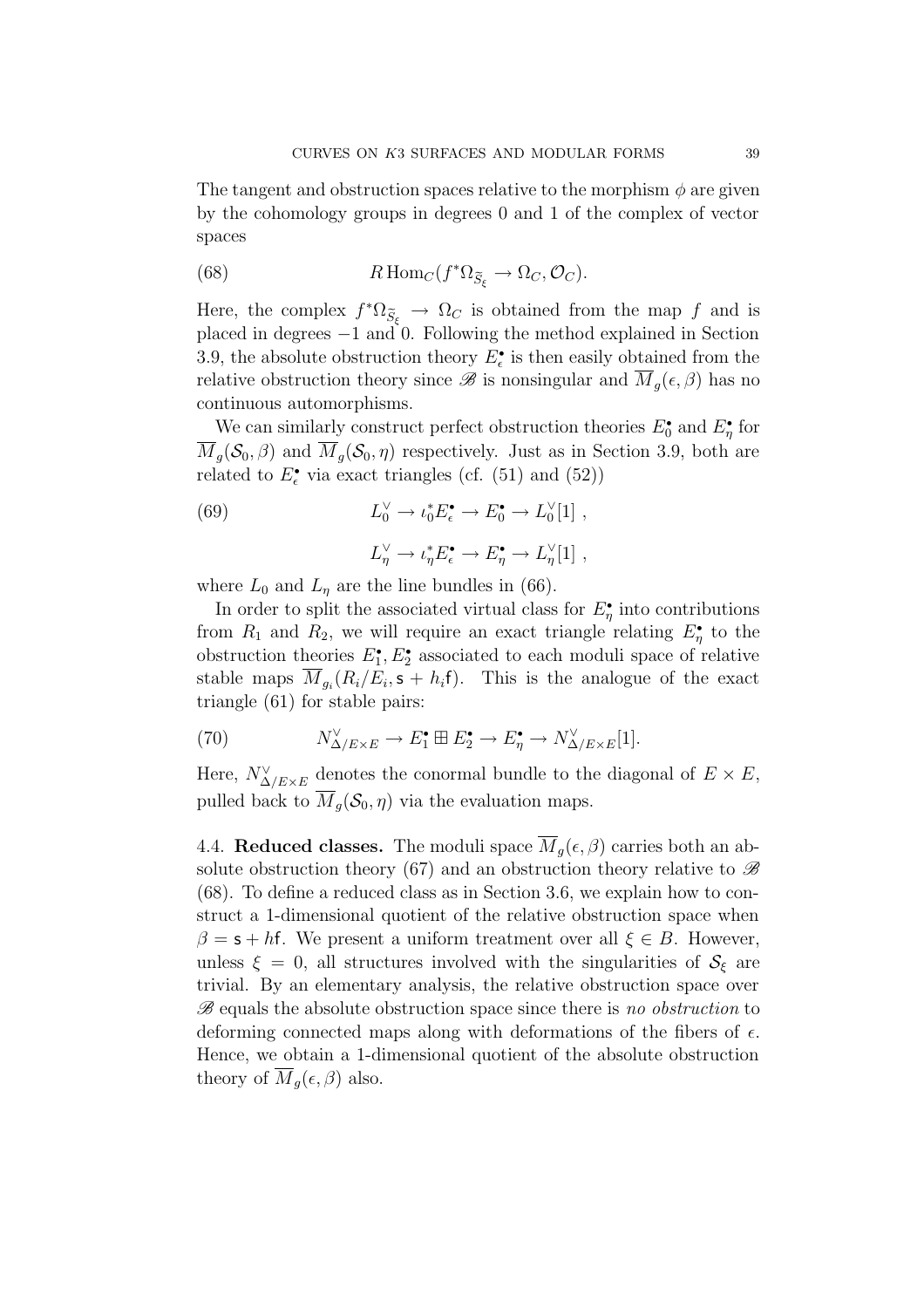Let  $\Omega_{\widetilde{S}_{\xi}}^{\log}$  denote the sheaf of differentials with logarithmic poles allowed along the singular locus (the residues along each branch are required to add to zero). The sheaf  $\Omega_{\widetilde{S}_{\xi}}^{\log}$  is locally free of rank 2. Alternately,  $\Omega_{\widetilde{S}_{\xi}}^{\log}$  is the sheaf of differentials for the log structure on  $\widetilde{S}_{\xi}$ associated to the smoothing of  $\widetilde{S}_{\xi}$ . The surface  $\widetilde{S}_{\xi}$  is log K3: we have an isomorphism

$$
\wedge^2 \Omega_{\widetilde{S}_\xi}^{\log} \cong \mathcal{O}_{\widetilde{S}_\xi}\,.
$$

Hence, there is a nondegenerate symplectic pairing on  $\Omega_{\widetilde{S}_{\xi}}^{\log}$ .

Similarly, let  $\Omega_C^{\log}$  denote the sheaf of differentials on C with simple poles allowed only at the nodes mapping to the singular locus of  $\widetilde{S}_{\xi}$ (again with the matching residue condition). In a neighborhood of such nodes,  $\Omega_C^{\log}$  is locally free. We may view  $\Omega_C^{\log}$  as the sheaf of differentials associated to the log structure on C pulled back from  $\widetilde{S}_{\xi}$  via f.

Lemma 17. The natural map of complexes

$$
[f^*\Omega_{\widetilde{S}_\xi}\to \Omega_C]\to [f^*\Omega_{\widetilde{S}_\xi}^{\log}\to \Omega_C^{\log}]
$$

is a quasi-isomorphism.

Proof. The result follows from the diagram of exact sequences

$$
0 \longrightarrow f^* \mathcal{O}_E \longrightarrow f^* \Omega_{\widetilde{S}_{\xi}} \longrightarrow f^* \Omega_{\widetilde{S}_{\xi}}^{\log} \longrightarrow f^* \mathcal{O}_E \longrightarrow 0
$$
  

$$
\parallel \qquad \qquad \downarrow \qquad \qquad \downarrow \qquad \qquad \parallel
$$
  

$$
0 \longrightarrow \mathcal{O}_p \longrightarrow \Omega_C \longrightarrow \Omega_C^{\log} \longrightarrow \mathcal{O}_p \longrightarrow 0.
$$

The leftmost terms are the torsion subsheaves of the cotangent sheaves and the rightmost terms are the residues of the logarithmic forms.  $\Box$ 

The reduced obstruction space is given by the kernel of the following composition of morphisms:

$$
\psi: \operatorname{Ext}^1([f^*\Omega_{\widetilde{S}_{\xi}} \to \Omega_C], \mathcal{O}_C) = \operatorname{Ext}^1([f^*\Omega_{\widetilde{S}_{\xi}}^{\log} \to \Omega_C^{\log}], \mathcal{O}_C)
$$
  
\n
$$
\cong \operatorname{Ext}^1([f^*\Omega_{\widetilde{S}_{\xi}}^{\log})^{\vee} \to \Omega_C^{\log}], \mathcal{O}_C)
$$
  
\n
$$
\to \operatorname{Ext}^1([\omega_C^{\vee} \to \Omega_C^{\log}], \mathcal{O}_C)
$$
  
\n
$$
\to H^1(C, \omega_C) = \mathbb{C}.
$$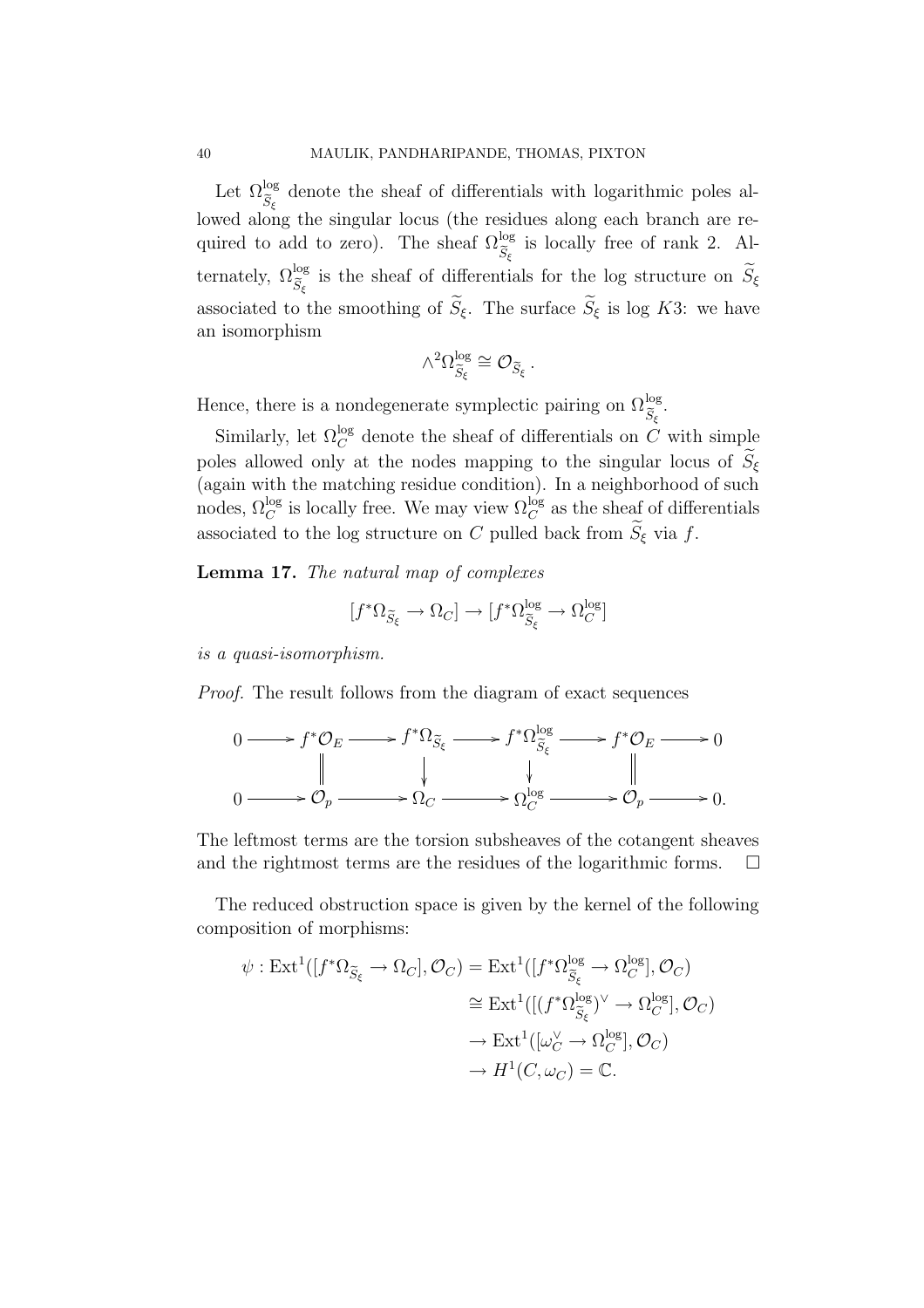Lemma 17 yields the first equality. The second equality is a consequence of the symplectic pairing. The third map is constructed via the pullback

(71) 
$$
f^*(\Omega_{\widetilde{S}_{\xi}}^{\log}) \to \omega_C.
$$

The last map is obtained from the vanishing of the composition

$$
\omega_C^{\vee} \to (f^*\Omega_{\widetilde{S}_{\xi}}^{\log})^{\vee} \to f^*\Omega_{\widetilde{S}_{\xi}}^{\log} \to \Omega_C^{\log}.
$$

Here we use the fact that the symplectic structure vanishes when pulled back to C.

**Lemma 18.** The map  $\psi$  is surjective.

*Proof.* For  $\xi \neq 0$ , the claim is part of the usual construction of the reduced class. We discuss only the singular case  $\widetilde{S}_0$ . The map  $\psi$  is induced by

(72) 
$$
\operatorname{Ext}^1((f^*\Omega_{\widetilde{S}_0}^{\log})^{\vee}, \mathcal{O}_C) \cong H^1(C, f^*\Omega_{\widetilde{S}_0}^{\log}) \to H^1(C, \omega_C),
$$

where the latter arrow is obtained from  $(71)$ . We will prove  $(72)$  is surjective.

Pick a connected component of the singular locus of  $\widetilde{S}_0$  and take the corresponding separating node  $p$  of  $C$ . Let  $C_1$  and  $C_2$  denote the connected components of the normalization of  $C$  at  $p$ . Consider the sequence

$$
0 \to \mathcal{O}_C \to \mathcal{O}_{C_1} \oplus \mathcal{O}_{C_2} \to \mathcal{O}_p \to 0.
$$

Tensoring with the bundles  $f^* \Omega_{\widetilde{S}_0}^{\log}$  and  $\omega_C$ , taking cohomology and using the map (71) gives the commutative diagram

$$
H^{0}\left(f^{*}\Omega_{\widetilde{S}_{0}}^{\log}|_{p}\right) \longrightarrow H^{1}\left(C, f^{*}\Omega_{\widetilde{S}_{0}}^{\log}\right)
$$

$$
\downarrow \qquad \qquad \downarrow
$$

$$
H^{0}(\omega_{C}|_{p}) \longrightarrow H^{1}\left(C, \omega_{C}\right).
$$

The left hand arrow is surjective since  $C$  is an embedding in a neighborhood of p. The lower arrow is surjective by standard curve theory. Therefore the right hand arrow  $(72)$  is also surjective.

By taking duals and applying the above construction in families, we obtain a morphism

$$
\gamma: \mathcal{O}_{\overline{M}_g(\epsilon,\beta)}[1] \rightarrow E^{\bullet}_{\epsilon}
$$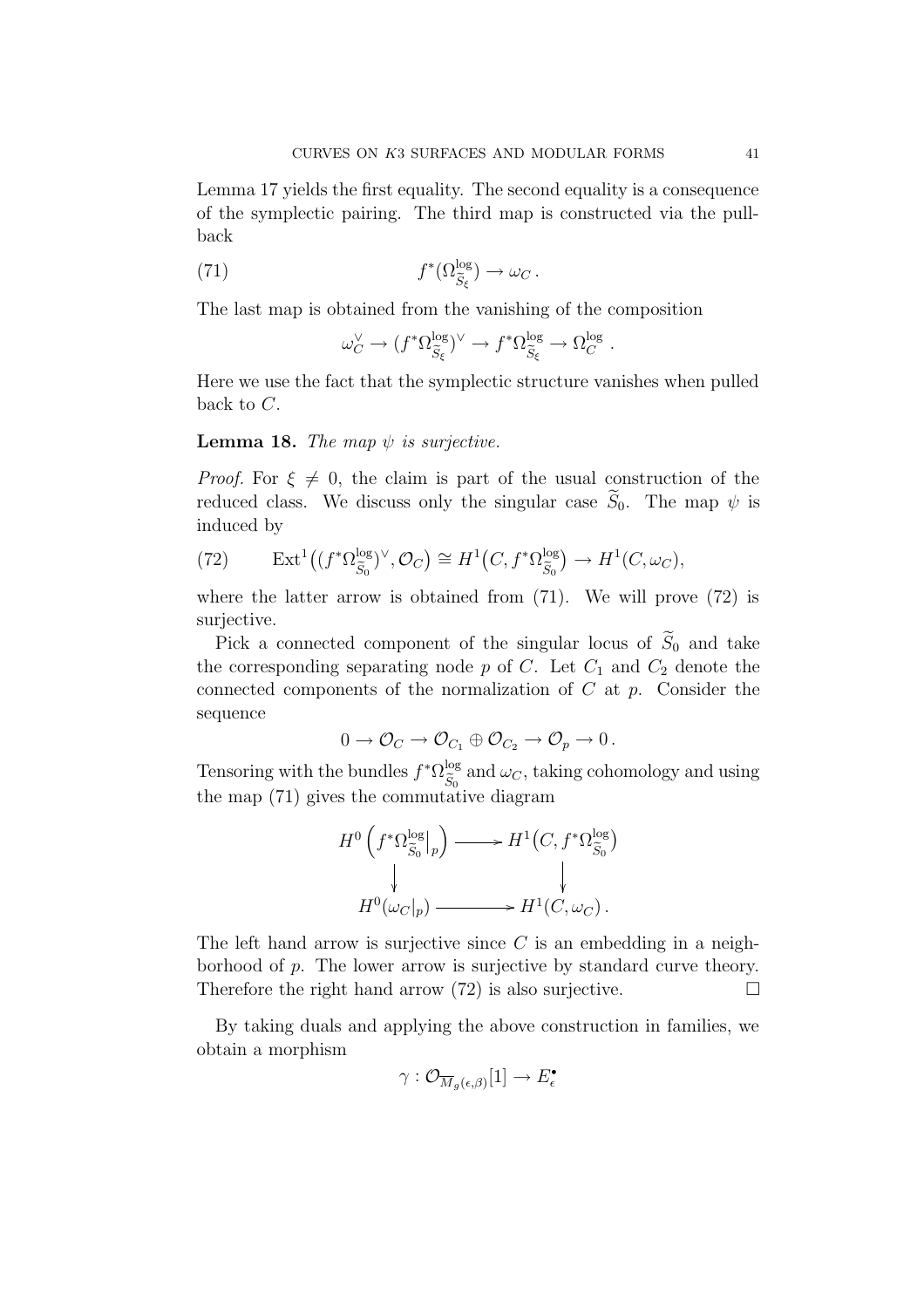for which the induced map on obstruction sheaves

$$
h^1((E_\epsilon^\bullet)^\vee) \to \mathcal{O}_{\overline{M}_g(\epsilon,\beta)}
$$

is surjective. We refer to  $E_{\epsilon}^{\text{ered}} = \text{Cone}(\gamma)$  as the associated reduced obstruction theory, even though a priori not all the conditions of an obstruction theory may be satisfied.<sup>20</sup> Just as in Section 3.6 the results of Kiem-Li allow us to construct a reduced virtual class from  $E_{\epsilon}^{\text{ered}}$ .

4.5. Degeneration of the reduced class. We can define the reduced obstruction theory for  $\overline{M}_q(\mathcal{S}_0, \beta)$  and  $\overline{M}_q(\mathcal{S}_0, \eta)$  via the compositions

$$
\gamma_0: \mathcal{O}[1] \to \iota_0^* E_{\epsilon}^{\bullet} \to E_0^{\bullet} ,
$$
  

$$
\gamma_{\eta}: \mathcal{O}[1] \to \iota_{\eta}^* E_{\epsilon}^{\bullet} \to E_{\eta}^{\bullet} .
$$

From the exact triangles (69), we deduce the induced co-section of the obstruction space is surjective in both cases. We can take the cones of  $\gamma_0$  and  $\gamma_\eta$  to obtain the reduced obstruction theories  $E_0^{\text{ered}}$  and  $E_\eta^{\text{ered}}$ respectively. The compatibility statements:

(73) 
$$
L_0^{\vee} \to \iota_0^* E_{\epsilon}^{\bullet \text{red}} \to E_0^{\bullet \text{red}} \to L_0^{\vee}[1] ,
$$

$$
L_{\eta}^{\vee} \to \iota_{\eta}^* E_{\epsilon}^{\bullet \text{red}} \to E_{\eta}^{\bullet \text{red}} \to L_{\eta}^{\vee}[1] ,
$$

continue to hold.

**Lemma 19.** We have a quasi-isomorphism on  $\overline{M}_q(\mathcal{S}_0, \eta)$ ,

$$
E_1^{\bullet} \boxplus E_2^{\bullet} \cong E_{\eta}^{\bullet \text{red}},
$$

compatible with the structure maps to the cotangent complex of  $\overline{M}_g(\mathcal{S}_0, \eta)$ .

*Proof.* By the second compatibility sequence (70) for  $E^{\bullet}_{\eta}$ , we have a natural map

(74) 
$$
E_1^{\bullet} \boxplus E_2^{\bullet} \to E_{\eta}^{\bullet \text{red}}.
$$

If the induced map

(75) 
$$
\mathcal{O}[1] \to N_{\Delta/E \times E}^{\vee}[1]
$$

is a quasi-isomorphism, then (74) is also a quasi-isomorphism.

 $20$ With greater effort, standard reduced obstruction theories could surely be constructed here. For families of nonsingular K3 surfaces, the most difficult aspect of the construction of the reduced theory is the obstruction study of Ran [51] and Manetti [29]. In order to avoid such a study for the broken K3 surface over  $0 \in B$ , we restrict ourselves to a weak reduced theory which is technically simpler and sufficient for our purposes.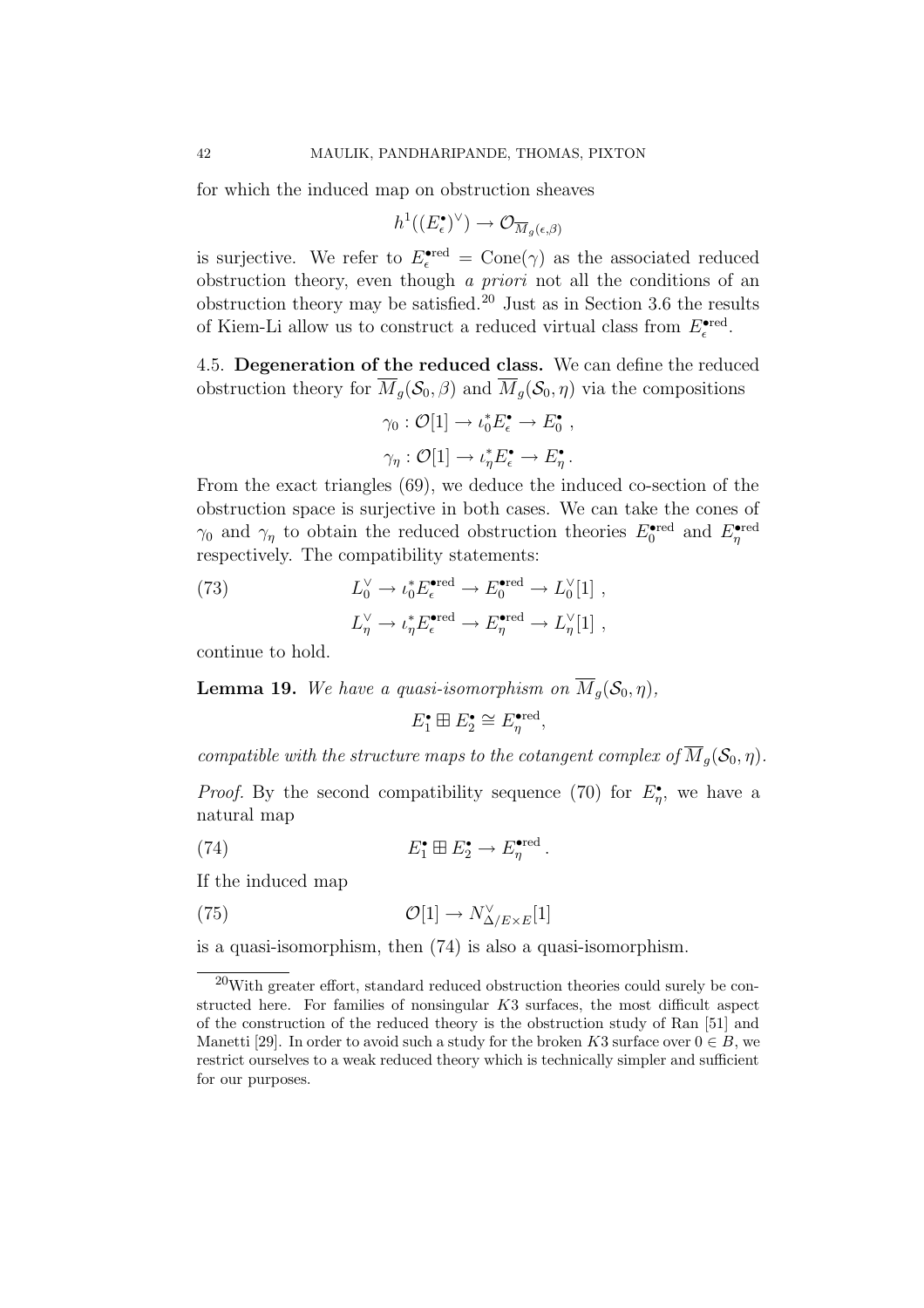We prove the quasi-isomorphism statement (75) after taking duals and passing to closed points. After fixing a curve, expanded target, and map

$$
f:C\to \widetilde{S}_0,
$$

we will prove the composition

(76) 
$$
T_p E \to \text{Ext}^1(f^* \Omega_{\widetilde{S}_0}^{\log}, \mathcal{O}_C) \cong \text{Ext}^1((f^* \Omega_{\widetilde{S}_0}^{\log})^{\vee}, \mathcal{O}_C) \to H^1(C, \omega_C)
$$

is an isomorphism.

As in the proof of Lemma 18, we will use the isomorphism

$$
H^0(\omega_C|_p) \to H^1(C, \omega_C)
$$

to factor the composition in terms of the fibers of the vector bundles  $f^* \Omega_{\widetilde{S}}^{\log}$  and  $\omega_C$  over the point p. In fact, the composition (76) is the same as the composition

(77) 
$$
T_p E \to \left(\Omega_{\widetilde{S}_0}^{\log}\right)^{\vee} \Big|_p \cong \Omega_{\widetilde{S}_0}^{\log} \Big|_p \to \omega_C|_p.
$$

From an explicit local description of the symplectic pairing on  $\Omega_{\widetilde{S}_0}^{\log}$ , the tangent direction along the elliptic fiber  $E$  is identified with the dual of the tangent direction along the section  $C$ . As a consequence, composition (77) is an isomorphism.  $\square$ 

Theorem 20. The reduced virtual class of maps to the degeneration

$$
\epsilon : \mathcal{S} \to B
$$

for primitive  $\beta = s + hf$  satisfies three basic properties:

(i) For all  $\xi \in B$ ,

$$
\iota_{\xi}^![\overline{M}_g(\epsilon,\beta)]^{\text{red}} = [\overline{M}_g(\mathcal{S}_{\xi},\beta)]^{\text{red}}.
$$

(ii) For the special fiber,

$$
[\overline{M}_g(\mathcal{S}_0,\beta)]^{\text{red}} = \sum_{\eta} \iota_{\eta*} [\overline{M}_g(\mathcal{S}_0,\eta)]^{\text{red}} \, .
$$

(iii) The factorizations

$$
[\overline{M}_g(\mathcal{S}_0, \eta)]^{\text{red}} = [\overline{M}_{g_1}(R_1/E, \beta_1)]^{\text{vir}} \times [\overline{M}_{g_2}(R_2/E, \beta_2)]^{\text{vir}}
$$
  
hold for  $\beta_i = \mathsf{s} + h_i \mathsf{f}$ .

Proof. The proof exactly follows the proof of the parallel statements in J. Li's papers [26] for the degeneration formula for the standard obstruction theory. We use the compatibility of reduced obstruction theories (73) instead of (69). The statement (iii) is immediate from Lemma 19.  $\Box$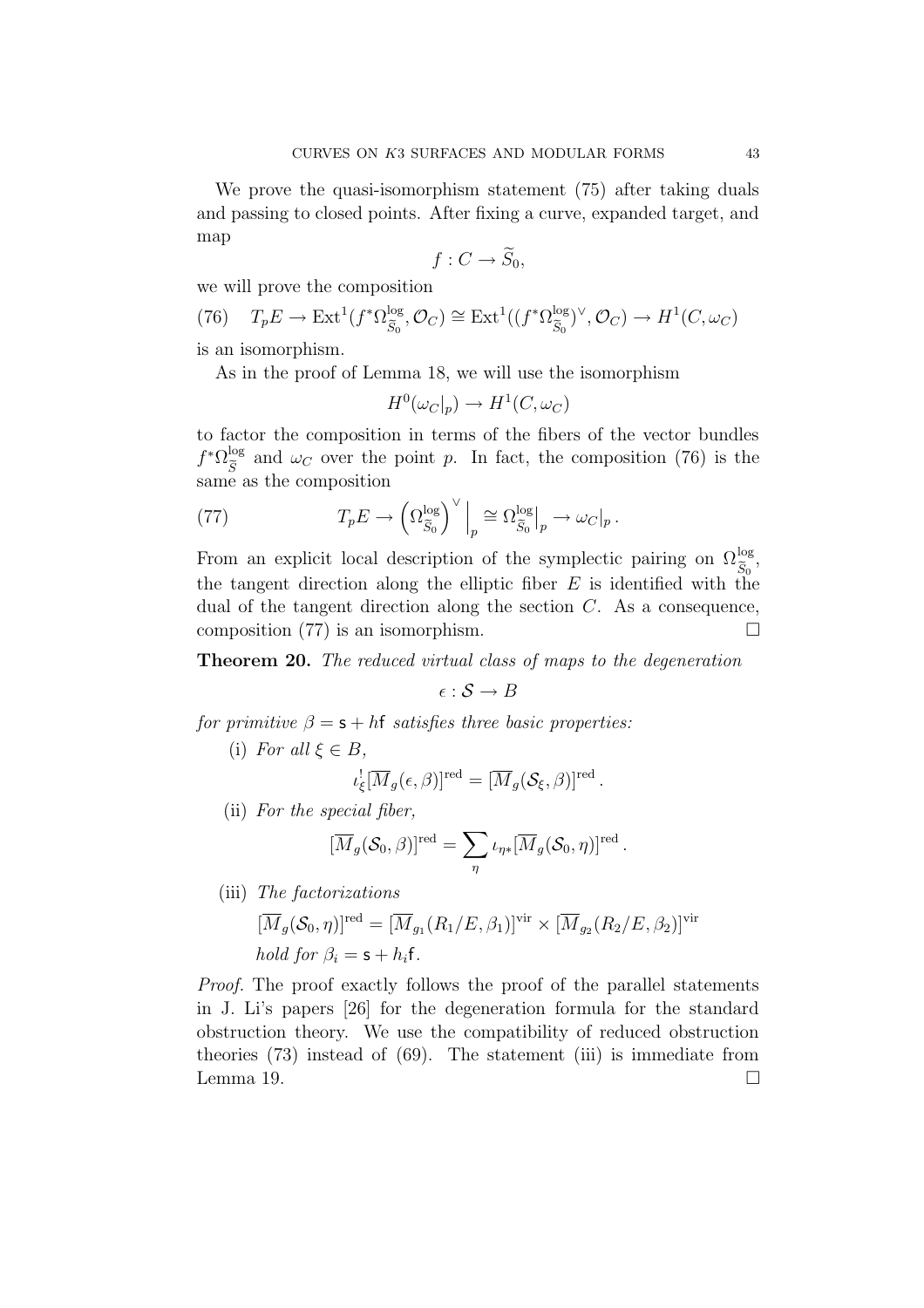4.6. Non-primitive degeneration. We announce here a degeneration formula for arbitrary (not necessarily primitive) classes

$$
\beta = m\mathbf{s} + h\mathbf{f}
$$

with respect to the family  $\epsilon$ . Proofs and applications will appear in [37].

As before, a stable map to  $S_0$  can be split (non-uniquely) into relative stable maps to  $(R_1, E)$  and  $(R_2, E)$ . The distribution of genera and fiber classes is given by the data

$$
\eta = (g_1, g_2, h_1, h_2).
$$

Let  $\beta_i = ms + h_i$  f as before. The additional data of an ordered partition  $\gamma$  of m

$$
\gamma=(\gamma_1,\ldots,\gamma_\ell),\ \sum_{i=1}^\ell\gamma_i=m
$$

specifies the multiplicities with which  $l$  distinct points on the two sides map to the relative divisor.

The moduli spaces of relative maps $^{21}$ 

$$
\overline{M}_{g_i}^\bullet(R_i/E,\beta_i)_\gamma
$$

are well-defined and admit boundary evaluation maps

(78) 
$$
\operatorname{ev}_{\operatorname{rel}}: \overline{M}_{g_i}^{\bullet}(R_i/E, \beta_i)_{\gamma} \to E^{\ell}.
$$

We define  $\overline{M}_{g}^{\bullet}(\mathcal{S}_0, \eta)_{\gamma}$  by the fiber product of the boundary evaluations,

(79) 
$$
\overline{M}_g^{\bullet}(\mathcal{S}_0, \eta)_{\gamma} = \overline{M}_{g_1}^{\bullet}(R_1/E, \beta_1)_{\gamma} \times_{E^{\ell}} \overline{M}_{g_2}^{\bullet}(R_2/E, \beta_2)_{\gamma}.
$$

After a construction of the reduced virtual class for the family  $\epsilon$ , Parts (i) and (ii) of Theorem 20 hold without change.

(i) For all  $\xi \in B$ ,

$$
\iota_{\xi}^![\overline{M}^{\bullet}_{g}(\epsilon,\beta)]^{\text{red}} = [\overline{M}^{\bullet}_{g}(\mathcal{S}_{\xi},\beta)]^{\text{red}}.
$$

(ii) For the special fiber,

$$
[\overline{M}^{\bullet}_{g}(\mathcal{S}_{0}, \beta)]^{\text{red}} = \sum_{\eta} \sum_{\gamma} \iota_{\eta, \gamma, *} \left( \frac{1}{|\text{Aut}(\gamma)|} [\overline{M}^{\bullet}_{g}(\mathcal{S}_{0}, \eta)_{\gamma}]^{\text{red}} \right) .
$$

$$
Aut(\gamma)
$$
 is the symmetry group permuting equal parts of  $\gamma$ .

<sup>&</sup>lt;sup>21</sup>The superscript  $\bullet$  denotes the moduli of maps with possibly disconnected domain curves. The map, however, is required to be nonconstant on every connected component of the domain.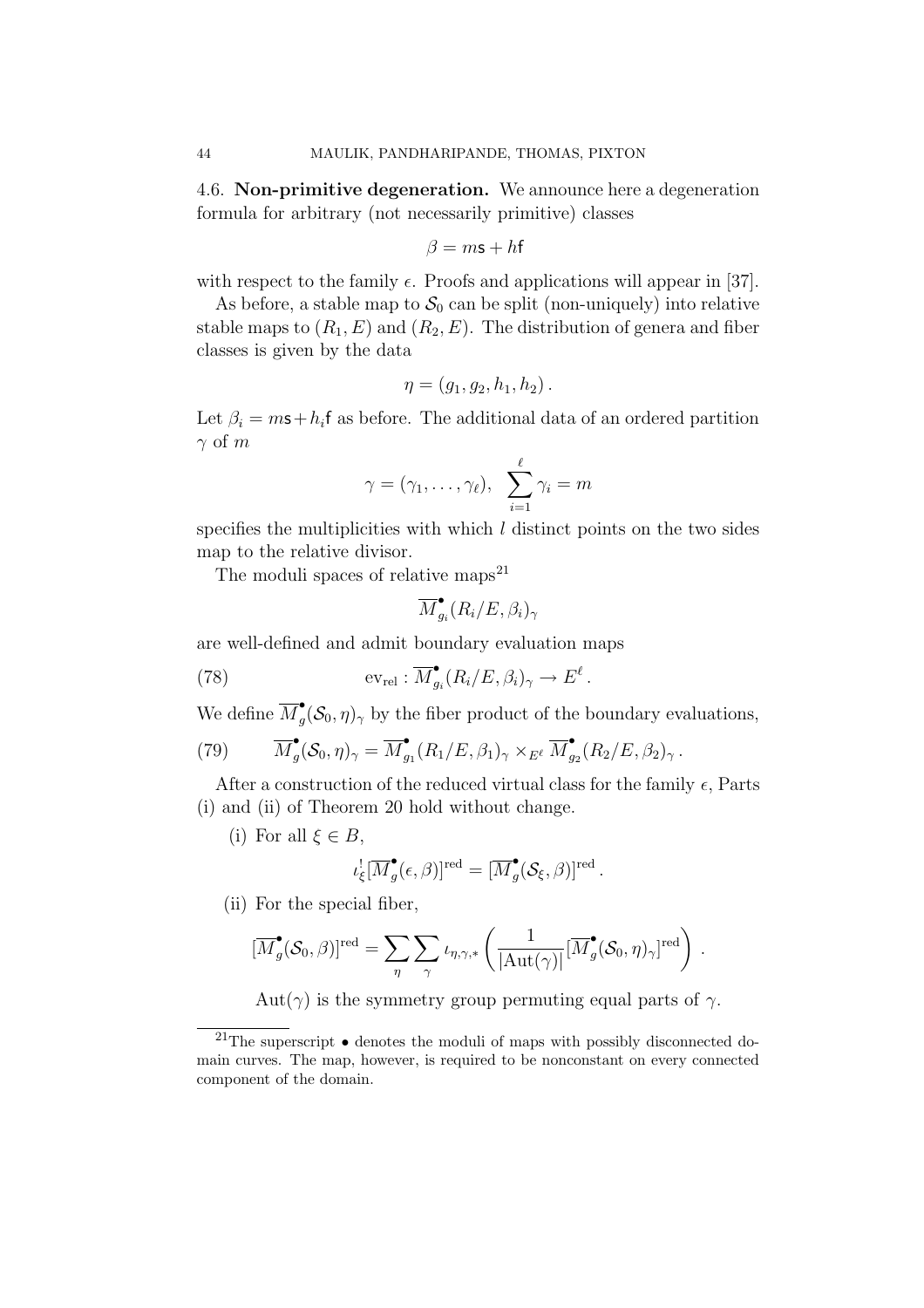However, the factorization rule (iii) is more interesting.

The class **s** determines, by intersection, a line bundle  $\mathcal{L}$  of degree 1 on the relative  $E \subset R_1$ . Since the class f restricts to the trivial line bundle on  $E$ , the image of the boundary evaluation must lie in the subvariety  $V \subset E^{\ell}$  defined by

$$
V = \left\{ (p_1, \ldots, p_\ell) \mid \mathcal{O}_E \left( \sum_i^{\ell} \gamma_i p_i \right) \cong \mathcal{L}^m \right\}.
$$

The subvariety V is nonsingular<sup>22</sup> of pure codimension 1.

The product of the boundary evaluation maps (78) yields

(80) 
$$
\operatorname{ev}_{V\times V} : \overline{M}_{g_1}^{\bullet}(R_1/E,\beta_1)_{\gamma} \times \overline{M}_{g_2}^{\bullet}(R_2/E,\beta_2)_{\gamma} \to V \times V.
$$

Let  $\Delta \subset V \times V$  be the diagonal. We also denote the inclusion map by  $\Delta$ . By definition (79),

$$
\overline{M}_g^{\bullet}(\mathcal{S}_0, \eta)_{\gamma} \cong \text{ev}_{V \times V}^{-1}(\Delta).
$$

The following rule replaces part (iii) of Theorem 20.

(iii) The reduced virtual class of  $\overline{M}_{g}^{\bullet}(\mathcal{S}_{0},\eta)_{\gamma}$  is given by the Gysin pull-back of the standard virtual classes of  $\overline{M}_{q_i}(R_i/E, \beta_i)_{\gamma}$ ,

$$
[\overline{M}_{g}^{\bullet}(\mathcal{S}_{0},\eta)_{\gamma}]^{\text{red}} = \Delta^{!} \Big([\overline{M}_{g_1}^{\bullet}(R_1/E,\beta_1)_{\gamma}]^{\text{vir}} \times [\overline{M}_{g_2}^{\bullet}(R_2/E,\beta_2)_{\gamma}]^{\text{vir}}\Big).
$$

A detailed discussion will be given in [37].

While the reduced Gromov-Witten invariants of S with disconnected domains vanish, the disconnected theory is more natural for the factorization (iii). Disconnected maps to  $(R_1, E)$  and  $(R_2, E)$  may glue to produce a connected map to  $S_0$ .

## 5. Toric Gromov-Witten/Pairs correspondence

5.1. **Toric 3-folds.** Let  $V$  be a nonsingular toric 3-fold acted upon by a 3-dimensional algebraic torus T. The conjectural Gromov-Witten/Pairs correspondence of [46, 47, 48] for toric varieties equates the T-equivariant Gromov-Witten theory of  $V$  to T-equivariant stable pairs theory of  $V$ . Since both sides can be defined by  $\mathsf{T}\text{-}\mathsf{equivariant}$  residues,  $V$  is not required to be compact. We refer the reader to Sections 3.1-3.2 of [46] for background.

Theorem 21. The T-equivariant Gromov-Witten/Pairs correspondence with primary field insertions holds for V.

 $22$ However, V need not be connected.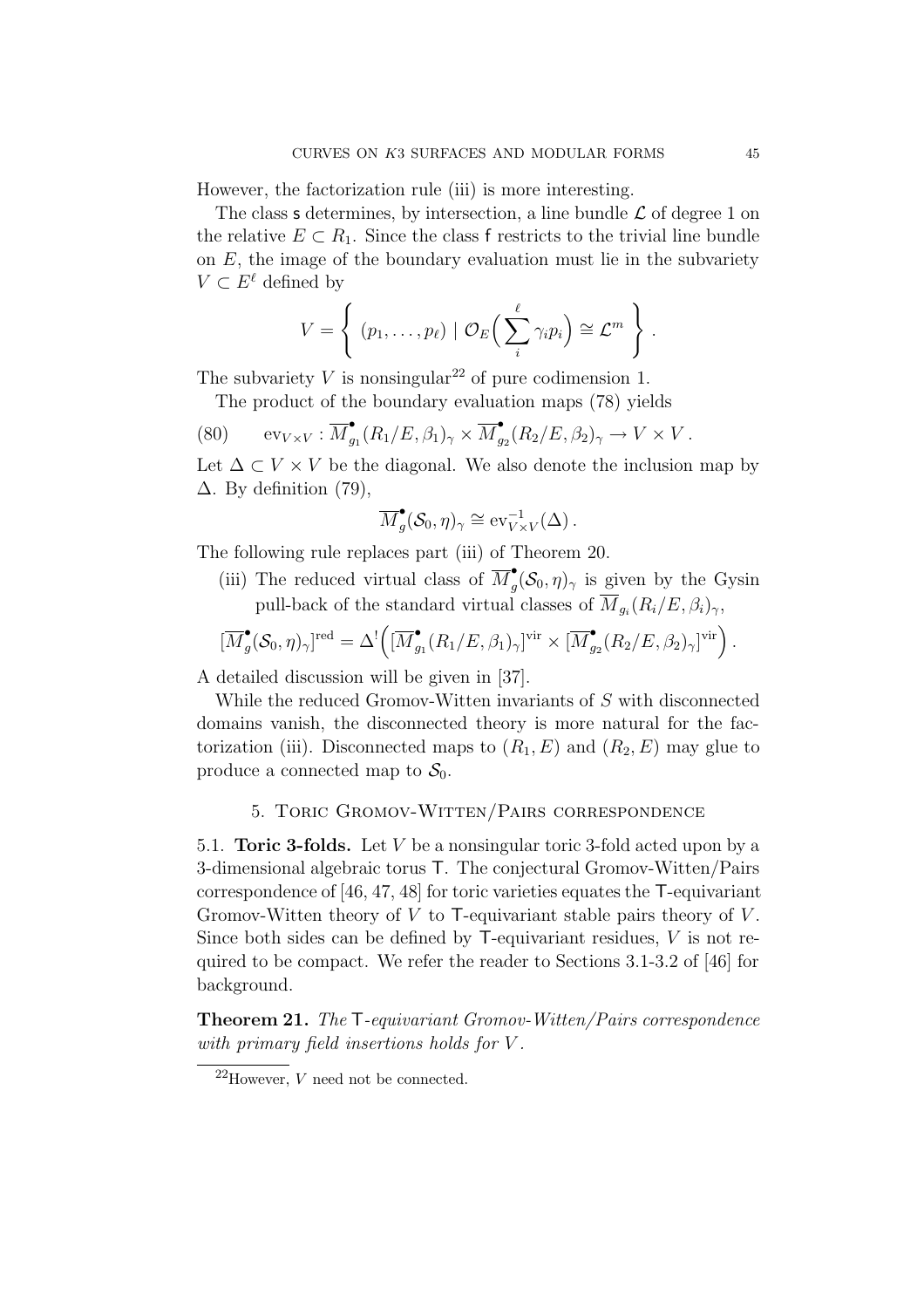Proof. The T-equivariant Gromov-Witten/Donaldson-Thomas correspondence with primary field insertions has been established for toric V in [34]. The strategy of [34] is to match the capped Gromov-Witten and Donaldson-Thomas vertices. The 1-leg case was previously proven in [43] using [7, 42]. The Gromov-Witten and Donaldson-Thomas theory of  $A_n$ -resolutions was studied in [30, 32, 33]. Once the local theories of  $A_n$ -resolutions are matched, the method of [34] is completely formal, relying only on properties of localization and degeneration of the relevant moduli spaces.

To prove the Gromov-Witten/Pairs correspondence, we take precisely the same path. All the required results for the Gromov-Witten capped vertex have already been proven. Only the parallel results for the local stable pairs theory of  $A_n$ -resolutions over curves are required. For the latter, we follow, step by step, the arguments from [33, 43].

Stable pairs have the same formal properties (with respect to localization and degeneration) as the Donaldson-Thomas theory of ideal sheaves. Moreover, the relative moduli spaces in each theory both involve the Hilbert scheme of points on a surface. Thus, there is no difficulty in following the arguments. Indeed, stable pairs are simpler to treat since the support is of pure dimension 1.

Let us first review the basic steps in the proof of the Gromov-Witten/ Donaldson-Thomas correspondence, afterwards indicating which aspects require modification.

• Reduction to special geometries

In [34], a formal procedure is given to reduce invariants with primary insertions for arbitrary toric threefolds to relative invariants on the threefolds

$$
\mathbb{C}^2 \times \mathbb{P}^1 \text{ and } A_n \times \mathbb{P}^1 \text{ for } n = 1, 2 .
$$

The arguments in [34] rely on the degeneration formalism, localization for relative moduli spaces, and dimension counts - all of which behave the same for stable maps, ideal sheaves, and stable pairs. In particular, the formal procedure can be applied to stable pairs to reduce the correspondence to the case of these specific 3-folds.

We view  $\mathbb{C}^2$  as  $A_0$ . For the three special geometries, the proofs in [43, 33] are based on the following principles.

• Vanishing results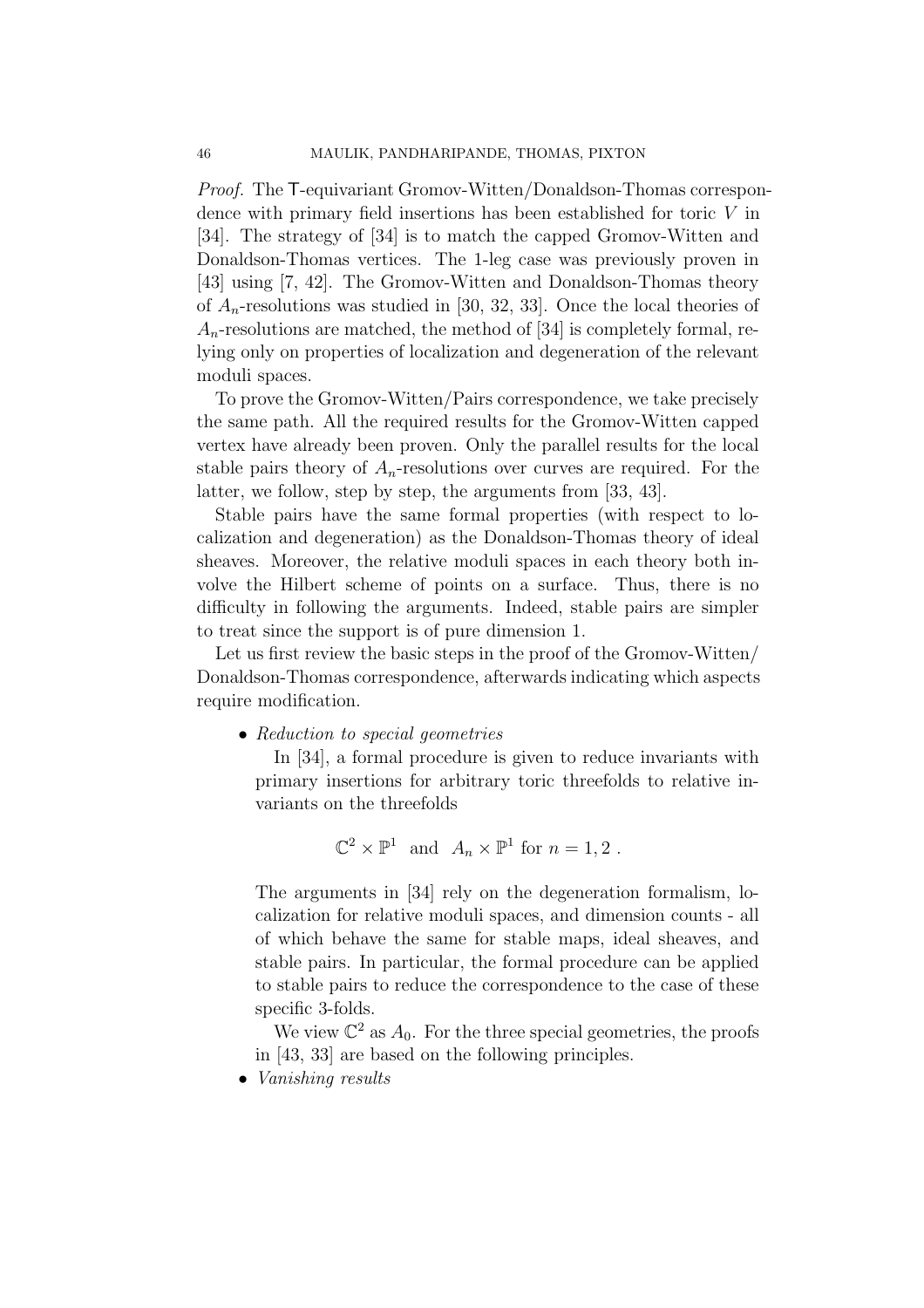Let  $\sigma$  be a holomorphic symplectic form on  $A_n$  fixed by a 1-dimensional torus action on  $A_n$ . Let

 $T_0 \subset T$ 

be the 2-dimensional subtorus which acts on the toric 3-fold  $A_n \times \mathbb{P}^1$  and fixes the pull-back of  $\sigma$ .

- (i) The  $\mathsf{T}_0$ -equivariant theory of  $A_n \times \mathbb{P}^1$  vanishes unless the curve class  $\beta$  is contracted over  $A_n$ .
- (ii) In case the curve class  $\beta$  is contracted over  $A_n$ , the  $\mathsf{T}_0$ equivariant theory of  $A_n \times \mathbb{P}^1$  vanishes unless the holomorphic Euler characteristic  $\chi$  is minimal.
- Reduction to specific computations

Using the vanishing results (i-ii), the full theory of  $A_n \times \mathbb{P}^1$  is reduced to the calculation of specific 2-point invariants on the relative theory of  $A_n \times \mathbb{P}^1$  modulo  $(s_1 + s_2)^2$ , where  $s_1 + s_2$  is the equivariant weight of the holomorphic symplectic form  $\sigma$ . For  $\mathbb{C}^2$ , the argument is given in [43]. For  $A_n$ , the argument is given in [33, Propositions 4.3 and 4.4]. In each case, the proof consists of comparing the Nakajima and fixed-point bases of  $Hilb(A_n)$  and applying the vanishing statement along with certain dimension counts. Again the argument is completely formal since relative insertions behave in the same manner for stable pairs and ideal sheaves.

• Reduction to Hilbert scheme geometry

The last step is to prove that the specific calculations discussed above can be identified with 2-point invariants in the quantum cohomology of  $Hilb(A_n, d)$  via a basic matching result.

Consider the moduli space of genus 0, 2-pointed stable maps to the Hilbert scheme of d points of  $A_n$  of curve class  $\beta$ ,

$$
\overline{M}_{0,\{0,\infty\}}(\mathrm{Hilb}(A_n,d),\beta) .
$$

There is an open set

$$
U_{n,d,\beta}\subset \overline{M}_{0,\{0,\infty\}}(\mathrm{Hilb}(A_n,d),\beta)
$$

corresponding to the locus where the domain is a simple chain of rational curves.

(iii) The canonical map from  $U_{n,d,\beta}$  to the moduli space of ideal sheaves of  $A_n \times \mathbb{P}^1$ - rubber relative to  $0, \infty \in \mathbb{P}^1$  is an isomorphism which respects the obstruction theory.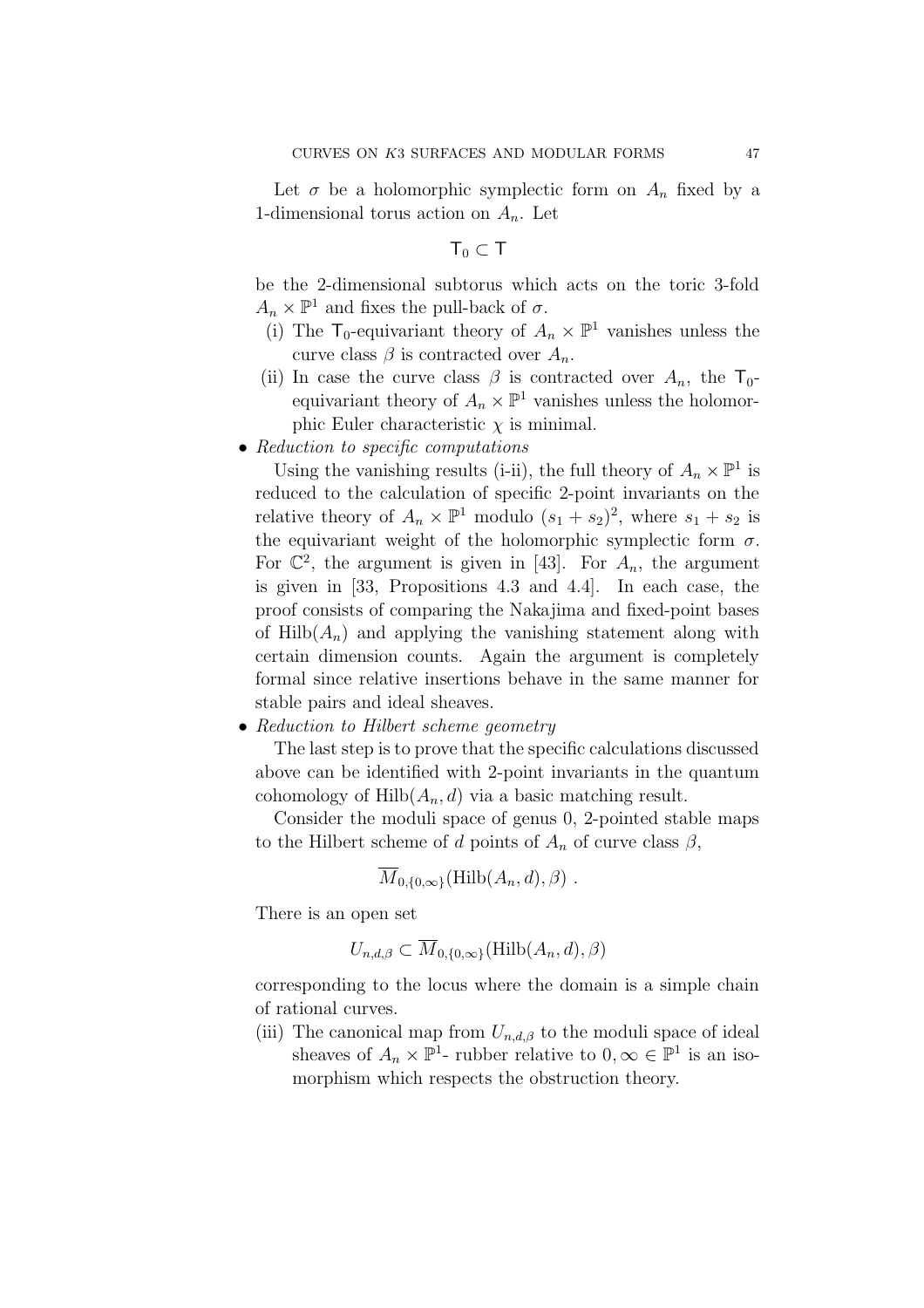For any 2-point invariant, we study the contribution of virtual localization to any given fixed-point locus. If the locus does not lie in the open set of (iii), then the vanishing results imply the contribution is divisible by  $(s_1 + s_2)^2$  and so is irrelevant for the computation.

To complete the proof of the Gromov-Witten/Pairs correspondence, we follow the same 4 steps with stable pairs instead of ideal sheaves. Since the endpoint of the argument is given by calculating 2-point invariants on  $Hilb(A_n, d)$ , the correspondence is independent of which sheaf theory we use.

All arguments in the above outline are formal except for the vanishing statements and the matching with the Hilbert scheme geometry. In particular, it remains to establish properties (i-iii) for the stable pairs theory of the 3-fold  $A_n \times \mathbb{P}^1$ .

For (i), a direct approach is obtained by constructing a trivial quotient of the obstruction sheaf following Section 3. Property (ii) is equivalent to a vanishing for the 1-leg stable pairs vertex which can be checked explicitly from the localization formulas of [47]. The proof is presented in Section 5.2. Property (iii) is immediate since  $U_{n,d,\beta}$  maps to the locus where the moduli of ideal sheaves is isomorphic to the moduli of stable pairs.  $\Box$ 

5.2. 1-leg stable pairs vertex. We prove the necessary divisibility statement for stable pairs invariants for

$$
X=\mathbb{C}^2\times\mathbb{P}^1.
$$

The first two factors of the torus  $\mathsf{T} = (\mathbb{C}^*)^3$  act on  $\mathbb{C}^2$  by scaling the coordinates, and the last factor acts on  $\mathbb{P}^1$  in the standard manner. The stable invariants take values in the equivariant cohomology ring  $\mathbb{Q}(s_1, s_2, s_3)$ . Via localization [47], the contribution of the virtual class can be decomposed into vertex and edge terms associated to the moment polytope of X. Given a partition  $\mu$ , the vertex contribution is given by a Laurent series

$$
\mathsf{W}_{\mu}^{P}(q; s_1, s_2, s_3) \in \mathbb{Q}(s_1, s_2, s_3)(\!(q)\!).
$$

**Lemma 22.** The  $q^n$  coefficient of  $\mathsf{W}_{\mu}^P$  is divisible by  $s_1 + s_2$  for  $n > |\mu|$ .

Proof. The proof here is nearly identical to the calculation in [43] and [31] with a slightly different combinatorial formula. We again follow notation from [47].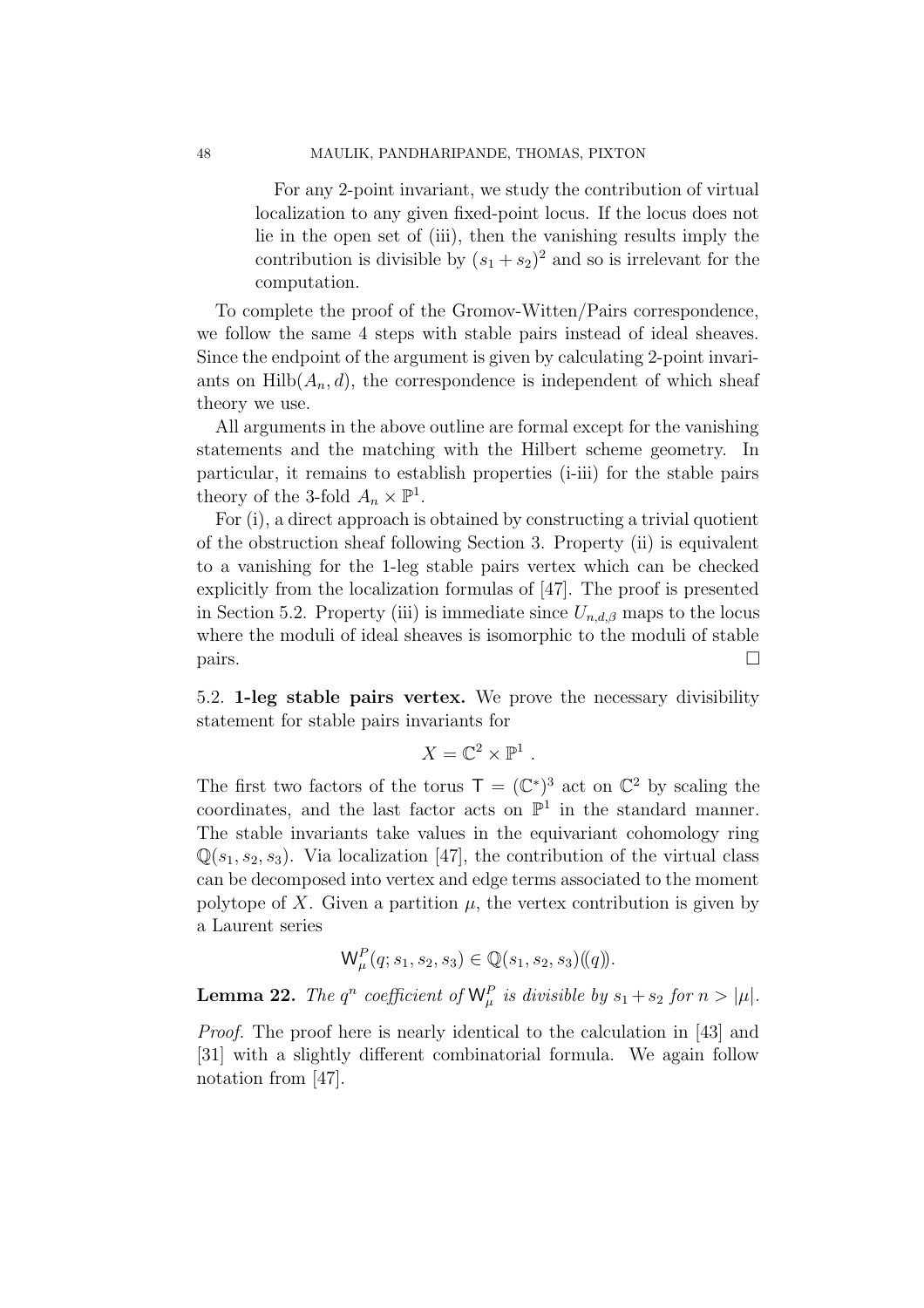By definition,  $\mathsf{W}_{\mu}^{P}(q; s_1, s_2, s_3)$  is a weighted sum

$$
\mathsf{W}_{\mu}^{P}(q;s_{1},s_{2},s_{3})=\sum_{\mathcal{Q}}\mathsf{w}_{\mathcal{Q}}(s_{1},s_{2},s_{3})q^{|\mathcal{Q}|}
$$

over T-invariant stable pairs  $\mathcal Q$  on  $\mathbb C^3$  with limiting profile in the  $x_3$ - direction given by the subscheme of  $\mathbb{C}^2$  defined by monomial ideal  $\mu[x_1, x_2]$ associated to  $\mu$ . We prove the divisibility statement for each summand with  $|Q| > |\mu|$ .

Such a  $\mathsf{T}\text{-invariant stable pair } \mathcal{Q}$  has the following description. Let

$$
M = \mathbb{C}[x_3, x_3^{-1}] \otimes \frac{\mathbb{C}[x_1, x_2]}{\mu[x_1, x_2]}.
$$

We have a finitely generated  $\mathsf{T}\text{-invariant } \mathbb{C}[x_1, x_2, x_3]$ -module

$$
\mathbb{C}[x_3] \otimes \frac{\mathbb{C}[x_1, x_2]}{\mu[x_1, x_2]} \subset Q \subset M.
$$

Let  $F(t_1, t_2, t_3)$  denote the Laurent series indexing the torus weights of Q, and let  $G(t_1, t_2)$  denote the same for  $\frac{\mathbb{C}[x_1, x_2]}{\mu[x_1, x_2]}$ . The equivariant vertex contribution for  $Q$  is obtained from the Laurent polynomial

$$
H(t_1, t_2, t_3) = F - \frac{\overline{F}}{t_1 t_2 t_3} + F \overline{F} \prod_{i=1}^3 \frac{(1 - t_i)}{t_i} - \frac{1}{1 - t_3} \left( G + \frac{\overline{G}}{t_1 t_2} - G \overline{G} \frac{(1 - t_1)(1 - t_2)}{t_1 t_2} \right)
$$

where  $\overline{F} = F(1/t_1, 1/t_2, 1/t_3)$  and similarly for G. More precisely,  $w<sub>O</sub>(s<sub>1</sub>, s<sub>2</sub>, s<sub>3</sub>)$  is a product of linear factors associated to monomials in the above expression. The divisibility of the vertex contribution by  $s_1+s_2$  is equivalent to the negativity of the constant term in  $H(t, t^{-1}, u)$ .

The T-weights of Q define a labelled box configuration, which can be described by a sequence of skew Young diagrams of the form

$$
\rho_k = \mu \backslash \nu_k
$$

for Young diagrams  $\nu_k \subset \mu$  satisfying inclusions

$$
\emptyset = \rho_{-m} \subset \rho_{-m+1} \cdots \subset \rho_{-1} \subset \rho_0 = \rho_1 = \cdots = \mu.
$$

Here,  $\rho_k$  contains a box  $(a, b) \in \mathbb{Z}_{\geq 0}^2$  if  $(a, b, k)$  is a weight of Q. We have

$$
|Q|=\sum_{k=-m}^{-1}|\rho_k|.
$$

If  $|Q| > |\mu|$ , we must have  $\rho_{-1} \neq 0$ .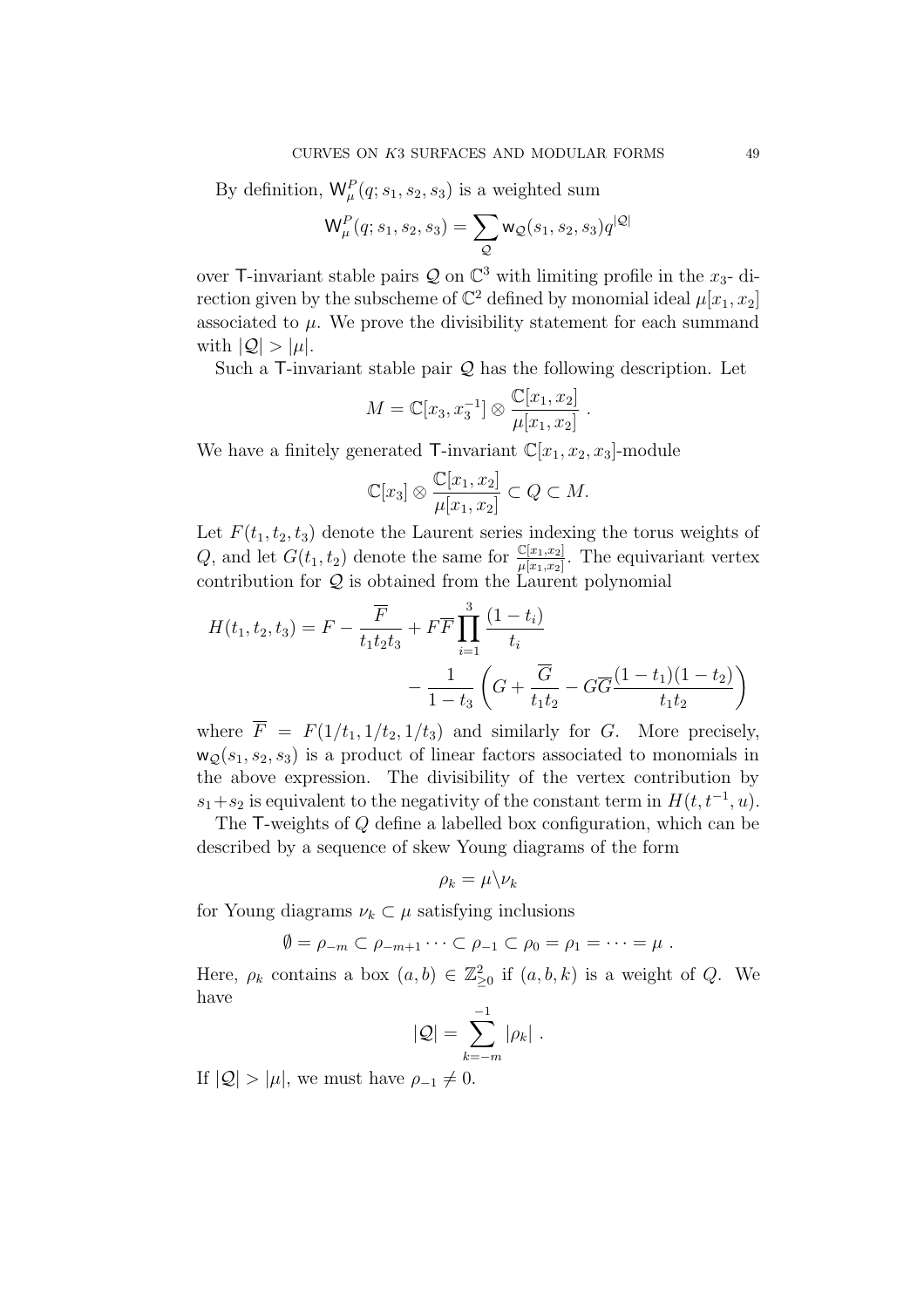Let  $c_r(\rho_k)$  denote the number of boxes  $(a, b) \in \rho_k$  for which  $a - b = r$ , and let  $d_r(\rho_k) = c_r(\rho_k) - c_{r+1}(\rho_k)$ . The constant term of  $H(t, t^{-1}, u)$  is given by

(81) 
$$
-c_0(\rho_{-1}) + \frac{1}{2} \sum_r \left( d_r(\rho_0)^2 - \sum_{k \leq 0} (d_r(\rho_k) - d_r(\rho_{k-1}))^2 \right).
$$

Since for each  $r$ , we have

$$
\sum_{k\leq 0} d_r(\rho_k) - d_r(\rho_{k-1}) = d_r(\rho_0) \in \{-1, 0, 1\} ,
$$

the second term of (81) is non-positive, and the entire expression is bounded above by  $-c_0(\rho_{-1}) \leq 0$ .

There are two cases. If  $c_0(\rho_{-1}) > 0$ , then we are done. If not, since  $\rho_{-1} \neq \emptyset$ , there must be a box of  $\rho_{-1}$  which minimizes |r|. If  $a > b$  for such a box, then

$$
c_{r-1}(\rho_0)=c_r(\rho_0)
$$

and  $d_{r-1}(\rho_0) = 0$ . But,

$$
c_{r-1}(\rho_{-1}) < c_r(\rho_{-1})
$$

so  $d_{r-1}(\rho_{-1}) < 0$  and the second term of (81) is strictly negative. A similar logic applies if the |r|-minimal box satisfies  $a < b$ . similar logic applies if the  $|r|$ -minimal box satisfies  $a < b$ .

5.3. Proof of Theorems 1 and 9. Let S be a  $K3$  surface with primitive effective curve class  $\beta \in H_2(S, \mathbb{Z})$  satisfying

$$
\langle \beta, \beta \rangle = 2h - 2.
$$

Following the definitions of Section 1, to establish Theorem 9, we must prove:

- (i)  $Z_{\beta}^{P}(\tau_0(\mathsf{p})^k)$  is a rational function of y.
- (ii) After the variable change  $-e^{iu} = y$ ,

$$
\mathsf{Z}_{\beta}^{GW}\left(\tau_0(\mathsf{p})^k\right)=\mathsf{Z}_{\beta}^{P}\left(\tau_0(\mathsf{p})^k\right).
$$

We consider both the reduced Gromov-Witten and the reduced stable pairs theory of the 3-fold

$$
X = S \times \mathbb{C}
$$

equivariant with respect to the scaling of  $\mathbb{C}$ . Properties (i) and (ii) above are reduced Gromov-Witten/Pairs correspondence for  $X$  with point insertions.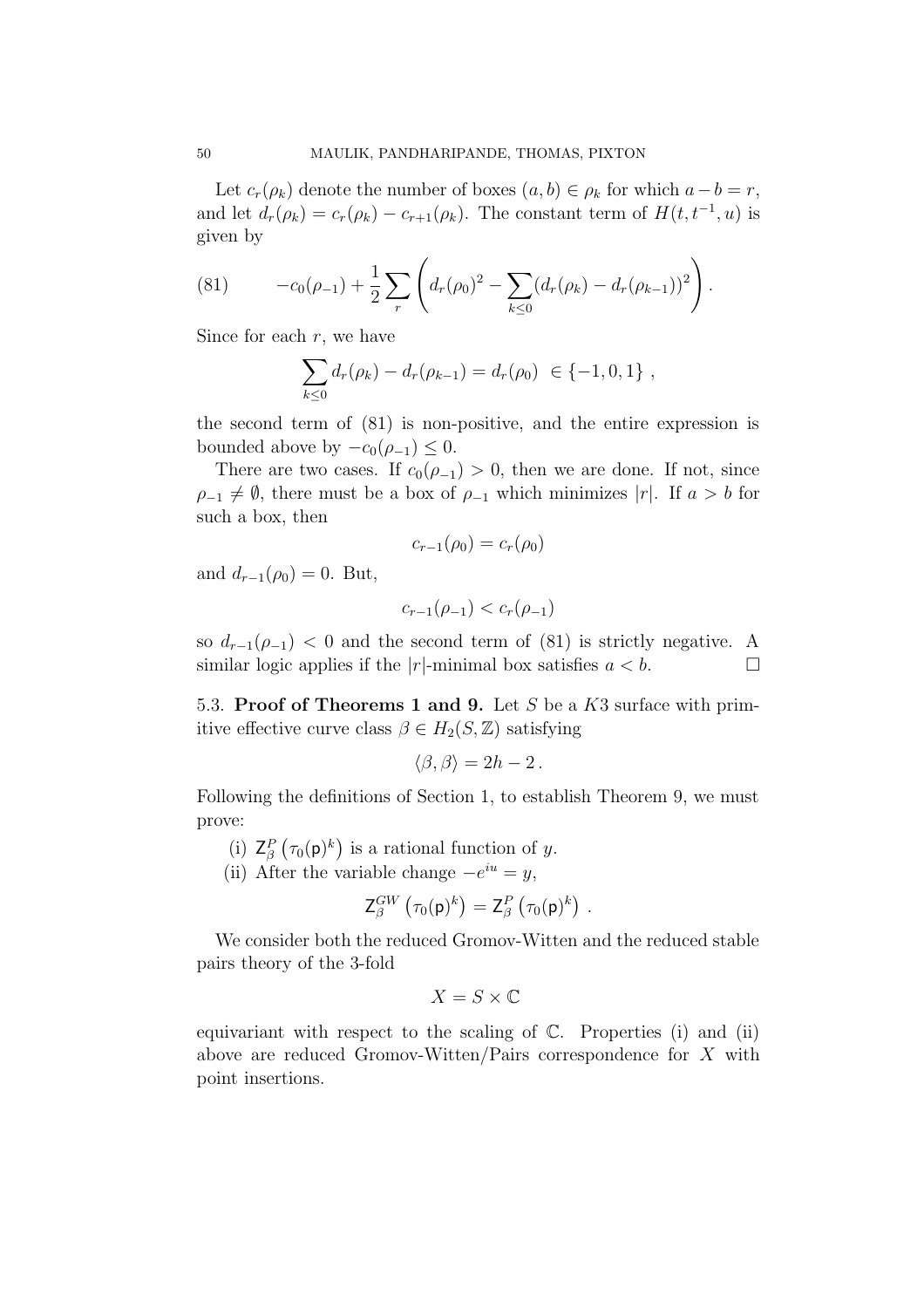Let R be the rational elliptic surface considered in Section 2.2, and let

$$
Y = R \times \mathbb{C} \, .
$$

By Theorems 16 and 20, the reduced theory of  $X$  may be calculated on the broken 3-fold

$$
Y\cup_{E\times\mathbb{C}}Y.
$$

The original k point conditions are distributed to two sides (the precise distribution will not matter). In order to prove the reduced Gromov-Witten/Pairs correspondence for  $X$ , we need only establish the standard Gromov-Witten/Pairs correspondence for the relative geometry  $(Y, E \times$ C) equivariant with respect to the scaling of C.

Since  $R$  is deformation equivalent to a toric surface, the toric Gromov-Witten/Pairs correspondence implies the Gromov-Witten/Pairs correspondence for  $Y$  with primary field insertions equivariant with respect to the scaling of C.

The final step is to deduce the Gromov-Witten/Pairs correspondence for  $(Y, E \times \mathbb{C})$  from the established correspondence for Y. Let

 $Z = E \times \mathbb{P}^1 \times \mathbb{C}$ 

and let  $E \times \mathbb{C} \subset Z$  be a fiber over  $\mathbb{P}^1$ . The degeneration

$$
(82) \t\t Y \rightsquigarrow Y \cup_{E \times \mathbb{C}} Z
$$

is obtained from the deformation to the normal cone of  $E \times \mathbb{C} \subset Y$ . We will prove the correspondence for  $(Y, E \times \mathbb{C})$  from the correspondences for Y and  $(Z, E \times \mathbb{C})$  via the degeneration formula. In the degeneration  $(82)$ , all point insertions are kept on Y.

The relative geometry  $(Z, E \times \mathbb{C})$  with no point insertions is very simple. We are only interested in curve classes on Z which are degree 1 over the  $\mathbb{P}^1$  factor. The dimension of the moduli spaces on both the Gromov-Witten and stable pairs sides is 2. Hence, a point condition in the relative divisor  $E \times \mathbb{C}$  must be imposed to produce nonvanishing invariants (which are then nonequivariant constants). The theories of  $(Z, E \times \mathbb{C})$  equivariant with respect to the scaling of  $\mathbb{C}$  are equal to the corresponding nonequivariant theories of

(83) 
$$
(E \times \mathbb{P}^1 \times E, E \times E).
$$

The curve classes we are considering are degree 0 over the last E factor. Since  $E \times E$  is holomorphic symplectic, the reduced class constructions on both the Gromov-Witten and stable pairs sides lead to vanishing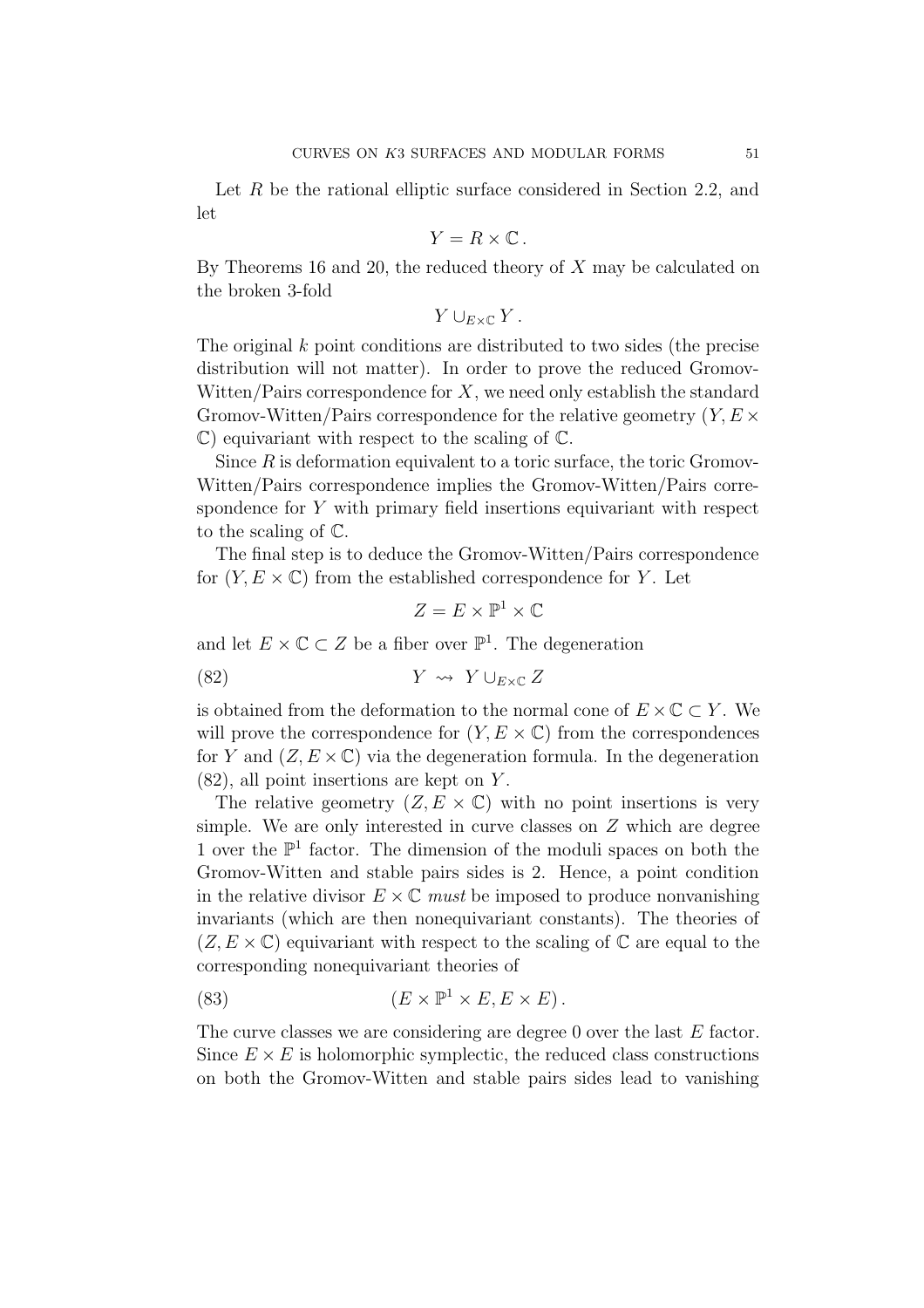unless the curve class is also degree 0 over the first  $E$  factor. Finally, the match between the Gromov-Witten and stable pairs theory for the relative geometry (83) is a consequence of the Gromov-Witten/Pairs correspondence for local curves.

We have now proven the Gromov-Witten correspondence in the relevant curve classes for two out of the three geometries in the degeneration (82). Moreover, the calculation for  $(Z, E \times \mathbb{C})$  indicated above yields invertibility of the corresponding factor in the degeneration formula in both Gromov-Witten and stable pairs theory. We conclude the required Gromov-Witten/Pairs correspondence for  $(Y, E \times \mathbb{C})$  holds. We have completed the proof of Theorem 9.

By Lemma 7, Lemma 8, and the Euler characteristic calculations of Kawai-Yoshioka, Theorem 1 is a consequence of Theorem 9 with no point insertions, see Section 0.9.

5.4. **Proof of Corollary 2.** Let  $\mathcal{S}(u) = \frac{\sin(u/2)}{u/2}$ . We have

$$
\sum_{g,h\geq 0} R_{g,h} u^{2g-2} q^{h-1} = \sum_{g,h\geq 0} r_{g,h} (u\mathcal{S}(u))^{2g-2} q^{h-1}
$$
  
=  $(u\mathcal{S}(u))^{-2} \sum_{g,h\geq 0} r_{g,h} (-1)^g (e^{iu/2} - e^{-iu/2})^{2g} q^{h-1}$   
=  $(u\mathcal{S}(u))^{-2} \frac{1}{\Delta(e^{iu}, q)}$ .

The first two equalities are by definition. The third is consequence of Theorem 1.

Corollary 2 is then a consequence of the following identity,

$$
\log\left(\frac{1}{\mathcal{S}(u)^2} \cdot \frac{\Delta(q)}{\Delta(e^{iu}, q)}\right) = -2\log \mathcal{S}(u) + \sum_{n \ge 1} 4\log(1 - q^n) \n-2\sum_{n \ge 1} \left(\log(1 - e^{iu}q^n) + \log(1 - e^{-iu}q^n)\right) \n= -2\log \mathcal{S}(u) + 4\sum_{n, g, k \ge 1} \frac{(-1)^g k^{2g-1}}{(2g)!} u^{2g} q^{kn} \n= \sum_{g \ge 1} u^{2g} \frac{(-1)^{g+1} B_{2g}}{g \cdot (2g)!} E_{2g}(q).
$$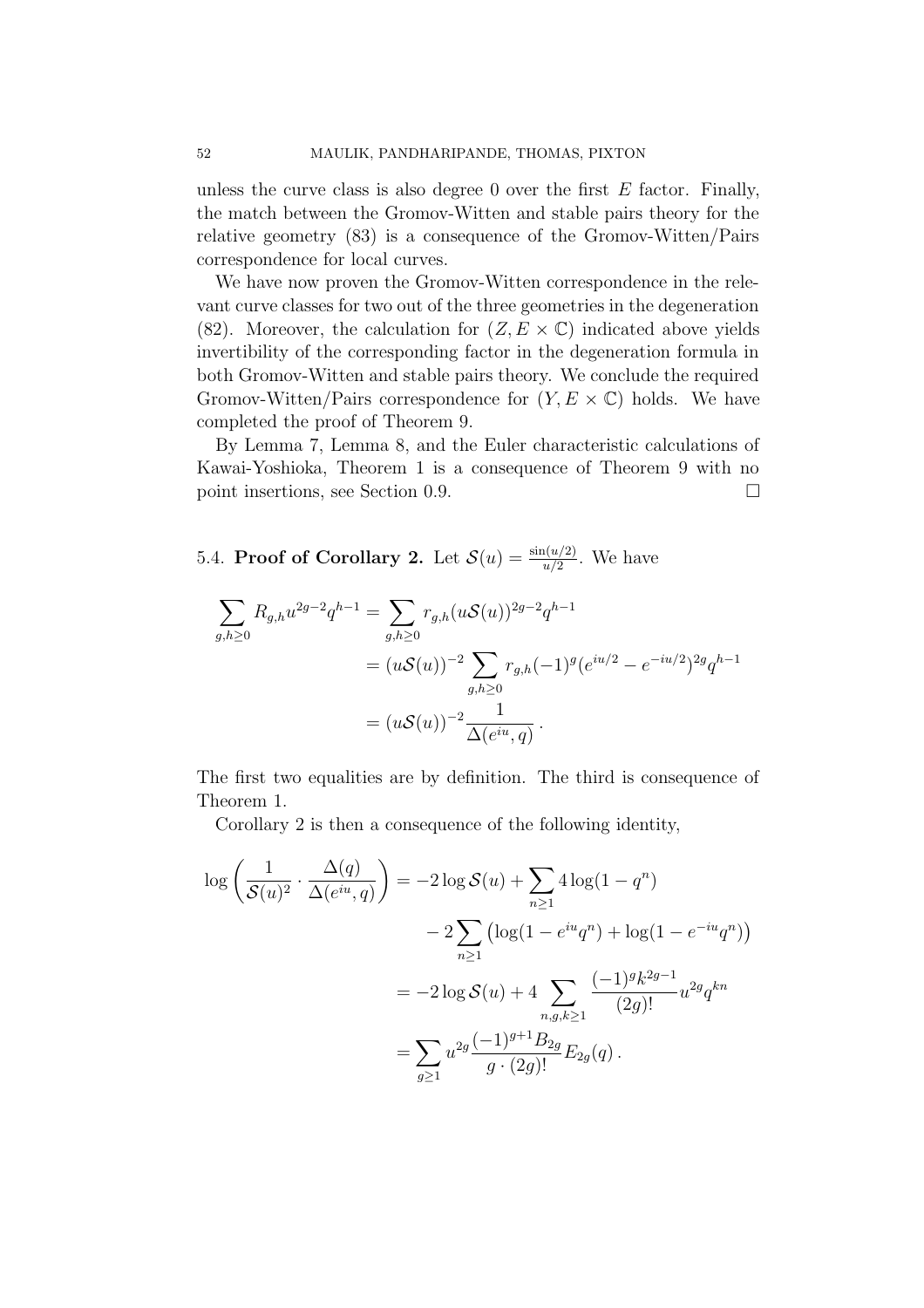For the last equality, we have used the expansion

$$
\log \mathcal{S}(u) = \sum_{g \ge 1} \frac{(-1)^g B_{2g}}{2g \cdot (2g)!} u^{2g}.
$$

Note also  $(-1)^{g+1}B_{2g} = |B_{2g}|$  for  $g \ge 1$ . □

## 6. Point insertions

6.1. Overview. Our strategy for proving Theorem 3 governing point insertions is by degeneration. We take the  $K3$  surface, as before, to be fibered

$$
\pi:S\to\mathbb{P}^1
$$

with a section, and we take the primitive curve class to be of the form

$$
\beta = \mathsf{s} + h \cdot \mathsf{f}.
$$

Fix a nonsingular elliptic fiber E of  $\pi$  and consider the degeneration to the normal cone of  $E$ ,

$$
S_0 = S \cup_E (E \times \mathbb{P}^1).
$$

We will use the degeneration to the normal cone to reduce the integrals of Theorem 3 to Theorem 1 and calculations in the relative Gromov-Witten theory of  $E \times \mathbb{P}^1$ .

# 6.2. Degeneration formula. We view  $E \times \mathbb{P}^1$  as elliptically fibered  $\pi : E \times \mathbb{P}^1 \longrightarrow \mathbb{P}^1$

with a section (contracted over E). Let  $\mathsf{s}, \mathsf{f} \in H^2(E \times \mathbb{P}^1, \mathbb{Z})$  be the classes of the section and fiber respectively. Let

$$
\overline{M}_{g,r}((E\times\mathbb{P}^1)/0,\mathsf{s}+h\mathsf{f}),\quad \overline{M}_{g,r}((E\times\mathbb{P}^1)/\{0,\infty\},\ \mathsf{s}+h\mathsf{f})
$$

denote the moduli spaces of stable relative maps to the targets

$$
(E \times \mathbb{P}^1)/E_0, \quad (E \times \mathbb{P}^1)/(E_0 \cup E_\infty).
$$

Here,  $E_0, E_\infty \subset E \times \mathbb{P}^1$  are the fibers over  $0, \infty \in \mathbb{P}^1$ .

Since the class  $s + hf$  has intersection number 1 with the fibers  $E_0$ and  $E_{\infty}$ , the relative conditions are given by cohomology classes on E. We will only require the identity and point classes

$$
1,\omega\in H^*(E,\mathbb{Z})\,.
$$

We denote the relative conditions by subscripts after the relative moduli space. For example,

$$
\overline{M}_{g,r}((E\times\mathbb{P}^1)/\{0,\infty\},\ \mathsf{s}+h\mathsf{f})_{\omega,\mathsf{1}}
$$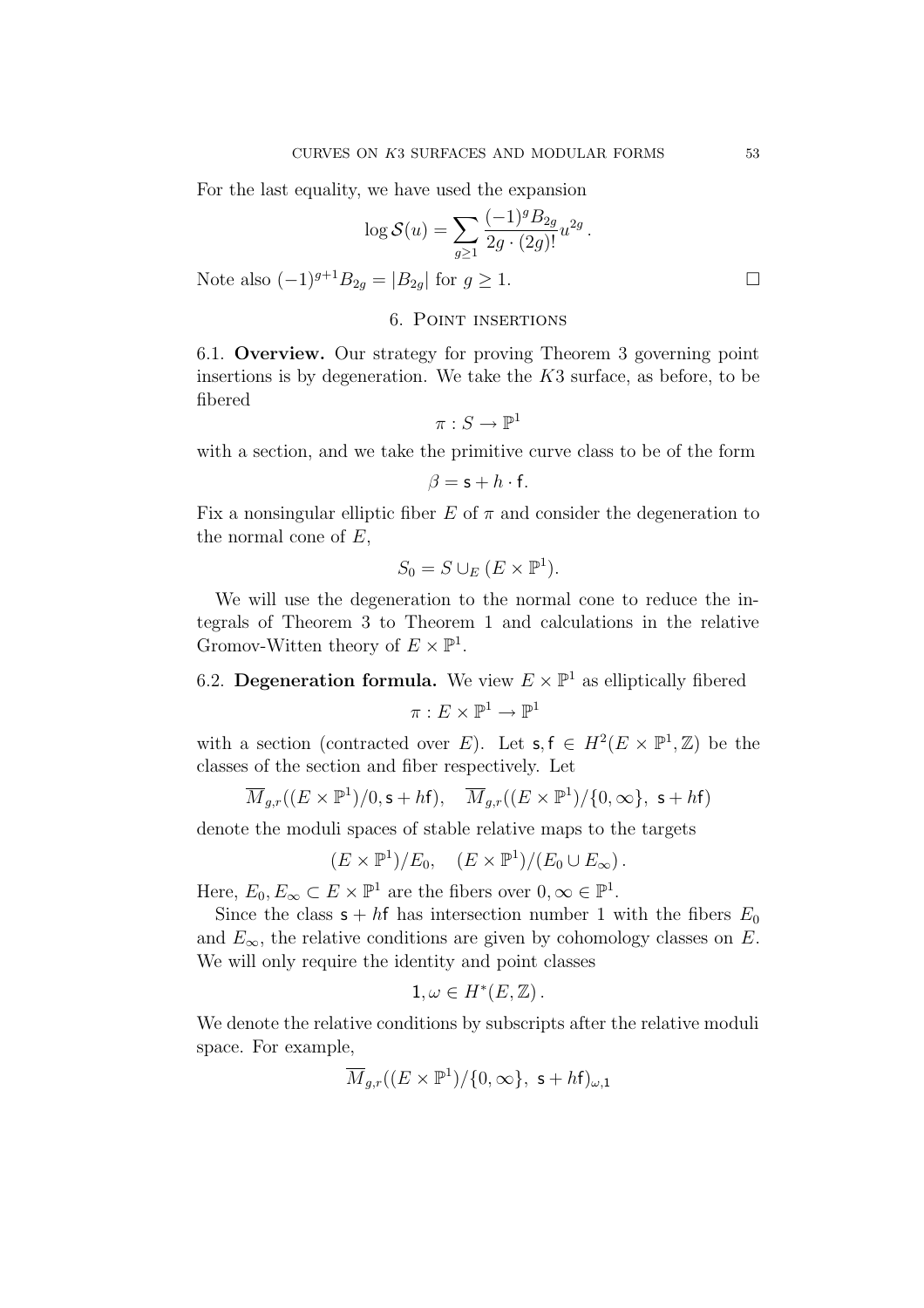denotes the moduli space with the relative conditions  $\omega$  and 1 imposed over 0 and  $\infty$  respectively.

We will use bracket notation for the relative invariants of  $E \times \mathbb{P}^1$ . The insertion  $E<sup>V</sup>(1)$  stands for the Chern polynomial of the dual of the Hodge bundle,

$$
\left\langle \omega \mid \mathbb{E}^{\vee}(1) \tau_0(\mathsf{p}) \mid 1 \right\rangle_{g,\mathsf{s}+h\mathsf{f}}^{(E \times \mathbb{P}^1)/\{0,\infty\}} =
$$
\n
$$
\int_{[\overline{M}_{g,r}((E \times \mathbb{P}^1)/\{0,\infty\},\ \mathsf{s}+h\mathsf{f})_{\omega,1}]^{vir}} \left(1 - \lambda_1 + \lambda_2 - \ldots + (-1)^g \lambda_g\right) \cdot \mathrm{ev}_1^*(\mathsf{p}).
$$

Denote the generating function of relative invariants by

$$
\left\langle \omega \mid \mathbb{E}^\vee(1) \; \tau_0(\mathsf{p}) \mid 1 \right\rangle^{(E \times \mathbb{P}^1)/\{0,\infty\}} =
$$
  

$$
\sum_{g=0}^{\infty} \sum_{h=0}^{\infty} \left\langle \omega \mid \mathbb{E}^\vee(1) \; \tau_0(\mathsf{p}) \mid 1 \right\rangle_{g,\mathsf{s+h\cdot f}}^{(E \times \mathbb{P}^1)/\{0,\infty\}} u^{2g-2} q^{h-1}.
$$

The integrals of Theorem 3 may be written as

$$
\left\langle \mathbb{E}^{\vee}(1) \ \tau_0(\mathsf{p})^k \right\rangle^S \ = \ \sum_{g=0}^{\infty} \sum_{h=0}^{\infty} \left\langle \mathbb{E}^{\vee}(1) \ \tau_0(\mathsf{p})^k \right\rangle_{g,h}^S u^{2g-2} q^{h-1}
$$
  

$$
= \ \sum_{g=0}^{\infty} \sum_{h=0}^{\infty} \left\langle (-1)^{g-k} \lambda_{g-k} \ \tau_0(\mathsf{p})^k \right\rangle_{g,h}^S u^{2g-2} q^{h-1}.
$$

Proposition 23. We have

$$
\langle \mathbb{E}^{\vee}(1) \tau_0(\mathsf{p})^k \rangle^S =
$$

$$
\langle \mathbb{E}^{\vee}(1) \rangle^S (u^2 q)^k \left( \langle \omega \mid \mathbb{E}^{\vee}(1) \tau_0(\mathsf{p}) \mid 1 \rangle^{(E \times \mathbb{P}^1)/\{0,\infty\}} \right)^k.
$$

*Proof.* For the degeneration of S to  $S_0$ , there already exists a degeneration formula for the reduced Gromov-Witten theory of  $S$  proven by Lee and Leung  $[23, 24]$ .<sup>23</sup> The formula expresses the reduced invariants of S in terms of the reduced relative Gromov-Witten theory of the pair  $(S, E)$  and the standard relative Gromov-Witten theory of the pair  $(E \times \mathbb{P}^1, E).$ 

<sup>23</sup>An algebraic proof can be obtained by the methods of Section 4.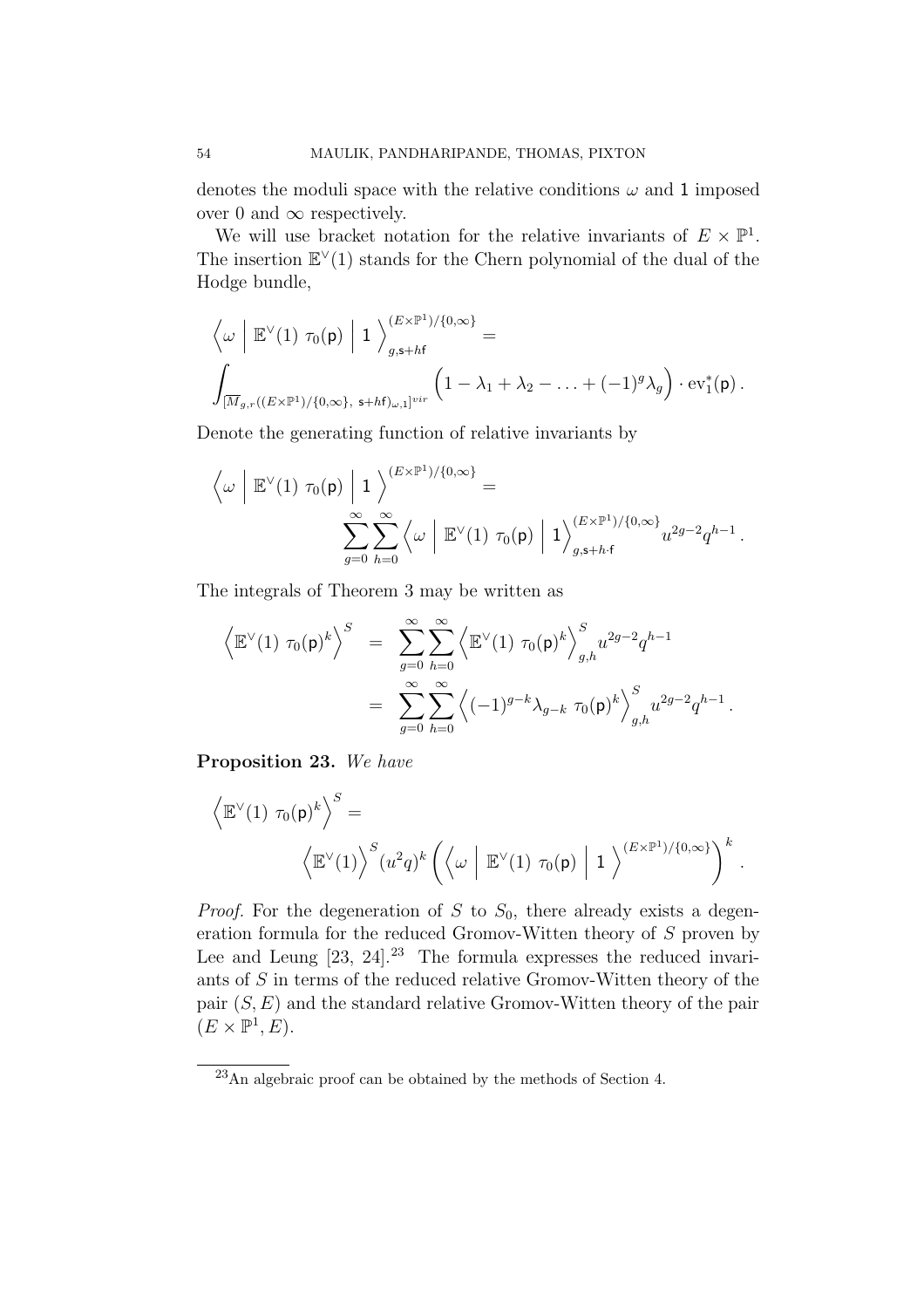We denote the generating series of reduced relative invariants of  $S/E$ by

$$
\left\langle \mathbb{E}^\vee(1) \middle| 1 \right\rangle^{S/E} = \sum_{g=0}^\infty \sum_{h=0}^\infty \left\langle \mathbb{E}_g^\vee(1) \middle| 1 \right\rangle_{g,h}^{S/E} u^{2g-2} q^{h-1}.
$$

The degeneration formula then gives the identity

(84) 
$$
\langle \mathbb{E}^{\vee}(1) \tau_0(\mathbf{p})^k \rangle^S =
$$
  
 $\langle \mathbb{E}^{\vee}(1) | 1 \rangle^{S/E} u^2 q \langle \omega | \mathbb{E}^{\vee}(1) \tau_0(\mathbf{p})^k \rangle^{(E \times \mathbb{P}^1)/0}.$ 

For the first term on the right, we easily see

$$
\left\langle \mathbb{E}^{\vee}(1) \middle| 1 \right\rangle^{S/E} = \left\langle \mathbb{E}^{\vee}(1) \right\rangle^{S}.
$$

Using the degeneration of  $E \times \mathbb{P}^1$  to

$$
(E \times \mathbb{P}^1) \cup_E (E \times \mathbb{P}^1) \cup \cdots \cup_E (E \times \mathbb{P}^1) ,
$$

the second invariant on the right side of (84) can be calculated,

(85) 
$$
\left\langle \omega \middle| \mathbb{E}^{\vee}(1) \tau_0(\mathsf{p})^k \right\rangle^{(E \times \mathbb{P}^1)/0} =
$$
  
 $\left( \left\langle \omega \middle| \mathbb{E}^{\vee}(1) \tau_0(\mathsf{p}) \middle| 1 \right\rangle^{(E \times \mathbb{P}^1)/\{0,\infty\}} \right)^k (u^2 q)^k \left\langle \omega \middle| \mathbb{E}^{\vee}(1) \right\rangle^{(E \times \mathbb{P}^1)/0}.$ 

The Proposition then follows from Lemma 24 below applied to equations  $(84)$ - $(85)$  for  $k > 0$ .

Lemma 24. The following two series are trivial:

$$
\left\langle \omega \ \middle| \ \mathbb{E}^{\vee}(1) \right\rangle^{(E \times \mathbb{P}^1)/0} = \frac{1}{u^2 q} \ , \qquad \left\langle \ 1 \ \middle| \ \mathbb{E}^{\vee}(1) \ \tau_0(\mathsf{p}) \ \right\rangle^{(E \times \mathbb{P}^1)/0} = \frac{1}{u^2 q} \ .
$$

Proof. We only calculate the first. The argument for the second is the same. For dimension reasons, the Hodge class insertion is  $(-1)^{g} \lambda_g$ . Consider the curve class  $s + hf$ .

- If  $h = 0$ , the invariant can be expressed in terms of the relative Gromov-Witten theory of  $\mathbb{P}^1$  with an obstruction bundle term which is given by another  $(-1)^g \lambda_g$  insertion. Since  $\lambda_g^2 = 0$  for  $q > 0$ , only the  $q = 0$  term survives.
- If  $h > 0$ , we can express the invariant in terms of the relative Gromov-Witten theory of  $E \times E \times \mathbb{P}^1$ , with degree  $(0, h, 1)$ , where again the obstruction bundle associated to the degree 0 direction contributes the original  $(-1)^{g} \lambda_{g}$  insertion. However,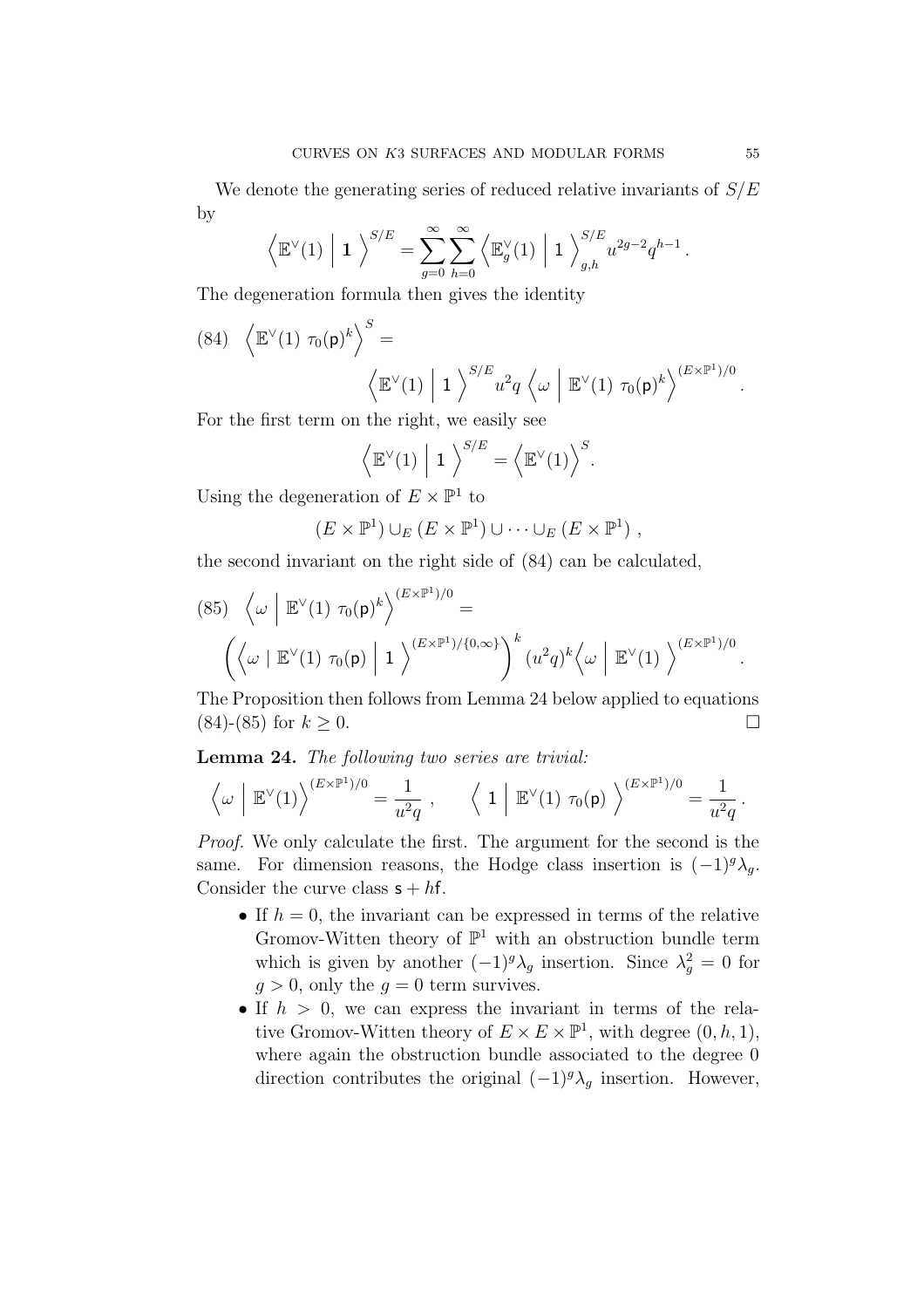since the Gromov-Witten theory of abelian surfaces is trivial for noncontracted curves, all such terms vanish.

Only the  $g = 0$  and  $h = 0$  terms of the series  $\langle \omega | \mathbb{E}^{\vee}(1) \rangle^{(E \times \mathbb{P}^1)/0}$  are nonvanishing. Direct calculation shows the nonvanishing term is  $1. \square$ 

The next result replaces the relative invariants of  $E\times\mathbb{P}^1$  in Proposition 23 with absolute invariants.

#### Lemma 25. We have

$$
\left\langle \mathbb{E}^\vee(1) \ \tau_0(\mathsf{p})^2 \right\rangle^{E \times \mathbb{P}^1} = 2 \left\langle \omega \ \middle| \ \mathbb{E}^\vee(1) \ \tau_0(\mathsf{p}) \ \middle| \ 1 \ \right\rangle^{(E \times \mathbb{P}^1)/\{0,\infty\}}.
$$

*Proof.* We degenerate  $E \times \mathbb{P}^1$  to two copies of  $E \times \mathbb{P}^1$  attached along a fiber E with the two insertions  $\tau_0(p)$  sent to different sides. Since we only consider curve classes intersecting the relative fiber once, the configurations in the degeneration formula are associated to the diagonal splittings of cohomology classes along the relative point. For parity reasons, we only need to consider even cohomology, so splittings must be of type  $(1, \omega)$  or  $(\omega, 1)$ . The two configurations are clearly symmetric, and the second claim of Lemma 24 yields

$$
\left\langle \mathbb{E}^{\vee}(1) \ \tau_0(\mathsf{p})^2 \right\rangle^{E \times \mathbb{P}^1} = 2 \left\langle \omega \mid \mathbb{E}^{\vee}(1) \ \tau_0(\mathsf{p}) \right\rangle^{(E \times \mathbb{P}^1)/0}
$$

.

The Lemma then follows from applying the first claim of Lemma 24 to the degeneration of  $E \times \mathbb{P}^1$  along the divisor  $E \times \infty$ .

6.3. Proof of Theorem 3. Using Corollary 2, Proposition 23, and Lemma 25, the proof of Theorem 3 is reduced to the following two results.

Lemma 26. We have

$$
\left\langle \mathbb{E}^{\vee}(1) \tau_0(\mathsf{p})^2 \right\rangle^{E \times \mathbb{P}^1} = \frac{2}{u^2 q} \sum_{m=1}^{\infty} q^m \sum_{d|m} \frac{m}{d} \left( 2 \sin(du/2) \right)^2.
$$

*Proof.* Fix the genus q and the curve class  $s + h \cdot f$ . The Hodge class is determined by dimension constraints to be  $(-1)^{g-1}\lambda_{g-1}$ .

We degenerate  $E$  to two rational curves  $P_1$  and  $P_2$  intersecting each other at 0 and  $\infty$  with the two  $\tau_0(\mathsf{p})$  insertions sent to different components. The distribution of curve degree to  $P_1 \times \mathbb{P}^1$  and  $P_2 \times \mathbb{P}^1$  is either of the form

$$
(h, 1) + (h, 0)
$$
 or  $(h, 0) + (h, 1)$ .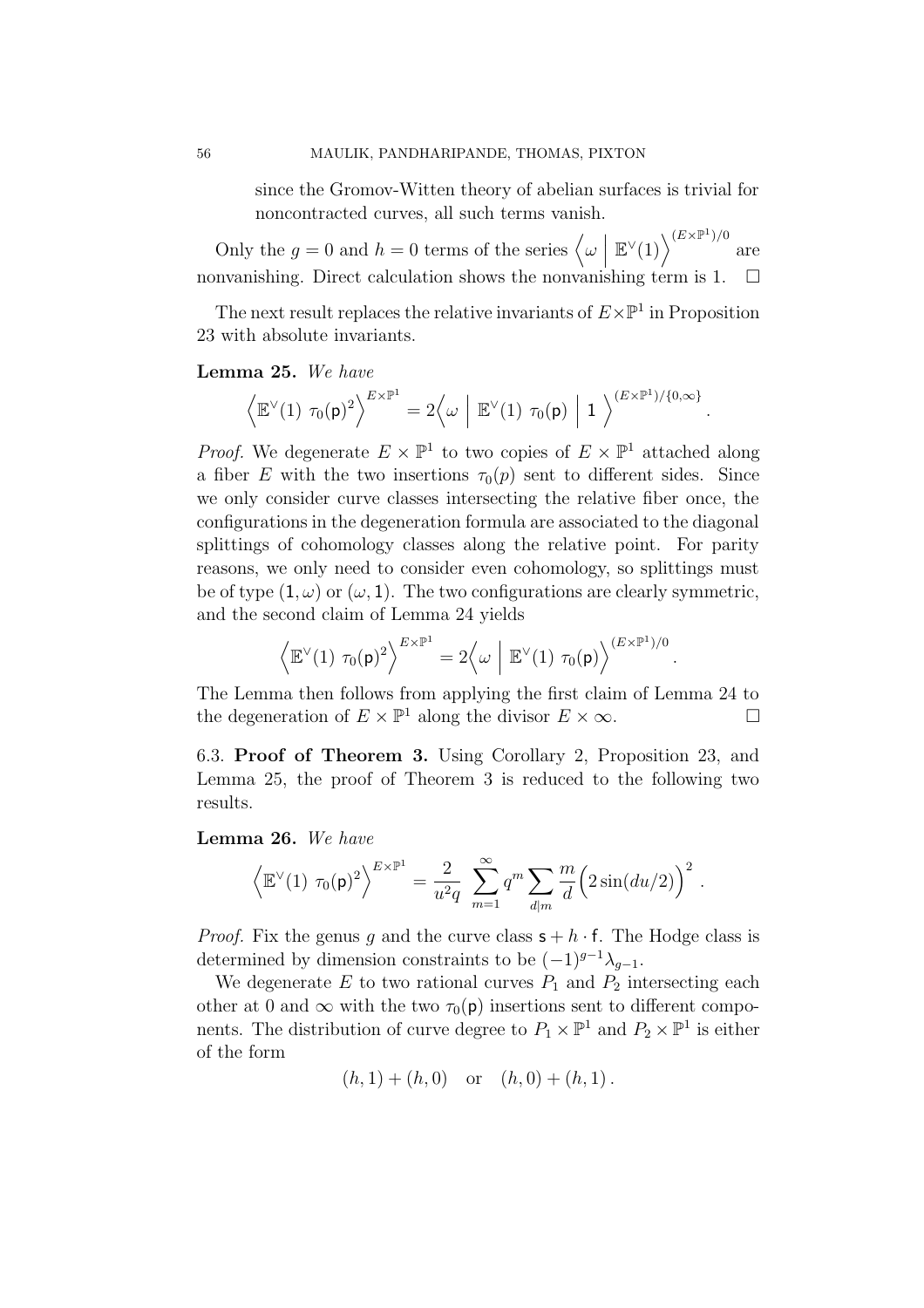We consider the first degree distribution, since the second case will yield the same answer.

In the degeneration formula, components of the domain map to  $P_1\times\mathbb{P}^1$ or  $P_2 \times \mathbb{P}^1$ . While the curve has a connected domain, the preimages  $C_1$ and  $C_2$  of the irreducible components of the target can each be disconnected. Let  $\Gamma$  denote the dual graph with vertices given by the connected components of  $C_1$  and  $C_2$  and edges determined by the intersections. Each vertex of  $\Gamma$  is forced to have valence at least two since, for degree reasons, the corresponding subcurve must intersect both relative divisors. The Hodge class  $\lambda_{q-1}$  vanishes on the boundary cycles of  $M<sub>q</sub>$  for which the dual graph  $\Gamma$  has Betti number at least 2, see [12]. As a result, the graph  $\Gamma$  must be a single cycle with vertices alternating between  $P_1 \times \mathbb{P}^1$  and  $P_2 \times \mathbb{P}^1$ .

There must exist a divisor  $d$  of  $h$  with the following property: each connected component of each  $C_i$  intersects the relative divisors at 0 and  $\infty$  at single points of multiplicity d. Each  $C_i$  then consists of  $\frac{h}{d}$ connected components. Let  $C_0$  denote the connected component of  $C_1$  which has degree  $(d, 1)$ . Every other component has degree  $(d, 0)$ . Dimension constraints force  $C_0$  to contain one of the point insertions. There are  $h/d$  choices for which connected component of  $C_2$  contains the other point insertion.

We first consider the connected components  $C'$  other than  $C_0$ . If such a component has genus  $g'$ , the Hodge class  $\lambda_{g-1}$  will restrict to  $\lambda_{g'}$  on  $C'$ . The contributions are given by the following evaluations:

$$
\left\langle (d,\omega) \middle| \lambda_{g'} \middle| (d,1) \right\rangle_{g',(d,0)}^{(\mathbb{P}^1 \times \mathbb{P}^1)/\{0,\infty\}} = \frac{1}{d} \delta_{g',0} ,
$$

$$
\left\langle (d,1) \middle| \lambda_{g'} \tau_0(\mathsf{p}) \middle| (d,1) \right\rangle_{g',(d,0)}^{(\mathbb{P}^1 \times \mathbb{P}^1)/\{0,\infty\}} = \delta_{g',0} .
$$

Here, the relative divisors have coordinates 0 and  $\infty$  on the first  $\mathbb{P}^1$ factor. The classes  $1, \omega \in H^2(\mathbb{P}^1, \mathbb{Z})$  correspond to the identity and the point. The higher genus vanishings are obtained, as before, from  $\lambda_{g'}^2 = 0$ . In order to get a nontrivial invariant, the components C' must have genus 0. Hence,  $C_0$  must have genus  $g - 1$ .

We are left with the evaluation of the connected component  $C_0$  mapping to  $\mathbb{P}^1 \times \mathbb{P}^1$  with degree  $(d, 1)$ . The result then follows from Lemma 27 below.  $\square$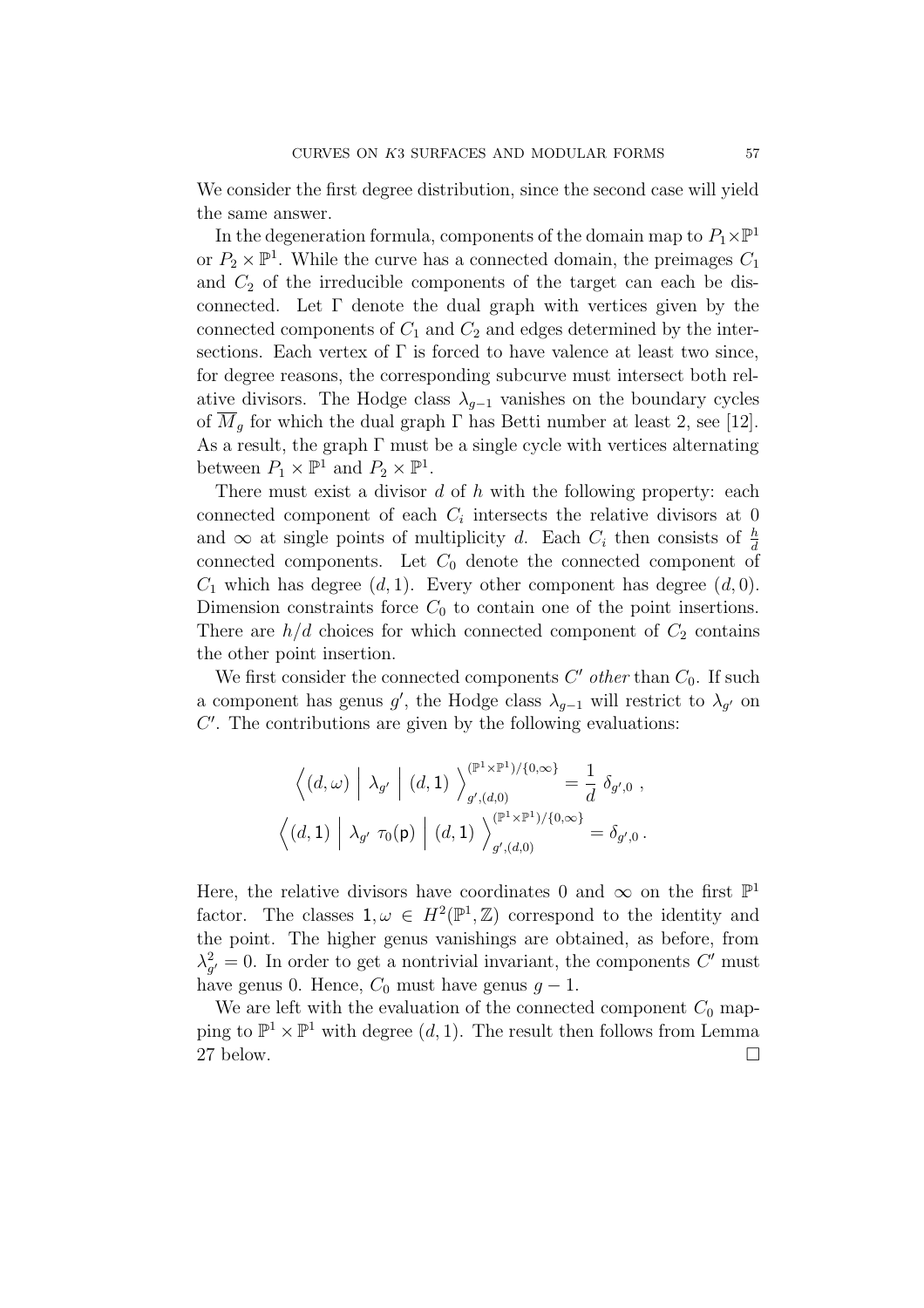Lemma 27. We have

$$
\sum_{g=0}^{\infty} \left\langle (d,\omega) \mid (-1)^g \lambda_g \tau_0(\mathbf{p}) \mid (d,\omega) \right\rangle_{g,(d,1)}^{(\mathbb{P}^1 \times \mathbb{P}^1)/\{0,\infty\}} u^{2g-2} = \frac{1}{u^2} \mathcal{S}(du)^2,
$$

where

$$
\mathcal{S}(u) = \frac{\sin(u/2)}{u/2} \, .
$$

*Proof.* We replace  $(-1)^g \lambda_g$  with  $\mathbb{E}_g^{\vee}(s)$  with a formal variable s. We can remove the  $\tau_0(\mathsf{p})$  insertion by the identity

$$
\left\langle (d,\omega) \middle| \mathbb{E}^{\vee}(s) \tau_0(\mathsf{p}) \middle| (d,\omega) \right\rangle_{(d,1)} = \left\langle (d,\omega) \middle| \mathbb{E}^{\vee}(s) \middle| (d,\omega) \right\rangle_{(d,1)}^{\sim}.
$$

The tilde on the right side denotes the rubber moduli space of maps to  $\mathbb{P}^1$  ×  $\mathbb{P}^1$  relative to 0 and ∞ up to  $\mathbb{C}^*$ -scaling of the first  $\mathbb{P}^1$  factor of the target. The identity follows by adding an insertion with the divisor equation and then using the marking to rigidify the C∗-scaling.

Let us orient  $\mathbb{P}^1 \times \mathbb{P}^1$  so the first factor is a horizontal coordinate and the second factor is vertical. Then the relative divisors are on the left and right and the  $\mathbb{C}^*$ -scaling acts horizontally. While there is no nontrivial horizontal torus action, there is a nontrivial C∗-action in the vertical direction. We fix the vertical  $\mathbb{C}^*$ -action to have weight t for the normal direction along the upper edge and weight  $-t$  for the normal direction along the lower edge. We choose equivariant lifts of the relative point insertions on each side corresponding to the upper fixed point on each vertical edge.



Figure 2. Rubber localization

If we localize, the  $\mathbb{C}^*$ -fixed stable maps have the following structure.<sup>24</sup> First, there is an arbitrary curve  $D_1$  mapping with degree d to the

<sup>24</sup>The analysis follows the localization calculation of [30].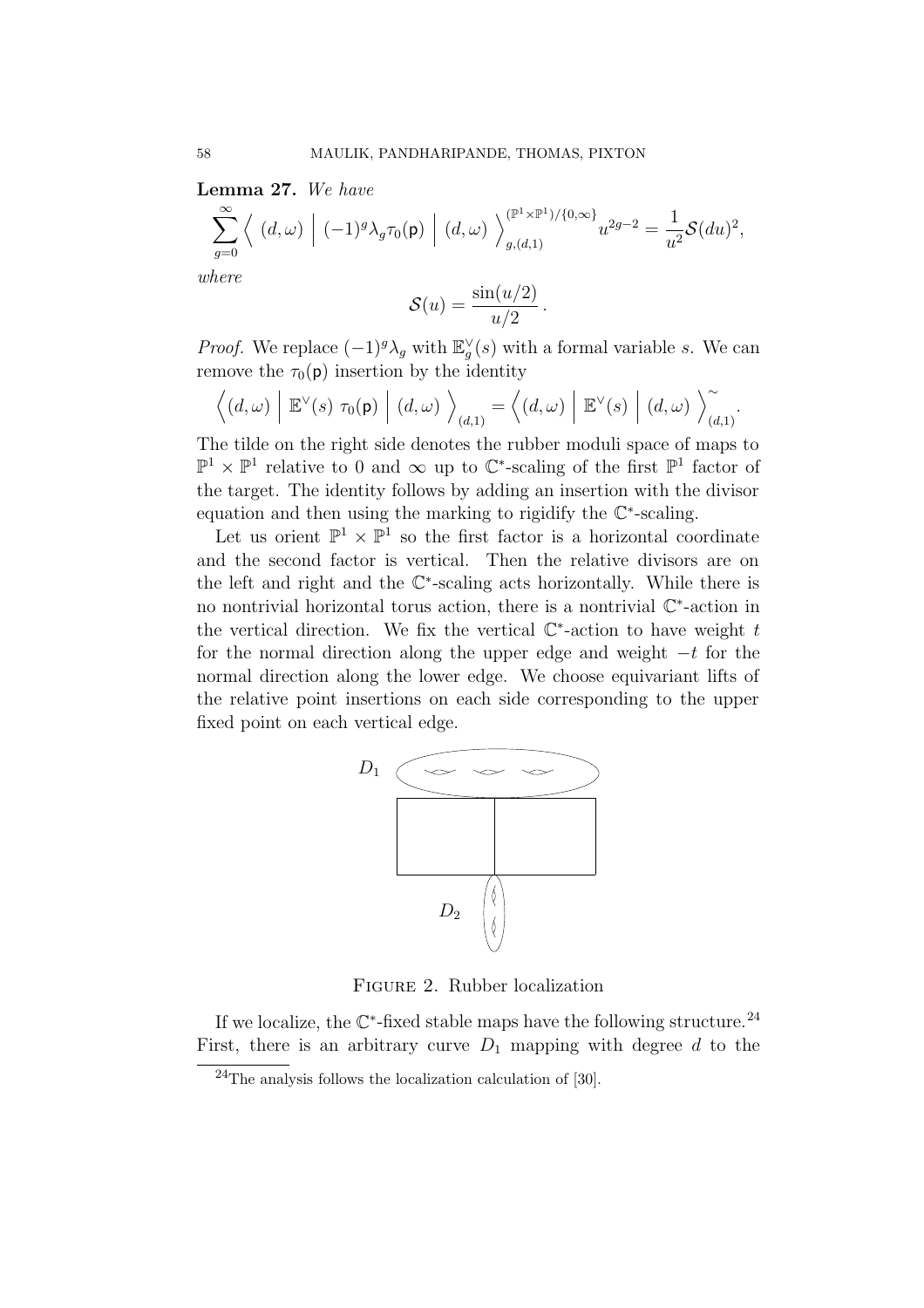upper horizontal  $\mathbb{P}^1$ , relative to both 0 and  $\infty$ , with a single relative point of multiplicity d. There is an arbitrary curve  $D_2$  mapping with degree 0 to the lower horizontal  $\mathbb{P}^1$  with no relative points. There is a single nonsingular rational curve mapping to  $\mathbb{P}^1 \times \mathbb{P}^1$  with degree  $(0, 1)$ , connecting  $D_1$  and  $D_2$ . We may use the latter rational curve to rigidify the C∗-scaling. The fixed-point contribution is

$$
\sum_{g_1+g_2=g} t^2 \cdot \left\langle (d,1) \middle| \mathbb{E}_{g_1}^{\vee}(s) \mathbb{E}_{g_1}^{\vee}(t) \frac{\mathrm{ev}_1^*(\mathsf{p})}{t-\psi_1} \middle| (d,1) \right\rangle_{g_1,d}^{\mathbb{P}^1/\{0,\infty\}} \cdot \frac{1}{t(-t)} \cdot \left\langle \emptyset \middle| \mathbb{E}_{g_2}^{\vee}(s) \mathbb{E}_{g_2}^{\vee}(-t) \frac{\mathrm{ev}_1^*(\mathsf{p})}{-t-\psi_1} \middle| \emptyset \right\rangle_{g_2,0}^{\mathbb{P}^1/\{0,\infty\}}.
$$

Here, the first factor of  $t^2$  comes from the relative insertions and the intermediate term  $\frac{1}{t(-t)}$  comes from the  $\mathbb{P}^1$  connecting  $D_1$  and  $D_2$ . The point insertion in the first relative invariant comes from rigidifying the point where  $D_1$  meets the connecting  $\mathbb{P}^1$ .

To simplify this expression, we choose the substitution  $s = 1$  and  $t = -1$  so we can apply the Mumford relation

$$
\mathbb{E}_{g_1}^{\vee}(1)\mathbb{E}_{g_1}^{\vee}(-1) = (-1)^{g_1}.
$$

The result is

$$
\sum_{g_1+g_2=g} (-1)^g \Big\langle (d,1) \Big| \tau_{2g_1}(p) \Big| (d,1) \Big\rangle_{g_1,d}^{\mathbb{P}^1/\{0,\infty\}} \cdot \int_{\overline{M}_{g_2,1}} \frac{\mathbb{E}^{\vee}(1)\mathbb{E}^{\vee}(1)\mathbb{E}^{\vee}(0)}{1-\psi_1}.
$$

The 1-pointed relative invariants of  $\mathbb{P}^1$  are given in [40]

$$
\sum_{g} (-1)^{g} u^{2g-2} \Big\langle (d,1) \Big| \tau_{2g}(\mathsf{p}) \Big| (d,1) \Big\rangle_{g,d}^{\mathbb{P}^1/\{0,\infty\}} = \frac{1}{u^2} \frac{\mathcal{S}(du)^2}{\mathcal{S}(u)},
$$

and the triple Hodge integrals for  $\overline{M}_{q,1}$  are given in [12] as

$$
\sum_{g} (-1)^{g} u^{2g-2} \int_{\overline{M}_{g,1}} \frac{\mathbb{E}^{\vee}(1)\mathbb{E}^{\vee}(1)\mathbb{E}^{\vee}(0)}{1-\psi_1} = \frac{1}{u^2} \mathcal{S}(u) .
$$

Putting everything together completes the proof.

## 7. Quasimodular forms

7.1. Overview. We follow the notation of Section 0.6. Let S be an elliptically fibered K3 surface, and let

$$
\gamma_1,\ldots,\gamma_r\in H^*(S,\mathbb{Z})
$$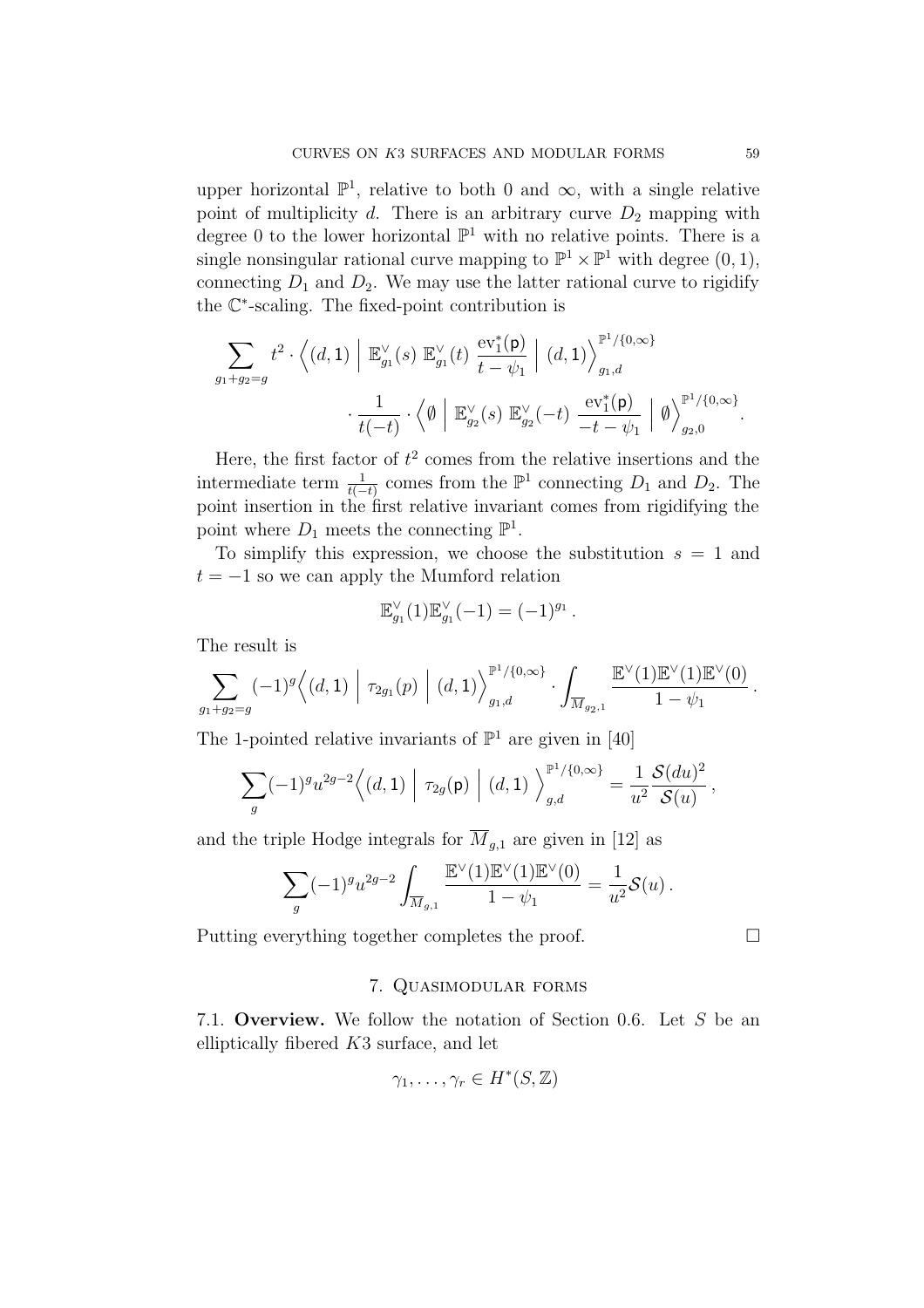be cohomology classes. Our main result here, Theorem 4, states the descendent series

$$
\mathsf{F}^S_g(\tau_{k_1}(\gamma_1)\cdots\tau_{k_r}(\gamma_r))
$$

is a quasimodular form with simple pole at  $q = 0$ . The ring

$$
Q\text{Mod} = \mathbb{Q}[E_2(q), E_4(q), E_6(q)]
$$

of holomorphic quasimodular forms (of level 1) is the Q-algebra generated by Eisenstein series  $E_{2k}$ , see [5]. The ring QMod is naturally graded by weight (where  $E_{2k}$  has weight  $2k$ ) and inherits an increasing filtration

$$
\mathrm{QMod}_{\leq 2k} \subset \mathrm{QMod}
$$

given by forms of weight  $\leq 2k$ . More precisely, we will prove the descendent series are of the form

$$
\mathsf{F}_g^S(\tau_{k_1}(\gamma_1)\cdots\tau_{k_r}(\gamma_r))\in\frac{1}{\Delta(q)}\mathrm{QMod}_{\leq 2g+2r}.
$$

Our results follow from an explicit (though difficult) algorithm for calculating descendent series which reduces the claims to the case of  $g = 0$  and the Gromov-Witten theory of elliptic curves.

7.2. Elliptic curves. We begin by explaining the quasimodularity statement for elliptic curves  $E$ . Given cohomology classes

$$
\gamma_1,\ldots,\gamma_r\in H^*(E,\mathbb{Z}),
$$

consider the following descendent series for connected Gromov-Witten invariants of  $E$ ,

$$
\mathsf{F}_g^E(\tau_{k_1}(\gamma_1)\cdots\tau_{k_r}(\gamma_r))=\sum_{d\geq 0}\left\langle\tau_{k_1}(\gamma_1)\cdots\tau_{k_r}(\gamma_r)\right\rangle_{g,d}^E q^d.
$$

**Proposition 28.** For  $r > 0$ ,  $F_g^E(\tau_{k_1}(\gamma_1)\cdots \tau_{k_r}(\gamma_r))$  is the Fourier expansion in q of a holomorphic quasimodular form of weight

$$
2g - 2 + 2\sum_{i=1}^r \deg(\gamma_i).
$$

We use  $deg(\gamma_i)$  here to denote half the cohomological degree. For instance, point classes in  $H^2(E, \mathbb{Z})$  are degree 1. The  $r = 0$  case concerns the well-known counting of genus 1 covers of  $E$ . The resulting series is not in QMod.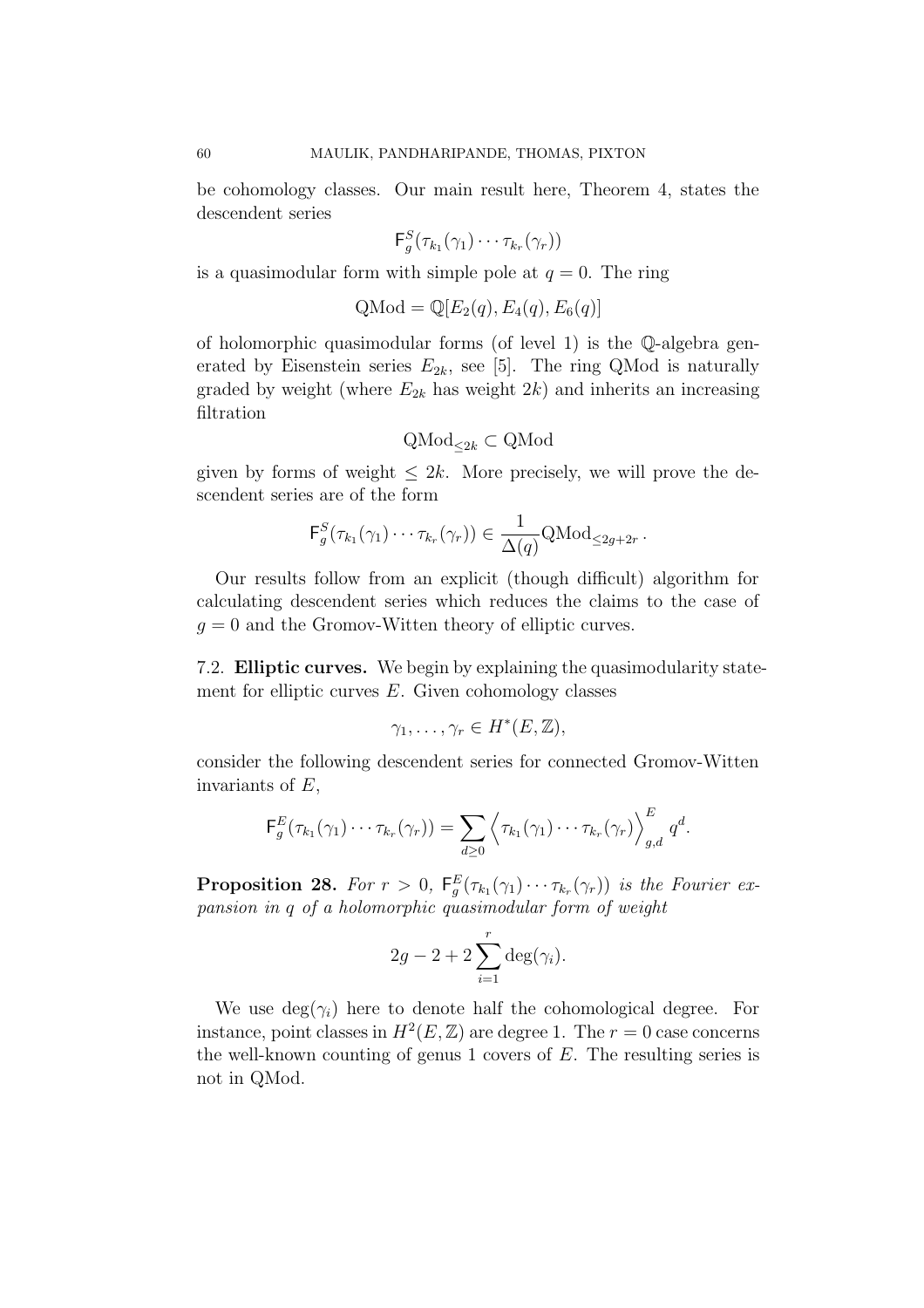*Proof.* When all the  $\gamma_i$  are point classes in  $H^2(E, \mathbb{Z})$ , the result is stated as a corollary of Theorem 5 in [39]. For the general case, we need only check that quasimodularity is preserved by the extended Virasoro relations for curves proved in [41] which provide rules for removing insertions  $\tau_k(\gamma)$  for  $\gamma \in H^{\leq 1}(E, \mathbb{Z})$ .

7.3. Tautological classes. We will rephrase Theorem 4 in terms of tautological classes. For  $2g - 2 + r > 0$ , let

$$
R(\overline{M}_{g,r}) \subset H^*(\overline{M}_{g,r}, \mathbb{Q})
$$

denote the subring of tautological cohomology classes. The tautological ring  $R(M_{g,r})$  is spanned by the push-forwards of products of  $\psi$ -classes on boundary strata, see [44] for an introduction.

Given  $\alpha \in R(\overline{M}_{q,r})$  and  $\gamma_1, \ldots, \gamma_r \in H^*(S, \mathbb{Z})$ , we can use the forgetful morphism

$$
\pi: \overline{M}_{g,r}(S,\beta) \to \overline{M}_{g,r}
$$

to define the reduced invariant

$$
\left\langle \pi^*(\alpha), \gamma_1, \cdots, \gamma_r \right\rangle_{g, \beta}^S = \int_{\overline{[M_{g,r}(S,\beta)]}^{red}} \pi^*(\alpha) \cup \prod_{i=1}^r \text{ev}_i^*(\gamma_i)
$$

when  $2g - 2 + r > 0$ . Let

(86) 
$$
\mathsf{F}_g^S(\alpha; \gamma_1, \ldots, \gamma_r) = \sum_{h=0}^{\infty} \left\langle \pi^*(\alpha), \gamma_{l_1}, \cdots, \gamma_{l_r} \right\rangle_{g,h}^S q^{h-1}
$$

be the associated generating function. The index  $h$  of the sum stands for a primitive effective curve class  $\beta \in H^2(S, \mathbb{Z})$  satisfying

$$
\langle \beta, \beta \rangle = 2h - 2.
$$

Proposition 29. We have

$$
\mathsf{F}_g^S(\alpha;\gamma_1,\ldots,\gamma_r) \in \frac{1}{\Delta(q)}\mathrm{QMod}_{\leq 2g+2r}.
$$

The splitting formula for standard Gromov-Witten theory takes a slightly modified form for the reduced Gromov-Witten theory of K3 surfaces. Given a reducible boundary divisor

$$
\iota: \overline{M}_{g_1,r_1+1} \times \overline{M}_{g_2,r_2+1} \to \overline{M}_{g,r},
$$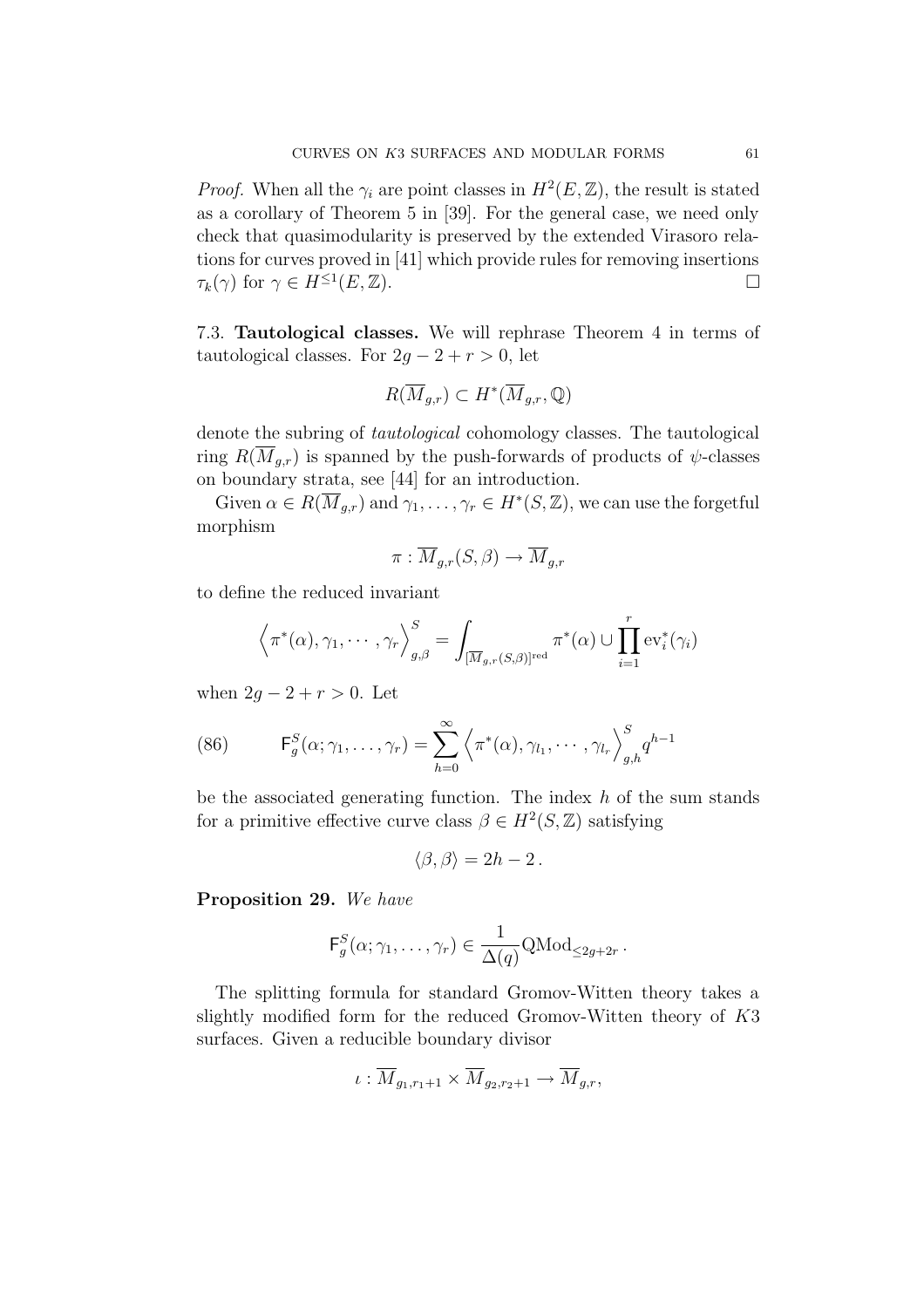let  $\Delta$  denote the pushforward of the fundamental class of the left side. The splitting formula for reduced classes is

$$
\pi^*(\Delta) \cap [\overline{M}_{g,r}(S,\beta)]^{\text{red}} =
$$
  

$$
\iota_*([\overline{M}_{g_1,r_1+1}(S,\beta)]^{\text{red}} \times_S [\overline{M}_{g_2,r_2+1}(S,0)]^{\text{vir}} + [\overline{M}_{g_1,r_1+1}(S,0)]^{\text{vir}} \times_S [\overline{M}_{g_2,r_2+1}(S,\beta)]^{\text{red}}).
$$

Similarly, for the irreducible boundary divisor given by

$$
\iota: \overline{M}_{g-1,r+2} \to \overline{M}_{g,r},
$$

we have

$$
\pi^*(\Delta) \cap [\overline{M}_{g,r}(S,\beta)]^{\text{red}} = [\overline{M}_{g-1,r+2}(S,\beta)]^{\text{red}}.
$$

See [23, 24] for proofs (again the methods of Section 4 could also be used).

Using the usual trading of cotangent line classes on  $\overline{M}_{q,r}(S,\beta)$  and the above splitting formulas for the reduced class, we can easily express the descendent series

$$
\mathsf{F}_g^S(\tau_{k_1}(\gamma_1)\cdots\tau_r(\gamma_{l_r}))
$$

in terms of linear combinations of the series

$$
\mathsf{F}_{g'}^S(\alpha';\gamma'_1,\ldots,\gamma'_{r'})
$$

where  $g' \leq g$  or  $g' = g$  and  $r' \leq r$ . Hence, Proposition 29 implies Theorem 4.

7.4. Proof of Proposition 29. We proceed by induction on the pair  $(q, r)$  where q is the genus of the domain curve and r is the number of insertions. We order such pairs  $(g, r)$  so  $(g', r') < (g, r)$  if either

- $g' < g$  or
- $q' = q$  and  $r' < r$ .

We assume the Proposition is known for all series with  $(g', r') < (g, r)$ . We will give a procedure for reducing all invariants of type  $(q, r)$  to invariants of lower type in a manner preserving quasimodularity.

**Base case:**  $(g, r) = (0, r \le 2)$ .

If  $(q, r) = (0, 0)$ , then the Proposition follows from the Yau-Zaslow formula. If  $g = 0$  and  $r \leq 2$ , we are in the unstable range  $2g-2+r \leq 0$ , so no  $\alpha$  insertion appears. Then, for dimension reasons, there must be an insertion of the form

$$
\tau_0(1), \tau_1(1) \text{ or } \tau_0(\gamma),
$$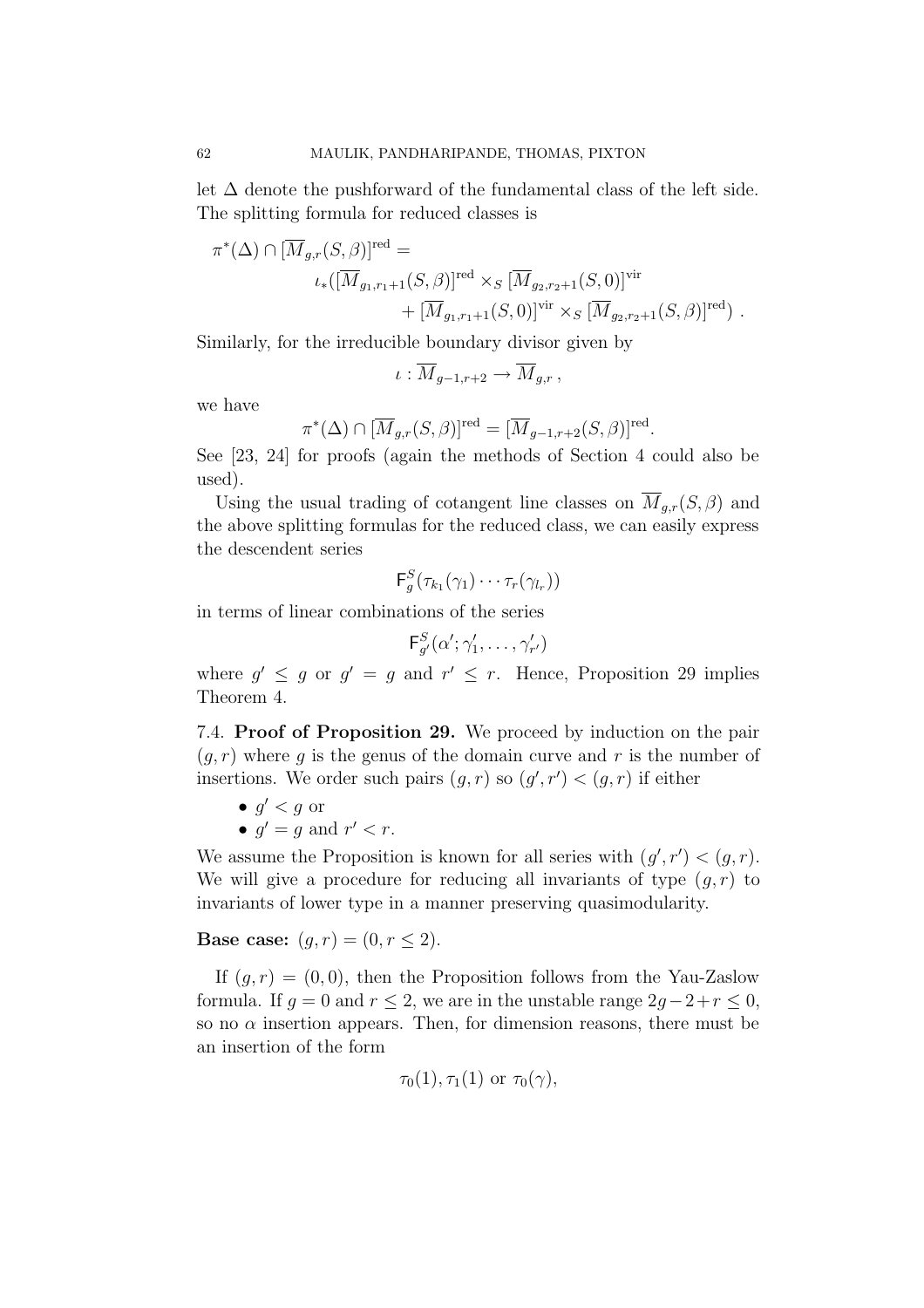where  $\gamma \in H^2(S, \mathbb{Z})$ . Since the claim of the Proposition is preserved by applying either the string, dilaton or divisor equation, we can remove one insertion and strictly reduce r.

**Case (i):** deg  $\gamma_{l_i} \leq 1$  for all *i*.

We again use  $deg(\gamma)$  to denote half the cohomological degree of  $\gamma$ . In case (i), there are no point insertions. Since the reduced virtual dimension is  $g + r$ , the dimension constraint then implies

$$
\deg \alpha \ge g.
$$

By a strong form of Getzler-Ionel vanishing proved in Proposition 2 of [13], there exists a tautological class  $\alpha' \in R(\partial \overline{M}_{q,r})$  satisfying

$$
\iota_*\alpha'=\alpha,
$$

where  $\iota$  denote the inclusion of the boundary,

$$
\iota: \partial \overline M_{g,r} \hookrightarrow \overline M_{g,r} \, .
$$

Using  $\alpha'$  and the splitting formula for the virtual class, we can express the series

$$
\mathsf{F}_g(\alpha;\gamma_1,\ldots,\gamma_r)
$$

as a linear combination of series of type  $(g', r') < (g, r)$ .

Case (ii):  $\gamma_1 = \mathsf{p} \in H^4(S, \mathbb{Z}).$ 

We will degenerate  $S$  to the normal cone of an elliptic fiber  $E$ ,

(87) 
$$
S \rightsquigarrow S \times_E (E \times \mathbb{P}^1),
$$

and use the degeneration formula for the reduced virtual class proven by Lee and Leung [23, 24]. Following the notation of Section 6, the required generating series are:

$$
\mathsf{F}_g^{S/E}(\alpha; \gamma_1, \dots, \gamma_r) = \sum_{h=0}^{\infty} \left\langle \pi^* \alpha \cup \prod \tau_0(\gamma_i) \middle| 1 \right\rangle_{g,h}^{S/E} q^{h-1},
$$
  

$$
\mathsf{F}_g^{(E \times \mathbb{P}^1)/E}(\alpha; \gamma_1, \dots, \gamma_r) = \sum_{h=0}^{\infty} \left\langle \pi^* \alpha \cup \prod \tau_0(\gamma_i) \middle| \omega \right\rangle_{g,\mathsf{s}+h \cdot \mathsf{f}}^{(E \times \mathbb{P}^1)/E} q^h.
$$

The Gromov-Witten invariants for  $S/E$  are reduced. The first step is to prove a quasimodularity result for the latter series.

**Lemma 30.** 
$$
\mathsf{F}_g^{(E \times \mathbb{P}^1)/E}(\alpha; \gamma_1, \ldots, \gamma_r) \in \text{QMod}_{\leq 2g + 2r}.
$$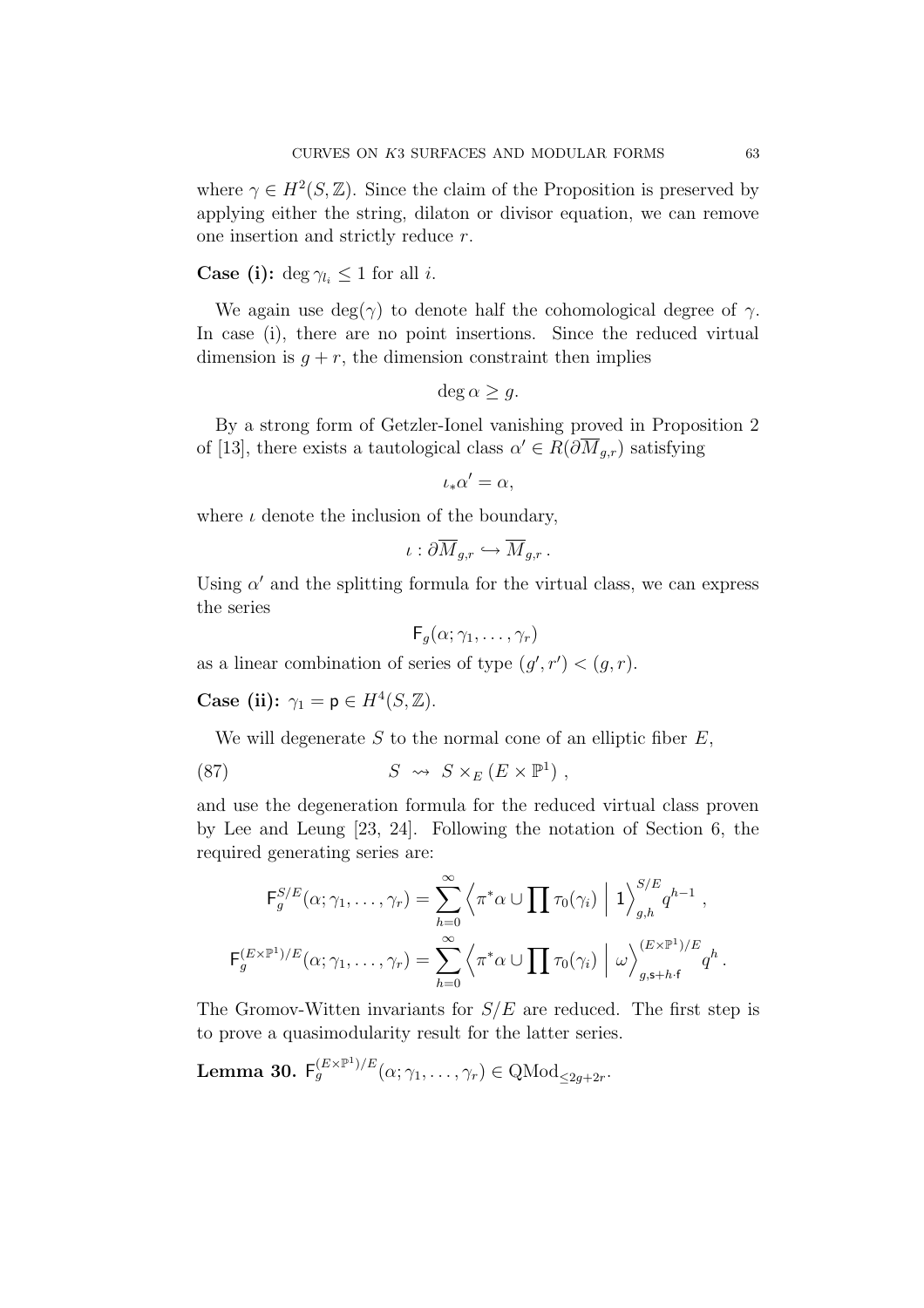*Proof.* The relative invariants of  $(E \times \mathbb{P}^1)/E$  are algorithmically determined from the Gromov-Witten theory of  $E$  using localization (via the  $\mathbb{C}^*$ -action on  $\mathbb{P}^1$ ) and the absolute/relative correspondence of [35]. The result is a combinatorial expression for the series

$$
\mathsf{F}_g^{(E \times \mathbb{P}^1)/E}(\alpha; \gamma_1, \ldots, \gamma_r)
$$

in terms of descendent series for E.

Each insertion in a descendent series for E contributes to the weight of the final answer by Proposition 28. The bound of  $2q+2r$  is obtained by an elementary analysis of the possible C∗-fixed point loci of the moduli space  $\overline{M}_{a,r}(E \times \mathbb{P}^1, \mathsf{s} + h\mathsf{f}).$ 

**Lemma 31.** For  $(g', r') < (g, r)$  and insertions

$$
\alpha' \in R(\overline{M}_{g',r'}), \quad \gamma'_1, \ldots, \gamma'_{r'} \in H^*(S, \mathbb{Z}),
$$

we have

$$
\mathsf{F}_{g'}^{S/E}(\alpha';\gamma_1',\ldots,\gamma_{r'}') \in \frac{1}{\Delta(q)}\mathrm{QMod}_{\leq 2g'+2r'}.
$$

Proof. The result follow from the degeneration formula and the inductive hypothesis. The degeneration formula of Lee and Leung applied to (87) yields

$$
F_{g'}^{S}(\alpha'; \gamma'_1, \ldots, \gamma'_{r'}) = F_{g'}^{S/E}(\alpha'; \gamma'_1, \ldots, \gamma_{r'}) + \sum_{(g'', r'') < (g', r')} F_{g''}^{S/E}(\cdots) \cdot F_{g'-g''}^{(E \times \mathbb{P}^1)/E}(\cdots).
$$

The second sum is also over all distribution of insertions (both  $\alpha'$  and the  $\gamma_i'$ ). We conclude the relative series  $F^{S/E}$  can be expressed in terms of the absolute series  $F<sup>S</sup>$  by a change of basis which is upper-triangular with respect to the ordering on pairs bounded by  $(g', r')$ . Moreover, the coefficients of the change of basis are given by the series  $\mathsf{F}^{(E\times\mathbb{P}^1)/E}$ . The Lemma then follows from Lemma 30 and the inductive hypothesis on  $F^S$ .

We now complete the analysis of Case (ii) by explaining a genus reduction procedure dependent upon the insertion  $\tau_0(\mathbf{p})$ . We use the formula of Lee and Leung applied to the degeneration (87). The insertion  $\tau_0(\mathsf{p})$ is specialized to lie on the bubble  $E \times \mathbb{P}^1$ , and the remaining insertions are specialized arbitrarily. We obtain

$$
(88) \ \mathsf{F}_g^S(\alpha; \mathsf{p}, \gamma_2, \dots, \gamma_r) = \sum_{(g',r') \leq (g,r)} \mathsf{F}_{g'}^{S/E}(\alpha', \dots) \cdot \mathsf{F}_{g''}^{(E \times \mathbb{P}^1)/E}(\alpha''; \mathsf{p}, \dots).
$$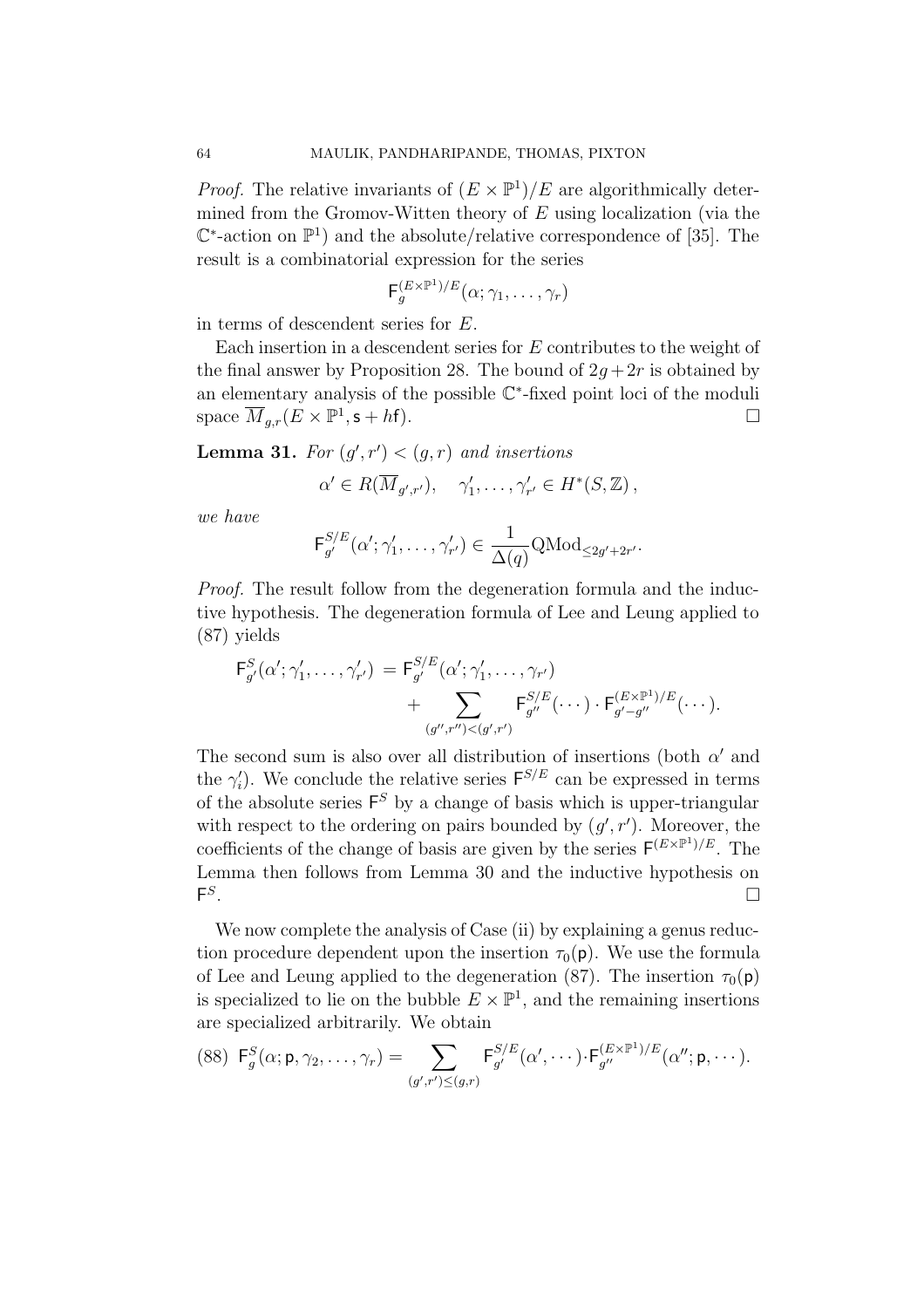Again, we have suppressed the summation over the splitting of the tautological class  $\alpha$  and distribution of the insertions.

Since the relative invariants on  $E \times \mathbb{P}^1$  occurring in (88) have both relative and absolute point insertions, the domain genus must be positive. So  $q'' > 0$  and  $q' < q$ . By Lemmas 30 and 31, every nonzero term on the right side of (88) is quasimodular. Therefore, the left side is quasimodular of the desired form.

7.5. Non-primitive classes. Let S be an elliptically fibered  $K3$  surface with section. Let

$$
\mathsf{s},\mathsf{f}\in H_2(S,\mathbb{Z})
$$

denote the section and fiber classes as before. A natural descendent potential function for the reduced theory of K3 surfaces is defined by

$$
\mathsf{F}^S_{g,m}\big(\tau_{k_1}(\gamma_{l_1})\cdots\tau_{k_r}(\gamma_{l_r})\big)=\sum_{n=0}^{\infty}\left\langle\tau_{k_1}(\gamma_{l_1})\cdots\tau_{k_r}(\gamma_{l_r})\right\rangle_{g,m\mathbf{s}+n\mathbf{f}}^{\text{red}}q^{m(n-m)}
$$

for  $q > 0$  and  $m > 1$ . The following conjecture<sup>25</sup> specializes to Theorem 4 in the primitive  $(m = 1)$  case.

Conjecture.  $F_{g,m}^S(\tau_{k_1}(\gamma_{l_1})\cdots\tau_{k_r}(\gamma_{l_r}))$  is the Fourier expansion in q of a quasimodular form of level  $m^2$  with pole at  $q = 0$  of order at most  $m^2$ .

By the ring of quasimodular forms of level  $m^2$  with possible poles at  $q = 0$ , we mean the algebra generated by the Eisenstein series  $E_2$  over the ring of modular forms of level  $m^2$ .

### Appendix A. Reduced theories revisited

A.1. Reduced obstruction theories. Given a perfect obstruction theory for a scheme  $P$ , together with a surjection

$$
(89) \t\t\t\t Ob \to \mathcal{O}_P ,
$$

we will attempt now to produce a reduced obstruction theory.

For our discussion, we assume the obstruction theory of  $P$  arises from the following standard model (which always holds locally). Let

 $P \subset A$ 

 $25$ The conjecture was made earlier by two of us in [45].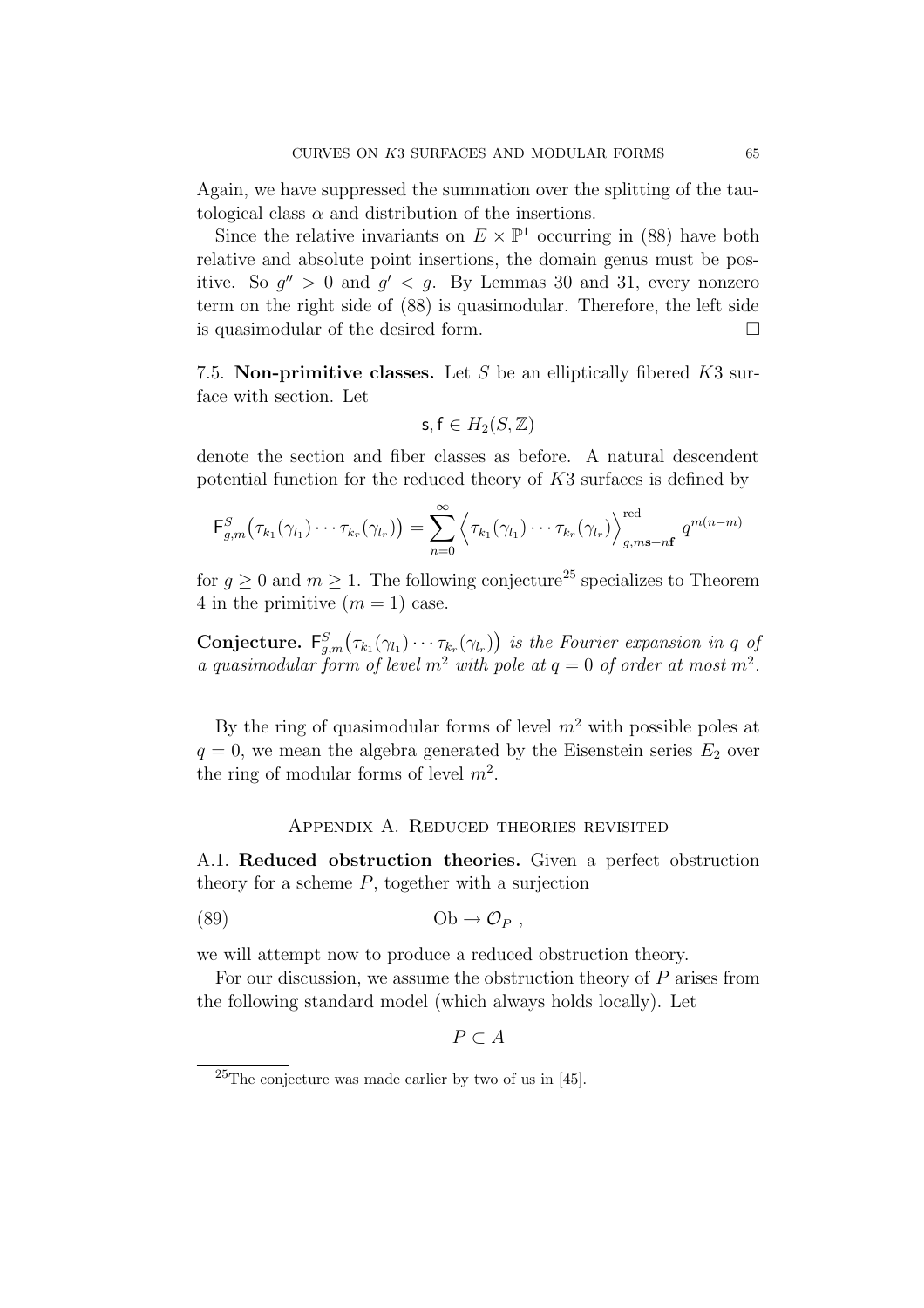be an embedding of  $P$  in a nonsingular ambient space  $A$ , cut out as the zero locus of a section s of a vector bundle  $E \to A$ . In other words,

$$
s\colon E^\vee\to \mathcal{O}_A
$$

generates the ideal  $I \subset \mathcal{O}_A$  defining  $P \subset A$ . We obtain

$$
E^{\vee}|_{P} \longrightarrow \Omega_{A}|_{P} \longrightarrow \Omega_{P}
$$
  
\n
$$
\downarrow^{s} \qquad \parallel \qquad \qquad \parallel
$$
  
\n
$$
I/I^{2} \longrightarrow \Omega_{A}|_{P} \longrightarrow \Omega_{P},
$$

where the lower row is the exact sequence of Kähler differentials for  $P \subset A$ . The first horizontal arrow is the composition ds of the other arrows in the first square. We denote the resulting 2-term complex of locally free sheaves on P by

$$
E^{\bullet} = \{ E^{-1} \xrightarrow{ds} E^0 \}.
$$

Since  $\{I/I^2 \stackrel{d}{\rightarrow} \Omega_A |_{P}\}$  is quasi-isomorphic to the truncated cotangent complex  $\mathbb{L}_P$  of P, we obtain a morphism of complexes

$$
E^{\bullet} = E^{-1} \xrightarrow{ds} E^{0}
$$
  
\n
$$
\downarrow s \qquad \qquad \parallel
$$
  
\n
$$
\mathbb{L}_{P} = I/I^{2} \xrightarrow{d} \Omega_{A}|_{P},
$$

which is surjective on  $h^{-1}$  and an isomorphism on  $h^{0}$ . We have constructed a perfect obstruction<sup>26</sup> theory for  $\overline{P}$  with obstruction sheaf Ob defined to be the cokernel of the dual map

$$
E_0 \xrightarrow{ds} E_1 ,
$$

where  $E_i$  denotes the dual of  $E^{-i}$ .

The surjection (89) yields a surjection  $E_1 \rightarrow \mathcal{O}_{\mathcal{P}}$  whose locally free kernel we denote by  $F_1$ ,

(90) 
$$
0 \to F_1 \to E_1 \to \mathcal{O}_{\mathcal{P}} \to 0.
$$

The map  $E_0 \to E_1$  factors through  $F_1$ . After dualizing, we obtain the complex

(91) 
$$
F^{\bullet} = \{F^{-1} \to E^{0}\}.
$$

We would like to know when  $F^{\bullet}$  gives a (smaller) obstruction theory for P.

<sup>&</sup>lt;sup>26</sup>Of course, a different choice of  $(E, s)$  generating the same  $I \subset \mathcal{O}_A$  gives a different obstruction theory for  $P$ , with a potentially different obstruction sheaf.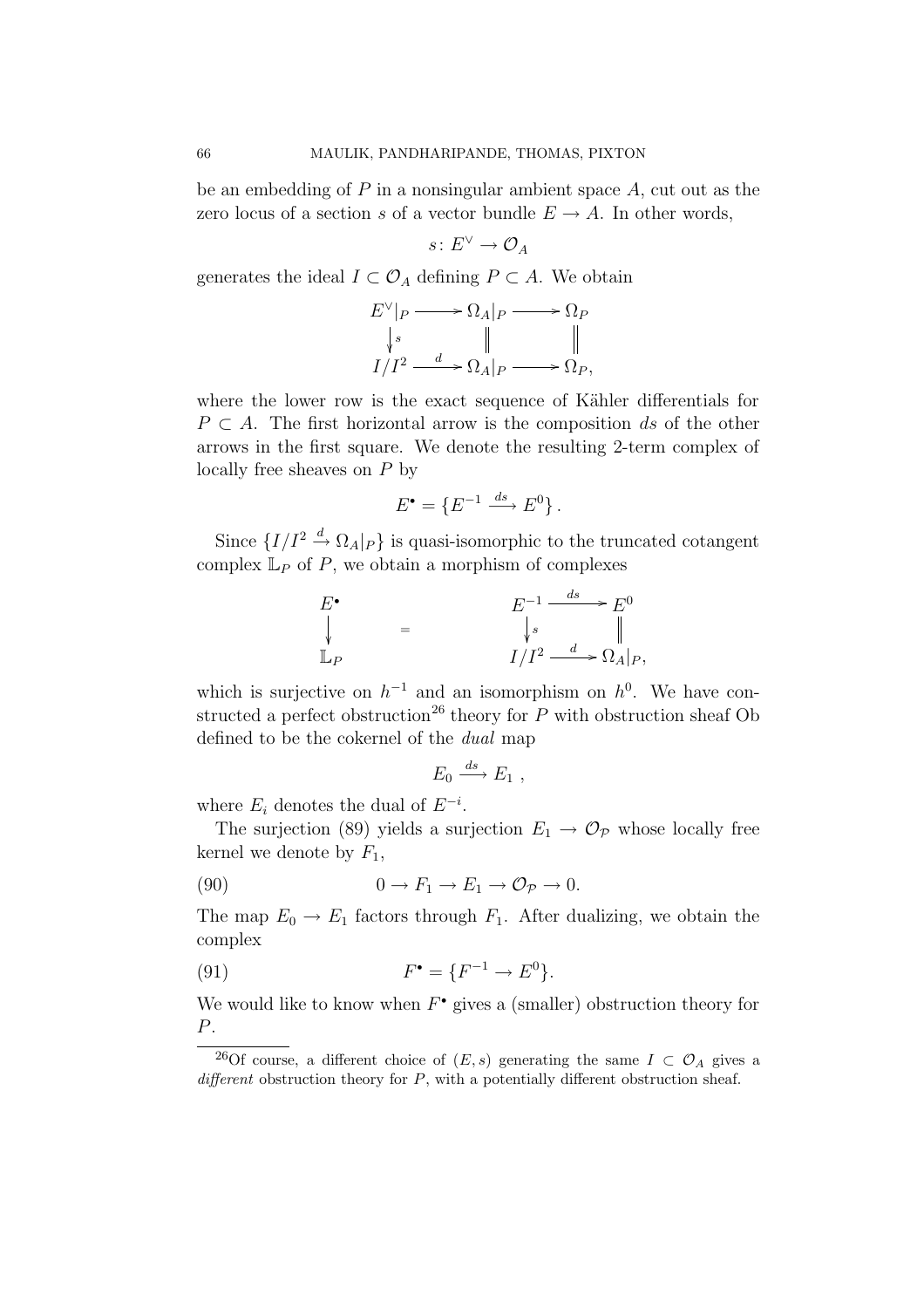A simple example is given by considering the scheme

$$
P = P_n = \operatorname{Spec} \mathbb{C}[x]/(x^n), \quad n \ge 2,
$$

cut out of the ambient space  $A = \mathbb{C}$  by the section  $s = (x^n, 0)$  of the trivial rank 2 bundle E. Since

$$
E_0 \xrightarrow{ds} E_1
$$
 is  $\mathcal{O}_P \xrightarrow{(nx^{n-1},0)} \mathcal{O}_P^{\oplus 2}$ ,

we find

$$
(92) \t\t\t Ob = \mathcal{O}_{P_{n-1}} \oplus \mathcal{O}_P
$$

is the direct sum of the structure sheaf of  $P_{n-1} \subset P$  and the structure sheaf of P. The second summand is locally free so we have a surjection

(93) 
$$
\qquad \qquad \text{Ob} \xrightarrow{(0,1)} \mathcal{O}_{\mathcal{P}}.
$$

Here, replacing  $E_1$  by  $F_1$  amounts to removing the second summand of the original trivial rank 2 bundle  $E$  and working in the first summand. Since the section s lies in the first summand, the result is another obstruction theory for P.

A.2. Questions. The Kiem-Li construction of the reduced class, the powerful  $T^1$ -lifting result of [8, Proposition 6.13]<sup>27</sup> and the simple example discussed in Section A.1 suggest the following very natural question.

(Q1) Given a perfect obstruction theory whose obstruction sheaf admits a locally free quotient, can the quotient be removed to leave another perfect obstruction theory ?

Since the problem is local we restrict ourselves to the standard model of Section A.1 for the obstruction theory of  $P$ , restricted to the case where the locally free quotient is trivial of rank one (89). We then ask if the obstruction theory  $E^{\bullet} \to \mathbb{L}_P$  factors through the complex  $F^{\bullet}$  of (91).

Dualizing the surjection  $E_1 \rightarrow \mathcal{O}_P$  obtained from (89), yields a subsheaf

$$
0 \to \mathcal{O}_P \to E^{-1}.
$$

$$
f_0 \colon S_0 \to P \quad \text{to} \quad f \colon S \to P
$$

lie in the kernel of any surjection  $Ob \rightarrow \mathcal{O}_P$  so long as the Kodaira-Spencer class of the thickening lies in  $\text{Ext}^1(\Omega_{S_0}, I)$ . By [4, Theorem 4.5], Question 1 is equivalent to asking whether their result extends to thickenings in the larger group  $\text{Ext}^1(\mathbb{L}_{S_0}, I)$ .

<sup>&</sup>lt;sup>27</sup>Given a thickening  $S_0 \subset S$  with square-zero ideal I, Buchweitz-Flenner show the obstructions to extending a map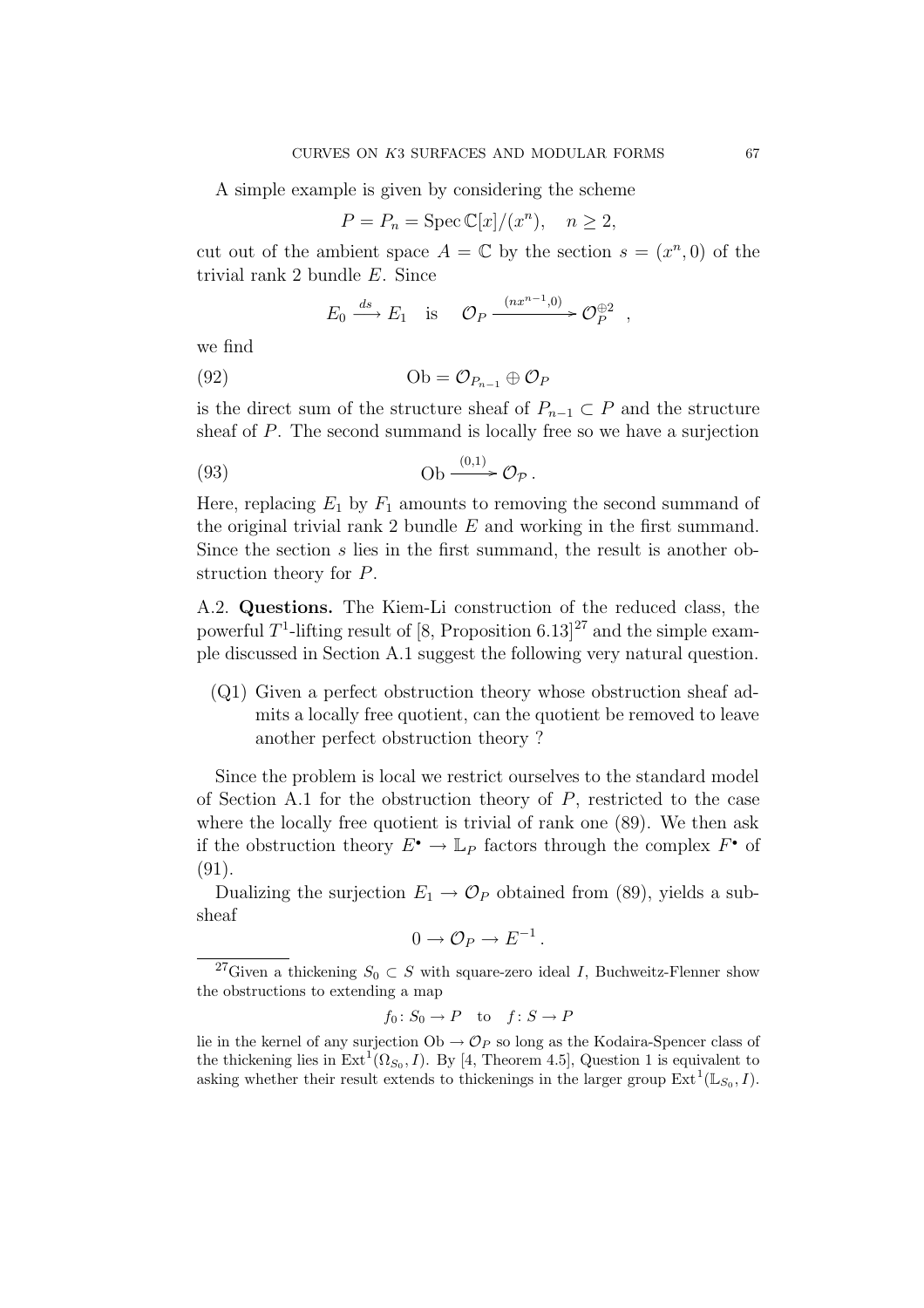Then, question (Q1) specializes as follows.

(Q1') Does the composition  $\mathcal{O}_P \to E^{-1} \to I/I^2$  always vanish?

In general, the answer to  $(Q1')$  is no. In the example of Section A.1, if we replace the surjection (93) by  $(x, 1)$ , then the resulting composition

$$
\mathcal{O}_P \to E^{-1} \to I/I^2
$$

sends 1 to  $x^{n+1}$ , nonzero in  $I/I^2$  even for  $n = 2$ .

So we consider a weaker question. Given a splitting of the sequence (90), we write

$$
E^{-1} = F^{-1} \oplus \mathcal{O}_P
$$

after dualizing. We consider the diagram

(94) 
$$
F^{-1} \oplus \mathcal{O}_P \longrightarrow E^0
$$

$$
\downarrow_{s=(s_1,s_2)} \downarrow_{I/I^2} \longrightarrow E^0
$$

$$
I/I^2 \longrightarrow \Omega_A|_P
$$

and ask instead whether  $s_1$  is surjective.

(Q2) Is the first component

$$
s_1\colon F^{-1}\to I/I^2
$$

of the arrow s in (94) surjective ?

An affirmative answer to  $(Q1)$  implies an affirmative answer to  $(Q2)$ , so  $(Q2)$  is weaker. However, an affirmative answer to  $(Q2)$  leads to a reduced obstruction theory (at least locally). We can also further weaken the questions.

 $(Q3)$  Is the answer to Questions 1' or 2 positive if the obstruction theory  $E^{\bullet}$  is symmetric [3, 2]?

While (Q2) does hold for the example of Section A.1, the following example shows the answer to both  $(Q2)$  and  $(Q3)$  is negative in general.

A.3. **Counterexample I.** Let f be a polynomial in  $x_1$  and  $x_2$  which is not homogeneous with respect to any grading of  $x_1$  and  $x_2$ . For example,

$$
f = x_1^2 + x_1 x_2 + x_2^3.
$$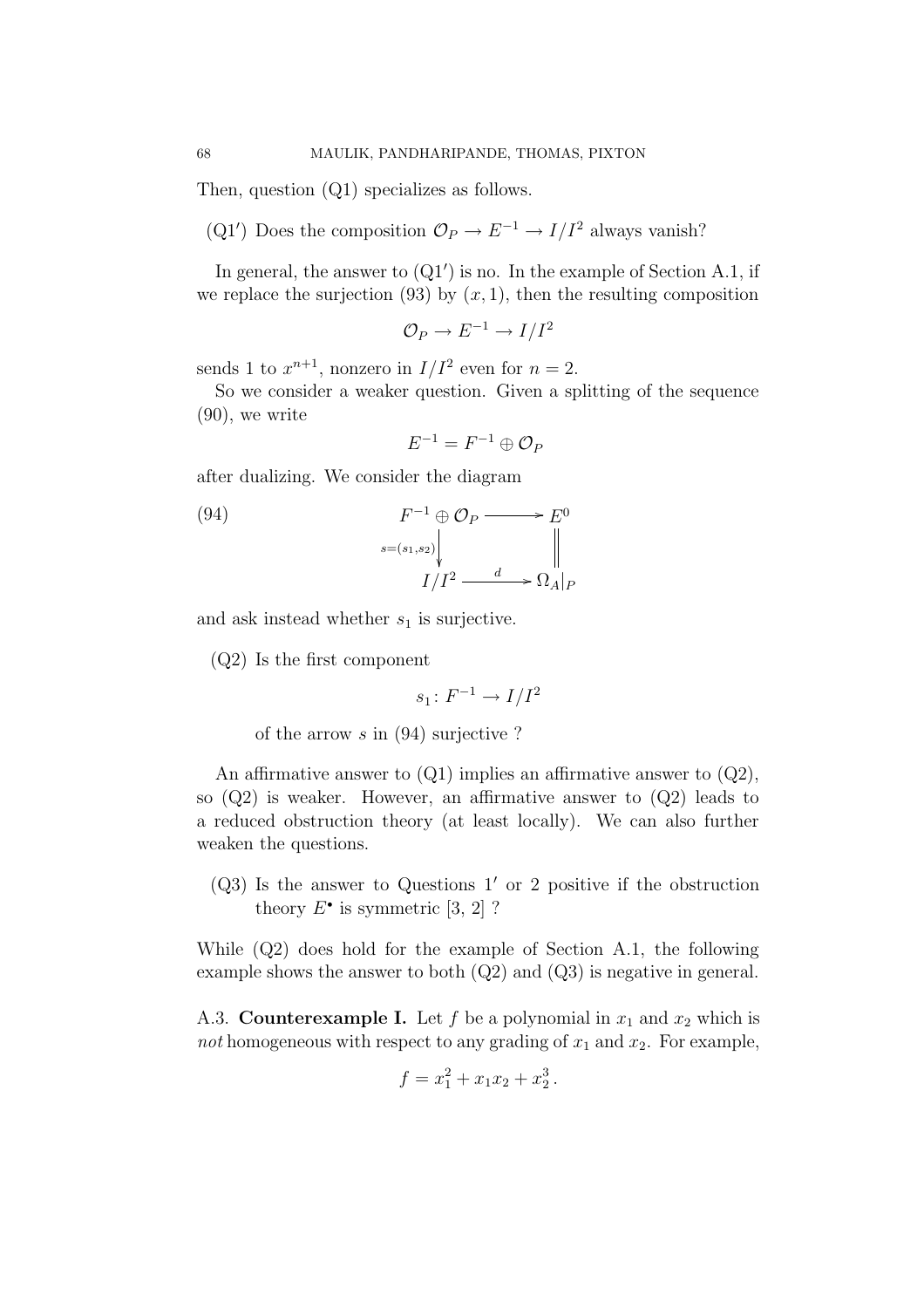We view f as polynomial in the ring  $\mathbb{C}[x_1, x_2, t]$  which does not depend on t. Define  $P \subset A = \text{Spec}(\mathbb{C}[x_1, x_2, t])$  by the vanishing of the 1-form

$$
\sigma = df + f dt = \frac{\partial f}{\partial x_1} dx_1 + \frac{\partial f}{\partial x_2} dx_2 + f dt.
$$

In other words,  $P$  is defined by the ideal

(95) 
$$
I = \left(\frac{\partial f}{\partial x_1}, \frac{\partial f}{\partial x_2}, f\right).
$$

Since f is has no t dependence,  $d\sigma = df \wedge dt$  vanishes on P (as df lies in the ideal I). Hence,  $\sigma$  is *almost closed* in the terminology of [2], and the resulting obstruction theory

$$
E^{\bullet} = \{ T A |_{P} \xrightarrow{D\sigma} \Omega_{A} |_{P} \}
$$

is symmetric.

The scheme P is cut out by the section<sup>28</sup>  $s = (f_{x_1}, f_{x_2}, f)$  of the trivial rank 3 vector bundle on A. The induced map  $E_0 \to E_1$  is

$$
\begin{pmatrix} f_{x_1x_1} & f_{x_2x_1} & f_{tx_1} \\ f_{x_1x_2} & f_{x_2x_2} & f_{tx_2} \\ f_{x_1} & f_{x_2} & f_t \end{pmatrix} = \begin{pmatrix} f_{x_1x_1} & f_{x_2x_1} & 0 \\ f_{x_1x_2} & f_{x_2x_2} & 0 \\ 0 & 0 & 0 \end{pmatrix} : \mathcal{O}_P^{\oplus 3} \longrightarrow \mathcal{O}_P^{\oplus 3},
$$

since all functions are  $t$ -independent and the partial derivatives of  $f$ vanish on  $P$  by definition. The symmetry of the matrix reflects the fact that the obstruction theory is symmetric.

The third summand of  $E_1 = \mathcal{O}_P^{\oplus 3}$  is also a summand of the obstruction sheaf Ob, so Questions 2 and 3 ask whether  $s_1$  is surjective. But

$$
s_1: \mathcal{O}_{P}^{\oplus 2} \to I/I^2
$$
 is  $s_1 = (f_{x_1}, f_{x_2}),$ 

and the element  $[f] \in I/I^2$  is not in the image of this map precisely because  $f$  is not quasihomogeneous [52].

A.4. Critical locus condition. An a priori stronger condition than having a symmetric obstruction theory is that  $P \subset A$  should be the critical locus Crit( $\phi$ ) of a holomorphic function  $\phi$  on A, with the induced obstruction theory

$$
E^{\bullet} = \{ T A |_{P} \xrightarrow{D(d\phi)} \Omega_{A} |_{P} \}.
$$

The symmetry of the Hessian of  $\phi$  implies that  $E^{\bullet}$  is indeed symmetric.

<sup>&</sup>lt;sup>28</sup>We use the notation  $f_x$  for  $\partial f / \partial x$ .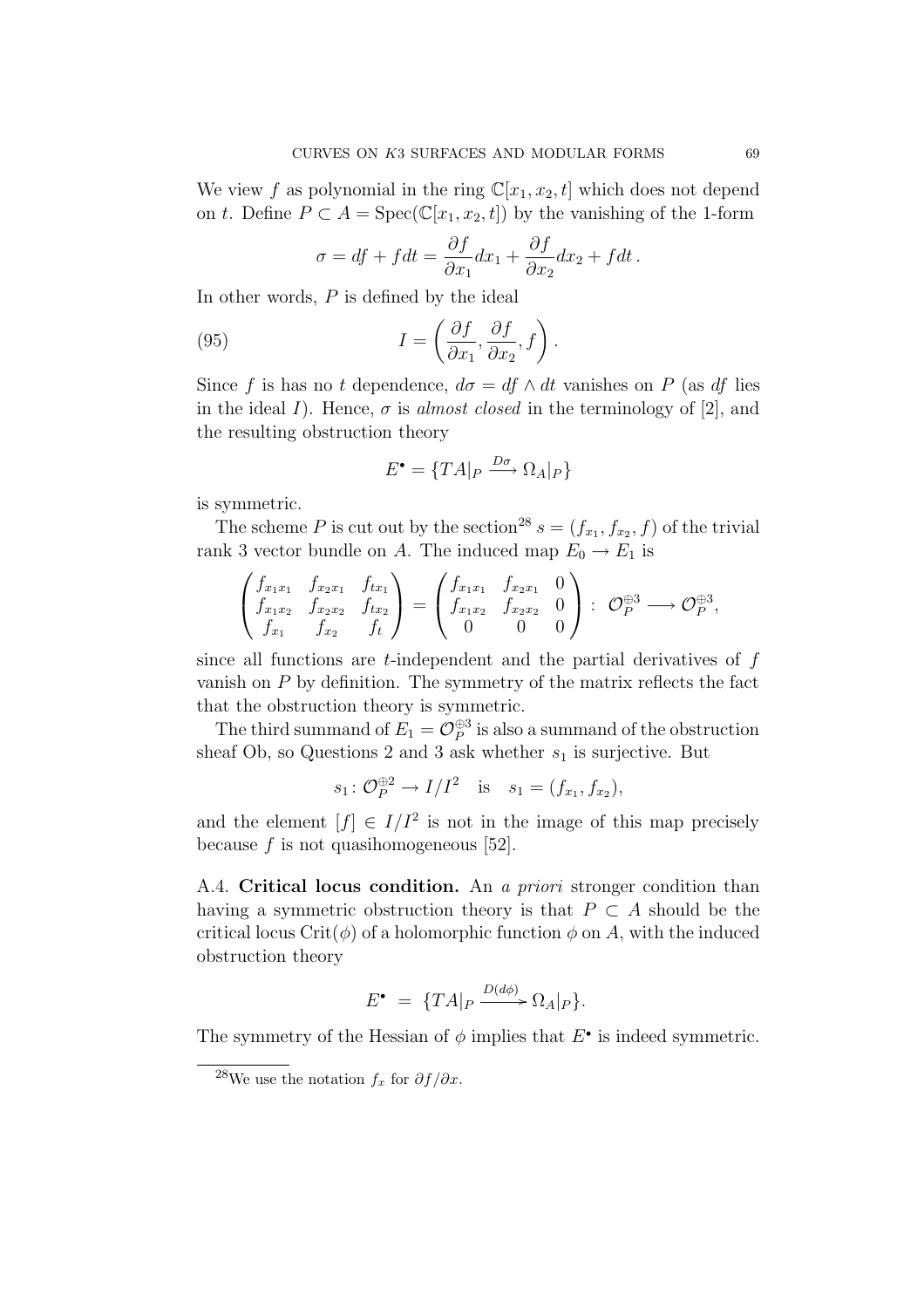$(Q4)$  Is the answer to Questions 1' or 2 positive if there exists a holomorphic function  $\phi$  on A for which

$$
P = \text{Crit}(\phi) \subset A
$$

with the induced symmetric obstruction theory ?

In fact, the previous example (95) provides a counterexample also to  $(Q4)$  as it is easily seen<sup>29</sup> to be the critical locus of the holomorphic function

$$
\Phi = e^t f
$$

on  $\mathbb{C}^3$ . However, we will prove the answer to  $(Q_4)$  is yes when the surjection  $Ob \to \mathcal{O}_P$  (coming from a vector field on P as in (26)) is the restriction of a vector field on A along which the holomorphic function is constant. In our application to stable pairs, A and P are products with C, the vector field is  $\partial_t$  pulled back from C, and the potential  $\phi$  is C-invariant.

**Proposition 32.** Let  $\phi$  be a holomorphic function on A, and let v be a vector field on A satisfying  $v(\phi) = 0$ . Suppose v does not vanish on

 $P = \text{Crit}(\phi) \subset A$ ,

and let  $Ob \rightarrow \mathcal{O}_P$  be the induced surjection (26). Then, the composition

$$
\mathcal{O}_P \to E^{-1} \to I/I^2
$$

is zero. Therefore  $\{F^{-1} \to E^0\}$  defines a reduced perfect obstruction theory for P.

*Proof.* The map  $\mathcal{O}_P \to E^{-1} = T_A|_P$  is defined by the section v of the tangent bundle. The map  $E^{-1} \to I/I^2$  takes v to

$$
[d\phi(v)] \in I/I^2.
$$

But,  $d\phi(v) = v(\phi) = 0$ .

The moduli space  $P/B$ , obtained from families of nonsingular K3 surfaces, is the (relative) critical locus of a C-invariant holomorphic function, so we can use Proposition 32 to produce a reduced obstruction theory.

<sup>29</sup>We thank Dominic Joyce for this observation. The published version of this paper erroneously claimed to prove that the scheme defined by the ideal (95) is not the critical locus of any holomorphic function on any smooth variety. A correct example of a zero scheme of an almost closed 1-form with this property is now constructed in [49].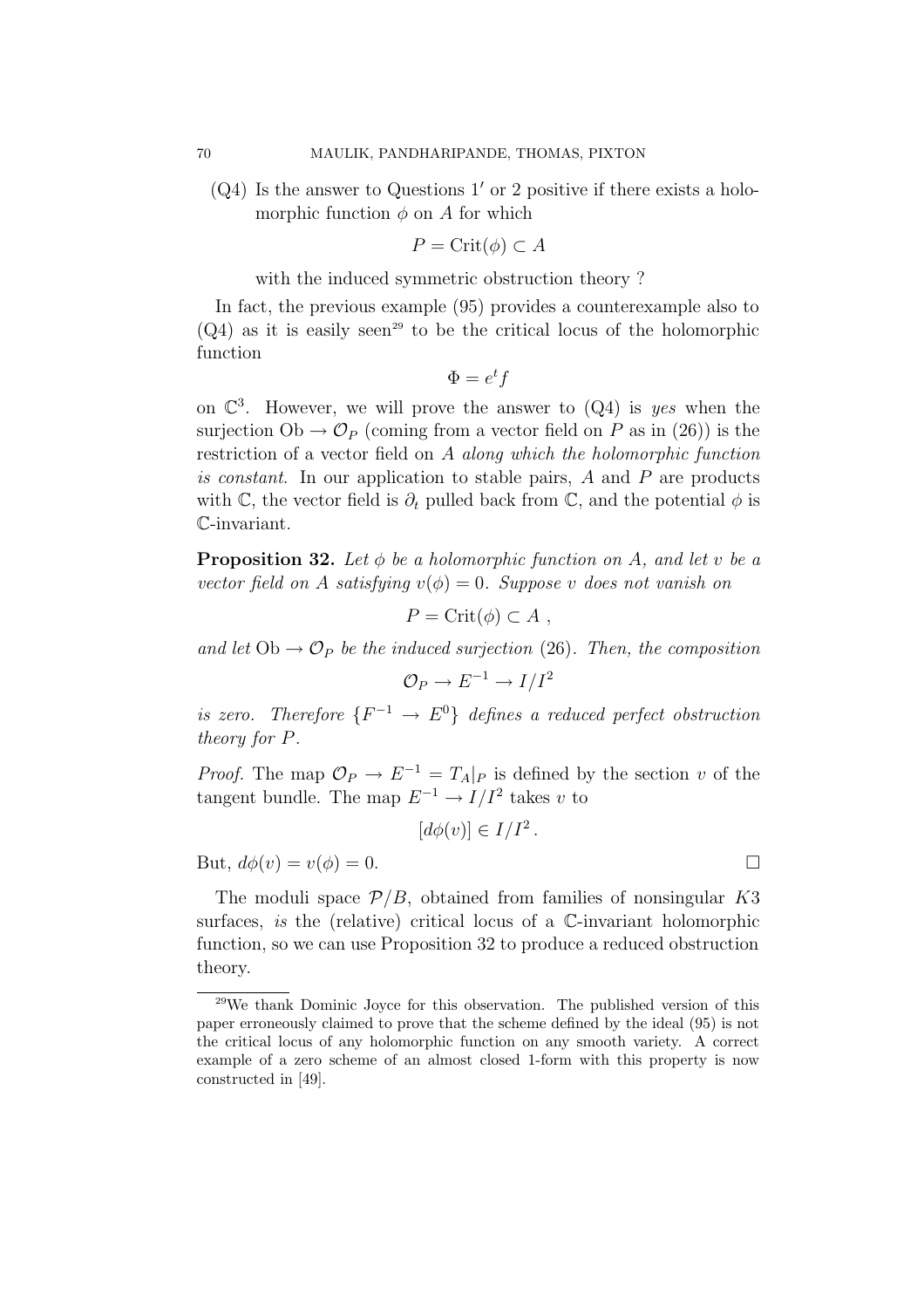**Theorem 33.** The perfect obstruction theory  $E^{\bullet} \to \mathbb{L}_{\mathcal{P}/B}$  of (17) factors through  $F^{\bullet}$ . The reduced class of Section 3.6 is really a virtual cycle for the obstruction theory  $F^{\bullet}$ .

The only missing step in the proof of Theorem 33 is the expression of the moduli space  $\mathcal{P} \to B$  locally as Crit( $\phi$ ) for a C-invariant holomorphic function  $\phi$ . There are two approaches to the question: via the methods of Joyce-Song [16] or via the announced work of Behrend-Getzler. Since we do not need Theorem 33, we omit the discussion here.

## Appendix B. Boundary expressions by A. Pixton

Let  $\beta$  be a primitive effective class with self-intersection  $2h - 2$  on a K3 surface S. We will compute here the Hodge integrals

$$
R_{g,h} = R_{g,\beta} = \int_{[\overline{M}_g(S,\beta)]^{\text{red}}} (-1)^g \lambda_g
$$

for  $g \leq 3$  via the boundary geometry of the moduli space of curves. The results provide an alternate verification of the Katz-Klemm-Vafa conjecture in low genus.

For convenience, we scale the Eisenstein series to

$$
C_{2g} = -\frac{B_{2g}}{2g \cdot (2g)!} E_{2g}.
$$

By the proof of Corollary 2, we can rewrite the KKV conjecture as

$$
\sum_{g\geq 0} \sum_{h\geq 0} R_{g,h} t^g q^{h-1} = \frac{1}{\Delta(q)} \exp\left( \sum_{g\geq 1} (-1)^g 2C_{2g} t^g \right).
$$

Our approach has two steps. First, we write  $\lambda_g$  as a linear combination of boundary strata of  $M<sub>g</sub>$ . This allows us to replace the Hodge integral with a linear combination of descendent integrals, which can be reduced for  $g \leq 3$  to the purely stationary descendent integrals

$$
\int_{[\overline{M}_{g,n}(S,\beta)]^{\mathrm{red}}} \tau_{k_1}(\mathsf{p})\cdots \tau_{k_n}(\mathsf{p})\,.
$$

Second, these integrals can be evaluated in terms of products of Gromov-Witten invariants of elliptic curves and the Yau-Zaslow formula.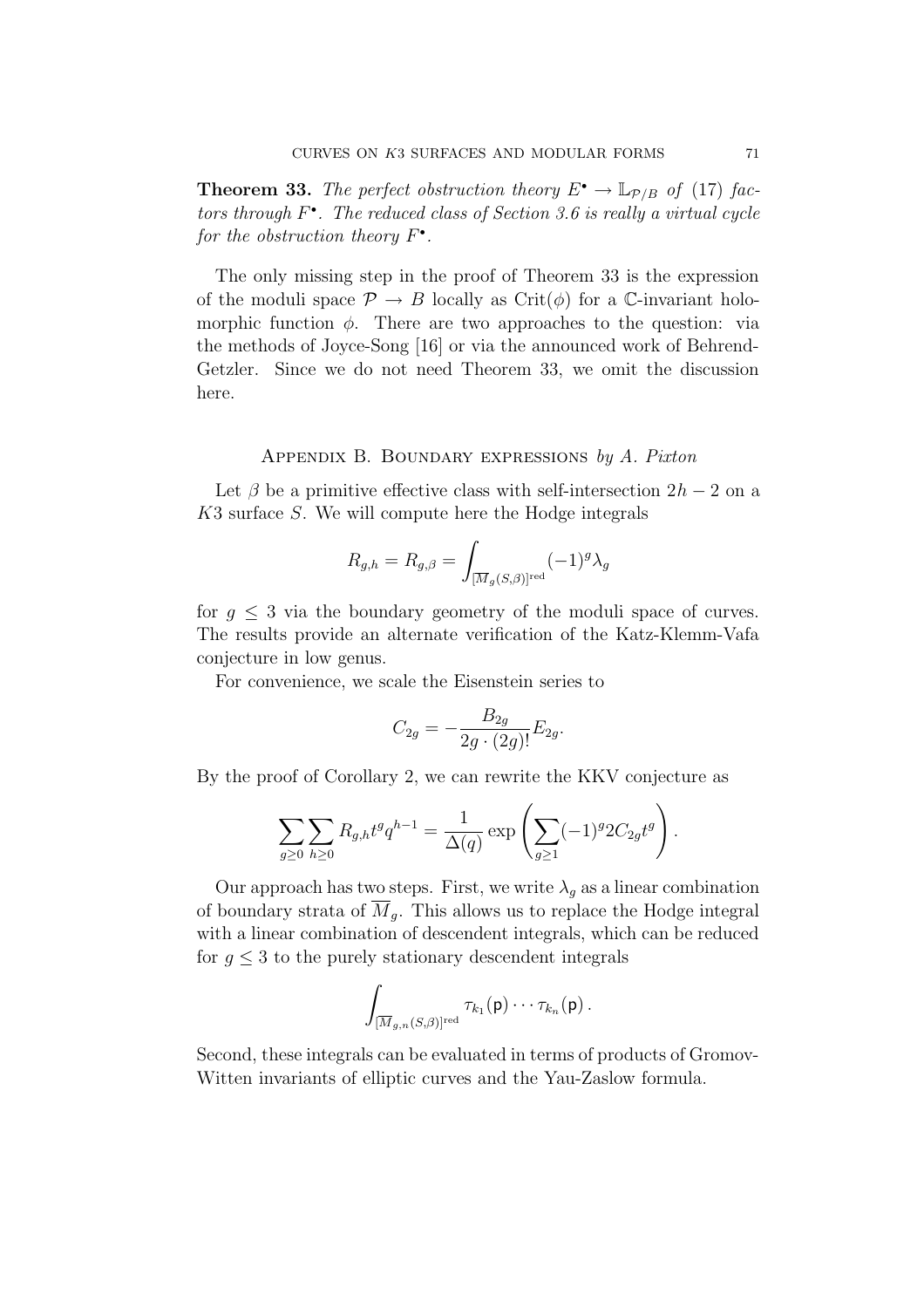Define quasimodular forms  $T_k$  in terms of the Gromov-Witten invariants of an elliptic curve E by

$$
T_k = \sum_{\substack{i,j \geq 0 \\ 2i + j \leq k}} (-1)^{i+j} \frac{C_2^i}{i!} \sum_{d \geq 0} q^d \int_{\overline{[M_{g,2}(E,d[E])]}} \lambda_j \tau_k(\mathbf{p}) \tau_{k-2i-j}(\mathbf{p}) .
$$

By the degeneration formula of [23], standard localization arguments and the Yau-Zaslow formula, we find

$$
(96) \sum_{h\geq 0} \left( \int_{\left[\overline{M}_{\sum_{i=1}^n k_i + n, n} (S,\beta)\right]^{red}} \tau_{k_1}(\mathbf{p}) \cdots \tau_{k_n}(\mathbf{p}) \right) q^{h-1} = \frac{1}{\Delta(q)} T_{k_1} \cdots T_{k_n}.
$$

Formula (96) in the case  $k_1 = \cdots = k_n = 0$  was proven by Bryan and Leung [6].

Faber and Pandharipande [12] describe how to replace Hodge insertions  $\lambda_j$  with descendent insertions, and the work of Okounkov and Pandharipande in [39], [40], [41] completely determines the descendent Gromov-Witten theory of target curves. Thus, the quasimodular forms  $T_k$  can be explicitly computed. We list the first two, expressed in terms of our scaled Eisenstein series  $C_{2m}$ :

$$
T_0 = q \frac{d}{dq} C_2 = -2C_2^2 + 10C_4,
$$
  
\n
$$
T_1 = q \frac{d}{dq} \left(\frac{2}{3}C_2^2 - \frac{1}{3}C_4\right) = -\frac{8}{3}C_2^3 + 16C_2C_4 - 7C_6.
$$

We will also need the following formulas for the action of the differential operator  $q \frac{d}{dq}$  on quasimodular forms:

$$
q\frac{d}{dq}C_2 = -2C_2^2 + 10C_4,
$$
  
\n
$$
q\frac{d}{dq}C_4 = -8C_2C_4 + 21C_6,
$$
  
\n
$$
q\frac{d}{dq}C_6 = -12C_2C_6 + \frac{160}{7}C_4^2,
$$
  
\n
$$
q\frac{d}{dq}\left(\frac{1}{\Delta(q)}\right) = \frac{24C_2}{\Delta(q)}.
$$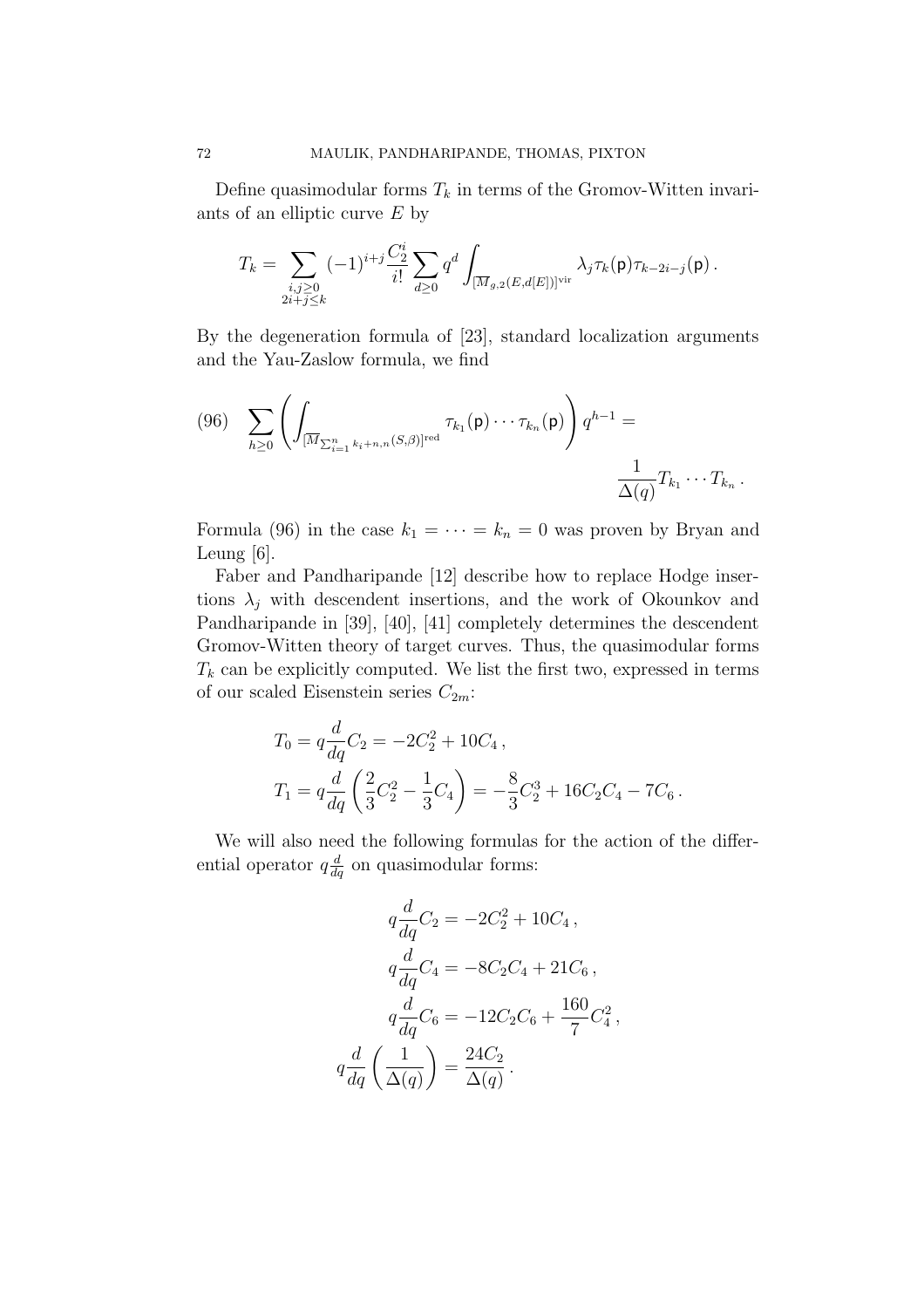Since the  $g = 0$  and  $n = 0$  case of (96) is the Yau-Zaslow formula, we have

$$
R_{0,h} = [q^{h-1}] \frac{1}{\Delta(q)} = [q^{h-1}][t^0] \frac{1}{\Delta(q)} \exp \left( \sum_{k \ge 0} (-1)^k 2C_{2k} t^k \right).
$$

The case  $g = 1$  is more involved. We want to rewrite  $\lambda_1$  in terms of Q-classes of boundary strata on a moduli space of curves. However,  $\overline{M}_1$ is not stable, so we add a marked point. By the divisor equation,

$$
R_{1,h} = \int_{[\overline{M}_{1,0}(S,\beta)]^{\text{red}}} (-1)^1 \lambda_1 = \int_{[\overline{M}_{1,1}(S,\beta)]^{\text{red}}} (-1)^1 \lambda_1 \operatorname{ev}_1^*(\beta^\vee),
$$

where  $\beta^{\vee} \cdot \beta = 1$ .

Now, let  $\delta_0 \in H^2(\overline{M}_{1,1})$  denote the Q-class  $[\Delta_0]$ , where  $\Delta_0$  is the boundary locus of genus 0 curves with one node (and one marked point), which is just a single point. Since

$$
\lambda_1 = \frac{1}{12} \delta_0 ,
$$

we can remove the  $\lambda_1$  insertion, restrict to maps from  $\Delta_0$ , and resolve the node to obtain

$$
\begin{aligned} \int_{[\overline{M}_{1,1}(S,\beta)]^{\mathrm{red}}}(-1)^{1}\lambda_{1}\operatorname{ev}_{1}^{\ast}(\beta^{\vee})= \\ &\qquad\qquad -\frac{1}{12}\cdot\frac{1}{2}\int_{[\overline{M}_{0,3}(S,\beta)]^{\mathrm{red}}} \operatorname{ev}_{1}^{\ast}(\beta^{\vee})(\operatorname{ev}_{2}\times\operatorname{ev}_{3})^{\ast}(D), \end{aligned}
$$

where  $D \in H^4(S \times S)$  is the Poincaré dual of the diagonal embedding of S in  $S \times S$ . The extra factor of  $\frac{1}{2}$  appears because there are two different ways of labeling the two new marked points. If we choose a basis

 $\gamma_0=1,\gamma_1,\ldots,\gamma_{22}\in H^2(S),\gamma_{23}=\mathsf{p}$ 

for the cohomology of the K3 surface S, with dual basis  $\{\gamma_i^{\vee}\}\$ , then

$$
D = \sum_{i=0}^{23} \gamma_i \times \gamma_i^{\vee} .
$$

Now, the genus zero invariants involving pull-backs of  $\gamma_{23} = \mathsf{p}$  all vanish for reasons of dimension. Therefore, we only have the terms

 $\alpha$ 

$$
-\frac{1}{24} \sum_{i=1}^{22} \int_{[\overline{M}_{0,3}(S,\beta)]^{\text{red}}} \text{ev}_1^*(\beta^{\vee}) \, \text{ev}_2^*(\gamma_i) \, \text{ev}_3^*(\gamma_i^{\vee}).
$$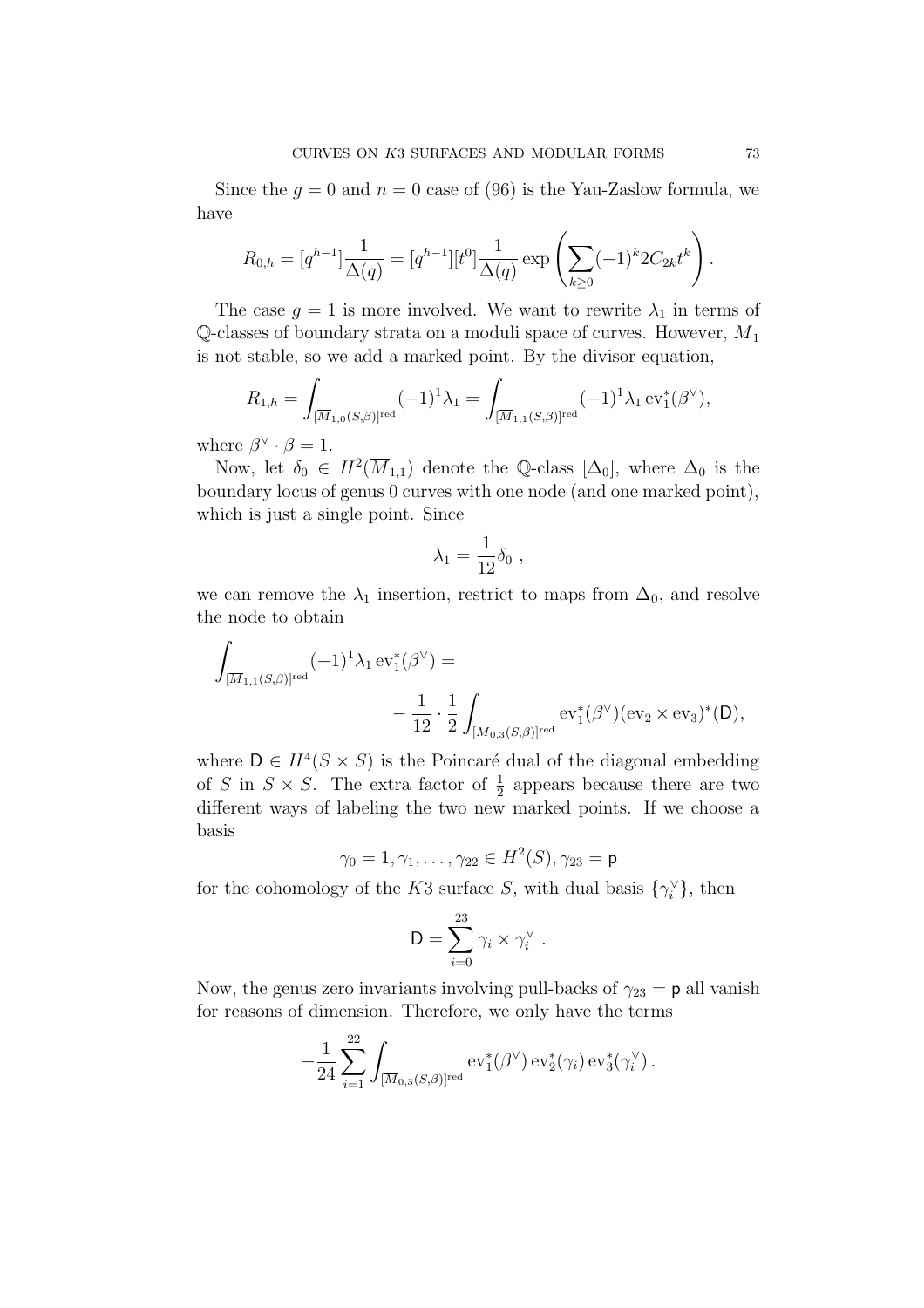Applying the divisor equation again yields

$$
-\frac{1}{24}\sum_{i=1}^{22}(\beta\cdot\gamma_i)(\beta\cdot\gamma_i^{\vee})\int_{[\overline{M}_{0,0}(S,\beta)]^{\text{red}}}1.
$$

The integral on the right is simply  $R_{0,h}$ , so

$$
R_{1,h} = -\frac{1}{24}(\beta \cdot \beta) R_{0,h}
$$
  
= 
$$
-\frac{h-1}{12} [q^{h-1}] \frac{1}{\Delta(q)}
$$
  
= 
$$
[q^{h-1}] \left( -\frac{1}{12} q \frac{d}{dq} \left( \frac{1}{\Delta(q)} \right) \right)
$$
  
= 
$$
[q^{h-1}] \left( -\frac{2C_2}{\Delta(q)} \right),
$$

as predicted by the KKV conjecture.

In genus 2, we can write  $\lambda_2$  in terms of boundary classes on  $\overline{M}_2$ . The relevant boundary strata are  $\Delta_{00}$ , the generic element of which is a genus 0 curve with 2 nodes, and  $\Delta_{01}$ , where the generic element is a genus 0 curve with 1 node intersecting a smooth genus 1 curve in a single point. The corresponding Q-classes are  $\delta_{00}, \delta_{01} \in H^4(\overline{M}_2)$ . The relation

$$
\lambda_2 = \frac{1}{120} (\delta_{00} + \delta_{01})
$$

is well-known, see [38, Section 8].

Again, we can replace  $\lambda_2$  by the classes  $\delta_{00}$  and  $\delta_{01}$  and then remove these classes by restricting to maps from curves in the corresponding boundary loci. After resolving the singularities of the source curves, we find

$$
R_{2,h} = \int_{\substack{[\overline{M}_2(S,\beta)]^{\text{red}}}} (-1)^2 \lambda_2
$$
  
=  $\frac{1}{120} \cdot \frac{1}{8} \int_{\substack{[\overline{M}_{0,4}(S,\beta)]^{\text{red}}}} (\text{ev}_1 \times \text{ev}_2)^*(D) (\text{ev}_3 \times \text{ev}_4)^*(D)$   
+  $\frac{1}{120} \cdot \frac{1}{2} \int_{\substack{[\overline{M}_{1,1}(S,\beta)]^{\text{red}} \times [\overline{M}_{0,3}(S,0)]^{\text{vir}}}} (\text{ev}_1 \times \text{ev}_2)^*(D) (\text{ev}_3 \times \text{ev}_4)^*(D).$ 

In the second term, the curve class  $\beta$  cannot split nontrivially between the two irreducible components because  $\beta$  is primitive. One of the two components must be contracted to a point. In fact, only the rational component may be contracted because the moduli space  $\overline{M}_{0,3}$ has dimension 0.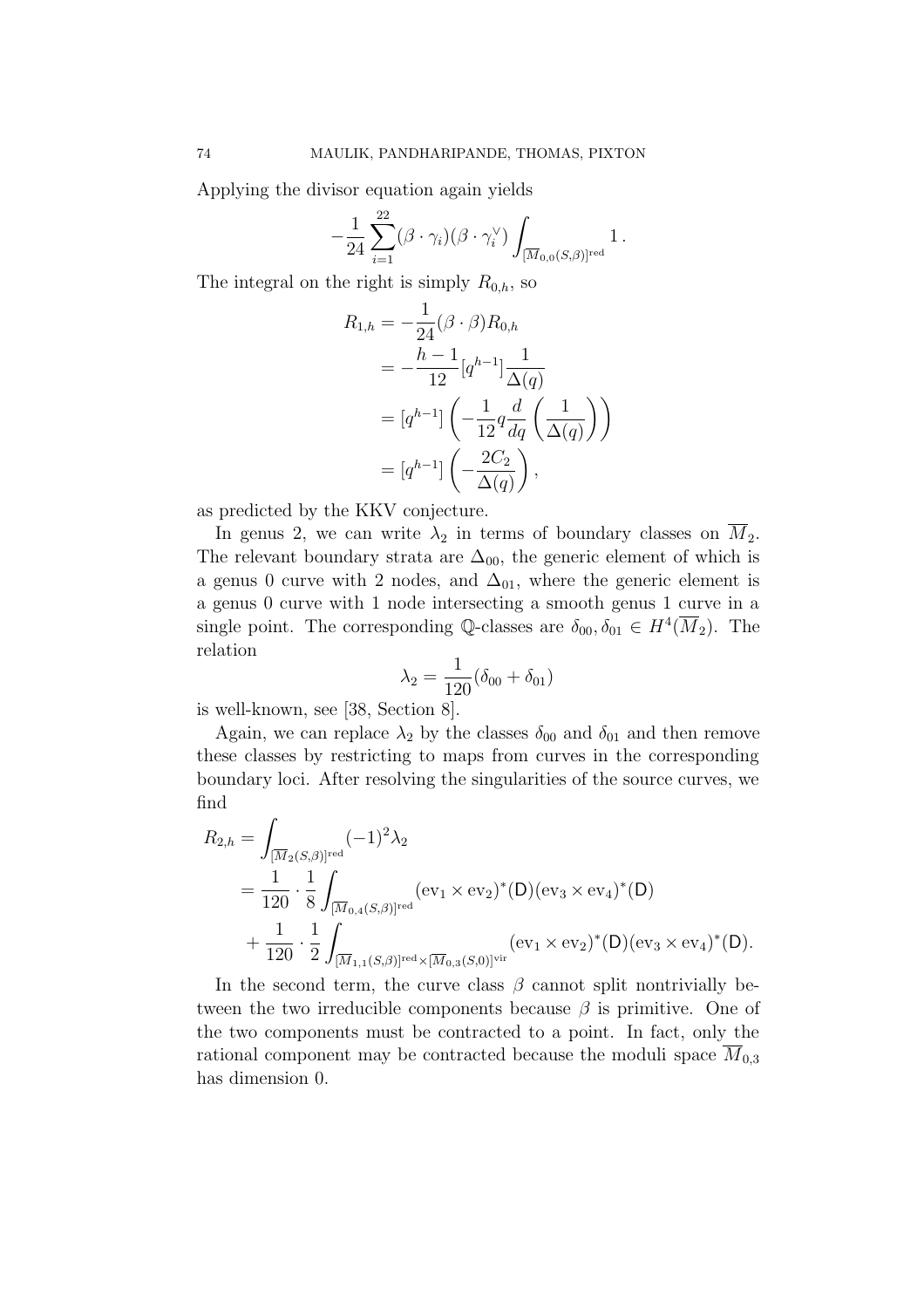We now compute the two terms of  $R_{2,h}$ . The first term is completely analogous to the calculation in genus 1. We obtain

$$
\frac{1}{120} \cdot \frac{1}{8} \int_{\overline{[M}_{0,4}(S,\beta)]^{\text{red}}} (\text{ev}_1 \times \text{ev}_2)^*(D)(\text{ev}_3 \times \text{ev}_4)^*(D)
$$
  
= 
$$
\frac{1}{960} (2h - 2)^2 [q^{h-1}] \frac{1}{\Delta(q)}
$$
  
= 
$$
[q^{h-1}] \frac{1}{240} \left( q \frac{d}{dq} \right)^2 \left( \frac{1}{\Delta(q)} \right)
$$
  
= 
$$
[q^{h-1}] \frac{\frac{11}{5}C_2^2 + C_4}{\Delta(q)}.
$$

For the second term we have  $\overline{M}_{0,3}(S,0) = S$  and

$$
(\mathrm{ev}_3 \times \mathrm{ev}_4)^*(D) = 24\mathsf{p} \ ,
$$

so the integral reduces to

$$
\frac{1}{10}\int_{[\overline{M}_{1,1}(S,\beta)]^{\rm red}}\mathrm{ev}^*(\mathsf{p})\,.
$$

Using (96), we find

$$
\frac{1}{10}[q^{h-1}]\frac{T_0}{\Delta} = [q^{h-1}]\frac{-\frac{1}{5}C_2^2 + C_4}{\Delta(q)}.
$$

Adding the two terms of  $R_{2,h}$  yields

$$
R_{2,h} = [q^{h-1}] \frac{2C_2^2 + 2C_4}{\Delta(q)},
$$

which agrees with the KKV conjecture.

The genus 3 case is significantly more complicated. To start with, the tautological cohomology space containing  $\lambda_3$  on  $M_3$  has rank 10. A basis has been found by Faber in [10]: 9 of the 10 generators can be chosen to be Q-classes corresponding to boundary strata  $(a), (b), \ldots, (i)$ depicted in Figure 6 of [10]. For the last generator, we let  $[(j)]_0$  be the Q-class corresponding to a genus 0 curve with 1 node intersecting a smooth genus 2 curve at a point, with a cotangent line class at the intersection point. Then, we can write

$$
(-1)^{3}\lambda_{3} = -\frac{1}{504} \Big( \frac{1}{2} [(a)]_{\mathbb{Q}} + [(b)]_{\mathbb{Q}} + [(c)]_{\mathbb{Q}} + \frac{3}{10} [(d)]_{\mathbb{Q}} - \frac{2}{5} [(f)]_{\mathbb{Q}} + 2 [(g)]_{\mathbb{Q}} + 2 [(j)]_{\mathbb{Q}} \Big),
$$

see [11].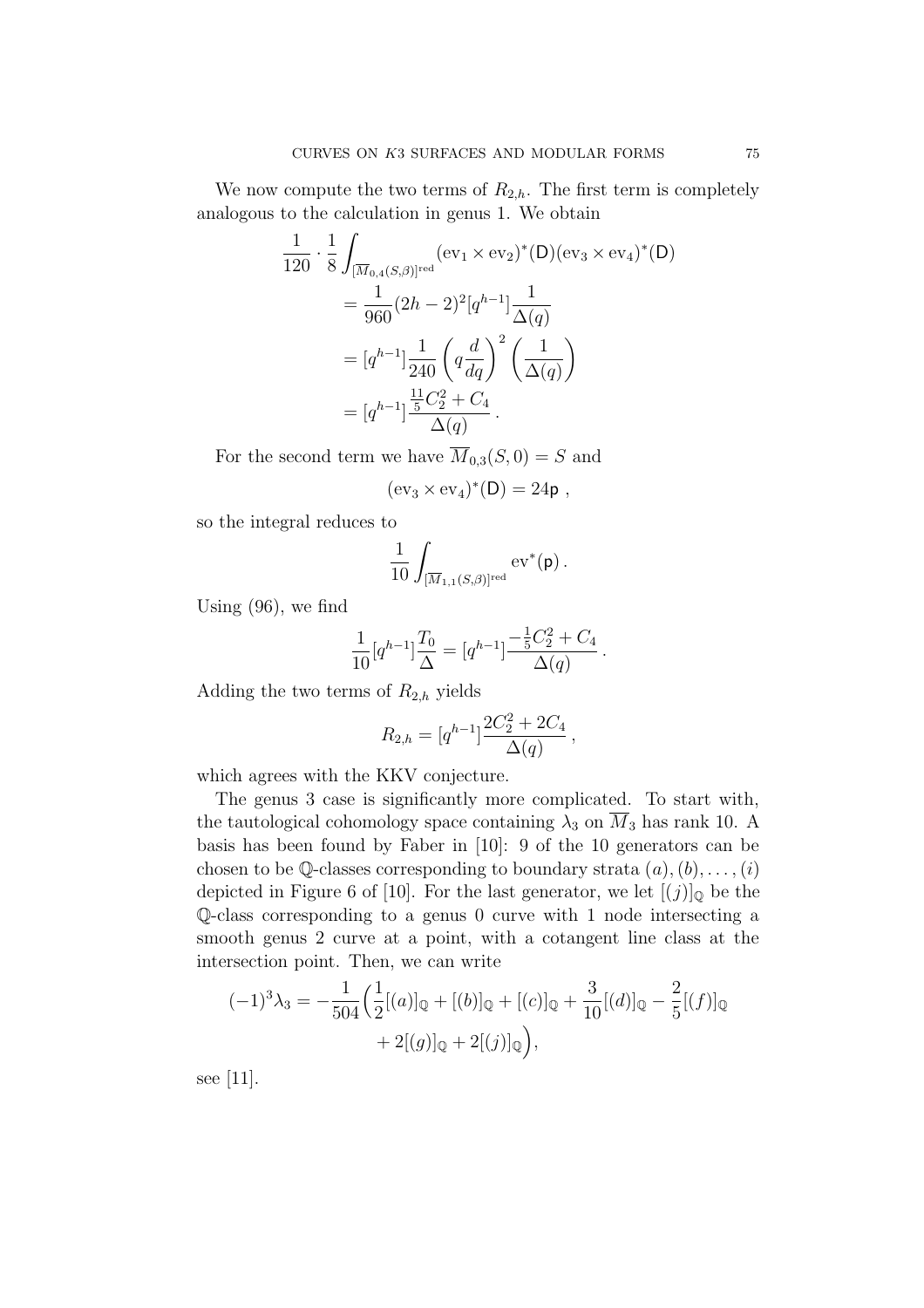Through arguments similar to those used in the genus 2 calculation, we can show that the integrals of all of these classes vanish except for those of  $[(a)]_{\mathbb{Q}}, [(d)]_{\mathbb{Q}}, [(e)]_{\mathbb{Q}}$ , and  $[(j)]_{\mathbb{Q}}$ . Since  $[(e)]_{\mathbb{Q}}$  does not appear in the above formula for  $\lambda_3$ , we need to calculate only three integrals.

First, the class  $[(a)]_Q$  can be handled analogously to  $\delta_{00}$  in the genus 2 case, since (a) is just the locus of genus 0 curves with 3 nodes. We calculate:

$$
\int_{[\overline{M}_{3,0}(S,\beta)]^{\text{red}}} [(a)]_{\mathbb{Q}} = \frac{1}{48} (\beta^2)^3 [q^{h-1}] \frac{1}{\Delta(q)} \n= [q^{h-1}] \frac{1}{6} \left( q \frac{d}{dq} \right)^3 \left( \frac{1}{\Delta(q)} \right) \n= [q^{h-1}] \frac{1760C_2^3 + 2400C_2C_4 + 840C_6}{\Delta(q)}.
$$

The class  $[(d)]_{\mathbb{Q}}$  is similarly obtained by adding a node to the genus  $2$  case  $\delta_{01},$  so we can compute

$$
\int_{[\overline{M}_{3,0}(S,\beta)]^{\text{red}}} [(d)]_{\mathbb{Q}}
$$
\n
$$
= \frac{1}{4} \int_{[\overline{M}_{1,3}(S,\beta)]^{\text{red}} \times S} (\text{ev}_{1} \times \text{ev}_{2})^{*}(\text{D})(\text{ev}_{3} \times \text{id})^{*}(\text{D})(\text{id} \times \text{id})^{*}(\text{D})
$$
\n
$$
= \frac{1}{4} \cdot 24(2h - 2) \int_{[\overline{M}_{1,1}(S,\beta)]^{\text{red}}} \tau_{0}(\text{p})
$$
\n
$$
= [q^{h-1}] 12q \frac{d}{dq} \left( \frac{q \frac{d}{dq} C_{2}}{\Delta(q)} \right)
$$
\n
$$
= [q^{h-1}] \frac{-480C_{2}^{3} + 1440C_{2}C_{4} + 2520C_{6}}{\Delta(q)}.
$$

Finally, we calculate the integral of the  $\psi$ -class  $[(j)]_0$ :

$$
\int_{[\overline{M}_{3,0}(S,\beta)]^{\text{red}}} [(j)]_{\mathbb{Q}} = \frac{1}{2} \int_{[\overline{M}_{2,1}(S,\beta)]^{\text{red}} \times S} \psi_1(\text{ev}_1 \times \text{id})^*(\text{D})(\text{id} \times \text{id})^*(\text{D})
$$
\n
$$
= \frac{1}{2} \cdot 24 \int_{[\overline{M}_{2,1}(S,\beta)]^{\text{red}}} \tau_1(\text{p})
$$
\n
$$
= [q^{h-1}] \frac{12T_1}{\Delta(q)}
$$
\n
$$
= [q^{h-1}] \frac{-32C_2^3 + 192C_2C_4 - 84C_6}{\Delta(q)}.
$$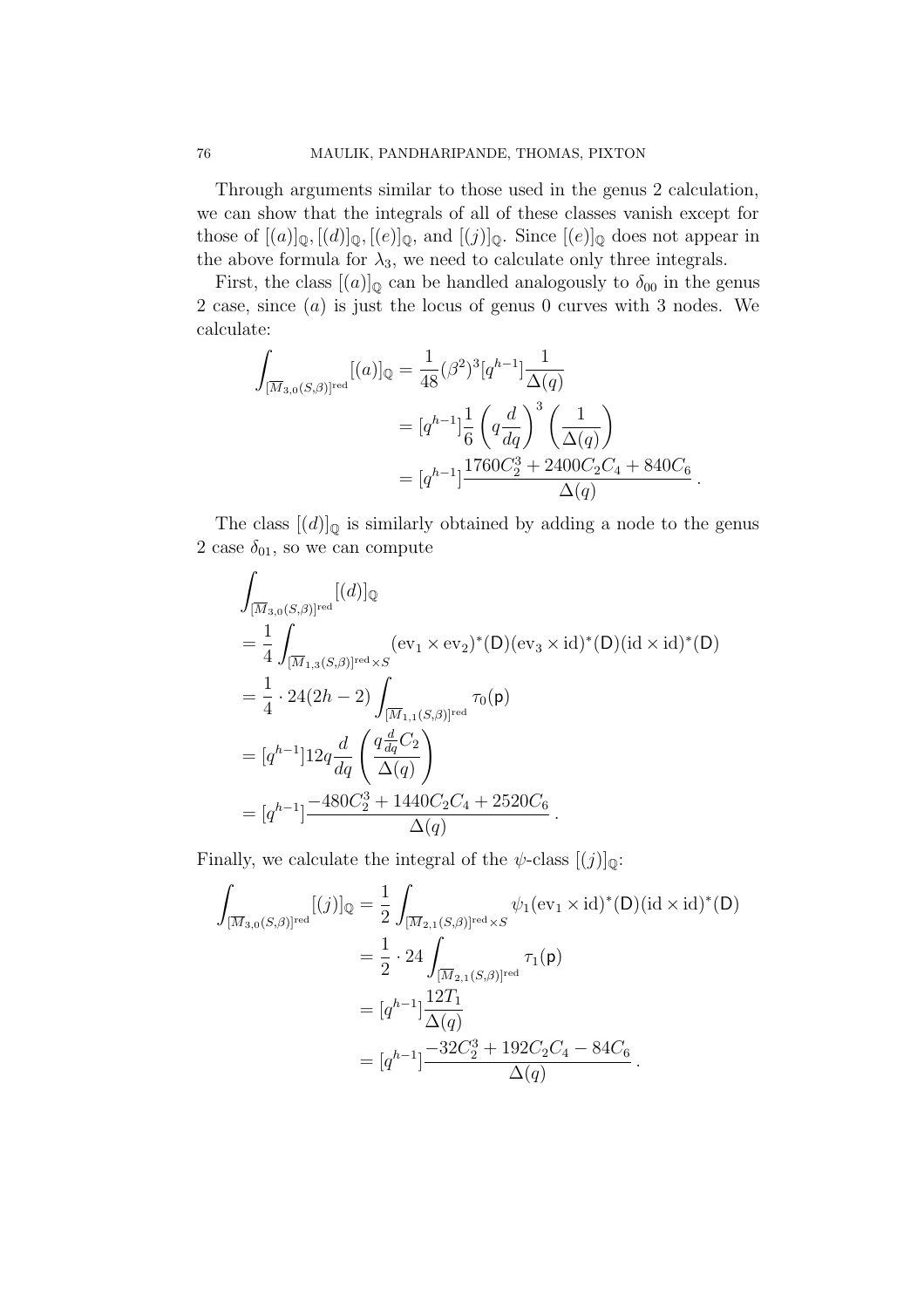We now use the boundary formula for  $\lambda_3$  and the above three calculations to obtain

$$
R_{3,h} = \int_{[\overline{M}_{3,0}(S,\beta)]^{\text{red}}} (-1)^3 \lambda_3
$$
  
=  $-\frac{1}{504} [q^{h-1}] \frac{1}{\Delta(q)} \left( \frac{1}{2} (1760C_2^3 + 2400C_2C_4 + 840C_6) + \frac{3}{10} (-480C_2^3 + 1440C_2C_4 + 2520C_6) + 2(-32C_2^3 + 192C_2C_4 - 84C_6) \right)$   
=  $[q^{h-1}] \left( -\frac{\frac{4}{3}C_2^3 + 4C_2C_4 + 2C_6}{\Delta(q)} \right),$ 

as predicted by the KKV conjecture.

In higher genus, the boundary expressions for  $\lambda_q$  will likely lead to nonstationary descendent invariants of K3 surfaces. Using Theorem 4, the calculations can be, in principle, continued. An interesting question is how the KKV conjecture, proven in Theorem 1, constrains the possible boundary expressions for  $\lambda_q$ .

## **REFERENCES**

- [1] A. Beauville, Counting rational curves on K3 surfaces, Duke Math. J. 97, 99– 108, 1999. alg-geom/9701019.
- [2] K. Behrend, Donaldson-Thomas invariants via microlocal geometry, Ann. Math. 170, 1307-1338, 2009. math.AG/0507523.
- [3] K. Behrend and B. Fantechi. Symmetric obstruction theories and Hilbert schemes of points on threefolds, Algebra and Number Theory 2, 313–345, 2008. math.AG/0512556.
- [4] K. Behrend and B. Fantechi, The intrinsic normal cone, Invent. Math. 128, 45–88, 1997. alg-geom/9601010.
- [5] J. Bruinier, G. van der Geer, G. Harder, and D. Zagier, The 1-2-3 of modular forms, Springer Verlag: Berlin, 2008.
- [6] J. Bryan and C. Leung, The enumerative geometry of K3 surfaces and modular forms, J. AMS 13, 371–410, 2000. alg-geom/9711031.
- [7] J. Bryan and R. Pandharipande, Local Gromov-Witten theory of curves, J. AMS 21, 101–136, 2008. math.AG/0405204.
- [8] R.-O. Buchweitz and H. Flenner. A semiregularity map for modules and applications to deformations, Compositio Math. 137, 135–210, 2003. math.AG/9912245.
- [9] I. Dolgachev and S. Kondo, Moduli of K3 surfaces and complex ball quotients, Lectures in Istambul, math.AG/0511051.
- [10] C. Faber, Chow rings of moduli spaces of curves. I. The Chow ring of  $\overline{\mathcal{M}}_3$ , Ann. of Math. 132, 331–419, 1990.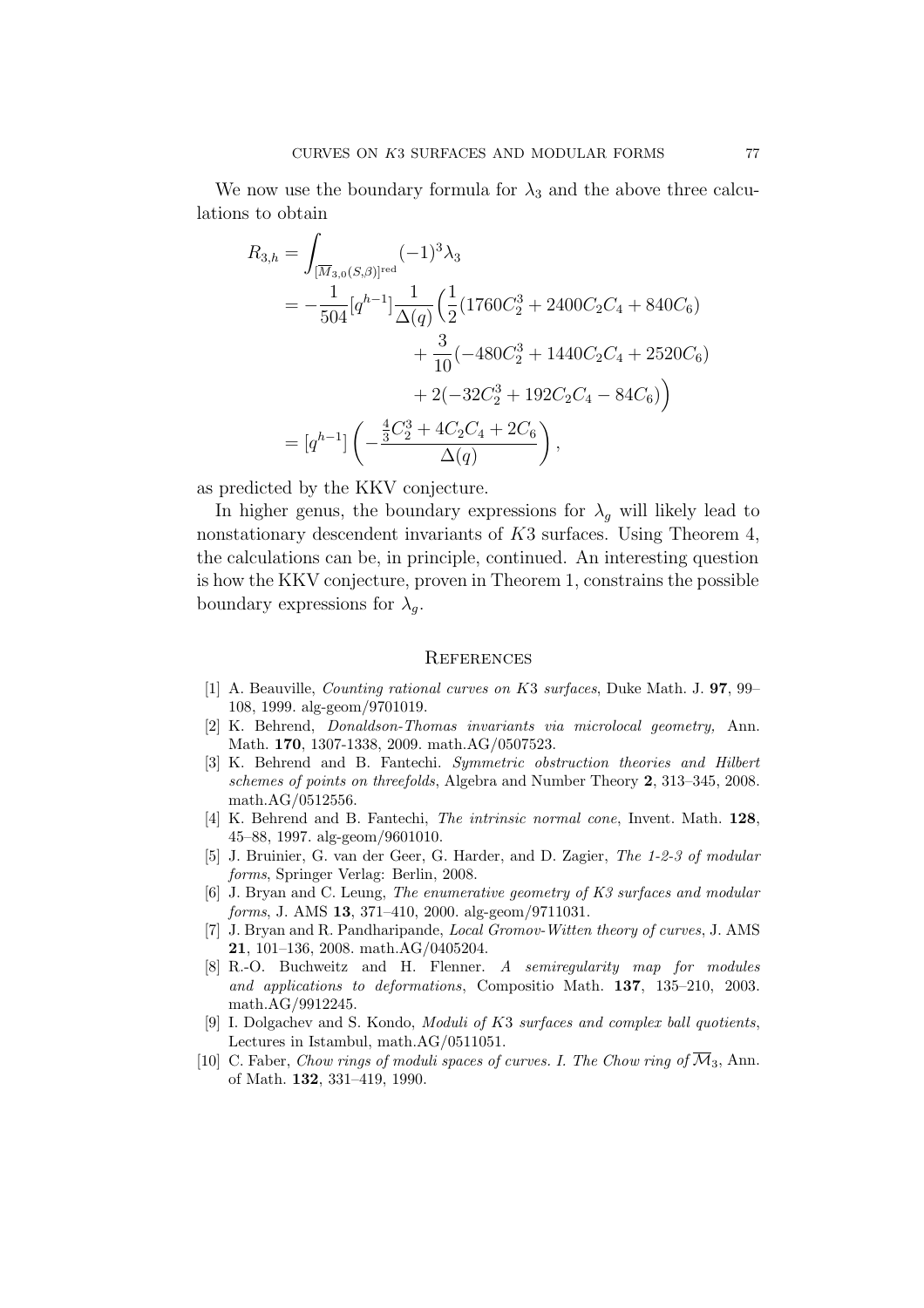- [11] C. Faber, *Intersection-theoretical computations on*  $\overline{\mathcal{M}}_q$ , Parameter spaces (Warsaw, 1994), Banach Center Publ., vol. 36, Polish Acad. Sci., Warsaw, 1996, 71–81. alg-geom/9504005.
- [12] C. Faber and R. Pandharipande, *Hodge integrals and Gromov-Witten theory*, Invent. Math. 139, 173–199, 2000. math.AG/9810173.
- [13] C. Faber and R. Pandharipande, Relative maps and tautological classes, J. EMS 7, 13–49, 2005. math.AG/0304485.
- [14] T. Graber and R. Pandharipande, Localization of virtual classes, Invent. Math. 135, 487–518, 1999. alg-geom/9708001.
- [15] D. Huybrechts and R. P. Thomas. Deformation-obstruction theory for complexes via Atiyah and Kodaira–Spencer classes, Math. Ann. 346, 2009. arXiv:0805.3527.
- [16] D. Joyce and Y. Song, A theory of generalized Donaldson-Thomas invariants, arXiv:0810.5645.
- [17] S. Katz, A. Klemm, C Vafa, M-theory, topological strings, and spinning black holes, Adv. Theor. Math. Phys. 3, 1445–1537, 1999. hep-th/9910181.
- [18] T. Kawai and K Yoshioka, String partition functions and infinite products, Adv. Theor. Math. Phys. 4, 397–485, 2000. hep-th/0002169.
- [19] Y.-H. Kiem and J. Li, Gromov-Witten invariants of varieties with holomorphic 2-forms, arXiv:0707.2986.
- [20] Y.-H. Kiem and J. Li, Localizing virtual cycles by cosections, arXiv:1007.3085.
- [21] A. Klemm, D. Maulik, R. Pandharipande, and E. Scheidegger, Noether-Lefschetz theory and the Yau-Zaslow conjecture, arXiv:0807.2477.
- $[22]$  J. Le Potier. Systèmes cohérents et structures de niveau, Astérisque 214, 1993.
- [23] J. Lee and C. Leung, Yau-Zaslow formula on K3 surfaces for non-primitive classes, Geom. & Top. 9, 1977–2012, 2005. math.SG/0404537.
- [24] J. Lee and C. Leung, Counting elliptic curves in K3 surfaces, J. Alg. Geom. 15, 591–601, 2006. math.SG/0405041.
- [25] J. Li, Stable morphisms to singular schemes and relative stable morphisms, J. Diff. Geom. 57, 509–578, 2001. math.AG/0009097.
- [26] J. Li, A degeneration formula for Gromov-Witten invariants J. Diff. Geom. 60, 199–293, 2002. math.AG/0110113.
- [27] J. Li and G. Tian, Virtual moduli cycles and Gromov-Witten invariants of algebraic varieties, J. AMS 11, 119–174, 1998. alg-geom/9602007.
- [28] J. Li and B. Wu. Degeneration of Donaldson-Thomas invariants, preprint 2009.
- [29] M. Manetti, Lie description of higher obstructions to deforming submanifolds, Ann. Sc. Norm. Super. Pisa Cl. Sci. (5) 6, 631–659, 2007. math.AG/0507278.
- [30] D. Maulik, *Gromov-Witten theory of*  $A_n$ *-resolutions*, arXiv:0802.2681.
- [31] D. Maulik, N. Nekrasov, A. Okounkov, and R. Pandharipande, Gromov-Witten theory and Donaldson-Thomas theory. II, Compos. Math. 142, 1286–1304, 2006. math.AG/0406092.
- [32] D. Maulik and A. Oblomkov, *Quantum cohomology of the Hilbert scheme of* points of  $A_n$ -resolutions, J. AMS 22, 1055–1091, 2009. arXiv:0802.2737.
- [33] D. Maulik and A. Oblomkov, *Donaldson-Thomas theory of*  $A_n \times \mathbb{P}^1$ , Compos. Math. 145, 1249–1276, 2009. arXiv:0802.2739.
- [34] D. Maulik, A. Oblomkov, A. Okounkov, and R. Pandharipande, Gromov-Witten/Donaldson-Thomas correspondence for toric 3-folds, arXiv:0809.3976.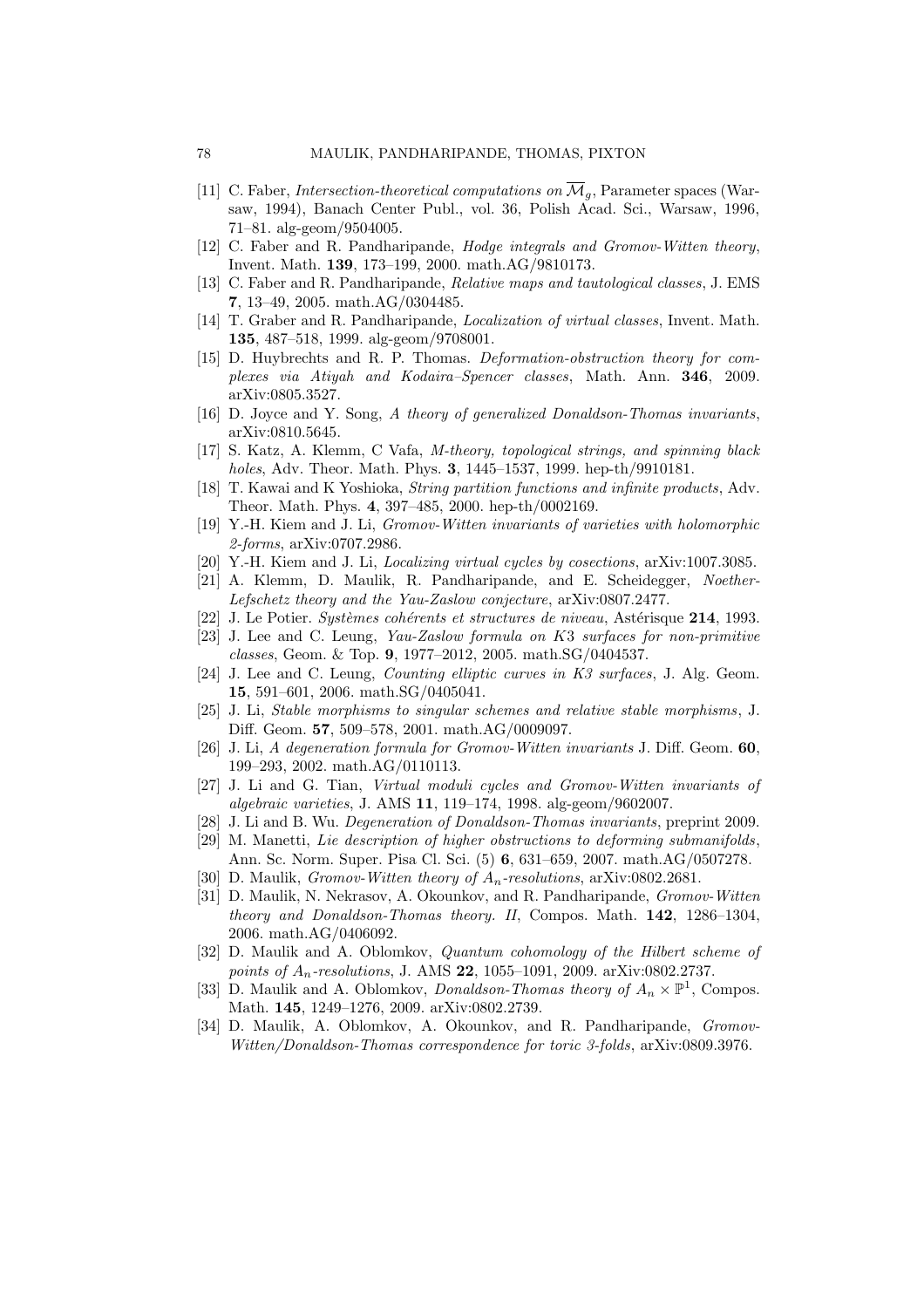- [35] D. Maulik and R. Pandharipande, A topological view of Gromov-Witten theory, Topology 45, 887–918, 2006. math.AG/0412503.
- [36] D. Maulik and R. Pandharipande, *Gromov-Witten theory and Noether-Lefschetz* theory, arXiv:0705.1653.
- [37] D. Maulik, R. Pandharipande, and R. P. Thomas, in preparation.
- [38] D. Mumford, Towards an enumerative geometry of the moduli space of curves, Arithmetic and geometry, Vol. II, Progr. Math., vol. 36, Birkhäuser Boston, Boston, MA, 1983, 271–328.
- [39] A. Okounkov and R. Pandharipande, Gromov-Witten theory, Hurwitz numbers, and completed cycles, Ann. of Math 163, 517–560, 2006. math.AG/0204305.
- [40] A. Okounkov and R. Pandharipande, The equivariant Gromov-Witten theory of  ${\bf P}^1$ , Ann. of Math 163, 561–605, 2006. math.AG/0207233.
- [41] A. Okounkov and R. Pandharipande, Virasoro constraints for target curves, Invent. Math. 163, 47–108, 2006. math.AG/0308097.
- [42] A. Okounkov and R. Pandharipande, Quantum cohomology of the Hilbert scheme of points in the plane, Invent. Math. 179, 523–557, 2010. math.AG/0411210.
- [43] A. Okounkov and R. Pandharipande. The local Donaldson-Thomas theory of curves, math.AG/0512573.
- [44] R. Pandharipande, Three questions in Gromov-Witten theory, Proceedings of the ICM (Beijing 2002), Vol. II, 503–512. math.AG/0302077.
- [45] R. Pandharipande, *Maps, sheaves, and K3 surfaces*, arXiv:0808.0253.
- [46] R. Pandharipande and R. P. Thomas, Curve counting via stable pairs in the derived category, Invent. Math. 178, 407–447, 2009. arXiv:0707.2348.
- [47] R. Pandharipande and R. P. Thomas, The 3-fold vertex via stable pairs, Geom. & Top. 13, 1835–1876, 2009. arXiv:0709.3823.
- [48] R. Pandharipande and R. P. Thomas, Stable pairs and BPS invariants, J. AMS 23, 267–297, 2010. arXiv:0711.3899.
- [49] R. Pandharipande and R. P. Thomas, Almost closed 1-forms, arXiv:1204.3958.
- [50] A. Pixton, Senior thesis, Princeton 2008.
- [51] Z. Ran, Semiregularity, obstructions and deformations of Hodge classes, Ann. Scuola Norm. Sup. Pisa Cl. Sci. (4) 28, 809-820, 1999.
- [52] K. Saito. Quasihomogene isolierte Singularitäten von Hyperflächen, Invent. Math. 14, 123–142, 1971.
- [53] S.-T. Yau and E. Zaslow, BPS states, string duality, and nodal curves on K3, Nucl. Phys. B457, 484–512, 1995. hep-th/9512121.

Department of Mathematics Massachusetts Institute of Technology dmaulik@math.mit.edu

Department of Mathematics Princeton University rahulp@math.princeton.edu